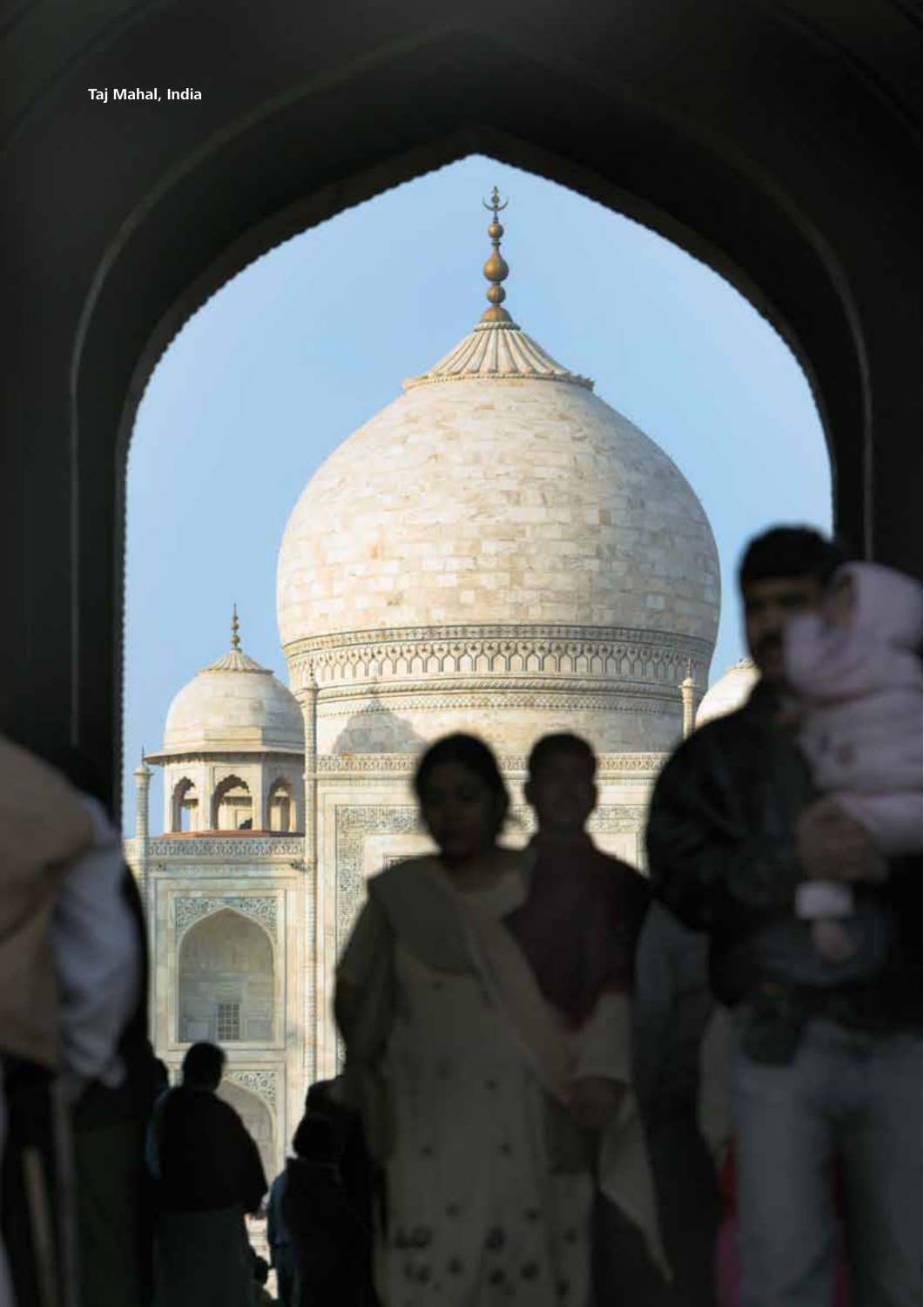# **Part Four Foreign and Commonwealth Office Resource Accounts 2008–09**

(for the year ended 31 March 2009)

| > Annual Report to the Resource Accounts                                           | 84  |
|------------------------------------------------------------------------------------|-----|
| > Statement on Internal Control                                                    | 103 |
| Statement of Accounting Officer's Responsibilities<br>$\,>$                        | 107 |
| > The Certificate and Report of the Comptroller<br>and Auditor General             | 108 |
| <b>Resource Accounts</b>                                                           |     |
| > Statement of Parliamentary Supply                                                | 110 |
| <b>Operating Cost Statement</b><br>>                                               | 111 |
| Statement of Recognised Gains and Losses<br>$\geq$                                 | 112 |
| <b>Balance Sheet</b>                                                               | 113 |
| Cash Flow Statement                                                                | 114 |
| Statement of Net Operating Costs by<br>$\geq$<br>Departmental Strategic Objectives | 115 |
| > Notes to the Accounts                                                            | 116 |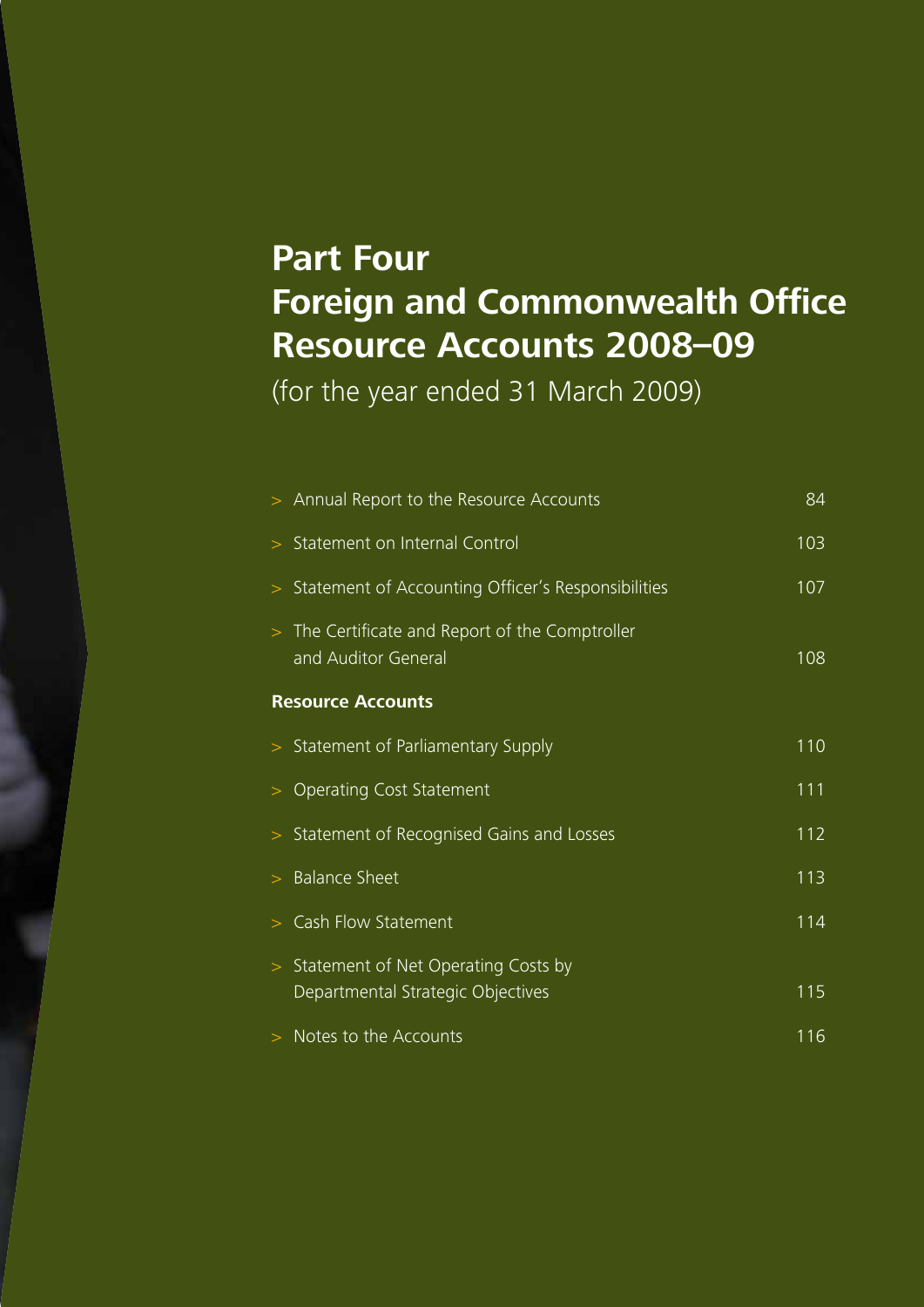# **Annual Report to the Resource Accounts**

These accounts have been prepared in accordance with directions given by HM Treasury in pursuance of the Government Resources and Accounts Act 2000 c.20 s.6.

# **1 Scope**

# 1.1 **Entities within the Departmental Accounting Boundary**

The Foreign and Commonwealth Office (FCO) includes the Wilton Park Executive Agency within its Departmental Accounting Boundary. The accounts of this entity are consolidated within these resource accounts. The annual report and accounts of Wilton Park Executive Agency are published separately (see www.wiltonpark.org.uk).

FCO Services became a Trading Fund on 1 April 2008 and its accounts are now produced separately. As a result, comparative figures in these resource accounts for 2007–08 are restated to show the removal of FCO Services balances.

# 1.2 **Associated Public Corporations and Non-Departmental Public Bodies (NDPBs) outside the Departmental Accounting Boundary**

FCO programmes include payments to:

- > BBC World Service (Public Corporation)
- > British Council (Executive NDPB, charity established by Royal Charter, Public Corporation)
- > The Great Britain–China Centre (Executive NDPB)
- > The Westminster Foundation for Democracy (Executive NDPB)
- > The Marshall Aid Commemoration Commission (Executive NDPB) and
- > certain other small NDPBs.
- 1.3 Further details are included in the Notes to the Accounts.

#### **2 Management commentary**

#### 2.1 **The role of the FCO**

The staff of the FCO work in diplomatic posts abroad and in the UK. The FCO works for UK interests by delivering:

- > A flexible global network serving the whole of the UK government
- > three essential services:
	- Supporting the British economy
	- Supporting British nationals abroad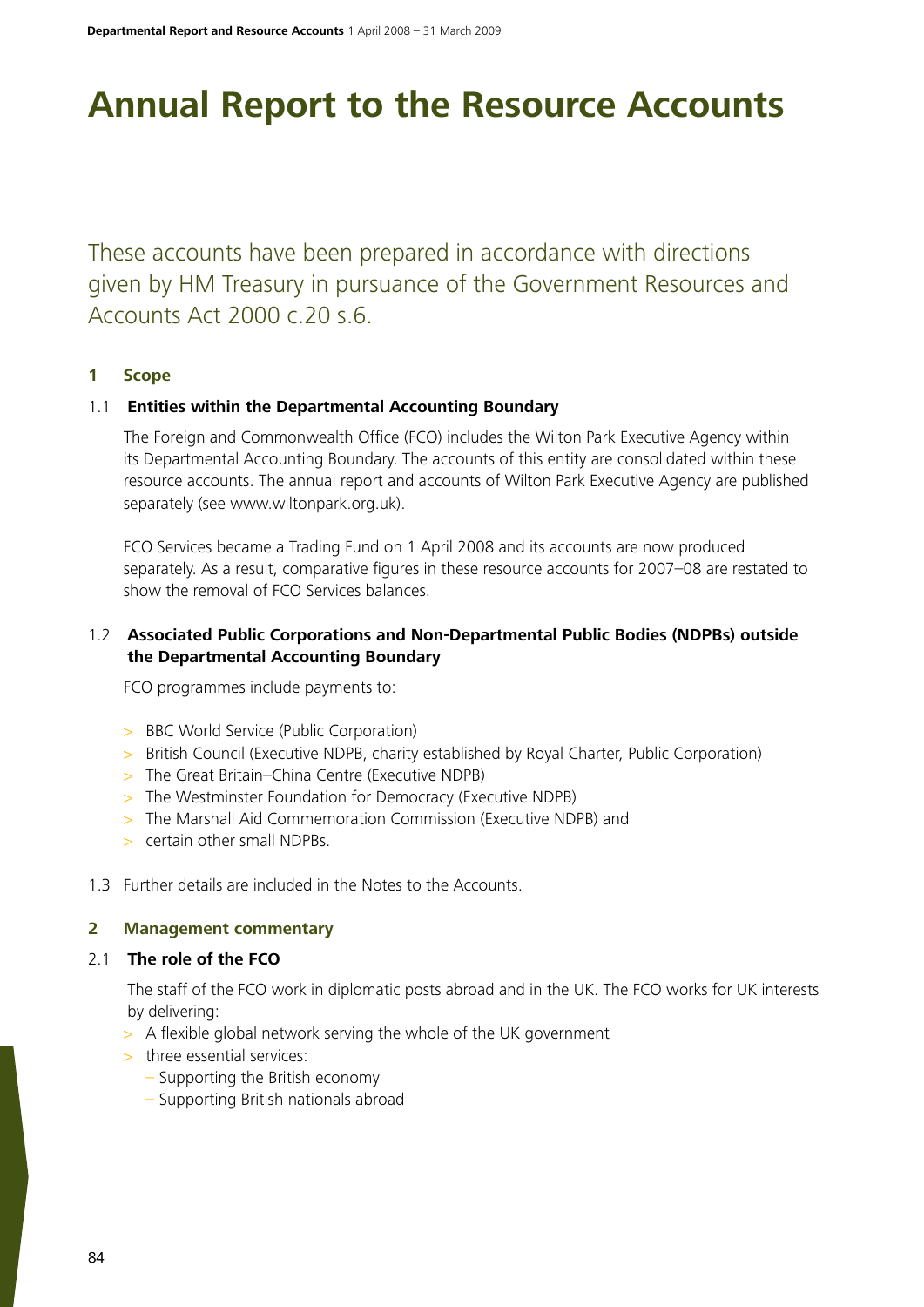- Supporting managed migration for Britain and
- > four new policy goals:
	- Countering terrorism and weapons proliferation and their causes
	- Preventing and resolving conflict
	- Promoting a low-carbon, high-growth, global economy
	- Developing effective international institutions, above all the United Nations (UN) and the European Union (EU).

# 2.2 **FCO priorities**

When David Miliband became Foreign Secretary in June 2007 he set in hand a strategic review to ensure that the FCO focused on the most important issues where it could make the most difference. These issues are reflected in the FCO's eight Departmental Strategic Objectives (DSOs) as set out in Volume One.

The new FCO Strategic Framework explicitly recognises the role of the FCO's global network in delivering for the government as a whole. This means that, in addition to delivering the FCO's own new policy priorities and its public services, FCO posts will continue to provide a platform for government partners to deliver their own international priorities.

As part of the Strategic Framework, the FCO also has a mission statement – "Better World, Better Britain" – reflecting the fact that, in our interdependent world, we can no longer have environmental, physical or economic security in the UK without promoting it overseas. A better world is necessary for a better Britain.

More information on the Strategic Framework and FCO priorities can be found in Volume One of this Departmental Report.

# 2.3 **Key relationships with stakeholders**

Some of the more important stakeholder categories are:

- > foreign governments and international organisations which we seek to influence and work in partnership with in order to promote UK interests
- > other UK government departments, because FCO posts overseas support the international work of government partners, providing a platform for their staff overseas, gathering information and lobbying on their behalf
- $>$  customers of services provided by the FCO these include British nationals travelling or living overseas, UK companies seeking to do business abroad and foreign nationals seeking to enter the UK
- > partners in service delivery key among these are the UK Border Agency, UK Trade & Investment (UKTI), public diplomacy partners (eg BBC World Service, British Council) and consular partners (travel industry, insurance industry, certain non-governmental organisations (NGOs)) and
- > broader stakeholders these include Parliament, especially the Foreign Affairs Committee, the international NGO community, faith communities, the media and the wider public.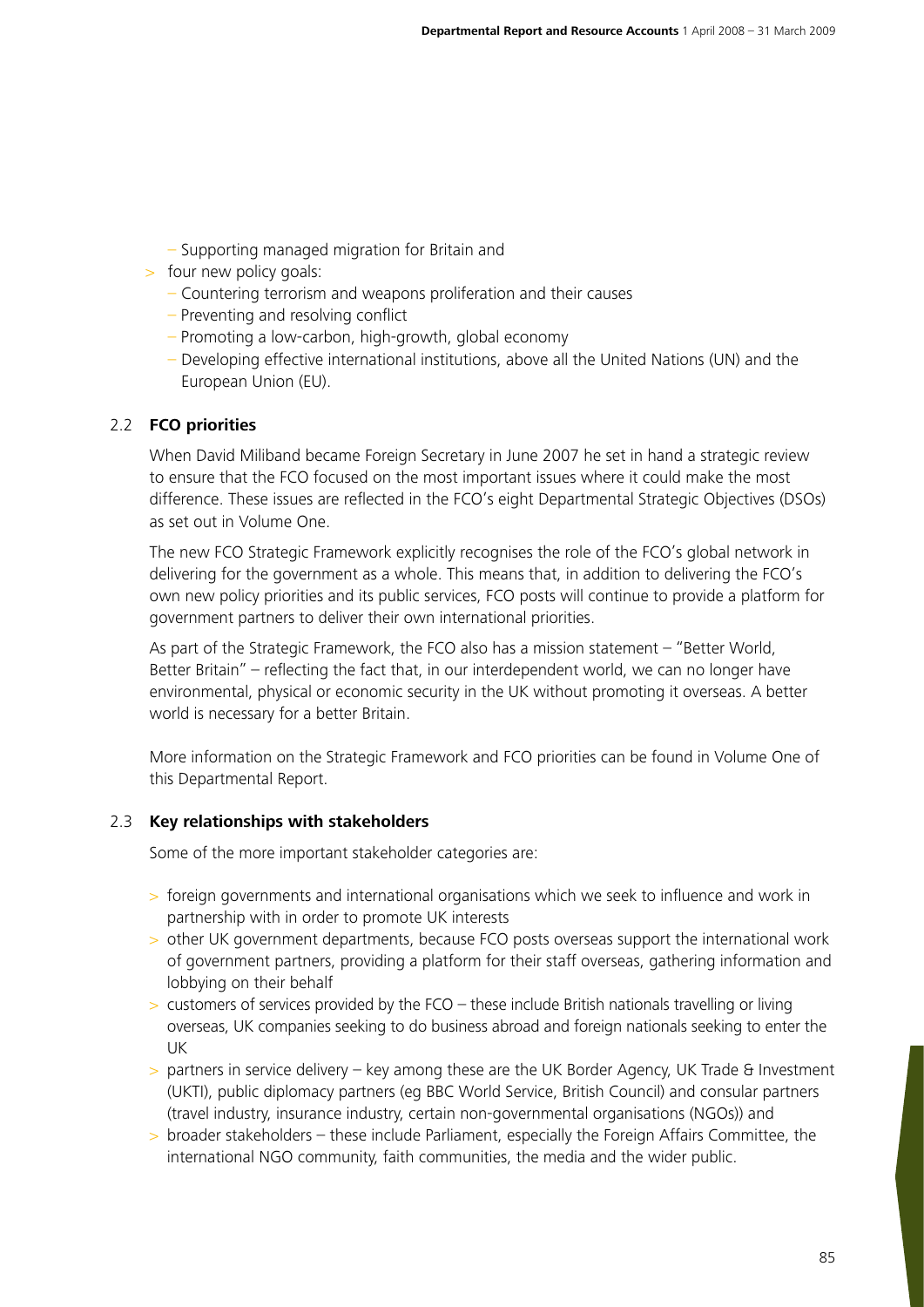# 2.4 **Reports on meeting Public Service Agreement targets**

The FCO publishes progress reports on meeting its Public Service Agreement (PSA) targets as follows:

- > The Departmental Report 2007–08 was published in May 2008 and contained final assessments for all PSA targets the FCO was working towards between April 2007 and March 2008. The report is available at www.fco.gov.uk.
- > The FCO measures performance against PSA/DSO targets using scorecards developed from the PSA Delivery Agreement and DSO technical notes which detail the full text of the agreement between the FCO and the Treasury.
- > Performance Reports are published twice yearly. The Autumn Performance Report 2008 (published online only) contained a summary of progress between April and September 2008 and was published on 15 December 2008. The report is available at www.fco.gov.uk.
- > Between April 2008 and March 2009, the FCO worked towards its eight DSOs and was the lead department on Conflict Reduction (PSA 30). The FCO also contributed towards PSAs on Migration (PSA 3), International Terrorism (PSA 26), Climate Change (PSA 27) and Poverty Reduction (PSA 29).

## 2.5 **Comparison of 2008–09 Outturn against Estimate (see Notes 2 to 4 to the Accounts)**

The FCO is voted resources by Parliament under two main headings: Request for Resources 1 (RfR 1): Promoting internationally the interests of the UK and contributing to a strong world community, and Request for Resources 2 (RfR 2): Conflict prevention. The overall outturn against Estimate for the year is disclosed on the Statement of Parliamentary Supply.

Net total resources expended for both RfR 1 and RfR 2 was £2,124.8m against the Estimate of £2,194.2m, resulting in an overall underspend of resources of £69.4m (3%). This degree of variance represents a marked improvement in financial management and performance as compared with recent years (in 2007–08 the outturn variance was £118.0m (6%)). The detailed figures are shown in Note 2 to the accounts.

Note 2 to the Accounts shows that RfR 1 comprises seven main headings, A to G, and explanations of significant movements and all overspends and underspends exceeding 10% on individual headings are shown below.

> Under heading A, which covers administration, programmes, international organisations and subscriptions, FCO expenditure was £27.4m above Estimate. This is largely attributable to higher running costs overseas resulting from the depreciation of sterling against foreign currencies, despite being partially offset by gains on forward contracts for the purchase of dollars and euros. Non-cash costs as itemised in Note 8 (excluding impairments of £30.0m) were considerably higher than expected because of the effects of the upwards movement of property valuations described in paragraph 2.6 below.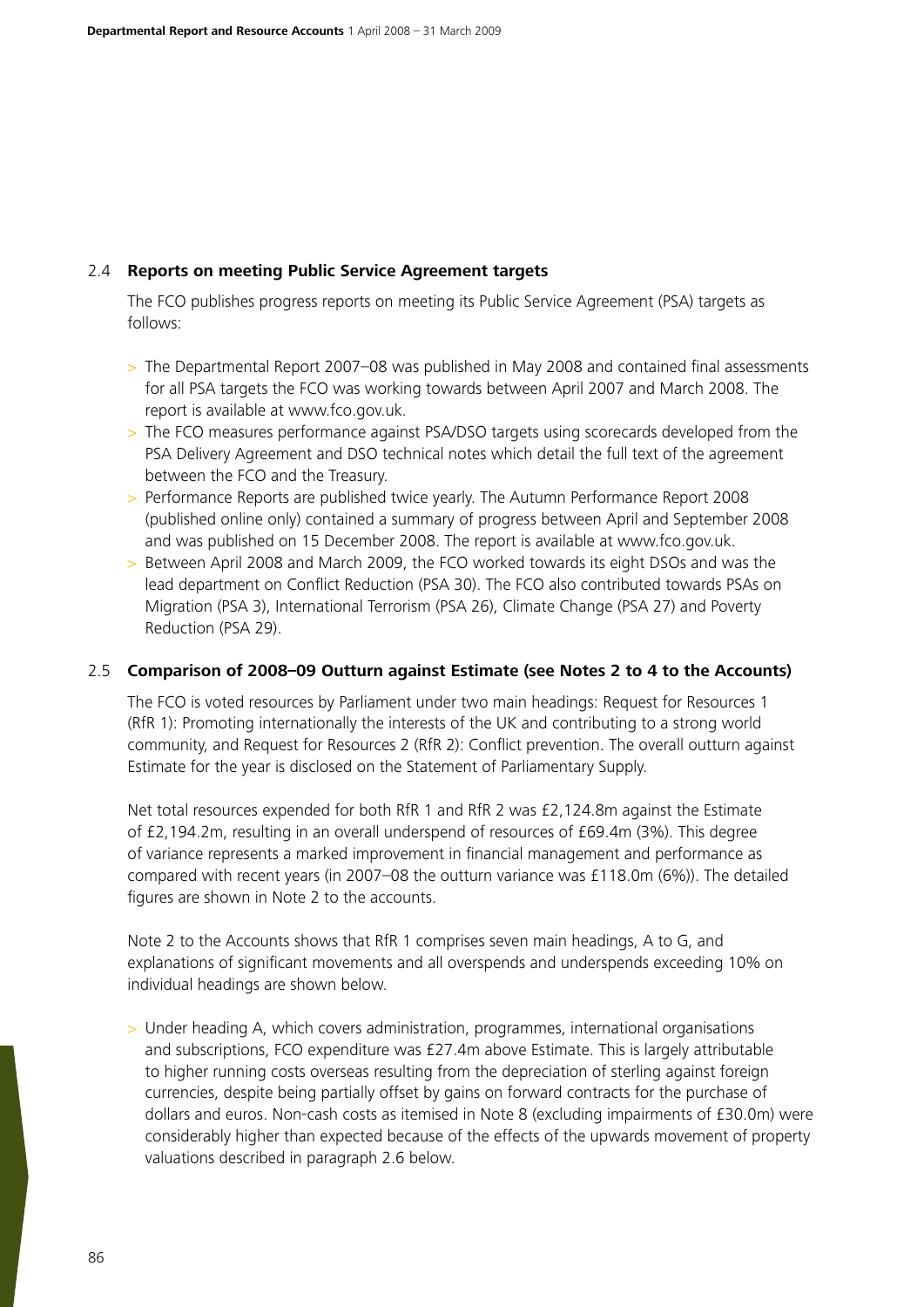- > Under headings B to D, expenditure was as per Estimate. Under heading E, there was a small underspend on the grant to the British Council because the purchase of its new Mumbai office could not be completed before the end of the financial year. There was also a small overspend under heading G.
- > Heading F covers Annually Managed Expenditure (AME) which for the FCO relates to the annual charge or credit for impairments on the revaluation of worldwide properties. Revaluations are by their nature difficult to forecast and when the Estimates were set the FCO was expecting a potential impairments charge of £50m. However, the year saw a large upward movement in property valuations, as explained in paragraph 2.6 below, and this has resulted in the reversal of previous impairments to properties of £30m which, because the Estimate showed a charge, produced an underspend of £80.0m. HM Treasury has agreed to the virement of part of this underspend to cover the overspends shown elswhere in RfR 1.

Note 2 to the Accounts also shows that RfR 2 comprises five main headings, A to E:

> Most of the headings here show that expenditure was fairly close to the Estimate. However, under heading B global programme expenditure was £2.0m below Estimate because of unexpected receipts for policing in Iraq, and under heading C sub-Saharan Africa peacekeeping was nearly £13.0m below Estimate, mainly because UN rebates for assessed costs for peacekeeping in Africa were higher than expected in the last quarter of the year .

The Statement of Parliamentary Supply also shows that there was a net total saving on net cash requirement of £99.7m. The detail of this is given in Note 4 which shows that the resource outturn saving described above is primarily comprised of non-cash items. The net cash saving is explained as follows:

- > working capital cash savings of £115.2m, essentially comprising the movement on short term creditors (see Note 18) of £56.1m, and unspent financing of £33.7m; offset by
- > prepayments of £7.0m above Estimate, and capital expenditure which is £10.2m above Estimate. This capital overspend results from high-value projects progressing faster than anticipated, and the increased costs of estate projects in Harare and Warsaw.

# 2.6 **Movements in tangible fixed assets**

The Department adopted the use of the Depreciated Replacement Cost (DRC) valuation methodology for specialised properties (replacing the Existing Use Value basis) during 2008–09, in anticipation of the move to, and requirements of, International Financial Reporting Standards in 2009–10.

Note 12 to the accounts shows a significant net revaluation increase of £687m on residential and non-residential land and buildings. Of this increase, £685m results principally from the adoption of the DRC methodology for specialised properties, and the significant depreciation in the value of sterling against foreign currencies. Property valuations are carried out in local currencies, and then translated back into sterling. This rise in overseas property valuations, as a result of currency fluctuations, has been offset in certain overseas markets where the price of property locally has fallen because of the increasingly difficult global economic conditions.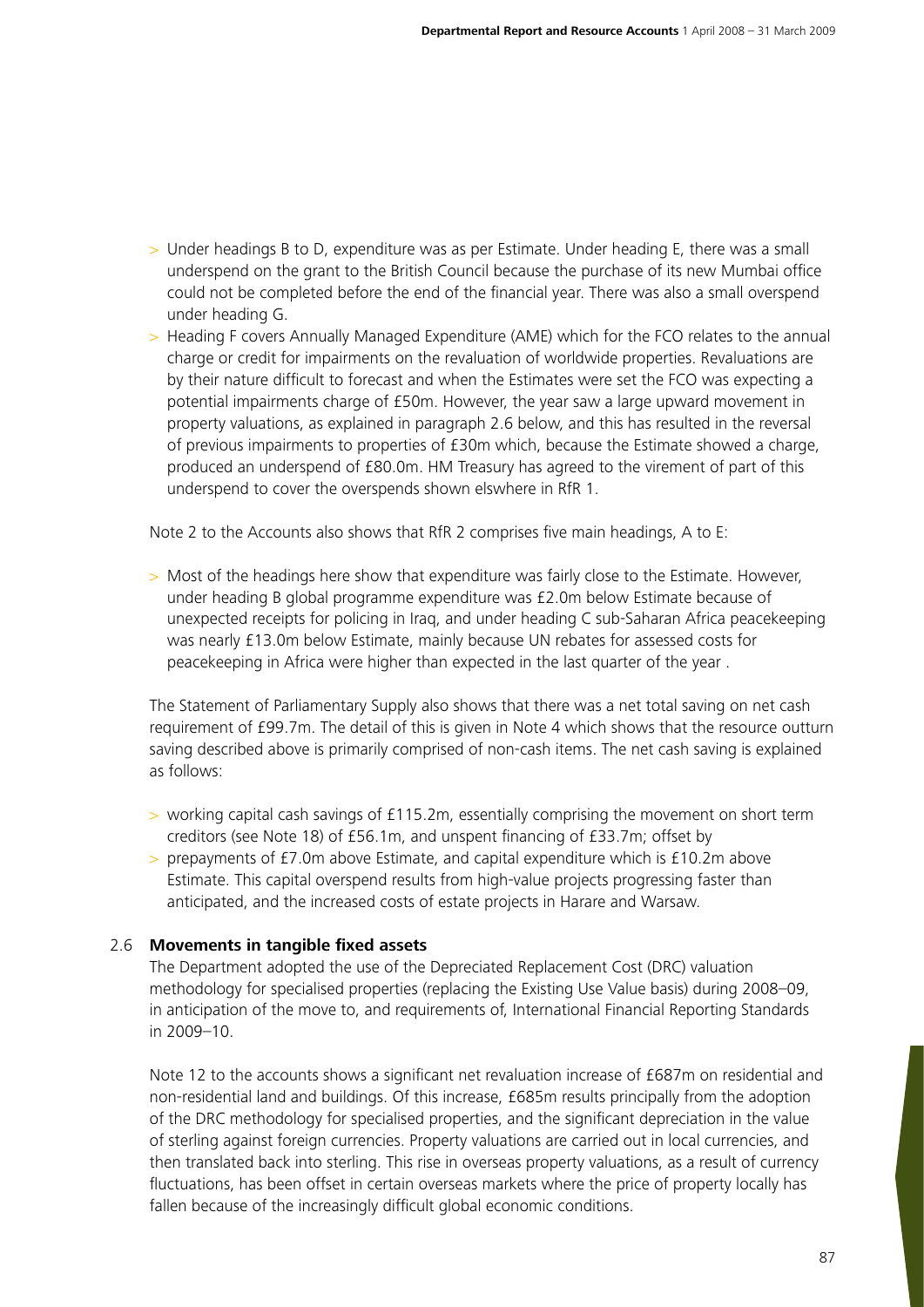Based on review of the most significant movements in property valuations in 2008–09, £350m of the revaluation increase is attributable to the adoption of DRC and £72m being as a result of the revaluation of new additions in the year; the remaining amount of £263m relates to currency movements.

# 2.7 **Resources available to the FCO**

Assets

- > The FCO's Departmental Investment Strategy was published in April 2005 (available at www.fco. gov.uk) and gives details of the FCO's asset base and broad strategies for the estate, security, and information and communications investment. An Estate Investment Strategy is currently being drafted and will be published in 2009.
- > The home estate is centred on our two owned central London buildings (King Charles Street and Old Admiralty Building) and at Hanslope Park near Milton Keynes. Small leased offices in central London and Milton Keynes provide a base for legalisation services to the public. In 2008–09, a lease was entered into for a building in Milton Keynes for our new Corporate Services Centre.
- > The current overseas estate consists of some 4,850 properties, ranging from embassy and high commission buildings to accommodation and other facilities. The overseas estate accommodates not only FCO staff but also government partners and wider public sector organisations.
- > The FCO estate is managed using Key Performance Indicators (KPIs) to measure the performance of assets in relation to market opportunities and the operational needs of posts. Approximately 55% of properties are leased and 45% are owned. We assess a property's worth in terms of value for money criteria, fitness for purpose, physical condition and size relative to our needs. Our portfolio is therefore not static. The estate mix responds to operational needs as well as the performance of properties.

## 2.8 **Risk**

The FCO's Risk and Control Framework is described in the Statement on Internal Control.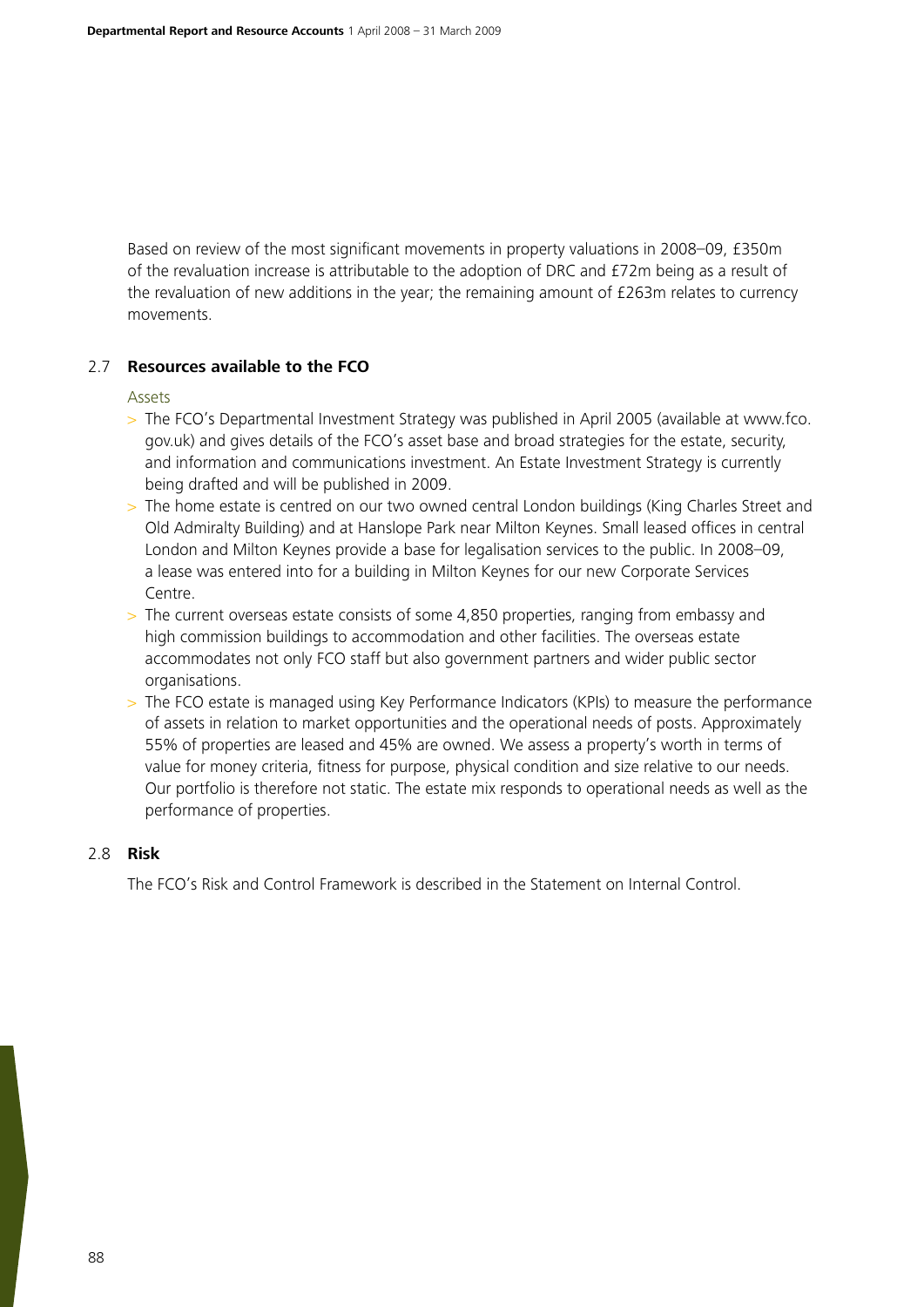# 2.9 **Key contractual arrangements**

The FCO has the following business contracts which are considered to be essential to the running of our business, excluding contracts for visa operations managed by the UK Border Agency:

| <b>Company</b>      | <b>Type of contract</b>                                          |
|---------------------|------------------------------------------------------------------|
| <b>3M SPSL</b>      | Biometric passports                                              |
| 3M AIT              | Biometric passports                                              |
| Armorgroup/G4S      | Security services overseas                                       |
| <b>Barkers</b>      | Volume and specialist recruitment services                       |
| Cap Gemini          | Prism (FCO's financial, HR, procurement and payroll system)      |
| Control Risks Group | Security guarding services for certain overseas posts            |
| Crown Relocations   | Heavy baggage                                                    |
| DDAO (DHL)          | Airfreight and logistics contract                                |
| <b>FCO Services</b> | Secure logistical, facilities, IT and environmental services     |
| Fujitsu             | FCO intranet                                                     |
| GardaWorld          | Security in Iraq                                                 |
| Global Crossing UK  | Provision of FTN (telecommunications network)                    |
| Hewlett Packard     | Future Firecrest (ICT infrastructure)                            |
| Hogg Robinson       | Travel                                                           |
| International SOS   | Healthcare management                                            |
| Interserve          | Facilities management in the UK and Western Europe               |
| <b>ISS Pegasus</b>  | Security quarding services in the UK                             |
| Logica              | FCO Web and Bridge consular system                               |
| <b>MACE</b>         | Strategic construction partner                                   |
| World Reach         | Software for Compass Next Generation and LOCATE consular systems |

The FCO's largest ICT project is the contract with Hewlett Packard for the management, support and development of its global ICT desktop infrastructure, "Future Firecrest". Under the seven-year contract, the private sector partner will have overall responsibility for the end-to-end delivery of the desktop services to a pre-agreed level of performance.

## 2.10 **Contingent liabilities**

Note 30 to the Accounts states that the FCO has £575.5m of contingent liabilities which are disclosed under parliamentary reporting requirements but which are not disclosed under Financial Reporting Standard 12 (FRS 12) as the likelihood of payment resulting is remote.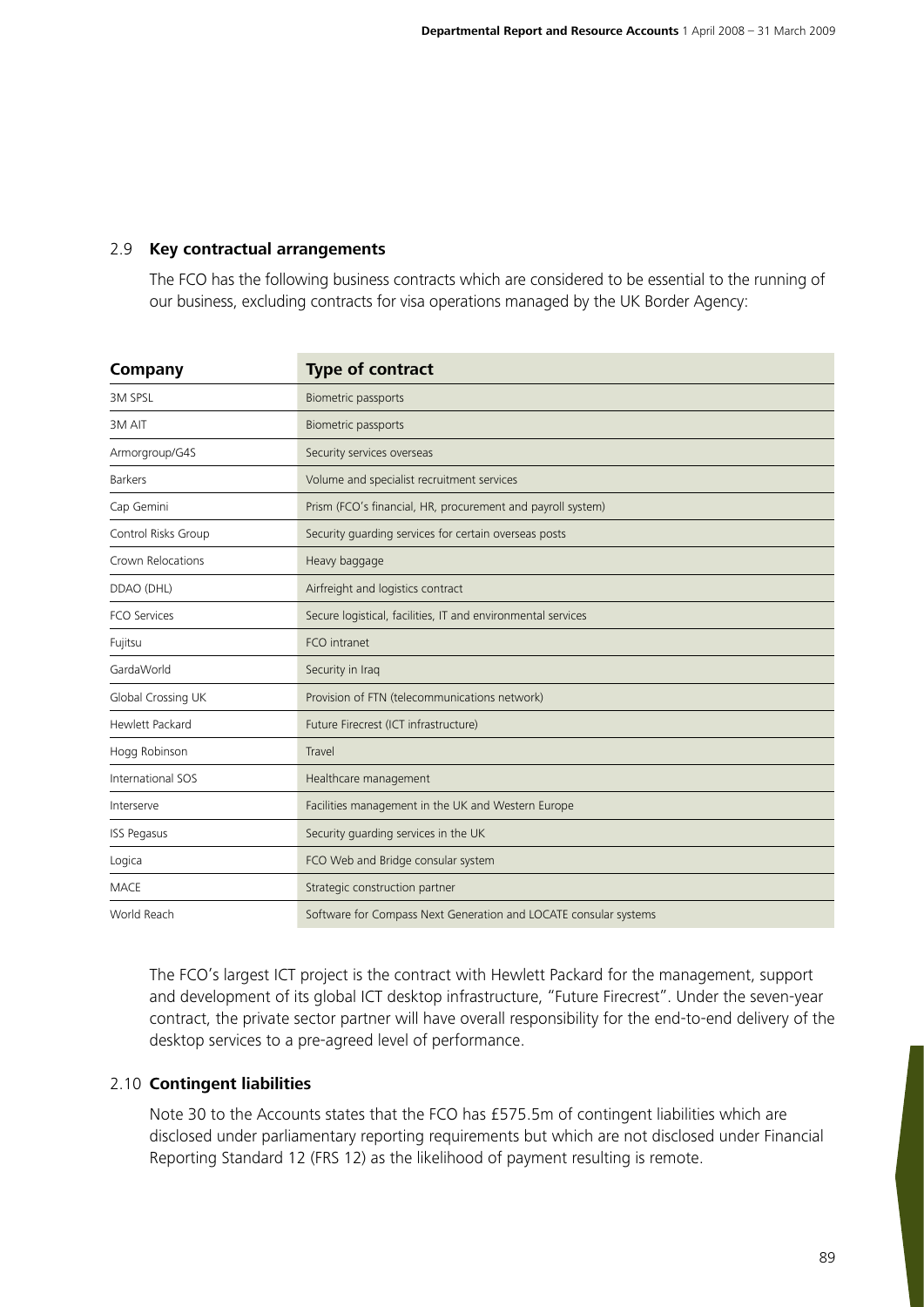These relate to the indemnity cover for British Council exhibitions overseas. The significant inyear increase relates to indemnities for the Turner Exhibition in China. The arrangements for government indemnities for works of art loaned to the British Council overseas are agreed with the Treasury and the British Council with the aim of minimising risk to the government reserve and ensuring alignment of such activities with overall UK public diplomacy priorities.

In addition, the FCO has reported operational contingent liabilities under FRS 12 as shown in Note 31.

## 2.11 **Sustainable development strategy**

The FCO's Sustainable Development Action Plan (SDAP) was published in early 2009. Comments from the Sustainable Development Commission acknowledge the importance of the FCO's role in promoting sustainable development internationally. The FCO will be assessing progress towards implementing the SDAP by autumn 2009.

In accordance with the government's environmental commitments, the FCO is proactively working with a number of its third-party supplier organisations to help them understand, disclose and manage their carbon emissions. Through engagement with the Carbon Disclosure Project and other like-minded government departments, the FCO intends to deliver long-term sustainabilityrelated improvement throughout its supply chains.

# 2.12 **Personal data losses**

Incidents, the disclosure of which would in itself create an unacceptable risk of harm, may be excluded in accordance with exemptions contained in the Freedom of Information Act 2000 or may be subject to the limitations of other UK information legislation.

No data losses were formally reported by the FCO to the Information Commissioner in 2008–09.

## Summary of other protected personal data related incidents in 2008–09

Incidents deemed by the Data Controller not to fall within the criteria for reporting to the Information Commissioner but recorded centrally within the Department are set out in the table below. Small, localised incidents are not recorded centrally and are not cited in these figures. Figures for 2007–08 are shown in brackets.

| Category       | <b>Nature of incident</b>                                                                                                   | <b>Total</b> |
|----------------|-----------------------------------------------------------------------------------------------------------------------------|--------------|
|                | Loss of inadequately protected electronic equipment, devices or paper documents from secured<br>government premises         | 4(1)         |
| $\mathsf{II}$  | Loss of inadequately protected electronic equipment, devices or paper documents from outside secured<br>government premises | 2(2)         |
| $\mathbf{III}$ | Insecure disposal of inadequately protected electronic equipment, devices<br>or paper documents                             | $-(-)$       |
| $\mathsf{IV}$  | Unauthorised disclosure                                                                                                     | 3(1)         |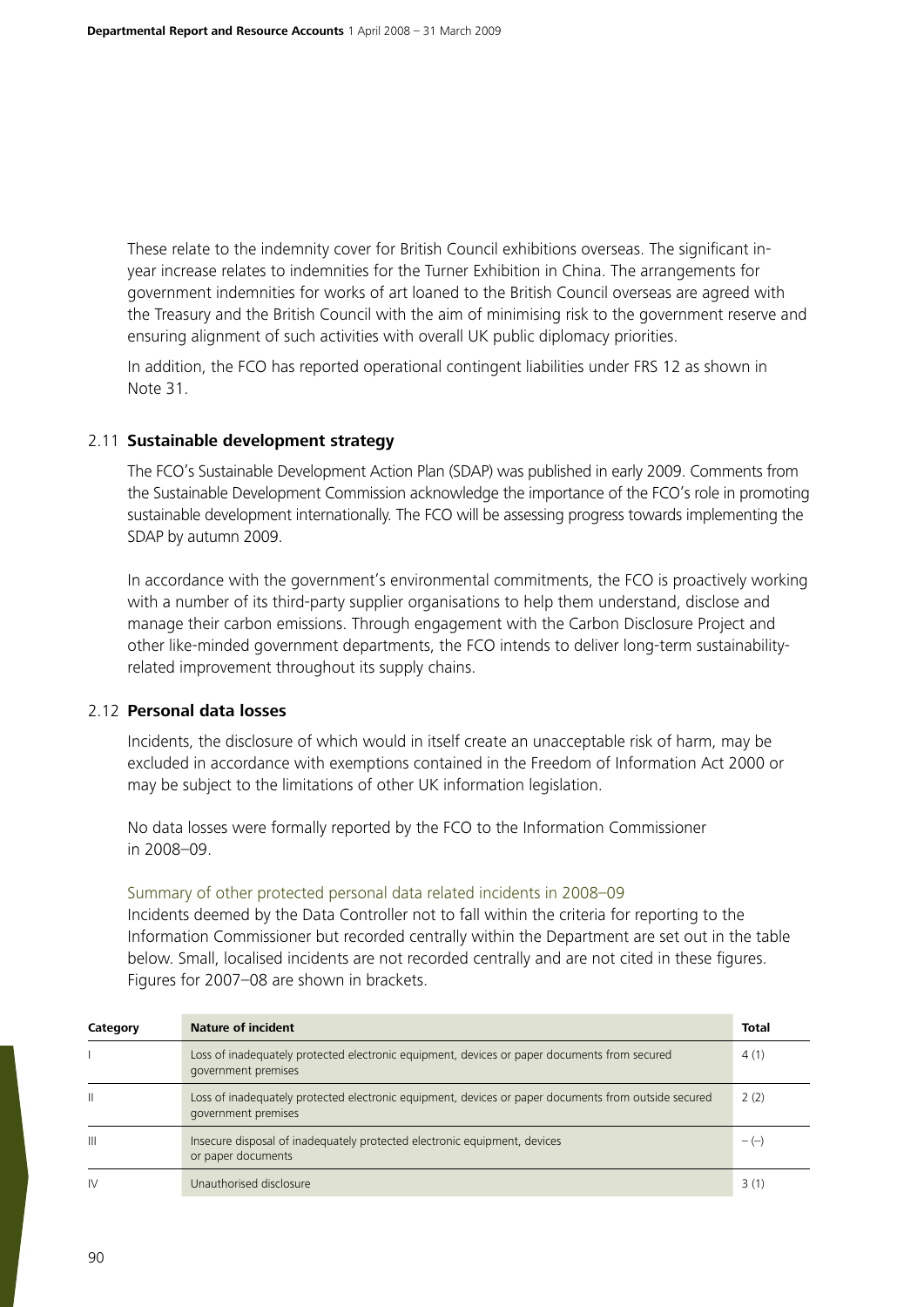# **3 Corporate governance**

- 3.1 The role of the FCO Board is to provide corporate leadership to the FCO in delivering the policies and services decided by Ministers. The Board fulfils that leadership role by:
	- > ensuring the organisation delivers the Departmental Strategic Objectives (DSOs), PSA targets and service delivery targets set by Ministers
	- > taking strategic decisions on the FCO's corporate agenda, including change
	- > effectively allocating and managing resources, in line with the Departmental Strategic Objectives
	- > communicating the FCO's purpose, priorities and vision to staff and other stakeholders
	- > monitoring and improving performance and accountability and
	- > protecting and enhancing the FCO's reputation for professionalism, effectiveness, integrity and efficiency.
- 3.2 The FCO Board is made up of ten members: the Permanent Under-Secretary of State (PUS) who chairs; Directors-General for Finance, Political, Change and Delivery, Europe and Globalisation, and Defence and Intelligence; the Chief Information Officer; the Chief Executive of UK Trade & Investment; and two independent non-executive Directors. The FCO's Senior Appointments Board ("the No. 1 Board") appoints Board members, and decisions are ratified by the Foreign Secretary.
- 3.3 Recruitment of independent non-executive Board members is done openly and transparently. They are appointed by the PUS, after the approval of the Foreign Secretary. The two non-executive Directors are involved in a range of FCO corporate activities: one chairs the Audit and Risk Committee and the other sits on the Senior Appointments Board. Both have also visited a range of posts. Induction procedures are in place for new Board members, including non-executives, and for newly appointed members of FCO senior management.
- 3.4 The Board agrees opening budget allocations and reviews a monthly Key Performance Report (including budgets, expenditure-to-date, resource accounting and position management), and financial performance at mid-year and year-end.
- 3.5 FCO Ministers' portfolios and responsibilities are set out for all staff on the FCO internal website. The Foreign Secretary, joined by other Ministers as appropriate, holds regular meetings with the Board, to set strategic direction.
- 3.6 The Board has agreed and published a schedule of reserved decisions. The Board has five subcommittees on Human Resources, Finance, Change, Investment, and Audit and Risk. These act as a filter for the Board and, with the exception of Audit and Risk, take executive decisions on issues that do not need to go to the Board, and advise on issues that do. All Board sub-committees are chaired by a full Board member and have terms of reference setting out their delegated authority. The Board receives a monthly record of sub-committee decisions, and Board sub-committee chairs regularly brief the full Board on the work of their sub-committees. There are also meetings for all Directors with the whole Board at least quarterly.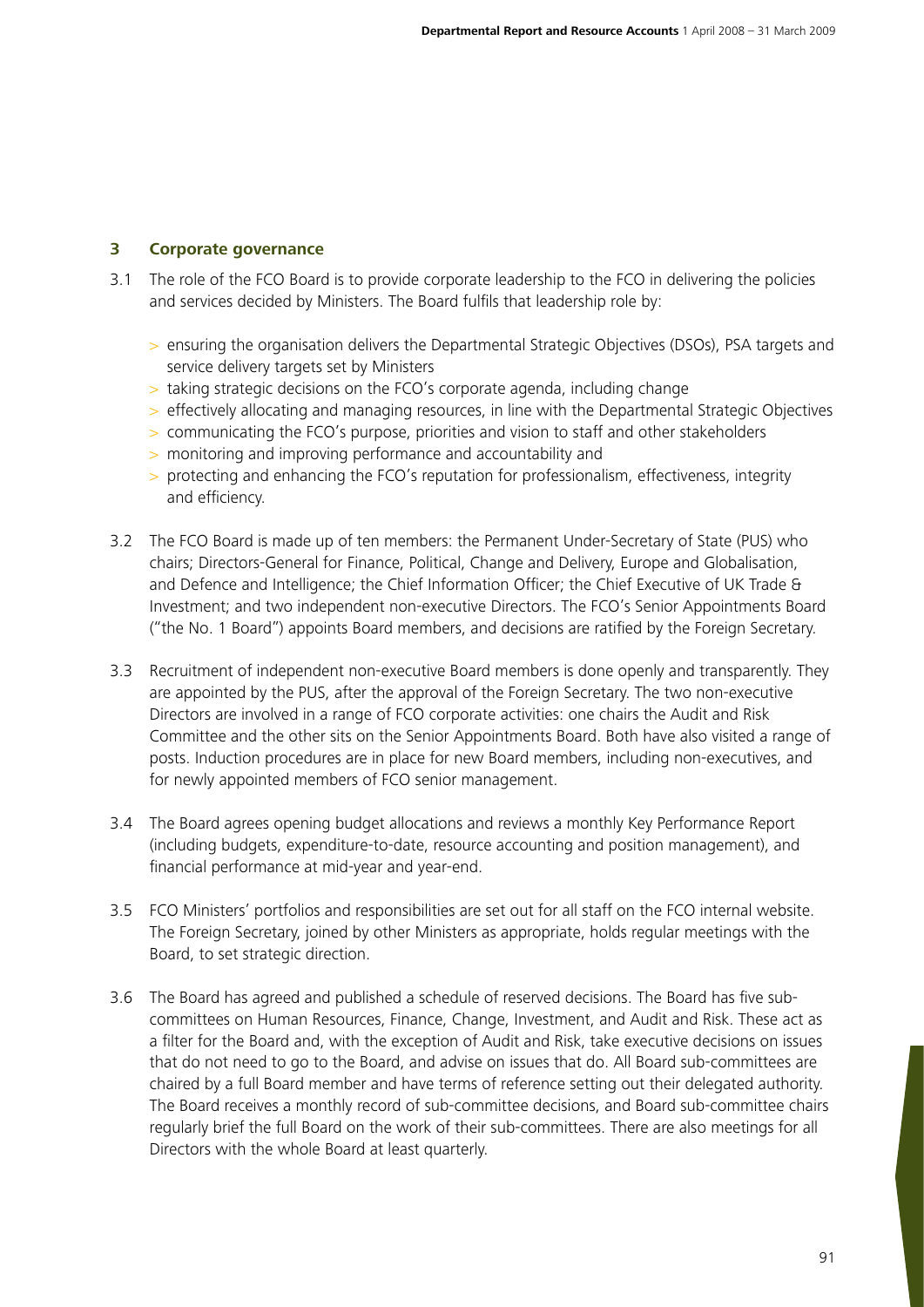- 3.7 The Board reports on how it operates through an annual Board Assessment. It measures performance against published objectives. The Board regularly considers the FCO's corporate governance structures as a whole.
- 3.8 A Senior Leadership Forum (SLF), made up of the Board, the most senior heads of mission, and representatives from small and medium posts, meets every six months to discuss strategic and corporate policy issues. They also comment monthly on Board papers. The purpose of the SLF is to promote more integrated corporate leadership across the FCO network.

#### **Audit and Risk Committee**

- 3.9 The Audit and Risk Committee (ARC) was created in 2002 to provide support to the Board. It is chaired by an independent non-executive Director and the majority of its members are nonexecutive. Formal terms of reference for the ARC are available on FCO website (www.fco.gov.uk) together with details of the committee's membership.
- 3.10 The ARC has an important responsibility in reviewing the work of Internal Audit and the National Audit Office (NAO) in providing advice on the adequacy of controls in place – both to the Board and personally to the PUS as the FCO's Accounting Officer. The ARC also keeps under review counter-fraud measures (eg whistle-blowing) and the work of the FCO's dedicated counter-fraud team, the Financial Compliance Unit.
- 3.11 On risk, the ARC reviews the FCO Operational Risk Register on a quality basis, prior to the top operational (and strategic) risks being escalated to the FCO Board. Regular reports from the FCO's Senior Information Risk Owner (SIRO) on information risk and assurance are also considered. The ARC encourages an appropriate and proportionate approach to handling operational risks that balances the extent of the controls with the magnitude of the risk they are designed to address. Certain assurance work (eg security and health and safety) falls outside of their scope.
- 3.12 During the last year, the committee has reviewed periodically the progress made by the Five Star Finance Programme and the individual projects that underpin it. In early March, the NAO confirmed in their independent review of FCO Financial Management, following the Chartered Institute of Public Finance and Accountancy (CIPFA) best practice model Self-Assessment, that the FCO has achieved the 3½ Star milestone. The Department has also made considerable improvement in the production of its financial accounts and continues its drive to reduce the need for manual intervention.
- 3.13 The committee has continued to review the findings and conclusions arising from the work of the Internal Audit Department (IAD), which provides significant assurance to the Accounting Officer on FCO risk management and control. Indeed, an independent HM Treasury review in 2008 found IAD to be "professional and well managed".
- 3.14 The committee also continued to focus on Purchase to Pay (P2P) compliance in 2008–09, in view of its critical importance to FCO financial reporting and to a further dimension of the ARC's role: counter-fraud. At each meeting, members review new whistle-blowing cases (whilst protecting the anonymity of the whistle-blower) and the action taken in response to the allegation.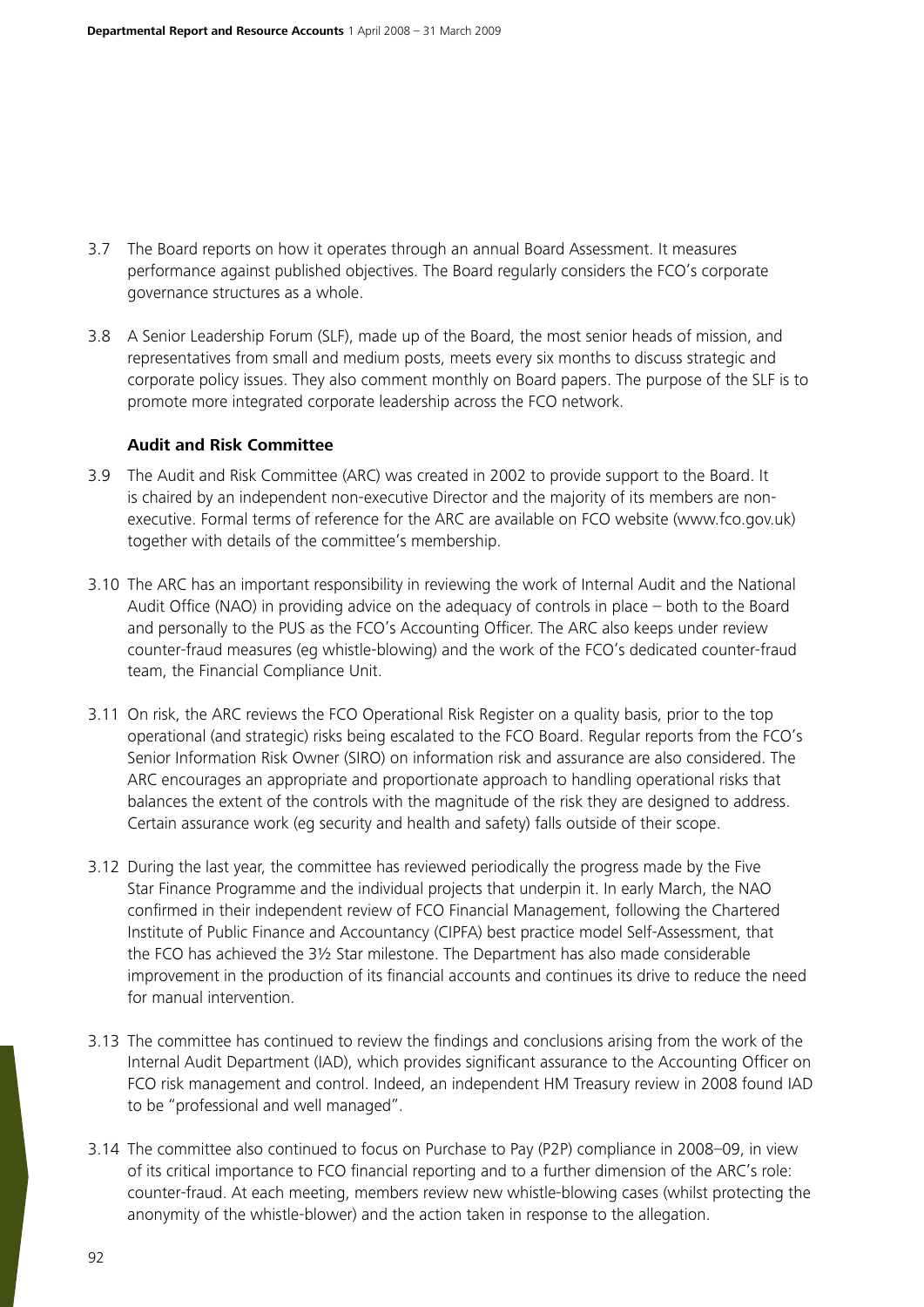3.15 Finally, the committee has requested regular updates from the Finance Director on readiness for the implementation of International Financial Reporting Standards (IFRS) with effect from 2009–10. The NAO has also reported progress in respect of the "trigger points" defined by HM Treasury, which included a restated IFRS Balance Sheet at 1 April 2008.

# **4 Senior management**

## 4.1 **Ministers**

Ministerial portfolios and responsibilities during the year were as follows:

- > Secretary of State for Foreign and Commonwealth Affairs: Rt Hon David Miliband MP Overall responsibility for the work of the FCO; Policy Planning and Research Analysts; Communications; Honours; Whitehall Liaison Department
- > Minister for Africa, Asia and the UN, attending Cabinet**:** Rt Hon Lord Malloch-Brown FCO business in the Lords; Afghanistan and South Asia; Africa; UN; Human Rights; Global Issues; Commonwealth; Chair Ministerial Oversight Board for FCO Services
- > Minister of State: Bill Rammell MP (from 5 October 2008; Dr Kim Howells MP until 5 October 2008)

Middle East (including Iraq and Iran); Counter-Terrorism; Counter-Proliferation; Far East and South East Asia; North America; Drugs and International Crime; Migration Policy; Leads on Afghanistan, South Asia and UN in the Commons

- > Minister of State for Trade and Investment: Lord Davies of Abersoch CBE (from 14 January 2009; Digby, Lord Jones of Birmingham until 5 October 2008) (jointly with the Department for Business, Enterprise and Regulatory Reform (BERR))
- > Minister for Europe: Caroline Flint MP (from 4 October 2008; Jim Murphy MP until 31 October 2008)

EU and Europe; Russia, South Caucasus and Central Asia; Balkans; Ukraine, Belarus and Moldova; OSCE and Council of Europe; NATO; Public Diplomacy Board

> Parliamentary Under-Secretary of State: Gillian Merron MP (from 5 October 2008; Meg Munn MP until 5 October 2008)

Overseas Territories; South America; Caribbean/Central America; Australasia and Pacific; Consular Policy; Protocol; HR and Diversity; Leads on Africa, Human Rights, Global Issues, UKTI Business and the Commonwealth in the Commons.

# 4.2 **Members of the FCO Board**

The composition of the Board during the year was as follows :

> Peter Ricketts

Chairman of the Board, Permanent Under-Secretary and Head of the Diplomatic Service

> Mark Lyall Grant

Director-General – Political

> James Bevan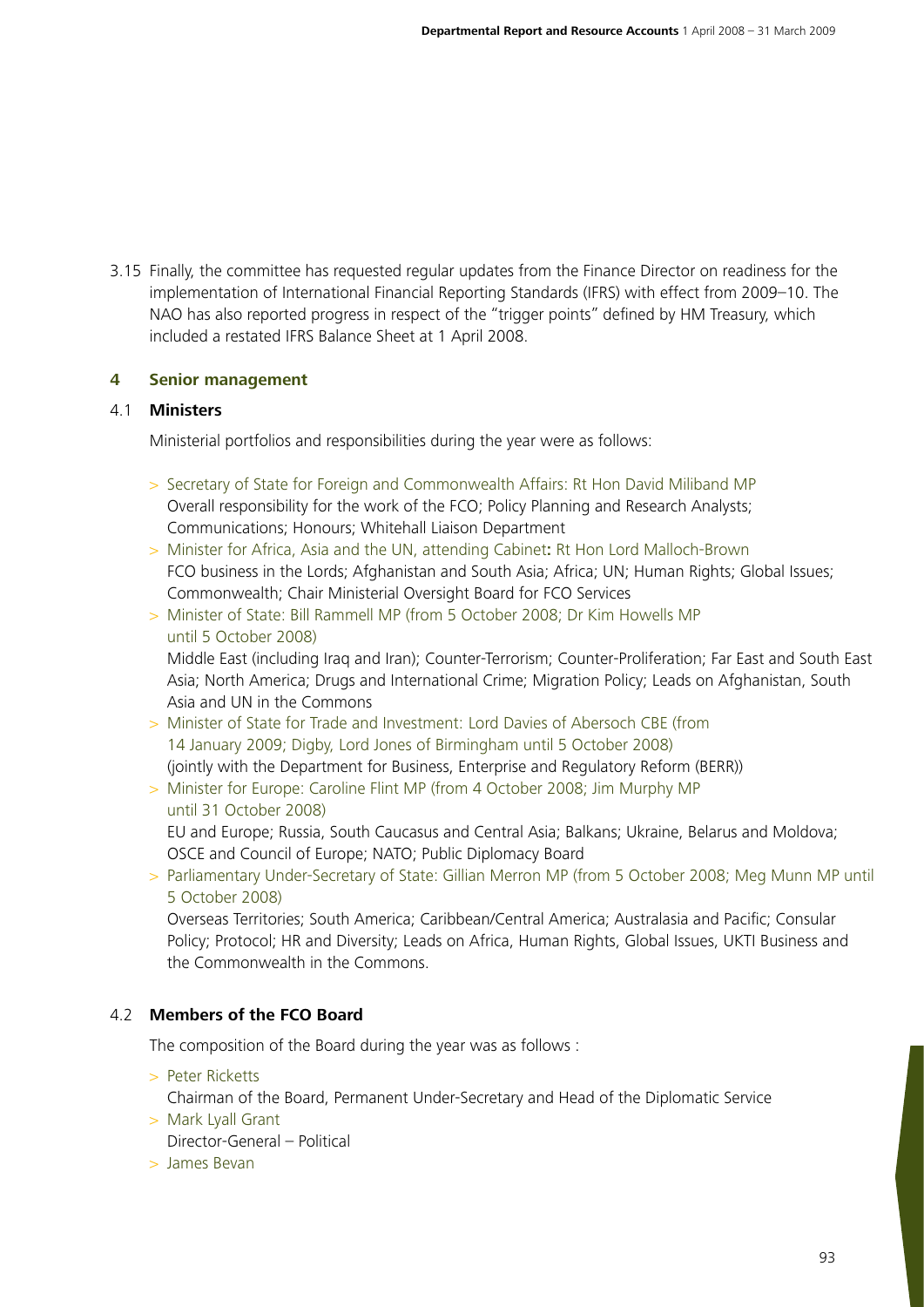Director-General – Change and Delivery

> Mariot Leslie Director-General – Defence and Intelligence > Simon Fraser Director-General – Europe and Globalisation > Keith Luck Director-General – Finance > Andrew Cahn Chief Executive, UK Trade & Investment > Tony Mather Chief Information Officer > Alistair Johnston Non-executive Director > Alison Platt Non-executive Director.

## 4.3 **Senior official appointments**

The Permanent Under-Secretary of State and Head of the Diplomatic Service is appointed by the Prime Minister or the Foreign Secretary, following an inter-departmental trawl and interview. Other members of the Board were appointed by the Foreign Secretary on the advice of the Permanent Under-Secretary and the Senior Appointments Board; Directors-General appointments are also agreed by the Prime Minister. The executive appointments are for an indefinite term: the rules for termination are set out in chapter 11 of the Civil Service Management Code. Non-executive Directors' appointments are for two years renewable.

# **5 Remuneration report**

## 5.1 **Remuneration policy**

Ministers' remuneration is set by the Ministerial and Other Salaries Act 1975 and the Ministerial and Other Pensions and Salaries Act 1991.

The salary of the Permanent Under-Secretary is set by the Prime Minister on the recommendation of the Permanent Secretaries' Remuneration Committee. The committee's membership and terms of reference were announced by the then Prime Minister on 9 February 1995.

The salary of the Chief Executive of UKTI is set by the Department for Business, Enterprise and Regulatory Reform.

The salaries of the next 30 most senior FCO staff are set by the Foreign Secretary on the advice of the Senior Heads of Mission Remuneration Committee, which is chaired by Sir Michael Perry.

The salaries of members of the Board in Senior Management Structure Payband 2 follow a framework set centrally for the Civil Service in response to the recommendations of the Senior Salaries Review Board. Annual pay awards for these staff are determined by the Payband 2 Remuneration Committee, which is chaired by the Director General for Change and Delivery.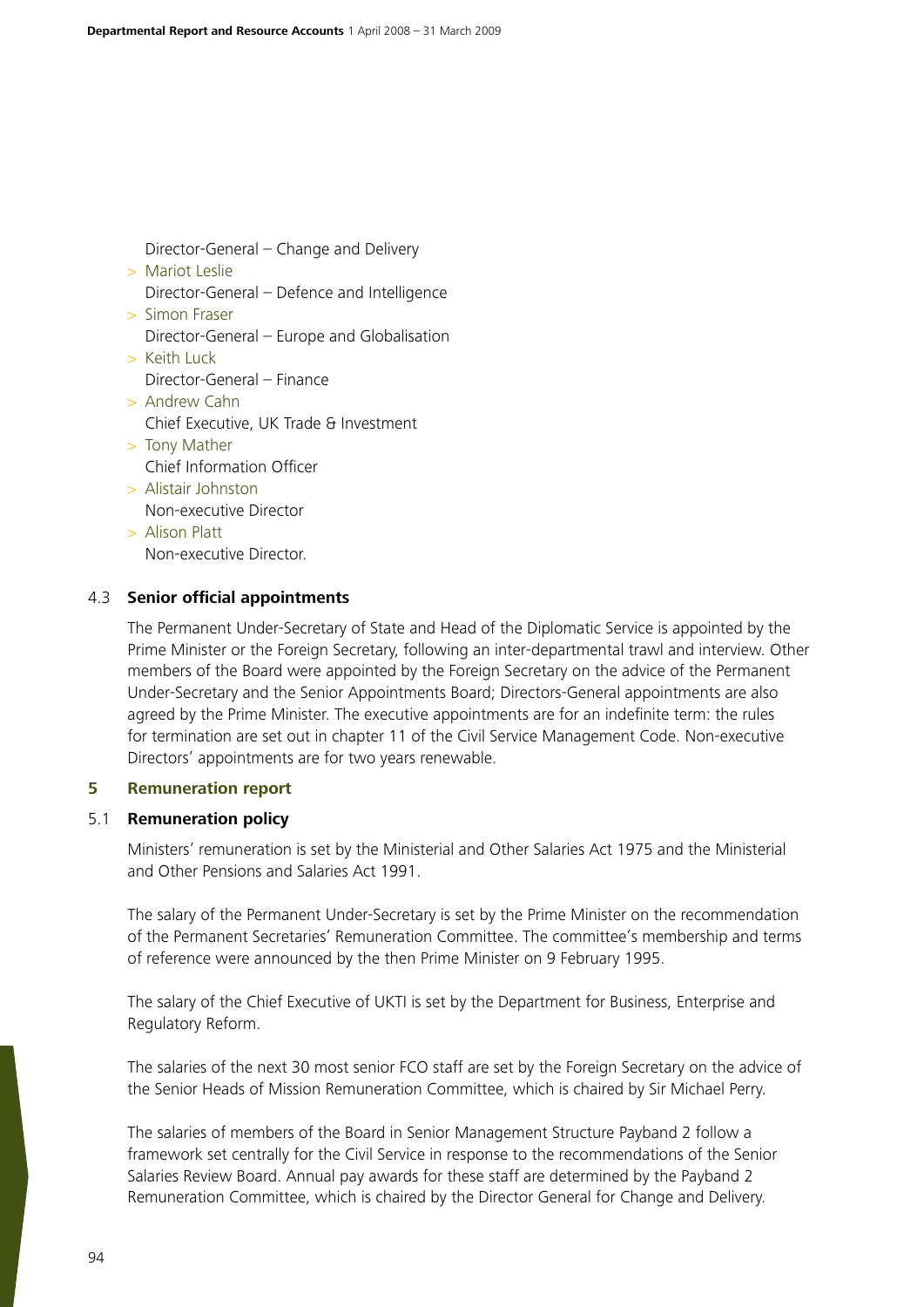# 5.2 **Salary and pension entitlements of Ministers and members of the Board**

 The information given below relates to the Ministers and other senior managers of the FCO for the period in which they were in office or on the Board. Equivalent information relating to the Wilton Park Executive Agency is given in its own accounts

# **Remuneration**

| <b>Ministers</b>                                       | 2008-09              | $2007 - 08$         |
|--------------------------------------------------------|----------------------|---------------------|
|                                                        | Salary               | Salary              |
|                                                        | £                    | £                   |
| Rt Hon David Miliband MP                               | 78,356               | 51,6961             |
| Rt Hon Lord Malloch-Brown                              | 83,043               | 61,354 <sup>2</sup> |
| Bill Rammell MP (from 5 October 2008)                  | 16,988 <sup>3</sup>  |                     |
| Dr Kim Howells MP (until 5 October 2008)               | 20,4824              | 39,893              |
| Lord Davies of Abersoch CBE (from 14 January 2009)     | $-5$                 |                     |
| Digby, Lord Jones of Birmingham (until 5 October 2008) | 61,5016              | 88,5517             |
| Caroline Flint MP (from 4 October 2008)                | 13,4398              |                     |
| Jim Murphy MP (until 31 October 2008)                  | 23,270 <sup>9</sup>  | 29,91910            |
| Gillian Merron MP (from 5 October 2008)                | 12,85511             |                     |
| Meg Munn MP (until 5 October 2008)                     | 15,546 <sup>12</sup> | 20,10213            |

1 Figure quoted is for the period 28 June 2007 to 31 March 2008. The full year equivalent is £76,904.

2 Figure quoted is for the period 28 June 2007 to 31 March 2008. The full year equivalent is £81,504.

3 Figure quoted is for the period 5 October 2008 to 31 March 2009. The full year equivalent is £40,646.

4 Figure quoted is for the period 1 April 2008 to 5 October 2008. The full year equivalent is £39,893.

5 Lord Davies of Abersoch is an unpaid Minister.

6 Figure quoted is for the period 1 April 2008 to 5 October 2008. The full year equivalent is £119,784.

7 Figure quoted is for the period 1 July 2007 to 31 March 2008. The full year equivalent is £117,914.

8 Figure quoted is for the period 4 October 2008 to 31 March 2009. The full year equivalent is £40,646.

9 Figure quoted is for the period 1 April 2008 to 31 October 2008. The full year equivalent is £39,893.

10 Figure quoted is for the period 28 June 2007 to 31 March 2008. The full year equivalent is £39,893.

11 Figure quoted is for the period 5 October 2008 to 31 March 2009. The full year equivalent is £30,851.

12 Figure quoted is for the period 1 April 2008 to 5 October 2008. The full year equivalent is £30,280.

13 Figure quoted is for the period 28 June 2007 to 31 March 2008. The full year equivalent is £30,280.

In addition to the above, severance payments were made to Digby, Lord Jones, Dr Kim Howells MP and Meg Munn MP.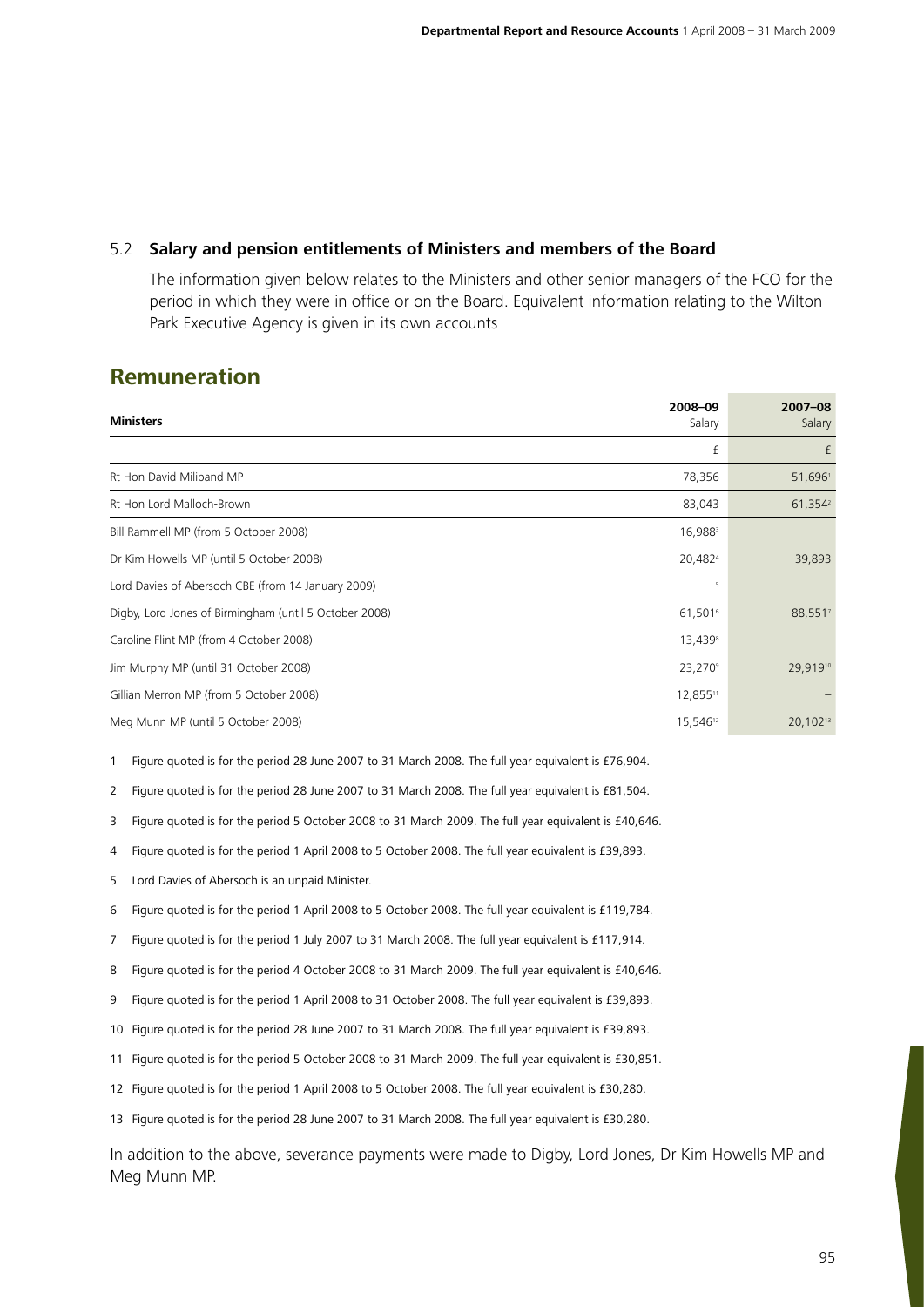In respect of the senior managers of the FCO, the information given below relates to the period for which they were on the Board. All members of the Board served throughout 2008–09.

| <b>Members of the FCO Board</b> | 2008-09<br>Salary<br>£000 | $2007 - 08$<br>Salary<br>£000 |
|---------------------------------|---------------------------|-------------------------------|
| Peter Ricketts                  | 190-195                   | $180 - 185$                   |
| Mark Lyall Grant                | $170 - 175$               | 180-185                       |
| James Bevan                     | $140 - 145$               | $100 - 105$                   |
| Mariot Leslie                   | 135-140                   | $90 - 95$                     |
| Simon Fraser <sup>1</sup>       | $115 - 120$               | $15 - 20$                     |
| Keith Luck                      | 190-195                   | $180 - 185$                   |
| Andrew Cahn <sup>2</sup>        | $\qquad \qquad -$         |                               |
| Tony Mather                     | $145 - 150$               | $125 - 130$                   |
| Non-executive:                  |                           |                               |
| Alistair Johnston               | $5 - 10$                  | $15 - 20$                     |
| Alison Platt                    | $5 - 10$                  | $5 - 10$                      |

1 Simon Fraser left the Board of the FCO in May 2009 on appointment as the PUS of BERR.

2 Andrew Cahn is remunerated by the Department for Business, Enterprise and Regulatory Reform and relevant disclosures can be found in the resource accounts of that department for 2008–09.

This table has been subject to audit.

#### Salary

"Salary" includes gross salary; performance pay or bonuses; overtime; reserved rights to London weighting or London allowances; recruitment and retention allowances; private office allowances; and any other allowance to the extent that it is subject to UK taxation.

This report is based on payments made by the Department and thus recorded in these accounts. In respect of ministers in the House of Commons, departments bear only the cost of the additional ministerial remuneration; the salary for their services as an MP (£63,291 from 1 April 2008) and various allowances to which they are entitled are borne centrally. However, the arrangement for ministers in the House of Lords is different in that they do not receive a salary but rather an additional remuneration, which cannot be quantified separately from their ministerial salaries. This total remuneration, as well as the allowances to which they are entitled, is paid by the Department and is therefore shown in full in the figures above.

#### Benefits in kind

The monetary value of benefits in kind covers any benefits provided by the Department and treated by HM Revenue and Customs as a taxable emolument. There were no benefits in kind for the year.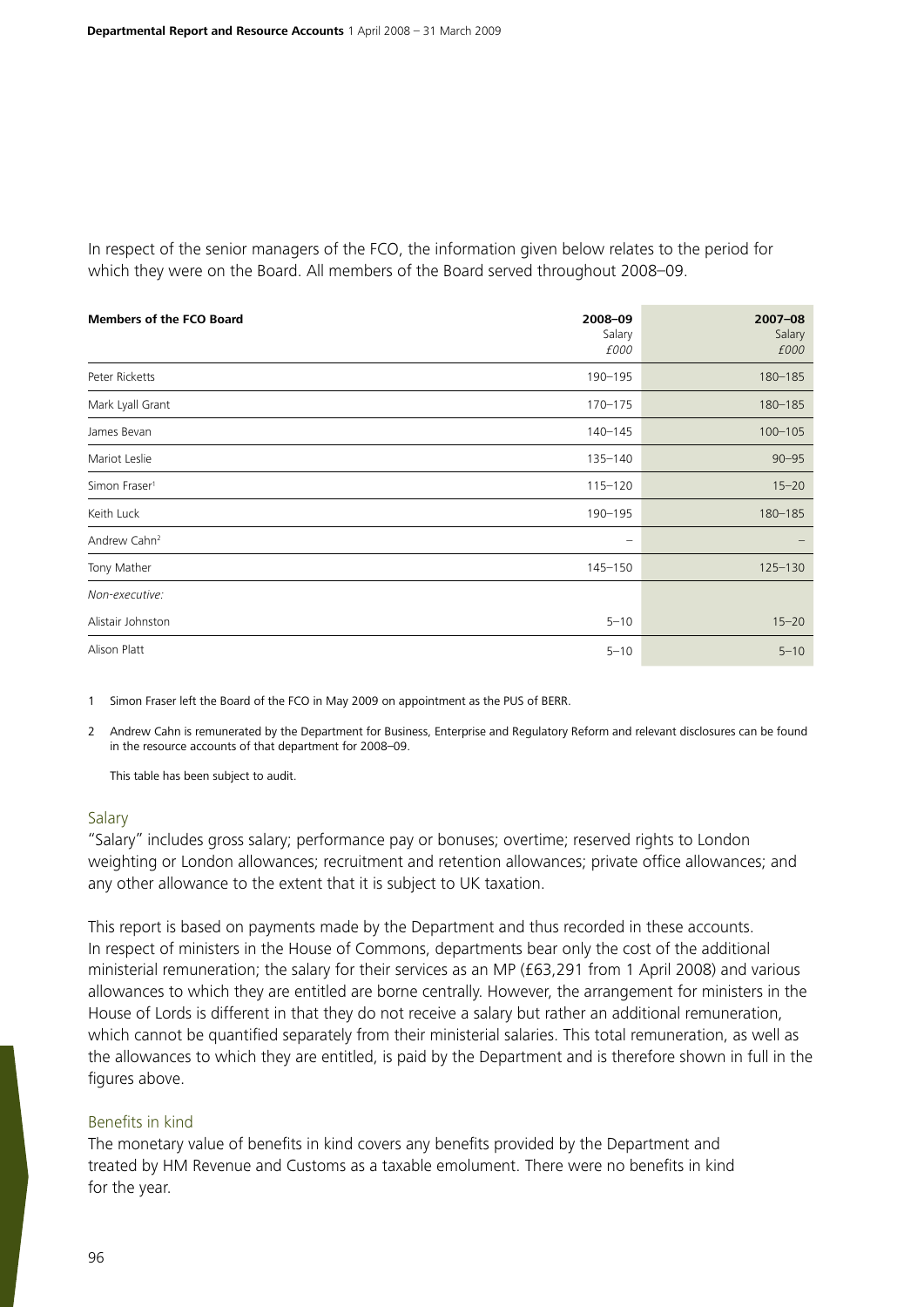# **Pension benefits**

| <b>Ministers</b>                                                   | <b>Accrued</b><br>pension at age<br>65 | <b>Real increase</b><br>in pension at<br>age 65 | $CETV1$ at<br>31 March 2009 | <b>CETV</b> at<br>31 March<br>2008 <sup>2</sup> | <b>Real increase</b><br>in CETV |
|--------------------------------------------------------------------|----------------------------------------|-------------------------------------------------|-----------------------------|-------------------------------------------------|---------------------------------|
|                                                                    | £000                                   | £000                                            | £000                        | £000                                            | £000                            |
| Rt Hon David Miliband MP                                           | $7.5 - 10$                             | $0 - 2.5$                                       | 79                          | 64                                              | 7                               |
| Rt Hon Lord<br>Malloch-Brown <sup>3</sup>                          |                                        |                                                 |                             |                                                 |                                 |
| <b>Bill Rammell MP</b><br>(from 5 October 2008)                    | $5 - 7.5$                              | $0 - 2.5$                                       | 73                          | 65                                              | 3                               |
| Dr Kim Howells MP<br>(until 5 October 2008)                        | $7.5 - 10$                             | $0 - 2.5$                                       | 202                         | 194                                             |                                 |
| Lord Davies of Abersoch CBE<br>(from 14 January 2009) <sup>4</sup> |                                        |                                                 |                             |                                                 |                                 |
| Digby, Lord Jones<br>of Birmingham<br>(until 5 October 2008)       | $0 - 2.5$                              | $0 - 2.5$                                       | 30                          | 17                                              | 10                              |
| Caroline Flint MP<br>(from 4 October 2008)                         | $5 - 7.5$                              | $0 - 2.5$                                       | 57                          | 52                                              | 3                               |
| Jim Murphy MP<br>(until 31 October 2008)                           | $5 - 7.5$                              | $0 - 2.5$                                       | 49                          | 42                                              | 3                               |
| Gillian Merron MP<br>(from 5 October 2008)                         | $2.5 - 5$                              | $0 - 2.5$                                       | 49                          | 45                                              | $\overline{2}$                  |
| Meg Munn MP<br>(until 5 October 2008)                              | $0 - 2.5$                              | $0 - 2.5$                                       | 22                          | 17                                              | 3                               |

1 CETV (the Cash Equivalent Transfer Value) is defined below.

2 The figure may be different from the closing figure in last year's accounts. This is due to the CETV factors being updated to comply with The Occupational Pension Schemes (Transfer Values) (Amendment) Regulations 2008.

3 Rt Hon Lord Malloch-Brown has opted out of the pension scheme.

4 Lord Davies of Abersoch is an unpaid Minister.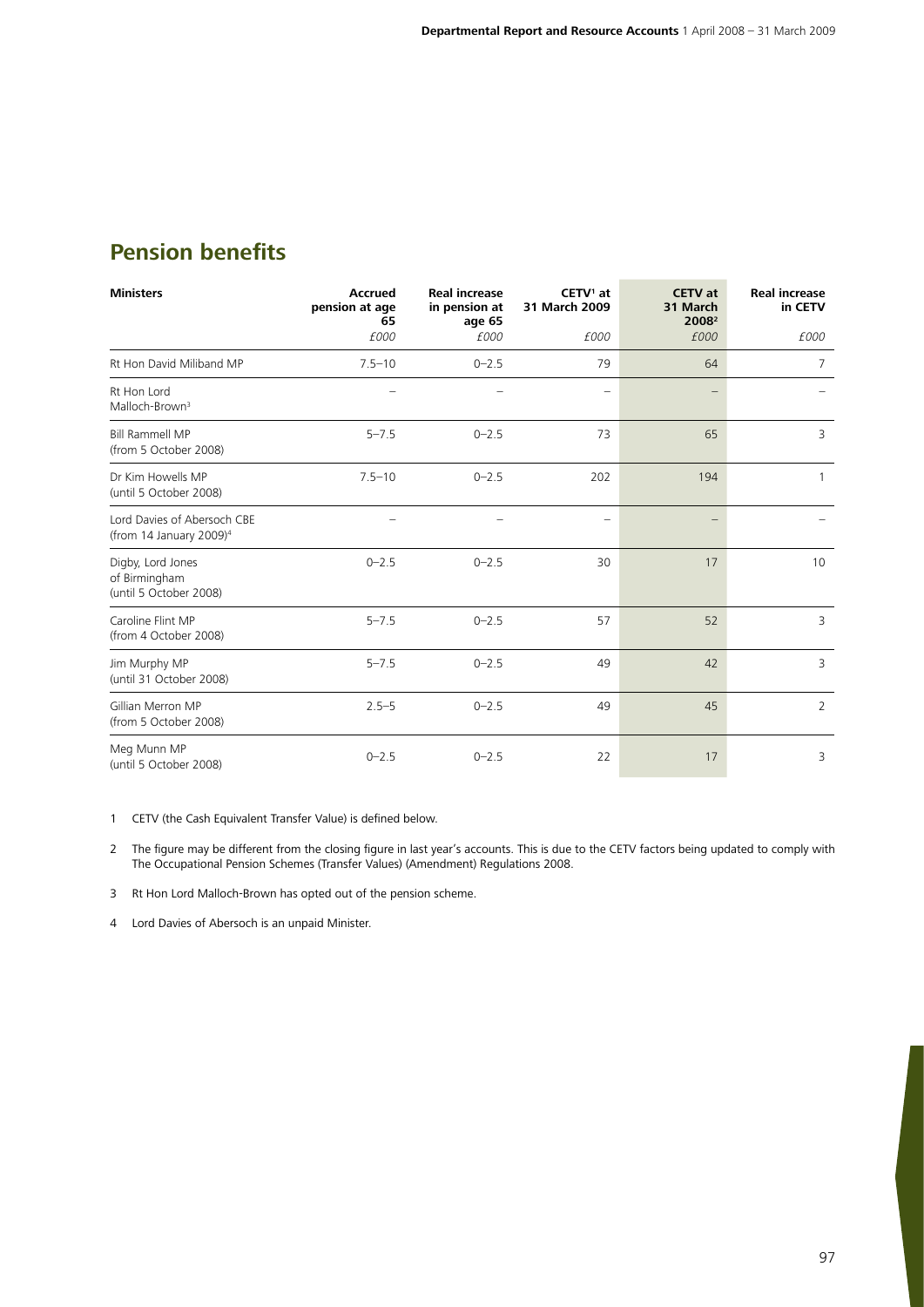## Ministerial pensions

Pension benefits for Ministers are provided by the Parliamentary Contributory Pension Fund (PCPF). The scheme is made under statute (the regulations are set out in Statutory Instrument SI 1993 No. 3253, as amended).

Those Ministers who are Members of Parliament may also accrue an MP's pension under the PCPF (details of which are not included in this report). The arrangements for Ministers provide benefits on an "average salary" basis, taking account of all service as a Minister. The accrual rate has been 1/40th since 15 July 2002 (or 5 July 2001 for those who chose to backdate the change) but Ministers, in common with all other members of the PCPF, can opt for a 1/50th accrual rate and a lower rate of employee contribution.

Benefits for Ministers are payable at the same time as MPs' benefits become payable under the PCPF or, for those who are not MPs, on retirement from ministerial office from age 65. Pensions are increased annually in line with changes in the Retail Prices Index (RPI). Members pay contributions of 6% of their ministerial salary if they have opted for the 1/50th accrual rate or 10% of salary if they have opted for the 1/40th accrual rate. There is also an employer contribution paid by the Exchequer representing the balance of cost as advised by the Government Actuary. This is currently 26.8% of the ministerial salary.

The accrued pension quoted is the pension the Minister is entitled to receive when they reach 65, or immediately on ceasing to be an active member of the scheme if they are already 65.

## The Cash Equivalent Transfer Value (CETV)

This is the actuarially assessed capitalised value of the pension scheme benefits accrued by a member at a particular point in time. The benefits valued are the member's accrued benefits and any contingent spouse's pension payable from the scheme. A CETV is a payment made by a pension scheme or arrangement to secure pension benefits in another pension scheme or arrangement when the member leaves a scheme and chooses to transfer the pension benefits they have accrued in their former scheme. The pension figures shown relate to the benefits that the individual has accrued as a consequence of their total ministerial service, not just their current appointment as a Minister. CETVs are calculated with The Occupational Pension Schemes (Transfer Values) (Amendment) Regulations and do not take account of any actual or potential reduction to benefits resulting from Lifetime Allowance Tax which may be due when pension benefits are taken.

## The real increase in the value of the CETV

This is effectively the element of the increase in accrued pension funded by the Exchequer. It excludes increases due to inflation and contributions paid by the Minister and is worked out using common market valuation factors for the start and end of the period.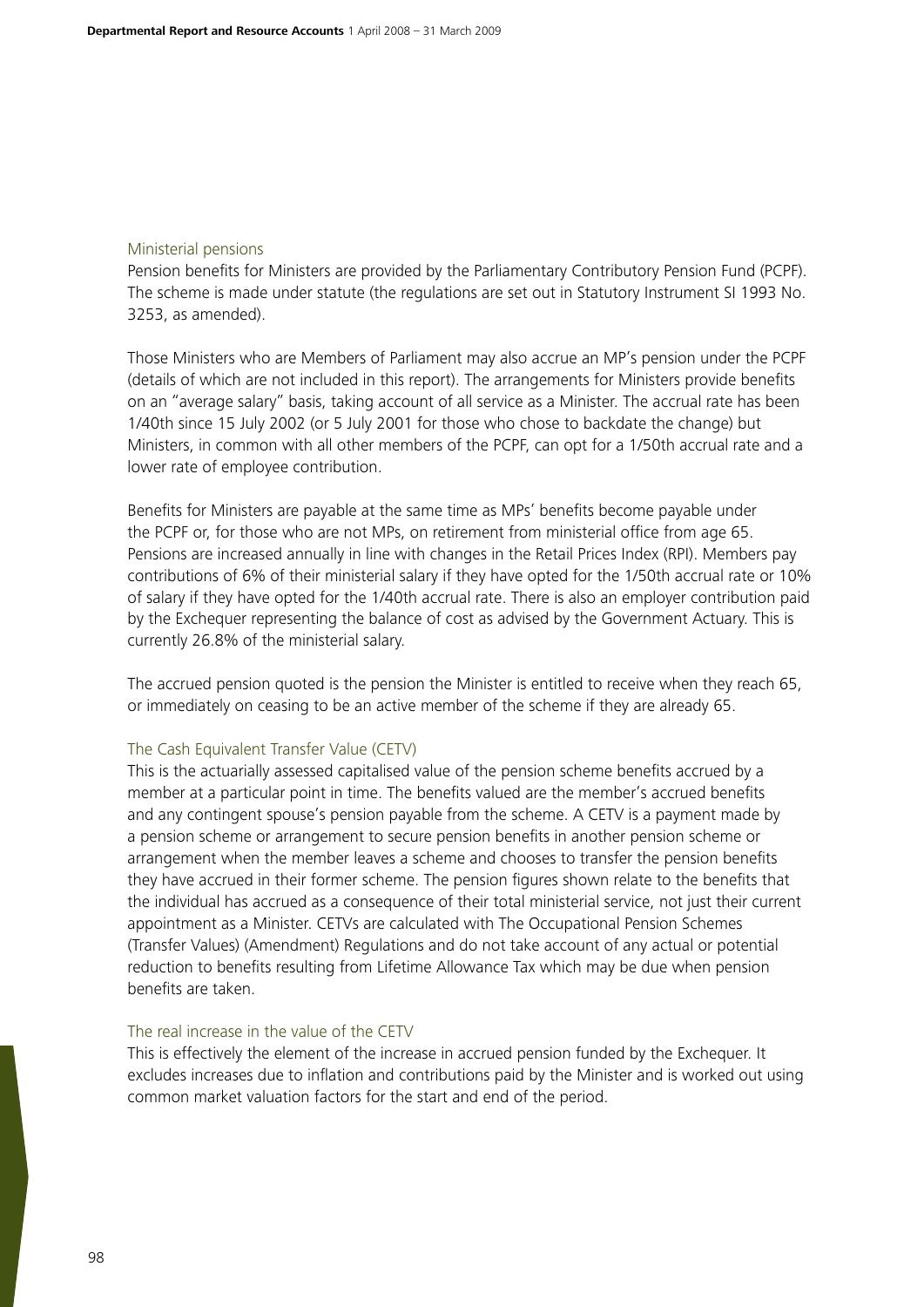| <b>Members</b><br>of the<br><b>FCO Board</b> | <b>Accrued</b><br>pension at<br>age 60 at<br>31 March | <b>Related</b><br>lump sum<br>at<br>31 March | Real<br>increase in<br>pension at<br>age 60 | <b>Related</b><br>lump sum<br>at age 60 | <b>CETV</b><br>at 31 March<br>2009 | <b>CETV</b><br>at 31 March<br>20081 | Real<br>increase in<br><b>CETV</b> |
|----------------------------------------------|-------------------------------------------------------|----------------------------------------------|---------------------------------------------|-----------------------------------------|------------------------------------|-------------------------------------|------------------------------------|
|                                              | £000                                                  | £000                                         | £000                                        | £000                                    | £000                               | £000                                | £000                               |
| Peter Ricketts                               | $75 - 80$                                             | 225-230                                      | $0 - 2.5$                                   | $0 - 2.5$                               | 1,665                              | 1,521                               | $\overline{4}$                     |
| Mark Lyall Grant                             | $50 - 55$                                             | $150 - 155$                                  | $0 - 2.5$                                   | $2.5 - 5$                               | 973                                | 874                                 | 19                                 |
| James Bevan                                  | $35 - 40$                                             | $115 - 120$                                  | $0 - 2.5$                                   | $5 - 7.5$                               | 690                                | 596                                 | 41                                 |
| Mariot Leslie                                | $50 - 55$                                             | $150 - 155$                                  | $2.5 - 5$                                   | $12.5 - 15$                             | 1,020                              | 856                                 | 83                                 |
| Simon Fraser                                 | $35 - 40$                                             | $115 - 120$                                  | $12.5 - 15$                                 | $37.5 - 40$                             | 711                                | 443                                 | 129                                |
| Keith Luck                                   | $5 - 10$                                              |                                              | $2.5 - 5$                                   |                                         | 98                                 | 51                                  | 35                                 |
| Andrew Cahn <sup>2</sup>                     |                                                       |                                              |                                             |                                         | $\qquad \qquad -$                  | $\qquad \qquad -$                   |                                    |
| Tony Mather                                  | $0 - 5$                                               | —                                            | $0 - 2.5$                                   |                                         | 53                                 | 26                                  | 21                                 |
| Non-executive:                               |                                                       |                                              |                                             |                                         |                                    |                                     |                                    |
| Alistair Johnston                            |                                                       |                                              |                                             |                                         |                                    | $\qquad \qquad -$                   |                                    |
| Alison Platt                                 |                                                       |                                              |                                             |                                         |                                    |                                     |                                    |

1 The figure may be different from the closing figure in last year's accounts. This is due to the CETV factors being updated to comply with The Occupational Pension Schemes (Transfer Values) (Amendment) Regulations 2008.

2 Andrew Cahn is remunerated by the Department for Business, Enterprise and Regulatory Reform and relevant disclosures can be found in the resource accounts of that department for 2008–09.

This table has been subject to audit.

## 5.3 **Pensions**

Details of the FCO's pension and early departure cost policies are included in the Notes to the Accounts. Present and past UK-based employees are covered by the provisions of the Principal Civil Service Pension Scheme (PCSPS). Liability for payment of future benefits is a charge to the PCSPS and there is a separate scheme statement for the PCSPS as a whole. Pension arrangements for locally engaged staff have been established at certain posts overseas, and details of these schemes are included in the Notes to the Accounts.

## Civil Service Pension

Pension benefits are provided through the Civil Service pension arrangements. From 30 July 2007, civil servants may be in one of four defined benefit schemes: either a "final salary" scheme (classic, premium or classic plus); or a "whole career" scheme (nuvos). These statutory arrangements are unfunded, with the cost of benefits being met by monies voted by Parliament each year. Pensions payable under classic, premium, classic plus and nuvos are increased annually in line with changes in the Retail Prices Index (RPI). Members who joined from October 2002 could opt for either the appropriate defined benefit arrangement or a good quality "money purchase" stakeholder pension with a significant employer contribution (partnership pension account).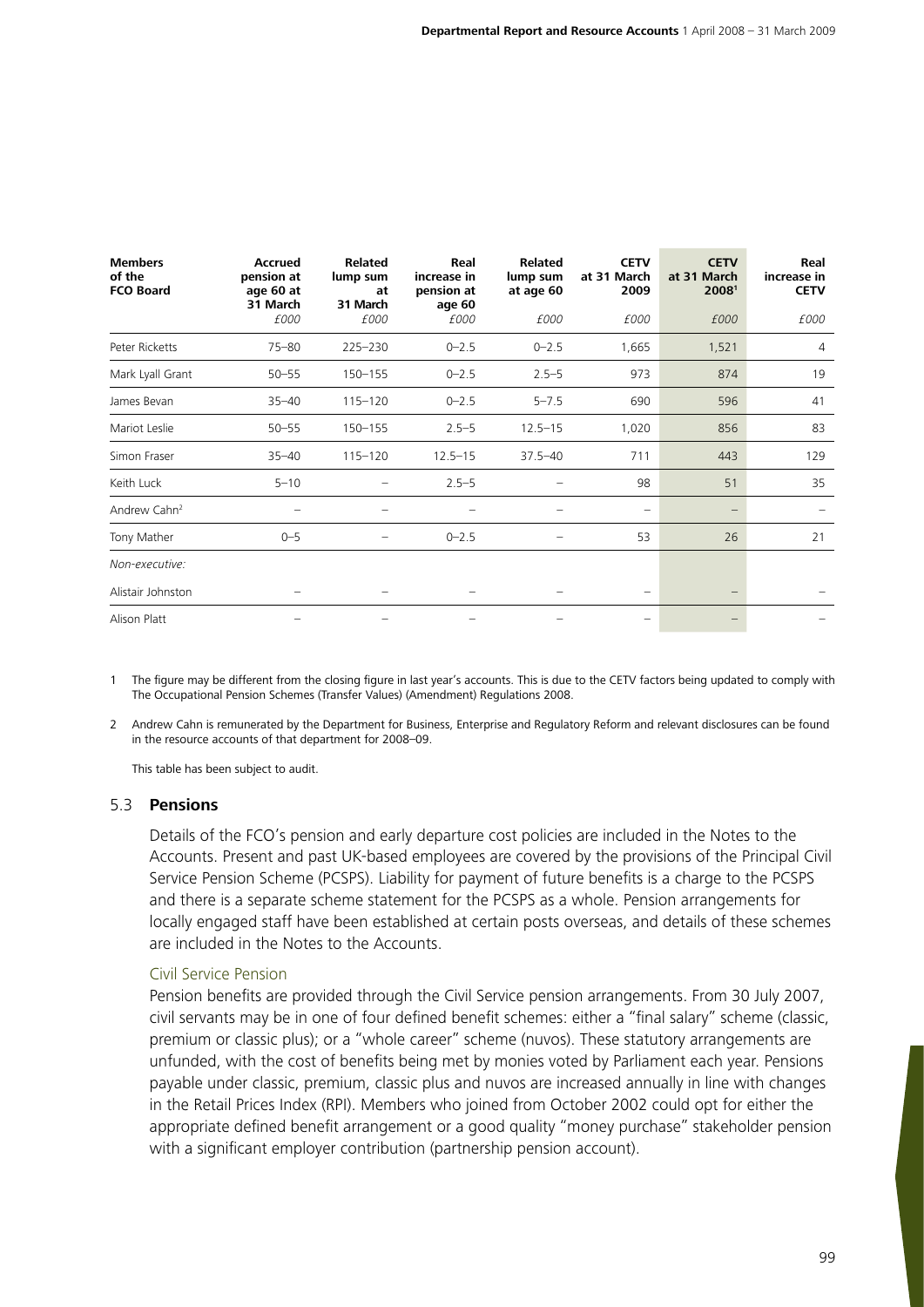Employee contributions are set at the rate of 1.5% of pensionable earnings for classic and 3.5% for premium, classic plus and nuvos. Benefits in classic accrue at the rate of 1/80th of final pensionable earnings for each year of service. In addition, a lump sum equivalent to three years' pension is payable on retirement. For premium, benefits accrue at the rate of 1/60th of final pensionable earnings for each year of service. Unlike classic, there is no automatic lump sum. Classic plus is essentially a hybrid with benefits in respect of service before 1 October 2002 calculated broadly as per classic and benefits for service from October 2002 calculated as in premium. In nuvos a member builds up a pension based on their pensionable earnings during their period of scheme membership. At the end of the scheme year (31 March), the member's earned pension account is credited with 2.3% of their pensionable earnings in that scheme year and, immediately after the scheme year end, the accrued pension is uprated in line with the RPI. In all cases, members may opt to give up (commute) pension for a lump sum up to the limits set by the Finance Act 2004.

The partnership pension account is a stakeholder pension arrangement. The employer makes a basic contribution of between 3% and 12.5% (depending on the age of the member) into a stakeholder pension product chosen by the employee from a panel of three providers. The employee does not have to contribute but where they do make contributions, the employer will match these up to a limit of 3% of pensionable salary (in addition to the employer's basic contribution). Employers also contribute a further 0.8% of pensionable salary to cover the cost of centrally provided risk benefit cover (death in service and ill health retirement).

The accrued pension quoted is the pension the member is entitled to receive when they reach pension age, or immediately on ceasing to be an active member of the scheme if they are already at or over pension age. Pension age is 60 for members of classic, premium and classic plus and 65 for members of nuvos.

Further details about the PCSPS arrangements can be found at the website www.civilservicepensions.gov.uk

## Cash Equivalent Transfer Values

A Cash Equivalent Transfer Value (CETV) is the actuarially assessed capitalised value of the pension scheme benefits accrued by a member at a particular point in time. The benefits valued are the member's accrued benefits and any contingent spouse's pension payable from the scheme. A CETV is a payment made by a pension scheme or arrangement to secure pension benefits in another pension scheme or arrangement when the member leaves a scheme and chooses to transfer the benefits accrued in their former scheme. The pension figures shown relate to the benefits that the individual has accrued as a consequence of their total membership of the pension scheme, not just their service in a senior capacity to which disclosure applies. The figures include the value of any pension benefit in another scheme or arrangement which the individual has transferred to the Civil Service pension arrangements. They also include any additional pension benefit accrued to the member as a result of their purchasing additional pension benefits at their own cost. CETVs are calculated in accordance with The Occupational Pension Schemes (Transfer Values) (Amendment) Regulations and do not take account of any actual or potential reduction to benefits resulting from Lifetime Allowance Tax which may be due when pension benefits are taken.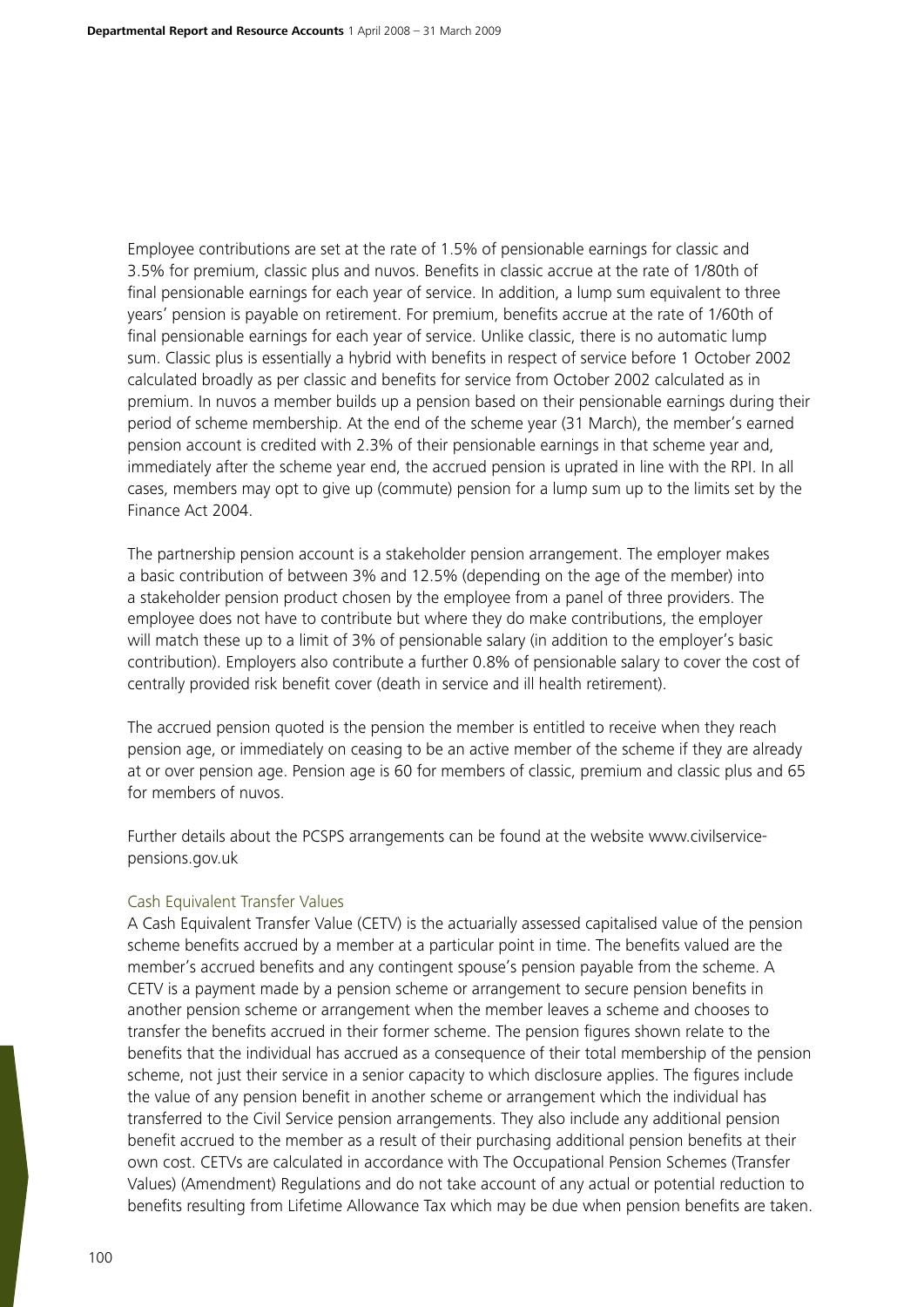# Real increase in CETV

This reflects the increase in CETV effectively funded by the employer. It does not include the increase in accrued pension due to inflation, contributions paid by the employee (including the value of any benefits transferred from another pension scheme or arrangement) and uses common market valuation factors for the start and end of the period.

Employees joining after 1 October 2002 could opt to open a partnership pension account, a stakeholder pension with an employer contribution.

# Other information

Pension benefits are provided through the Principal Civil Service Pension Scheme (PCSPS) which is an unfunded multi-employer defined benefit scheme but the FCO is unable to identify its share of the underlying assets and liabilities. A full actuarial valuation was carried out at 31 March 2007. Details can be found in the resource accounts of the Cabinet Office: Civil Superannuation (www.civilservicepensions.gov.uk). For 2008–09, contributions of £43,862,000 were paid to the PCSPS (2006–07: £38,795,000) at one of four rates in the range of 17.1% to 25.5% of pensionable pay, based on salary bands. The scheme's Actuary reviews employer contributions usually every four years following a full scheme valuation. From 2009–10, the rates will be in the range 16.7% to 24.3%. The contribution rates are set to meet the cost of the benefits accruing during 2008–09 to be paid when the member retires and not the benefits paid during this period to existing pensioners.

# **6 Public interest and other matters**

## 6.1 **Employment of people with a disability**

The FCO follows the Civil Service Code of Practice on the employment of people with a disability, which aims to ensure that there is no unfair discrimination on the grounds of disability and that access to employment and career advancement is based solely on ability, qualifications and suitability for the work.

# 6.2 **Equal opportunities**

The FCO is an equal opportunities employer. Policies are in place to guard against unfair discrimination or barriers to employment and advancement. The FCO equal opportunities policy states that no staff should be exposed to unfair discrimination, including harassment, bullying or victimisation on any grounds, particularly age, gender, marital status, race, disability, religion or sexual orientation. The FCO aims to provide all staff with equality of opportunity in all aspects of their work. Employment and promotion are on merit. Staff whose working patterns are atypical are assessed on exactly the same basis as those working full time. Equal opportunity considerations are at the core of FCO personnel policies.

# 6.3 **Sickness absence**

The FCO adopted new Sickness Absence Management Policy and Procedures in December 2007. The new arrangements clarify and tighten the way we handle absences, especially shortterm sickness absence. We have also introduced new arrangements from January 2008 for the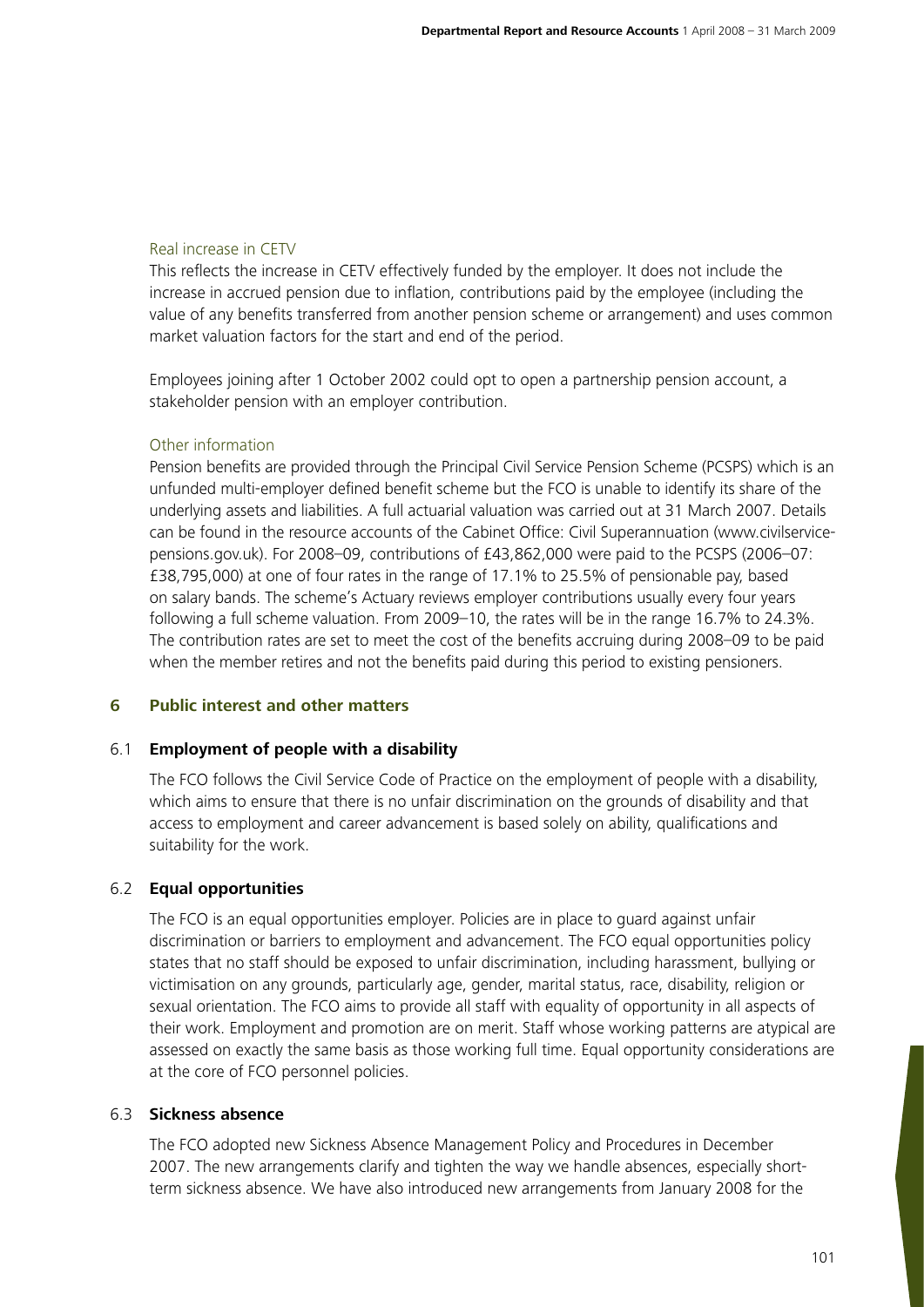electronic recording of sickness absence, which should improve the accuracy and completeness of our absence records.

The following table summarises sickness absence rates for UK civil servants employed by the FCO.

|                                               |         | <b>Restated</b> |
|-----------------------------------------------|---------|-----------------|
|                                               | 2008-09 | $2007 - 08$     |
| Working days lost (short-term absence)        | 13,270  | 12,847          |
| Working days lost (long-term absence)         | 1,494   | 2,611           |
| Total working days lost                       | 14,764  | 15,458          |
| Average annual working days lost per employee | 3.3     | 3.5             |

## 6.4 **Payment of suppliers**

In 2008–09, the FCO signed up to the Prompt Payment Code, part of a series of structured initiatives devised by the government with the Institute of Credit Management to tackle the crucial issue of late payment. The FCO is applying this policy to all suppliers of goods and services but will not be changing existing contractual terms and conditions. The FCO aims to reduce invoice payment times to 10 working days and all valid goods and services invoices are paid as soon as they have been authorised by the FCO officials responsible for the contract.

During 2008–09, payment within 30 days was achieved in 88.4% of cases (2007–08: 93%). Payment within 10 days was achieved in 84.8% of cases in the month of March 2009.

#### 6.5 **Disclosure of relevant audit information**

There is no relevant audit information of which the auditors are unaware. As Accounting Officer, I have taken all the steps appropriate to ensure that I am aware of relevant audit information and to establish that the entity's auditors are aware of the information.

# **7 Post balance sheet events**

There are no post balance sheet events.

#### **8 Auditors**

The Comptroller and Auditor General is the statutory auditor for the accounts of the FCO.

**Peter Ricketts** Accounting Officer 23 June 2009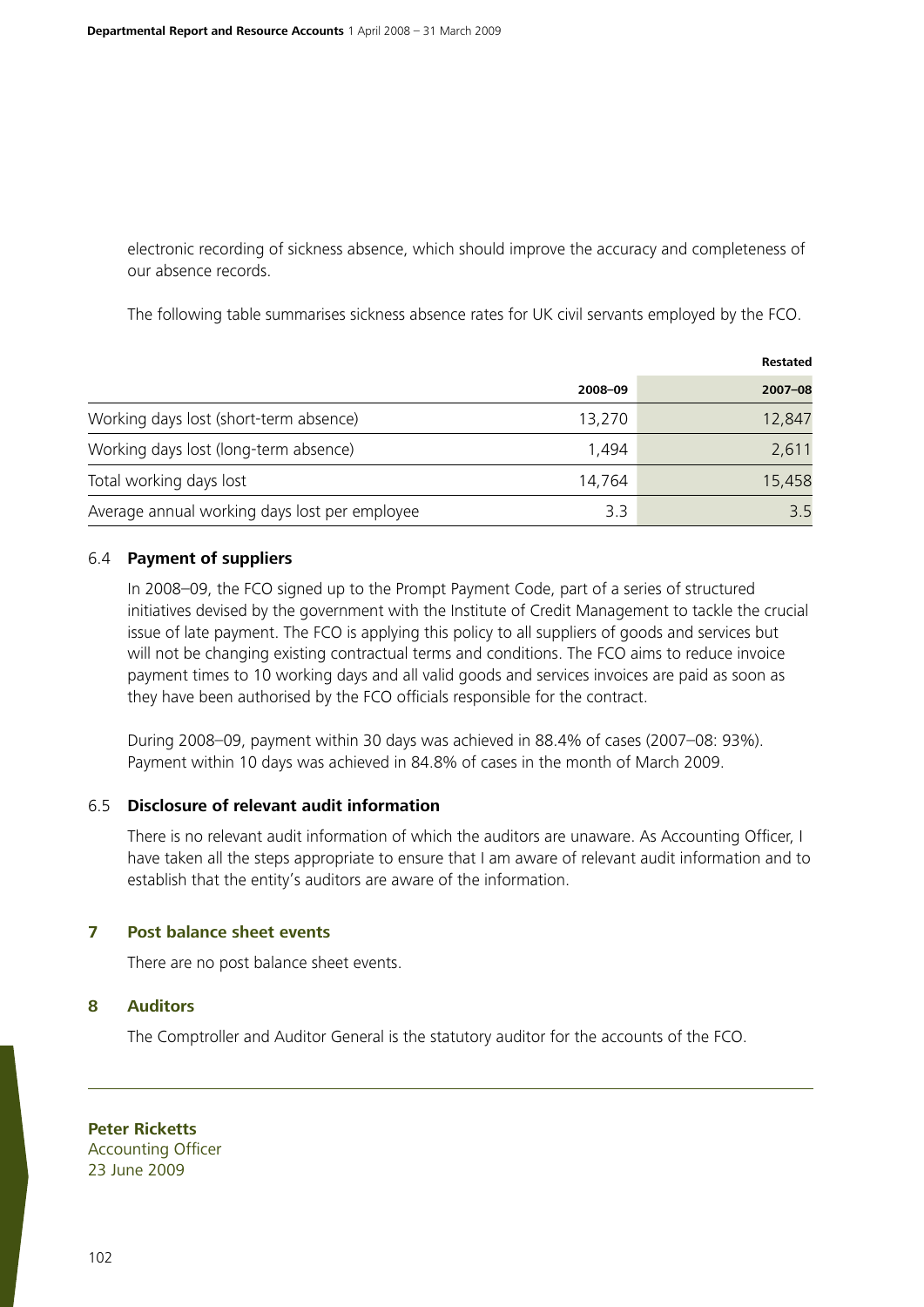# **Statement on Internal Control**

# **1 Scope of responsibility**

1.1 As Accounting Officer, I have responsibility for maintaining a sound system of internal control that supports the achievement of FCO policies, aims and objectives, while safeguarding the public funds and departmental assets for which I am personally responsible, in accordance with the responsibilities assigned to me in *Managing Public Money*. I discharge this responsibility in conjunction with Directors-General, Directors and Sub-Accounting Officers who head the FCO overseas missions. The Department's Trading Fund, Executive Agency, the BBC World Service and four Executive Non-Departmental Public Bodies are also headed by Accounting Officers and were overseen by FCO Directors or Directors-General this year as follows:

| Sponsored body                        | <b>Accounting Officer</b> | <b>FCO</b> oversight |  |
|---------------------------------------|---------------------------|----------------------|--|
| <b>FCO Services</b>                   | Chris Moxey               | Keith Luck           |  |
| Wilton Park Executive Agency          | Donald Lamont             | Ian Hargreaves       |  |
| <b>BBC World Service</b>              | Nigel Chapman             | Ian Hargreaves       |  |
| <b>British Council</b>                | Martin Davidson           | Ian Hargreaves       |  |
| Great Britain-China Centre            | Katie Lee                 | Scott Wightman       |  |
| Marshall Aid Commemoration Commission | Dr Frances Dow            | John Rankin          |  |
| Westminster Foundation for Democracy  | David French              | Anwar Choudhury      |  |

FCO Services became a Trading Fund on 1 April 2008.

1.2 My relationship with these Accounting Officers and Sub-Accounting Officers is set out in statements contained in the respective letters of delegation, Framework Documents and Financial Memoranda. The Foreign Secretary chairs regular meetings with the Board to set the strategic direction of the Department. These meetings have ad hoc agendas, but can be used for either Ministers or the Board to raise any risk management issue of concern.

# **2 The purpose of the system of internal control**

2.1 The system of internal control is designed to manage risk to a reasonable level rather than to eliminate all risk of failure to achieve policies, aims and objectives; it can therefore only provide reasonable and not absolute assurance of effectiveness. The system of internal control is based on an ongoing process designed to identify and prioritise the risks to the achievement of FCO policies, aims and objectives, to evaluate the likelihood of those risks being realised and the impact should they be realised, and to manage them economically, efficiently and effectively. The system of internal control has been in place in the FCO for the year ended 31 March 2009 and up to the date of approval of the Annual Report and Accounts, and accords with Treasury guidance.

## **3 Capacity to handle risk**

3.1 The FCO Risk Management Framework has been approved by the Board and is designed to spread best practice throughout the Department in a way that is relevant to the FCO, drawing on existing mechanisms, while maintaining adequate audit trails. The FCO has continued to make good progress in embedding risk management throughout the Department. There is explicit leadership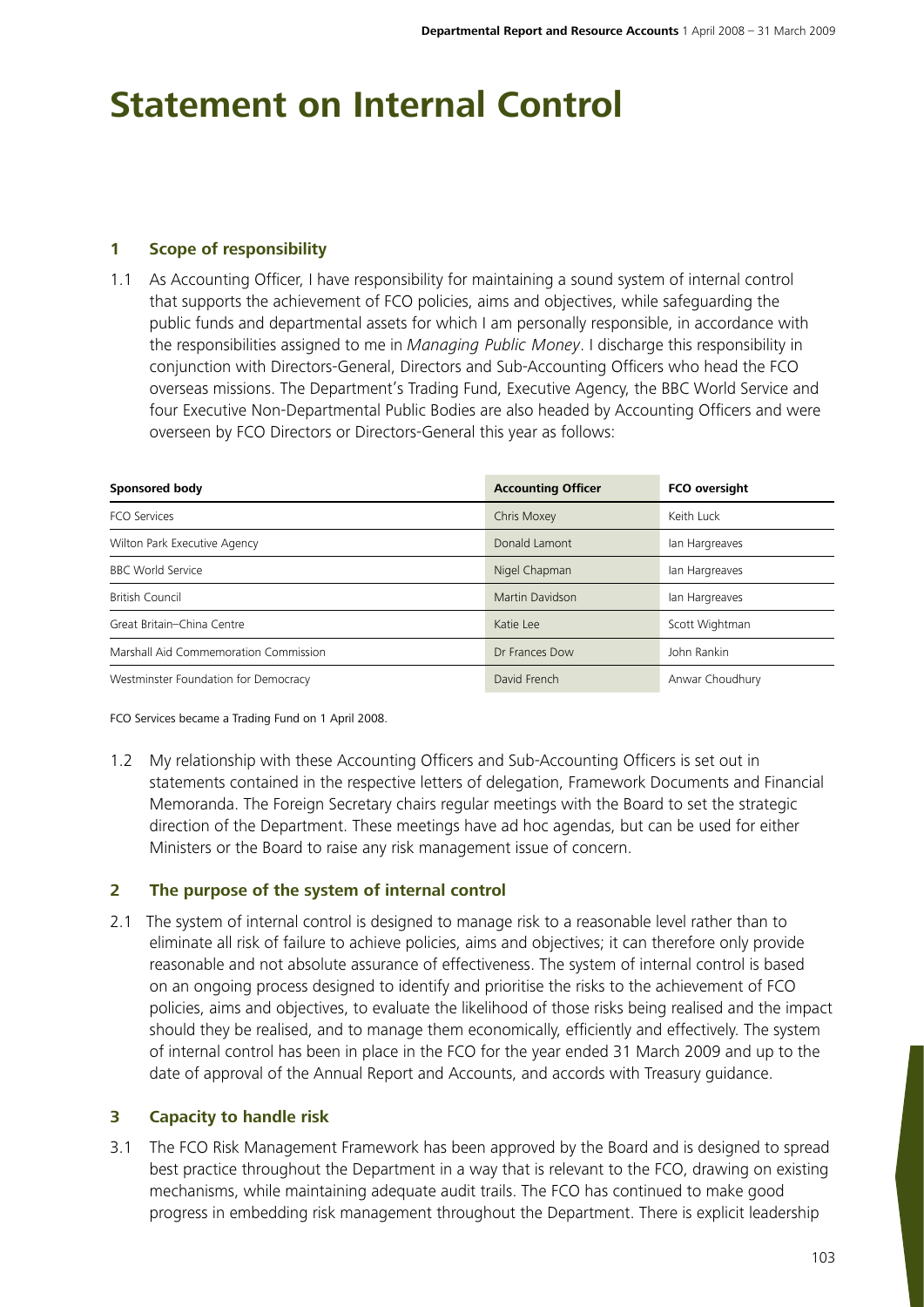from senior management, and the FCO framework for managing risks has further evolved and improved. Conscious risk management is an increasingly integral part of how FCO business is done, in both policy and operational areas, and staff expertise continues to grow.

- 3.2 The FCO adopts a risk management approach to security across our global network. The safety of our staff and the protection of our buildings and information assets remain a priority within the organisation as we operate in a range of threat environments. The FCO Board regularly assesses the risks we face and we have in place a comprehensive set of departmental security policies that either meet or exceed the minimum requirements set out in the new Security Policy Framework. The FCO Staff Survey made clear that the overwhelming majority of staff feel safe at work; are aware of the rationale behind our security policies; and know who to turn to if they have any security concerns.
- 3.3 The FCO is committed to protecting and using its information securely and effectively, in compliance with its legal obligations and with the standards and requirements set out by the Cabinet Office. This includes protecting the personal data of members of the public that the FCO Board recognises its responsibility in providing leadership and promoting a culture of information security awareness throughout the FCO. The Senior Information Risk Officer (SIRO) is a Board member and Directors have been made accountable and responsible for their information assets. The FCO is either compliant with, or on schedule to be compliant with, the 19 mandatory requirements on information security and assurance that are set out in the Security Policy Framework (SPF).

## **4 The risk and control framework**

- 4.1 The system of internal control in the FCO comprises a framework of financial regulations, administrative procedures (including segregation of duties), regular management information and a system of delegation and accountability. In particular, it includes:
	- > a Board, which meets regularly to consider FCO strategic direction and operational requirements for meeting strategic objectives
	- > reports from the Audit and Risk Committee advising me on a number of aspects of governance, risk management and internal control
	- > regular reports from managers on key strategic performance targets and the management of risks to achieving them
	- > comprehensive budgeting systems with efficiency savings targets and
	- > clearly defined capital investment control guidelines.
- 4.2 In addition, the FCO Risk Management Framework has the following six main components:
	- > Top Risks Register (TRR): captures the top risks to FCO operational and strategic performance. It is updated quarterly for the FCO Board to consider, though particular risks may be discussed at any Board meeting. Any Board decisions on each risk are logged in the register, which is then circulated to risk owners, Board members, Directors and the Senior Leadership Forum.
	- > Operational Risks Register (ORR): captures the major, high-level risks to FCO operations or service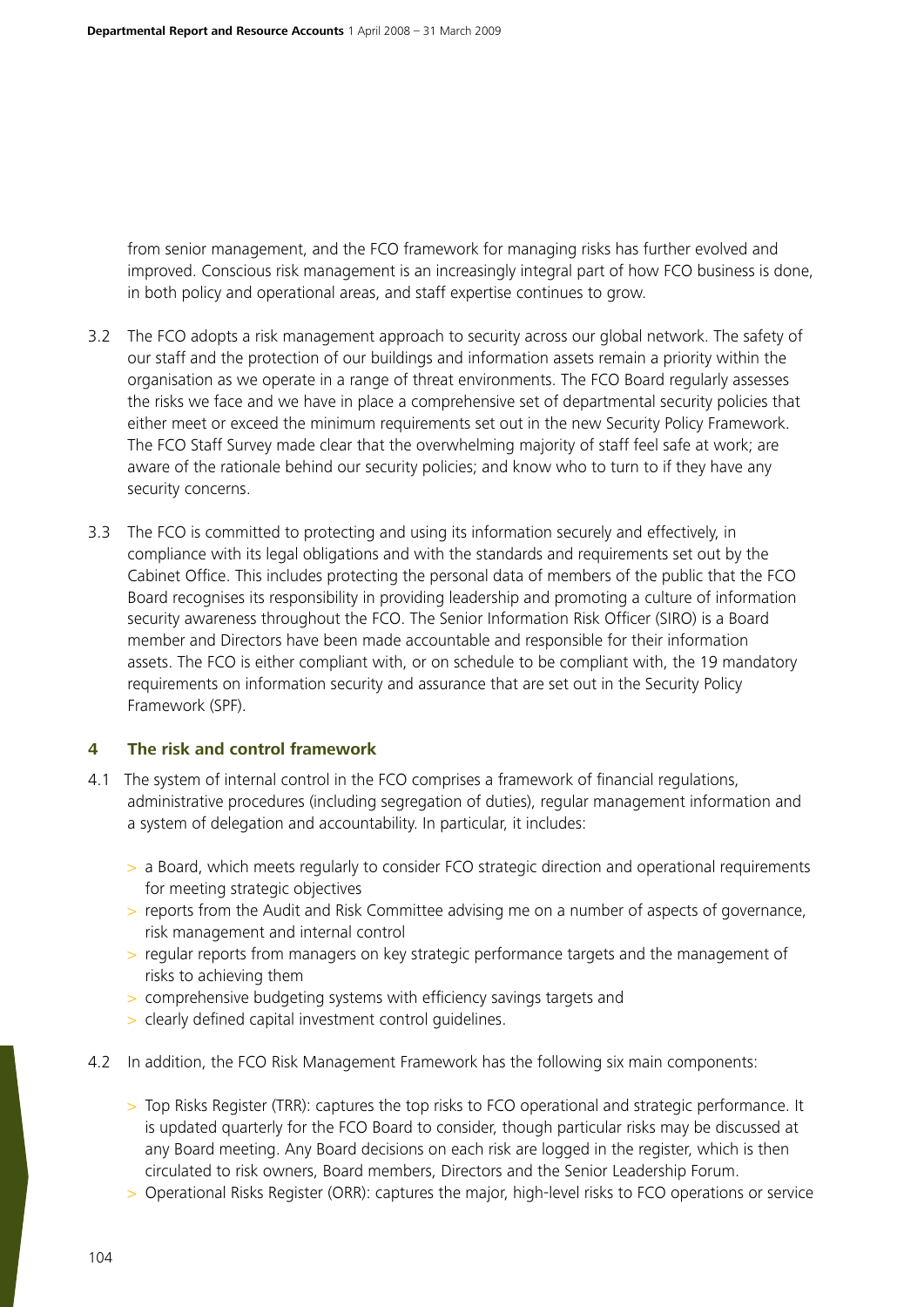delivery. It is updated quarterly for consideration by the Audit and Risk Committee. Those risks requiring Board attention are elevated to the Top Risks Register.

- Strategic Risks Register (SRR): captures the major, high-level strategic risks risks associated with the delivery of the FCO Departmental Strategic Objectives (DSOs) that have the potential to impact seriously on the FCO's reputation, resources and/or operations. It is updated quarterly, with input from DSO Plans, for consideration by the Directors-General Political, Defence and Intelligence, and Europe and Globalisation. Directors-General also have a quarterly opportunity to challenge risk owners on mitigation strategies. Those risks requiring Board attention are elevated to the Top Risks Register.
- > Risk in the Network: a quarterly exercise, which enables operational risks from overseas posts to be reported and elevated, as appropriate, for attention/action at the right level. Posts identify key operational risks through their Country Business Plans and use the Risk in the Network exercise to report progress and developments to Regional Directors, who in turn flag up common themes and significant risks to the Director-General Change and Delivery. The most serious, high-level risks from the network can then be included in the Operational Risks Register and brought to the attention of the Audit and Risk Committee. If appropriate, they may then be elevated to the Top Risks Register for consideration by the FCO Board.
- > Self-Audit: FCO Internal Audit facilitates an annual programme of control risk self-assessment for all Directors-General, Directors and Sub-Accounting Officers overseas. All Home Departments, Groups and Teams undertake detailed testing once every three years.
- > Supply-Risk: The FCO is currently augmenting its extant Supplier Financial Risk Assessment process through the development and implementation of a comprehensive Supply-Risk Assessment methodology. It is envisaged that the revised approach will be operational by the end of June 2009 and identified key supply-risks will be added to the ORR as appropriate.
- 4.3 The generic risk priorities for the period covered by this Statement on Internal Control were: the security of staff and physical assets; the responsiveness to international crises, whether consular or political in nature; financial control systems; and IT project risk. In addition, the risks posed to FCO operations and policy goals by the current economic crisis are assessed by Global Economic Group, and fed into the ORR, SRR and TRR processes.
- 4.4 FCO exposure to foreign currency risk could be significant because of the nature of its business and geographical presence, and the volatility of currency market values. Historically, FCO budgets have been protected from exchange rate and differential inflationary pressures by HM Treasury. With effect from 2008–09, these risks have passed to the FCO to manage directly. The FCO has entered into a range of foreign currency hedging contracts, with exchange rate differences – comparing budget settlement/spot/hedge rates – monitored throughout the year.

# **5 Review of effectiveness**

5.1 As Accounting Officer, I have responsibility for reviewing the effectiveness of the system of internal control. My review of the effectiveness of the system of internal control is informed by the work of the internal auditors, other assurance providers, the executive managers within the FCO who have responsibility for the development and maintenance of the internal control framework, and comments made by the external auditors in their management letter and other reports. I have been advised by the Board and the Audit and Risk Committee on the implications of the result of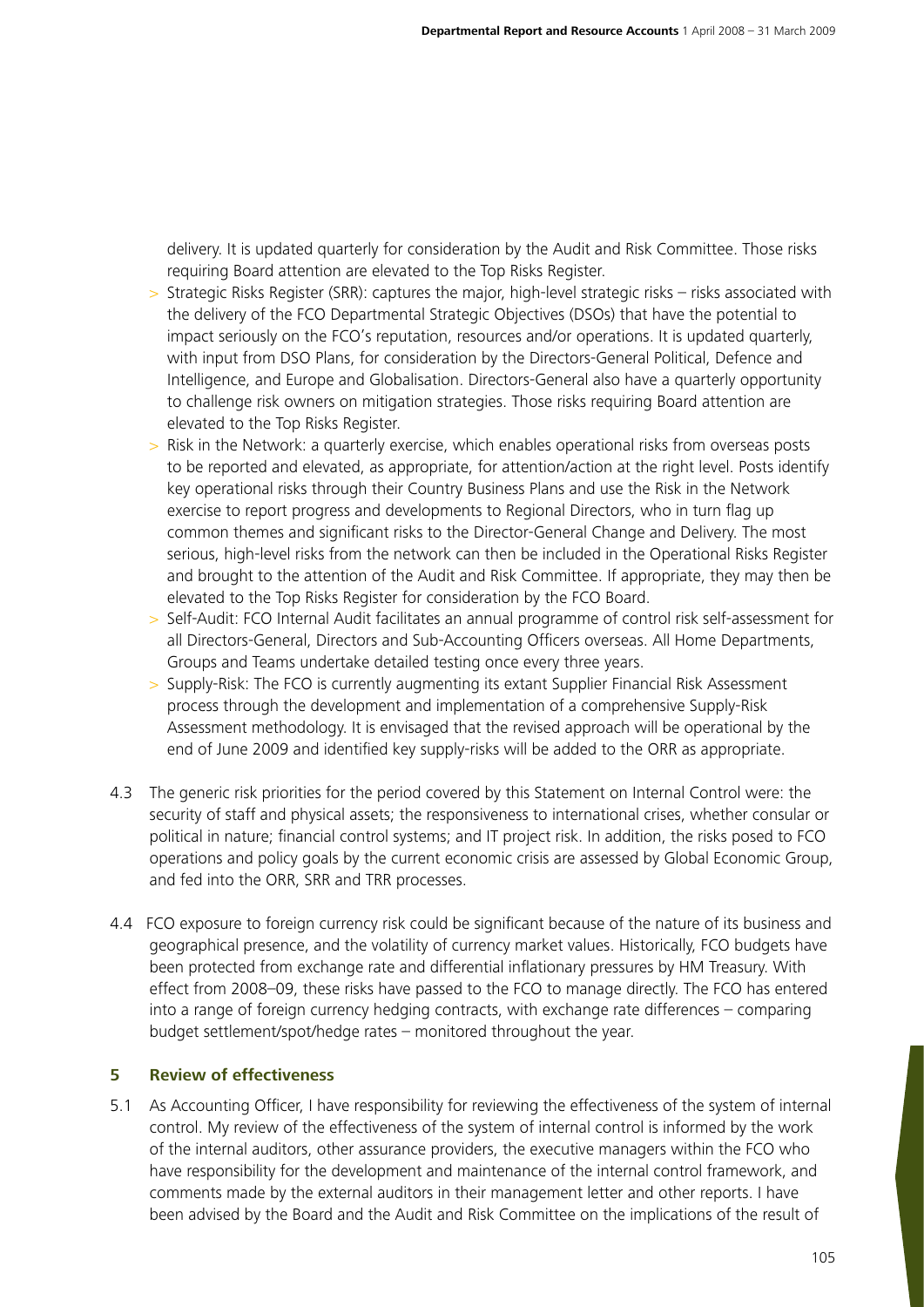my review of the effectiveness of the system of internal control, and a plan to address weaknesses and ensure continuous improvement of the system is in place.

- 5.2 FCO Internal Audit operates to Government Internal Audit Standards. Their work is informed by the Board's analysis of the risk to which the FCO is exposed, and annual internal audit plans are endorsed by the FCO Audit and Risk Committee and approved by me. The Head of Internal Audit reports, at least annually, on internal audit activity in the FCO and provides me with an independent opinion on the adequacy and effectiveness of FCO systems of governance, risk management and internal control, together with recommendations for improvement. In addition to this, the Audit and Risk Committee Secretary maintains an Assurance Map of services, both internal and external to the FCO, which contribute to my review of the effectiveness of the system of internal control, but which are outside the committee's scope. These include overseas health and safety, and security inspections. Where appropriate, reports from these assurance providers are considered by the Board.
- 5.3 The FCO also has a Financial Compliance Unit whose main role is to investigate actual or suspected irregularity, fraud or corruption and to carry out proactive surprise visits to test counter-fraud controls. Various other functional departments perform a compliance-monitoring role with regard to their respective areas of responsibility.
- 5.4 Despite improvements in financial management, Internal Audit identified a number of areas where compliance with established procedures needed improvement, particularly passport stock control and overseas IT systems administration. In addition, as I have recently reported to the Foreign Affairs Committee, our investigations are continuing into the significant problems with financial control experienced on the Harare Embassy project, which has incurred a budget overrun of £9.5 million.
- 5.5 My review of the effectiveness of the system of internal control in 2008–09 was also informed by an NAO review of financial management arrangements. This concluded that: "the Foreign and Commonwealth Office has made good progress in its financial management, aiming to establish itself as one of the best departments in Whitehall in this respect. It has shown strong leadership in raising the profile of good financial management across the Department." Further improvements in FCO financial reporting and management information processes are still required as part of the Five Star Finance Programme, in particular around fixed assets, and I agree with the NAO that "in managing within increasingly constrained resources, the Department will need to use the capability created through its 'Five Star Finance' project to utilise available resources to best effect".

**Peter Ricketts**

Accounting Officer 23 June 2009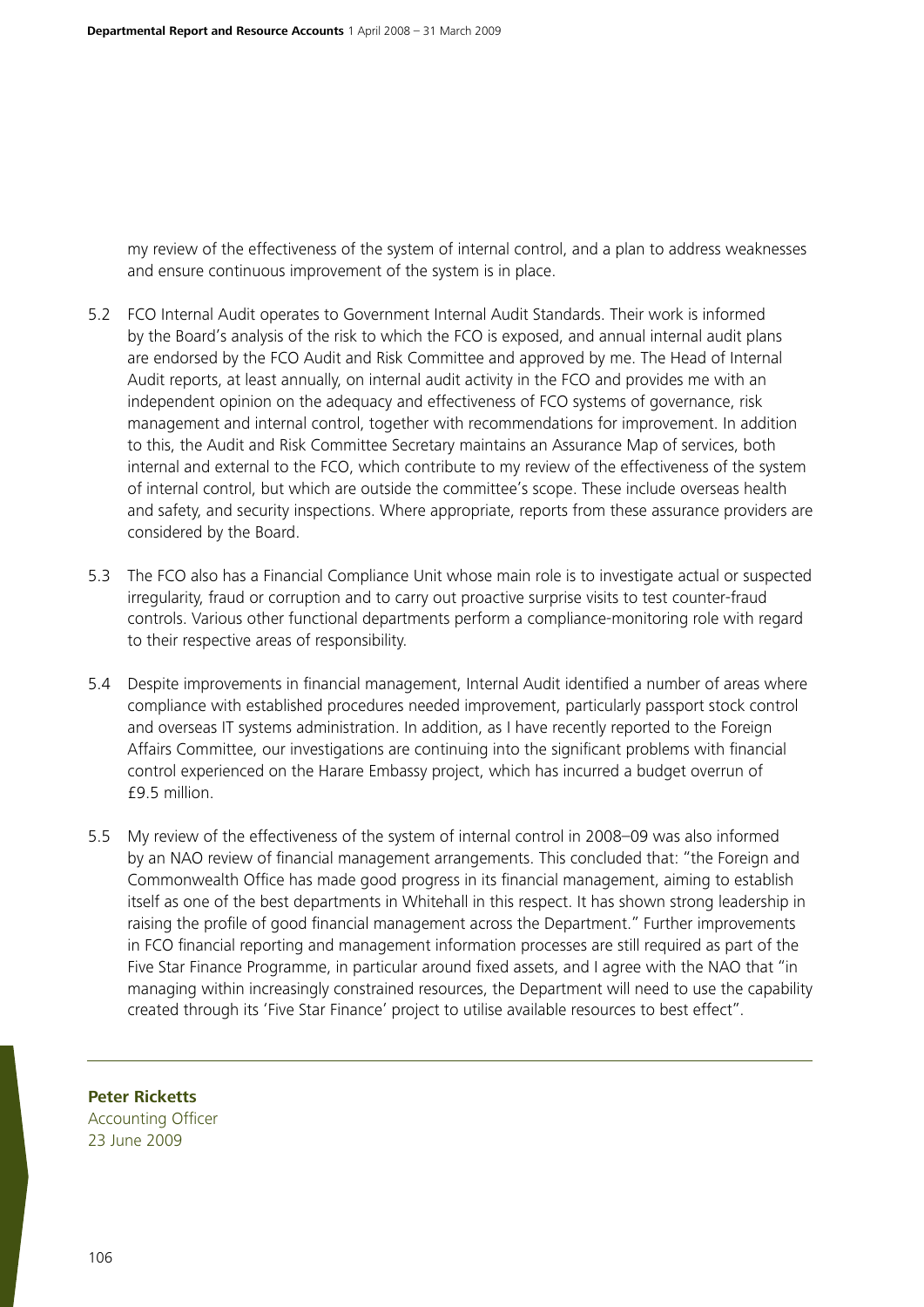# **Statement of Accounting Officer's Responsibilities**

Under the Government Resources and Accounts Act 2000, HM Treasury has directed the FCO to prepare, for each financial year, resource accounts detailing the resources acquired, held or disposed of during the year and the use of resources by the Department during the year. The accounts are prepared on an accruals basis and must give a true and fair view of the state of affairs of the FCO and of its net resource outturn, resources applied to objectives, recognised gains and losses and cash flows for the financial year.

In preparing the accounts, the Accounting Officer is required to comply with the requirements of the Government Financial Reporting Manual and in particular to:

- > observe the Accounts Direction issued by HM Treasury, including the relevant accounting and disclosure requirements, and apply suitable accounting policies on a consistent basis
- > make judgements and estimates on a reasonable basis
- > state whether applicable accounting standards as set out in the Government Financial Reporting Manual have been followed, and disclose and explain any material departures in the accounts and
- > prepare the accounts on a going concern basis.

HM Treasury has appointed the Permanent Under-Secretary as Accounting Officer of the FCO. The responsibilities of an Accounting Officer, including responsibility for the propriety and regularity of the public finances for which the Accounting Officer is answerable, for keeping proper records and for safeguarding the FCO's assets, are set out in the Accounting Officers' memorandum issued by HM Treasury and published in *Managing Public Money*.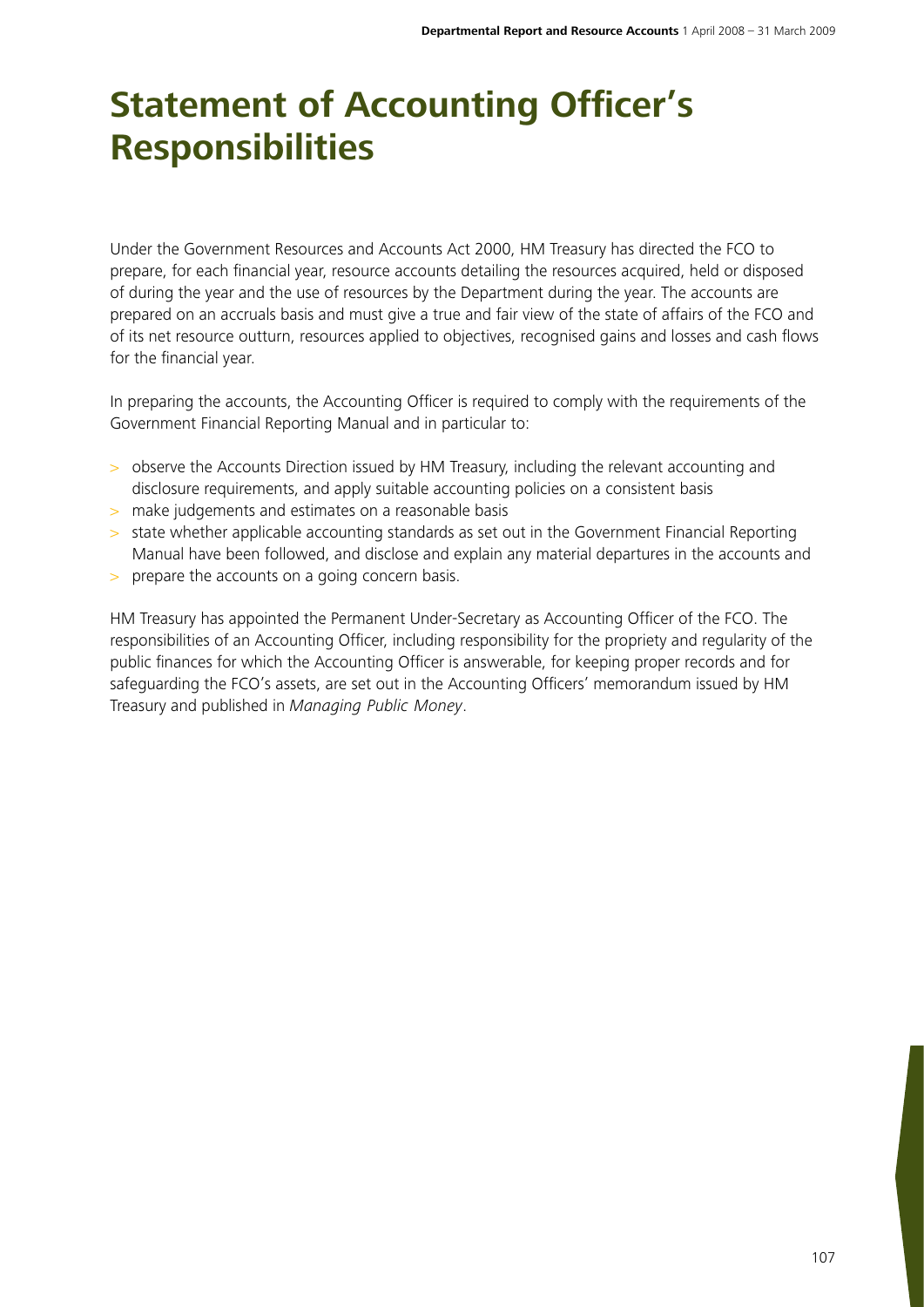# **The Certificate and Report of the Comptroller and Auditor General to the House of Commons**

I certify that I have audited the financial statements of the Foreign and Commonwealth Office for the year ended 31 March 2009 under the Government Resources and Accounts Act 2000. These comprise the Statement of Parliamentary Supply, the Operating Cost Statement and Statement of Recognised Gains and Losses, the Balance Sheet, the Cashflow Statement and the Statement of Net Operating Costs by Departmental Strategic Objectives and the related notes. These financial statements have been prepared under the accounting policies set out within them. I have also audited the information in the Remuneration Report that is described in that report as having been audited.

# **Respective responsibilities of the Accounting Officer and Auditor**

The Accounting Officer is responsible for preparing the Annual Report, which includes the Remuneration Report, and the financial statements in accordance with the Government Resources and Accounts Act 2000 and HM Treasury directions made thereunder and for ensuring the regularity of financial transactions. These responsibilities are set out in the Statement of Accounting Officer's Responsibilities.

My responsibility is to audit the financial statements and the part of the Remuneration Report to be audited in accordance with relevant legal and regulatory requirements, and with International Standards on Auditing (UK and Ireland).

I report to you my opinion as to whether the financial statements give a true and fair view and whether the financial statements and the part of the Remuneration Report to be audited have been properly prepared in accordance with HM Treasury directions issued under the Government Resources and Accounts Act 2000. I report to you whether, in my opinion, certain information given in the Annual Report, which comprises the Management Commentary and Remuneration Report, is consistent with the financial statements. I also report whether in all material respects the expenditure and income have been applied to the purposes intended by Parliament and the financial transactions conform to the authorities which govern them.

In addition, I report to you if the Department has not kept proper accounting records, if I have not received all the information and explanations I require for my audit, or if information specified by HM Treasury regarding remuneration and other transactions is not disclosed.

I review whether the Statement on Internal Control reflects the Department's compliance with HM Treasury's guidance, and I report if it does not. I am not required to consider whether this statement covers all risks and controls, or to form an opinion on the effectiveness of the Department's corporate governance procedures or its risk and control procedures.

I read the other information contained in the Annual Report and consider whether it is consistent with the audited financial statements. I consider the implications for my report if I become aware of any apparent misstatements or material inconsistencies with the financial statements. My responsibilities do not extend to any other information.

# **Basis of audit opinion**

I conducted my audit in accordance with International Standards on Auditing (UK and Ireland) issued by the Auditing Practices Board. My audit includes examination, on a test basis, of evidence relevant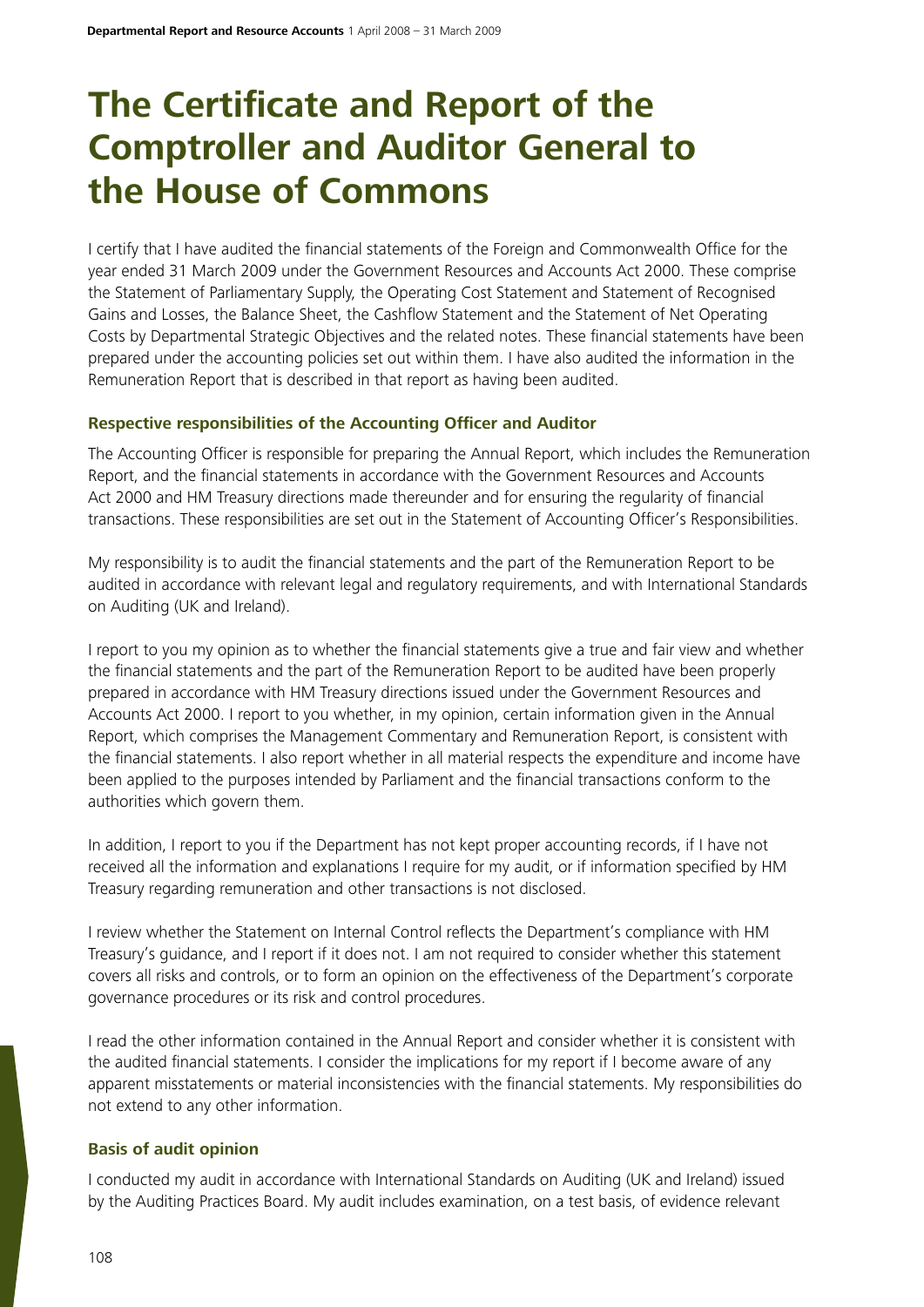to the amounts, disclosures and regularity of financial transactions included in the financial statements and the part of the Remuneration Report to be audited. It also includes an assessment of the significant estimates and judgments made by the Accounting Officer in the preparation of the financial statements, and of whether the accounting policies are most appropriate to the Department's circumstances, consistently applied and adequately disclosed.

I planned and performed my audit so as to obtain all the information and explanations which I considered necessary in order to provide me with sufficient evidence to give reasonable assurance that the financial statements and the part of the Remuneration Report to be audited are free from material misstatement, whether caused by fraud or error, and that in all material respects the expenditure and income have been applied to the purposes intended by Parliament and the financial transactions conform to the authorities which govern them. In forming my opinion I also evaluated the overall adequacy of the presentation of information in the financial statements and the part of the Remuneration Report to be audited.

# **Opinions**

# **Audit Opinion**

In my opinion:

- > the financial statements give a true and fair view, in accordance with the Government Resources and Accounts Act 2000 and directions made thereunder by HM Treasury, of the state of the Department's affairs as at 31 March 2009 and the net cash requirement, net resource outturn, net operating cost, operating costs applied to objectives, recognised gains and losses and cashflows for the year then ended
- > the financial statements and the part of the Remuneration Report to be audited have been properly prepared in accordance with HM Treasury directions issued under the Government Resources and Accounts Act 2000 and
- > information given within the Annual Report, which comprises the Management Commentary and Remuneration Report, is consistent with the financial statements.

# **Audit Opinion on Regularity**

In my opinion, in all material respects, the expenditure and income have been applied to the purposes intended by Parliament and the financial transactions conform to the authorities which govern them.

# **Report**

I have no observations to make on these financial statements.

**Amyas C E Morse** Comptroller and Auditor General 24 June 2009

National Audit Office 151 Buckingham Palace Road Victoria London SW1W 9SP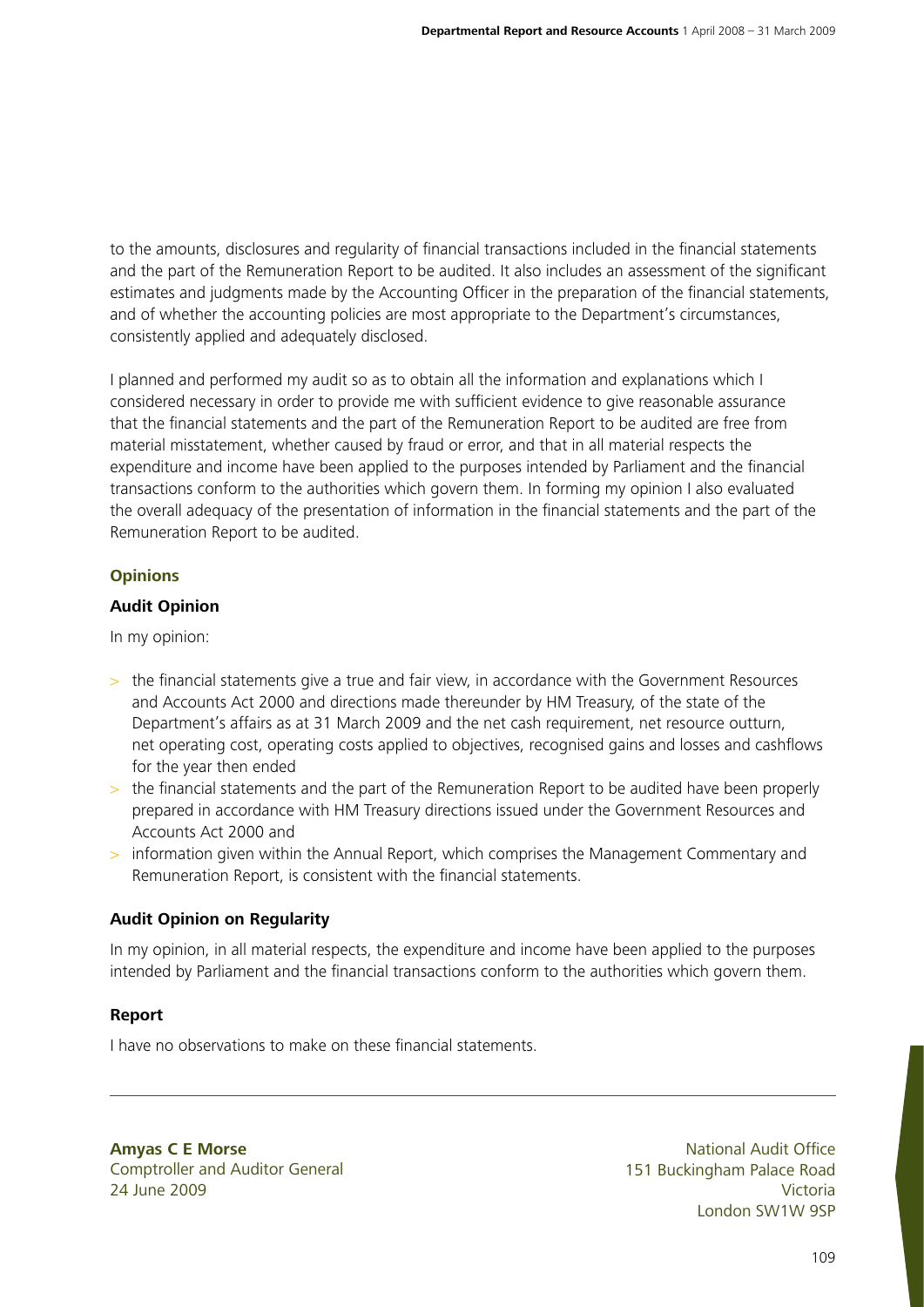# **Statement of Parliamentary Supply**

# **Summary of resource outturn 2008–09**

|                              |                |              |                   |                 |              |            |           | 2008-09                                                                        | $2007 - 08$      |
|------------------------------|----------------|--------------|-------------------|-----------------|--------------|------------|-----------|--------------------------------------------------------------------------------|------------------|
|                              |                |              |                   | <b>Estimate</b> |              |            | Outturn   |                                                                                | Outturn          |
| <b>Request for</b>           |                | <b>Gross</b> |                   |                 | <b>Gross</b> |            |           | <b>Net total</b><br>outturn<br>compared<br>with<br><b>Estimate:</b><br>Saving/ |                  |
| <b>Resources</b>             | <b>Note</b>    | expenditure  | A-in-A            | Net total       | expenditure  | A-in-A     | Net total | (excess)                                                                       | <b>Net total</b> |
|                              |                | £000         | £000              | £000            | £000         | £000       | £000      | £000                                                                           | £000             |
| RfR <sub>1</sub>             | $\overline{2}$ | 2,211,377    | (486, 100)        | 1,725,277       | 2,098,562    | (427, 340) | 1,671,222 | 54,055                                                                         | 1,587,360        |
| RfR <sub>2</sub>             | 2              | 468,934      | $\qquad \qquad -$ | 468,934         | 453,548      |            | 453,548   | 15,386                                                                         | 370,378          |
| Total resources              | 3              | 2,680,311    | (486, 100)        | 2,194,211       | 2,552,110    | (427, 340) | 2,124,770 | 69,441                                                                         | 1,957,738        |
| Non-operating<br>cost A-in-A |                |              |                   | (60,000)        |              |            | (59, 456) | (544)                                                                          | (15, 481)        |

# **Net cash requirement 2008–09**

|                      | <b>Note</b> | <b>Estimate</b> | Outturn   | 2008-09<br>£000<br><b>Net total</b><br>outturn<br>compared<br>with<br><b>Estimate:</b><br>Saving/<br>(excess) | $2007 - 08$<br>£000<br>Outturn |
|----------------------|-------------|-----------------|-----------|---------------------------------------------------------------------------------------------------------------|--------------------------------|
| Net cash requirement | 4           | 2,171,707       | 2,072,002 | 99,705                                                                                                        | 2,059,225                      |

# **Summary of income payable to the Consolidated Fund**

In addition to appropriations-in-aid, the following income relates to the Department and is payable to the Consolidated Fund (cash receipts being shown in italics).

|       |             |                | <b>Forecast 2008-09</b> |                | <b>Outturn 2008-09</b>  |
|-------|-------------|----------------|-------------------------|----------------|-------------------------|
|       | <b>Note</b> | £000<br>Income | £000<br><b>Receipts</b> | £000<br>Income | £000<br><b>Receipts</b> |
| Total |             | 9,000          | 9,000                   | 8,566          | 8,566                   |

Further details of variances between Estimates and outturn are given in Note 2 to the accounts and explanations are in the Management Commentary.

The notes following these main schedules form part of these ccounts.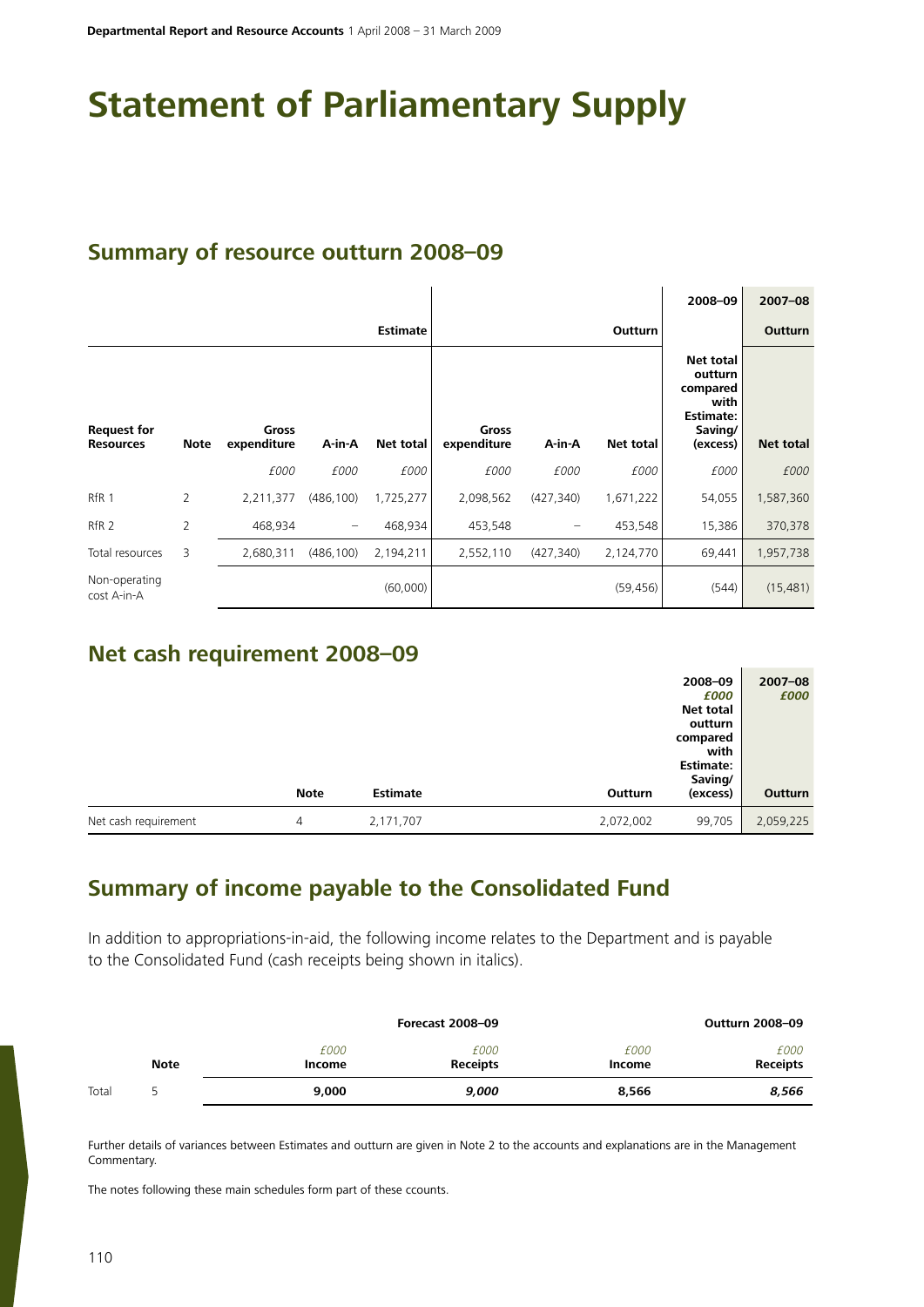# **Operating Cost Statement for the year ended 31 March 2009**

|                                    |                |                    |            |              | <b>Restated</b> |
|------------------------------------|----------------|--------------------|------------|--------------|-----------------|
|                                    |                |                    |            | 2008-09      | $2007 - 08$     |
|                                    |                | £000               | £000       | £000         | £000            |
|                                    | <b>Note</b>    | <b>Expenditure</b> | Income     | <b>Total</b> | <b>Total</b>    |
| <b>Administration</b>              |                |                    |            |              |                 |
| Staff costs                        | $\overline{7}$ | 414,966            |            | 414,966      | 393,185         |
| Other administration costs         | 8              | 572,849            |            | 572,849      | 557,827         |
| Operating income                   | $10$           |                    | (70, 254)  | (70, 254)    | (67, 405)       |
| Consular allocated to programme*   | 8, 10          | (126, 395)         | 6,950      | (119, 445)   | (108, 083)      |
| Other costs allocated to programme | 8, 9           | (421, 327)         | 5,986      | (415, 341)   |                 |
| Total administration costs         |                | 440,093            | (57, 318)  | 382,775      | 775,524         |
|                                    |                |                    |            |              |                 |
| Programme                          |                |                    |            |              |                 |
| <b>Request for Resources 1</b>     |                |                    |            |              |                 |
| Staff costs                        | 7,9            | 41                 |            | 41           |                 |
| Other programme costs              | $\overline{9}$ | 1,658,428          |            | 1,658,428    | 877,280         |
| Income                             | 10             |                    | (375, 759) | (375, 759)   | (79, 421)       |
| <b>Request for Resources 2</b>     |                |                    |            |              |                 |
| Staff costs                        | 7, 9           | 3,972              |            | 3,972        |                 |
| Other programme costs              | 9              | 449,576            |            | 449,576      | 372,110         |
| Income                             | 10             |                    | (2,829)    | (2,829)      | (9,979)         |
| Total programme costs              | 9              | 2,112,017          | (378, 588) | 1,733,429    | 1,159,990       |
|                                    |                |                    |            |              |                 |
| <b>Totals</b>                      |                | 2,552,110          | (435, 906) |              |                 |
| Net operating cost                 | 3, 11          |                    |            | 2,116,204    | 1,935,514       |

All activities are from continuing operations.

The notes following these main schedules form part of these accounts.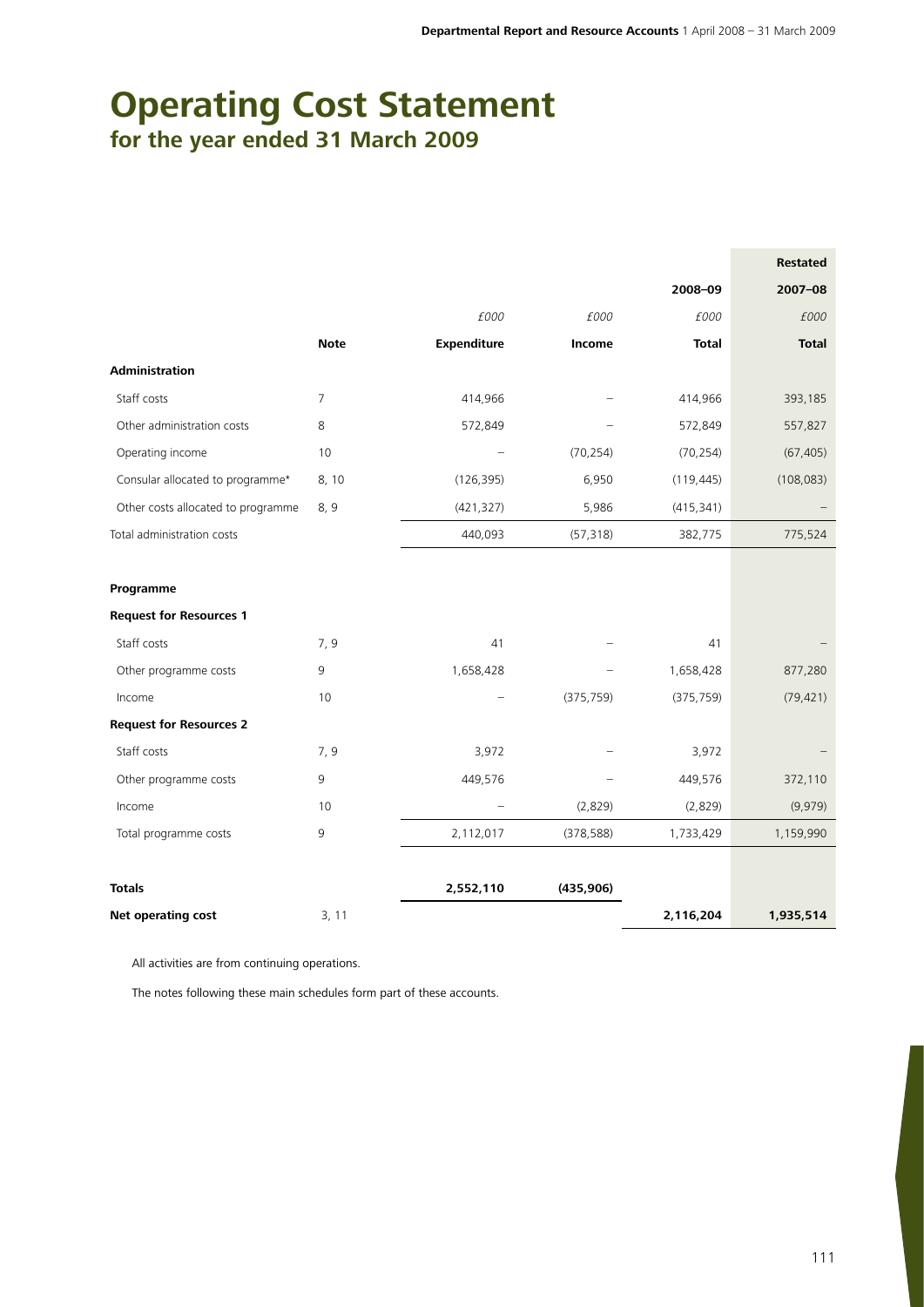# **Statement of Recognised Gains and Losses for the year ended 31 March 2009**

|                                                  |             |                          | <b>Restated</b> |
|--------------------------------------------------|-------------|--------------------------|-----------------|
|                                                  | <b>Note</b> | 2008-09                  | $2007 - 08$     |
|                                                  |             | £000                     | £000            |
| Net change on revaluation of assets:             |             |                          |                 |
| Net gain on revaluation of tangible fixed assets | 21          | 687,429                  | 181,626         |
| Change in valuation of current assets            | 20          | $\overline{\phantom{0}}$ | (10, 512)       |
| Unrealised gain/(loss) on foreign exchange       | 20          | 104,836                  |                 |
| Retirement benefit actuarial (loss)/gain         | 28          | (13,008)                 | 1,893           |
|                                                  |             | 779,257                  | 173,007         |

The notes following these main schedules form part of these accounts.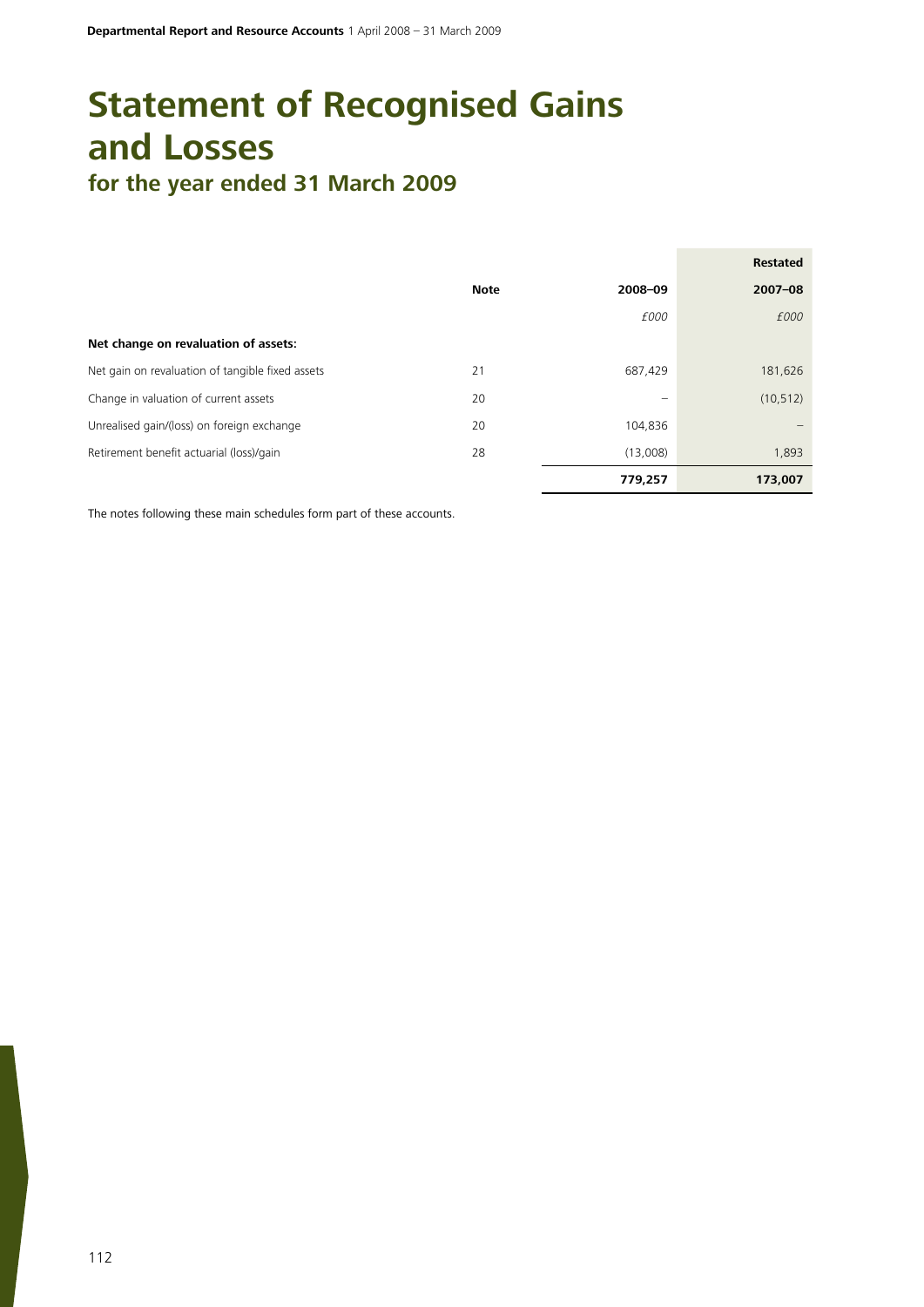# **Balance Sheet as at 31 March 2009**

|                                                            |             |            | <b>Restated</b> |
|------------------------------------------------------------|-------------|------------|-----------------|
|                                                            | <b>Note</b> | 2009       | 2008            |
|                                                            |             | £000       | £000            |
| <b>Fixed assets</b>                                        |             |            |                 |
| Tangible assets                                            | 12          | 2,579,040  | 1,784,470       |
| Intangible assets                                          | 13          | 4,459      | 1,341           |
| Financial assets                                           | 14          | 17,961     |                 |
|                                                            |             | 2,601,460  | 1,785,811       |
| Debtors falling due after more than one year               | 16          | 8,860      | 7,530           |
| <b>Current assets</b>                                      |             |            |                 |
| Stocks                                                     | 15          | 10,472     | 10,392          |
| Debtors                                                    | 16          | 299,729    | 258,872         |
| Cash at bank and in hand                                   | 17          | 35,776     | 30,064          |
|                                                            |             | 345,977    | 299,328         |
| Creditors: amounts falling due within one year             | 18          | (295, 335) | (219, 204)      |
| <b>Net current assets</b>                                  |             | 50,642     | 80,124          |
| Total assets less current liabilities                      |             | 2,660,962  | 1,873,465       |
| Creditors: amounts falling due after more than one year    | 18          | (40, 569)  | (42,076)        |
| Provisions for liabilities and charges                     | 19          | (67, 648)  | (65, 366)       |
| Net assets before net retirement benefit schemes liability |             | 2,552,745  | 1,766,023       |
| Net retirement benefit schemes liability                   |             |            |                 |
| Retirement benefit schemes asset                           | 28          | 345        | 1,212           |
| Retirement benefit schemes liability                       | 28          | (12, 895)  | (1, 875)        |
|                                                            |             | (12, 550)  | (663)           |
|                                                            |             | 2,540,195  | 1,765,360       |
| Taxpayers' equity                                          |             |            |                 |
| General fund                                               | 20          | 1,122,497  | 988,770         |
| Revaluation reserve                                        | 21          | 1,326,354  | 703,493         |
| Donated asset reserve                                      | 21          | 91,344     | 73,097          |
|                                                            |             | 2,540,195  | 1,765,360       |

The notes following these main schedules form part of these accounts.

**Peter Ricketts** Accounting Officer 23 June 2009

Authorised for issue on 30 June 2009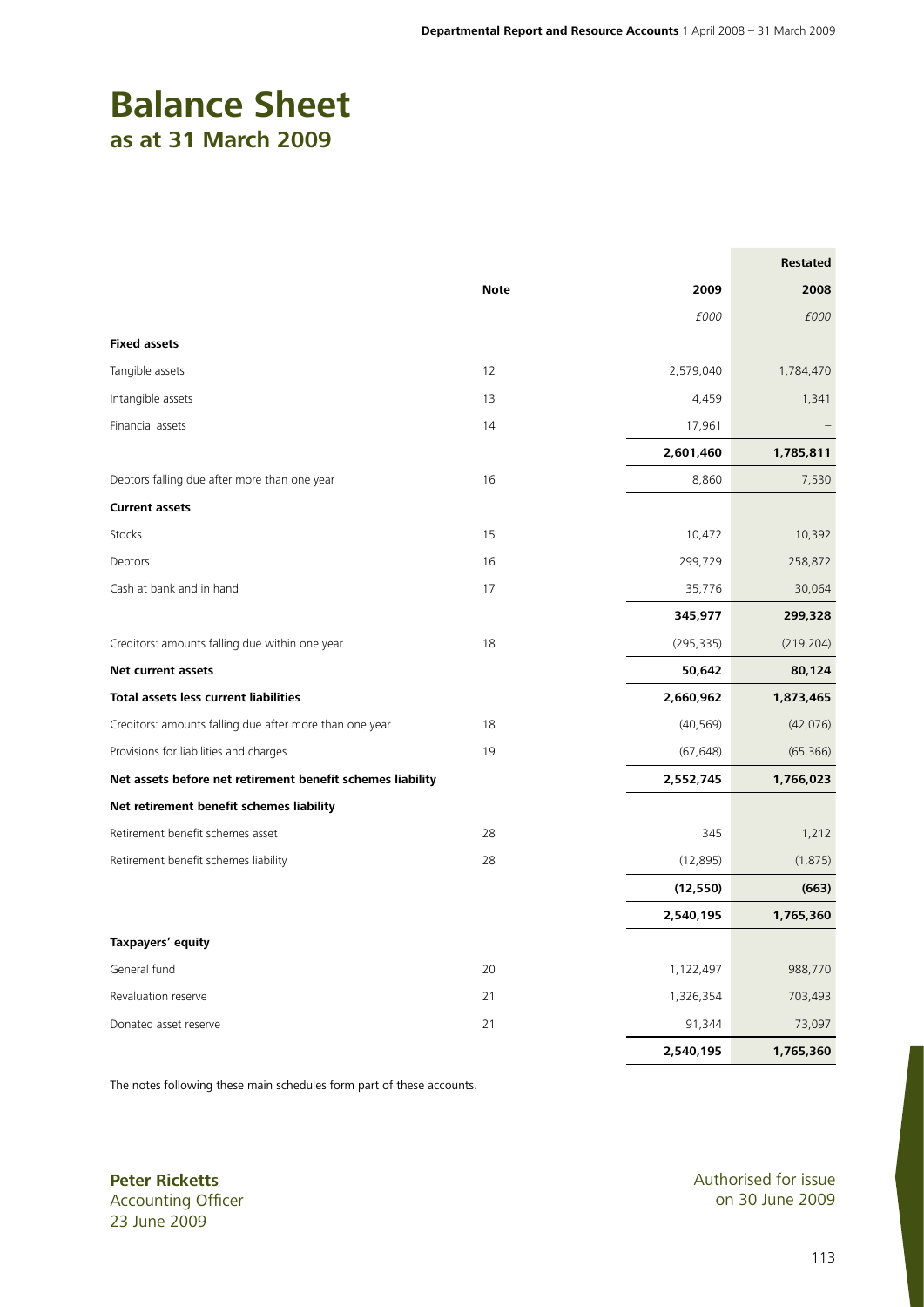# **Cash Flow Statement for the year ended 31 March 2009**

|                                                     | <b>Note</b> | 2008-09<br>£000 | <b>Restated</b><br>$2007 - 08$<br>£000 |
|-----------------------------------------------------|-------------|-----------------|----------------------------------------|
| Net cash outflow from operating activities          | 22.1        | (1,892,005)     | (1,873,217)                            |
| Capital expenditure and financial investment        | 22.2        | (173, 277)      | (176, 031)                             |
| Payments of amounts due<br>to the Consolidated Fund | 22.3        | (7, 763)        | (14, 208)                              |
| <b>Financing</b>                                    | 22.4        | 2,093,115       | 1,983,542                              |
| Net change in cash balances                         | 22.5        | 20,070          | (79, 914)                              |

The notes following these main schedules form part of these accounts.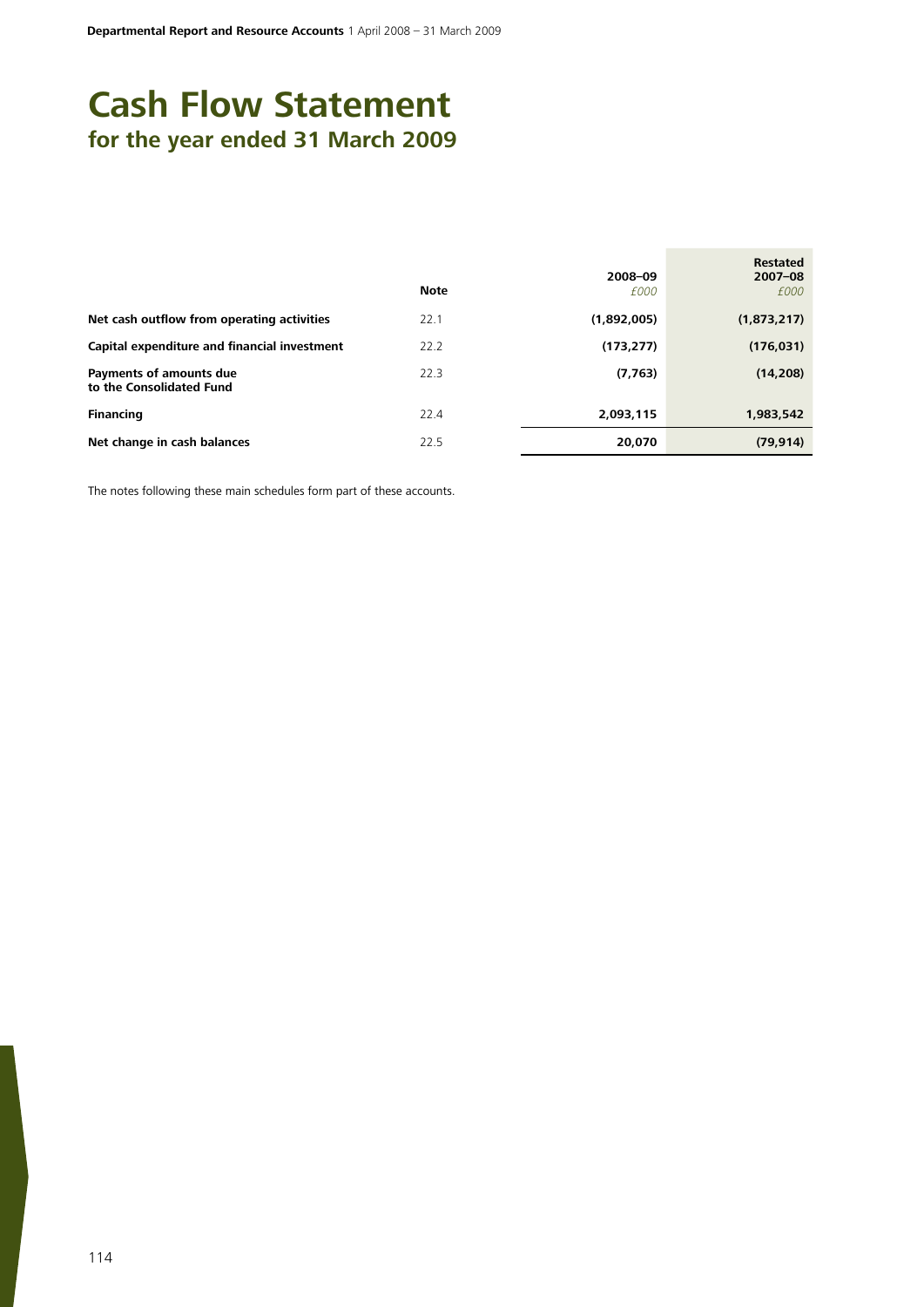# **Statement of Net Operating Costs by Departmental Strategic Objectives for the year ended 31 March 2009**

|                                                                                                                         |                      |                | 2008-09            |               |                       | <b>Restated</b><br>$2007 - 08$ |
|-------------------------------------------------------------------------------------------------------------------------|----------------------|----------------|--------------------|---------------|-----------------------|--------------------------------|
|                                                                                                                         | £000<br><b>Gross</b> | £000<br>Income | £000<br><b>Net</b> | £000<br>Gross | £000<br><b>Income</b> | £000<br><b>Net</b>             |
| <b>Departmental Strategic Objective (DSO):</b>                                                                          |                      |                |                    |               |                       |                                |
| <b>DSO 1</b> A flexible global network serving the<br>whole of the British Government                                   | 1,103,568            | (337, 249)     | 766,319            | 951,699       | (318, 321)            | 633,378                        |
| <b>DSO 2</b> Supporting the British economy                                                                             | 183,280              | (5,780)        | 177,500            | 176,363       | (4, 723)              | 171,640                        |
| <b>DSO 3</b> Supporting British nationals abroad                                                                        | 126,395              | (69, 612)      | 56,783             | 123,026       | (67, 788)             | 55,238                         |
| <b>DSO 4</b> Supporting managed migration for Britain                                                                   | 31,311               | (1,446)        | 29,865             | 19,665        | (1, 111)              | 18,554                         |
| <b>DSO 5</b> Countering terrorism and weapons<br>proliferation and their causes                                         | 124,970              | (6, 547)       | 118,423            | 112,747       | (6, 317)              | 106,430                        |
| <b>DSO 6</b> Preventing and resolving conflict                                                                          | 604,197              | (5, 505)       | 598,692            | 637,282       | (18, 261)             | 619,021                        |
| <b>DSO 7</b> Promoting a low-carbon, high-growth,<br>global economy                                                     | 124,165              | (3,837)        | 120,328            | 157,186       | (7,012)               | 150,174                        |
| <b>DSO 8</b> Developing effective international<br>institutions, above all the United Nations and<br>the European Union | 254,224              | (5,930)        | 248,294            | 190,805       | (9, 725)              | 181,080                        |
| Consolidated Fund Extra Receipts not allocated<br>above                                                                 |                      |                |                    |               |                       |                                |
| Net operating cost                                                                                                      | 2,552,110            | (435, 906)     | 2,116,204          | 2,368,773     | (433, 258)            | 1,935,515                      |

Notes

1 Administration costs in respect of UK Trade & Investment in DSO 2 above are further analysed:

|                            | £000<br>Gross | £000<br>Income    | 2008-09<br>£000<br>Net | £000<br><b>Gross</b> | £000<br><b>Income</b> | $2007 - 08$<br>£000<br><b>Net</b> |
|----------------------------|---------------|-------------------|------------------------|----------------------|-----------------------|-----------------------------------|
| Staff costs                | 51,371        | $\qquad \qquad -$ | 51,371                 | 43,384               | -                     | 43,384                            |
| Other administration costs | 122,594       | (5, 754)          | 116,840                | 125,821              | (4, 723)              | 121,098                           |
| Depreciation               | 4,519         | -                 | 4,519                  | 3,750                | -                     | 3,750                             |
| Cost of capital            | 3,967         |                   | 3,967                  | 3,408                | $\qquad \qquad -$     | 3,408                             |
|                            | 182,451       | (5,754)           | 176,697                | 176,363              | (4, 723)              | 171,640                           |

2 See Note 23 for an analysis of programme costs by Departmental Strategic Objectives.

3 Income includes consular and other income. Other income (eg receipts from other departments) is administration income and is allocated across all DSOs based on weighted headcount.

4 For DSO 2 costs in 2008–09, there are some costs that are not directly attributable to UKTI.

The notes following these main schedules form part of these accounts.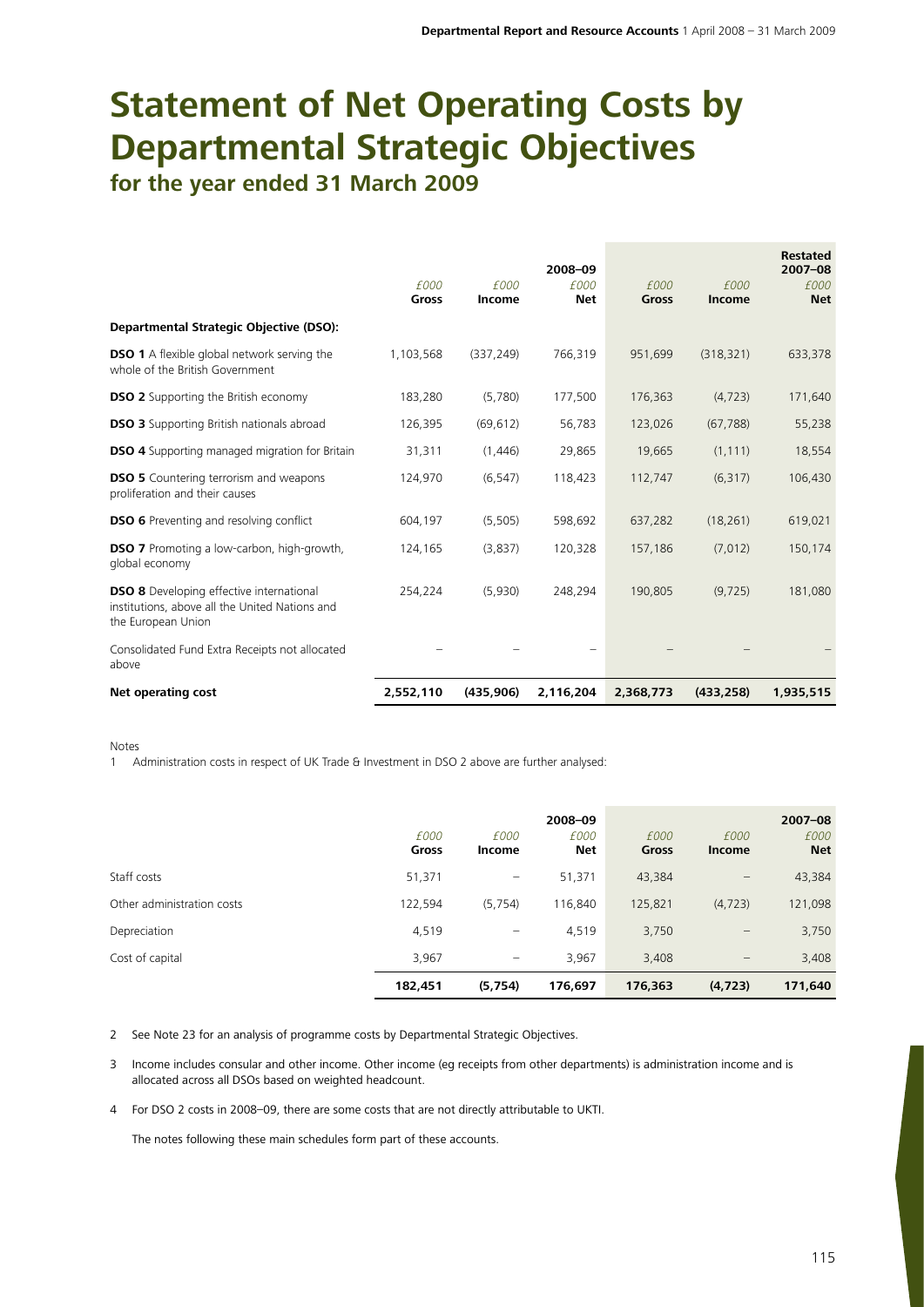# **Notes to the Accounts**

# **1 Statement of accounting policies**

These financial statements have been prepared in accordance with the 2008–09 Government Financial Reporting Manual (FReM) issued by HM Treasury. The accounting policies contained in the FReM follow UK generally accepted accounting practice for companies (UK GAAP) to the extent that it is meaningful and appropriate to the public sector.

In addition to the primary statements prepared under UK GAAP, the FReM also requires the Department to prepare two additional primary statements. The Statement of Parliamentary Supply and supporting notes show Outturn against Estimate in terms of the net resource requirement and the net cash requirement. The Statement of Net Operating Costs by Departmental Strategic Objectives and supporting notes analyse the Department's income and expenditure by our objectives agreed with Ministers.

Where the FReM permits a choice of accounting policy, the accounting policy which has been judged to be most appropriate to the particular circumstances of the Department for the purpose of giving a true and fair view has been selected. The Department's accounting policies have been applied consistently in dealing with items considered material in relation to the accounts.

#### 1.1 **Accounting convention**

These accounts have been prepared under the historical cost convention modified to account for the revaluation of fixed assets at their value to the FCO.

#### 1.2(a) **Basis of consolidation**

These accounts comprise a consolidation of the accounts of the FCO and Wilton Park Executive Agency, which falls within the Departmental boundary as defined in the FReM. Transactions between the entities included in the consolidation are eliminated.

# 1.2(b) **Machinery of Government change**

On 1 April 2008, the UK Border Agency was created to integrate the work of the Border and Immigration Agency, elements of HM Revenue and Customs, and the activities of UKvisas within the FCO. These accounts reflect the removal of UK Border Agency (2007–08 – UKvisas) activities from the FCO as a Machinery of Government change.

The figures for 2007–08 have also been adjusted for a Machinery of Government change in respect of the UKTI Defence and Security Organisation (formerly the Defence and Exports Service Organisation within the Ministry of Defence).

Machinery of Government changes that involve the transfer of functions or responsibilities between two or more government departments are accounted for using merger accounting in accordance with Financial Reporting Standard (FRS) 6. The prior year comparatives are restated to reflect these changes as if the entities had always existed in their present form in order to enable meaningful comparisons to be made between the prior and current years. For UKBA, recharging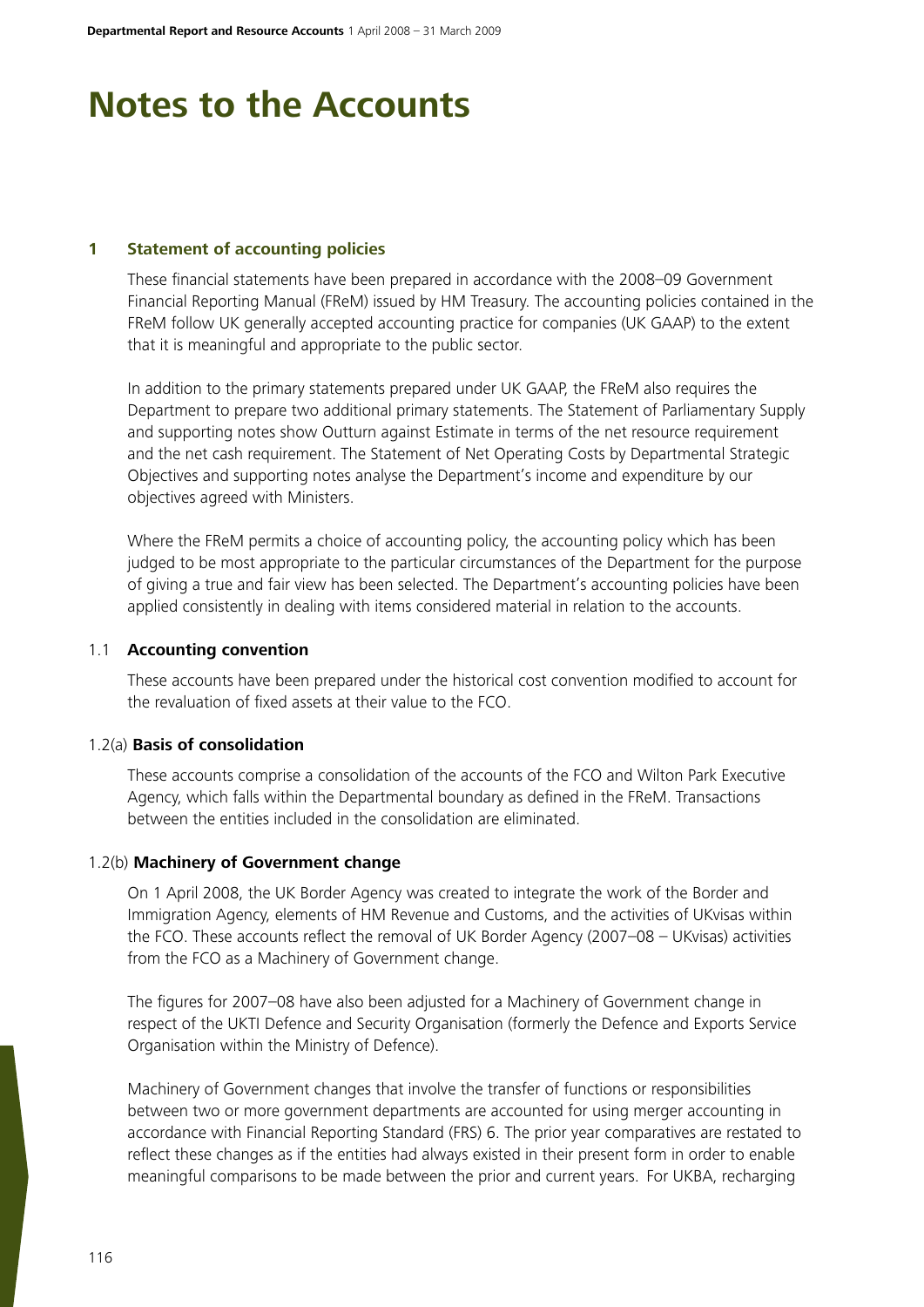arrangements apply with effect from 2008–09, but do not apply retrospectively to 2007–08. Consequently, recharging comparatives for the prior year are not shown.

# 1.3(a) **Tangible fixed assets**

Land and buildings are stated at the lower of replacement cost and recoverable amount using periodic professional valuations. The overseas estate is subject to a three-to-five-year rolling revaluation programme and interim desk reviews. Antiques and works of art are grouped and valued on a market-value basis by professional valuers and are included where the valuations equate to or exceed £5,000. Other tangible fixed assets are stated at current value using appropriate indices. The minimum level for capitalisation of a single tangible asset is £3,000, subject to grouping conventions where appropriate. On initial recognition, tangible fixed assets are measured at cost including any costs such as installation directly attributable to bringing them into working condition. Assets are included in the accounts at the cost or valuation applicable as at the balance sheet date; any movements in valuation during the year are taken to the revaluation reserve or treated as impairments where appropriate.

#### 1.3(b) **Intangible fixed assets**

Purchased computer software licences are capitalised as intangible fixed assets where expenditure of £3,000 or more is incurred. They are stated at current value using appropriate indices.

# 1.4 **Depreciation**

Fixed assets are depreciated or amortised at rates calculated to write them down to their estimated residual values on a straight-line basis over their estimated useful lives. Freehold land is not depreciated. Assets under construction are not depreciated until the asset is brought into use. Asset lives have been set in the following ranges:

| Freehold buildings                        | up to 60 years  |
|-------------------------------------------|-----------------|
| Leasehold land and buildings              | term of lease   |
| Information technology and communications | up to 8 years   |
| Software licences                         | term of licence |
| Transport equipment                       | 2 to 8 years    |
| Plant and machinery                       | 5 to 20 years   |

# 1.5 **Donated assets**

Donated tangible fixed assets are capitalised at their current value on receipt, and this value is credited to the donated asset reserve. Subsequent revaluations are also taken to this reserve. Each year, an amount equal to the depreciation charge on the asset is released from the donated asset reserve to the Operating Cost Statement. Restricted right-to-use privileges over property granted to the government are treated as donated assets and capitalised at existing use value, or value in use, if appropriate. Restrictions prevail over the use and rights of disposal.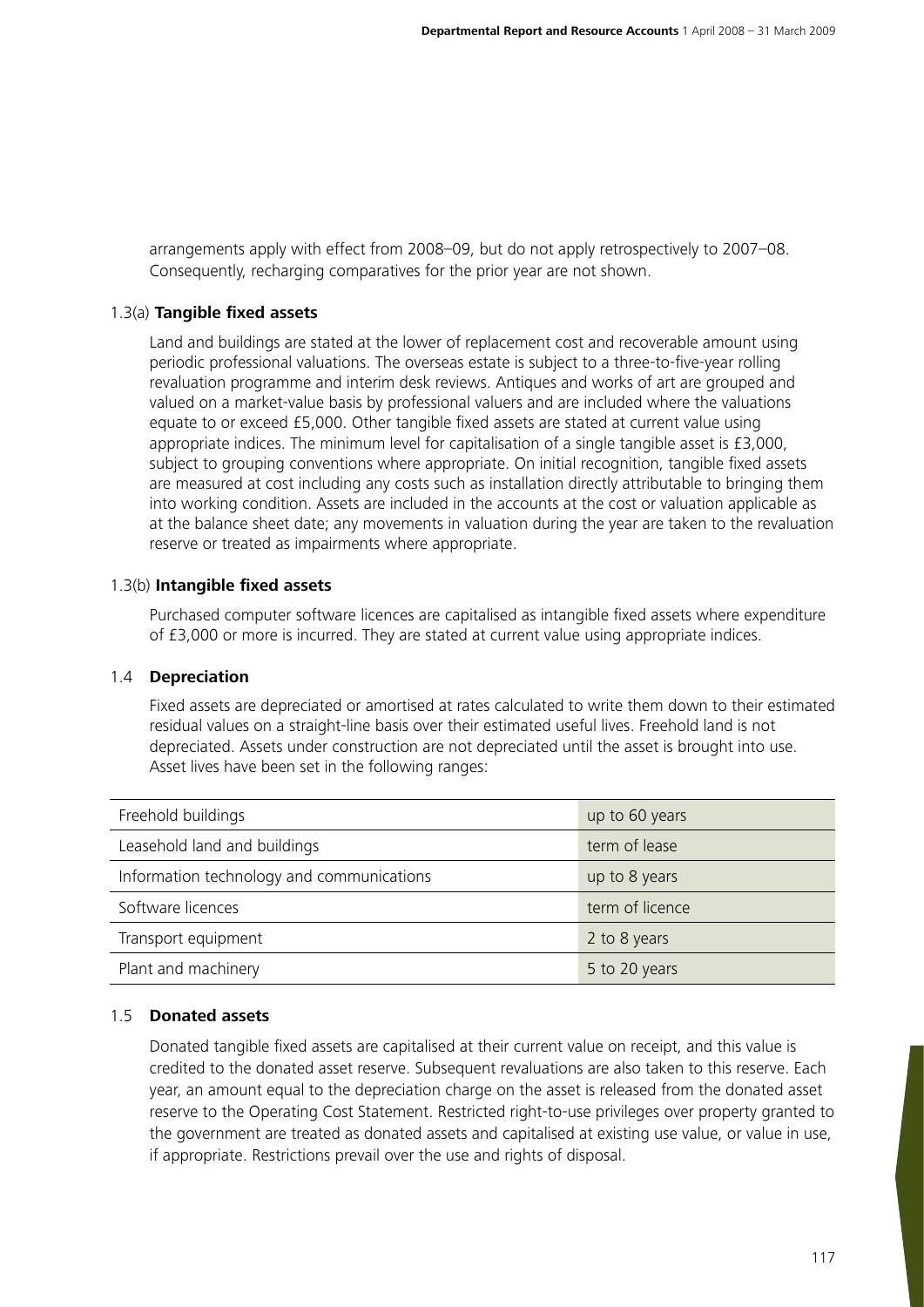### 1.6 **Private Finance Initiative transactions**

Private Finance Initiative (PFI) transactions have been accounted for in accordance with HM Treasury and FReM requirements. Where the balance of the risks and rewards of ownership of the PFI property are borne by the PFI operator, the PFI payments are recorded as an operating cost. Where the FCO has contributed assets, a prepayment for their fair value is recognised and amortised over the life of the PFI contract. Where at the end of the PFI contract a property reverts to the FCO, the difference between the expected fair value of the residual on reversion and any agreed payment on reversion is built up over the life of the contract by capitalising part of the unitary charge each year.

Where the balance of risks and rewards of ownership of the PFI property is borne by the FCO, the property is recognised as a fixed asset and the liability to pay for it is accounted for as a finance lease. Contract payments are apportioned between a reduction in the capital obligation and charges to the Operating Cost Statement for service performance and finance cost.

### 1.7 **Financial assets**

As described in Note 14, the FCO holds an investment in FCO Services as a financial asset. The FCO Services Trading Fund Order 2008 (SI 2008 No. 590) provides for Public Dividend Capital (PDC) of £3,204,000, being part of the difference in value between the assets and the amount of liabilities of the fund as at 1 April 2008, on which a dividend would become payable. The PDC was raised to £4,981,000 with subsequent revisions to the balance sheet values as at 1 April 2008 and statutory approval was obtained after the balance sheet date under the FCO Services Trading Fund Order 2009 (SI 2009 No. 1362). An additional amount of £4,981,000, being the other part part of the difference in value between the assets and the amount of liabilities of the fund as at 1 April 2008, was established as a Vesting Day Loan attracting interest of 4.03% per annum. The amounts are scheduled for repayment in equal annual instalments from October 2011 to October 2015.

In addition, a Working Capital Loan of £10,000,000 was made to FCO Services on 1 April 2008, scheduled for repayment in equal instalments from April 2009 to October 2012, and attracting interest of 4.01% per annum. The amount repayable within one year as at the balance sheet date is transferred from fixed assets to current assets.

# 1.8 **Stocks**

Stocks are valued at cost.

### 1.9 **Operating income**

Operating income is income that relates directly to the operating activities of the FCO. It principally comprises fees and charges for services provided, on a full cost basis, to external customers as well as public repayment work. It includes both income appropriated-in-aid and income to the Consolidated Fund which HM Treasury has agreed should be treated as operating income. Operating income is stated net of VAT.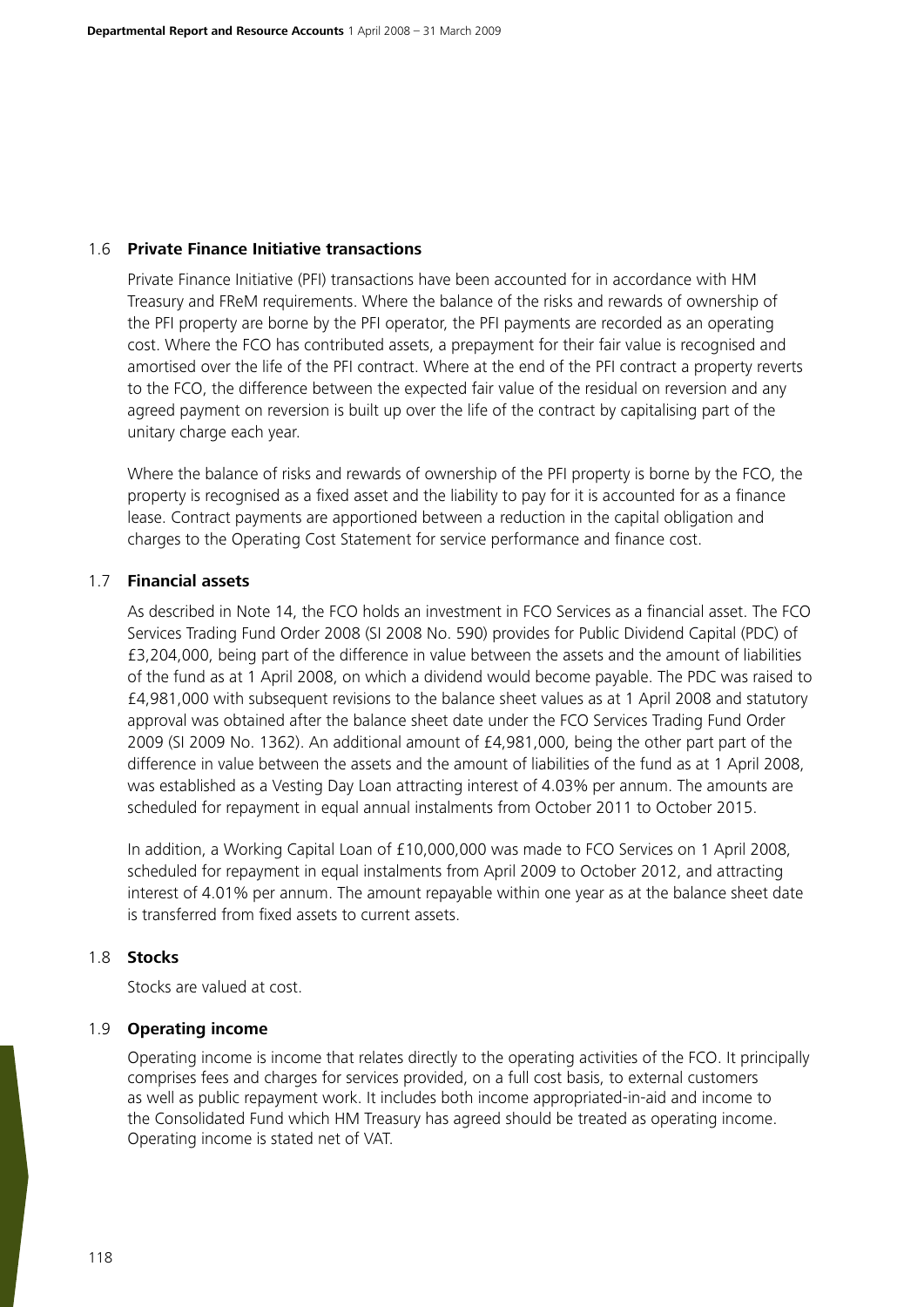### 1.10 **Administration and programme expenditure**

The Operating Cost Statement is analysed into administration and programme. Administration reflects the costs of running the FCO together with the associated operating income. Income is analysed in the notes between that which, under the administrative cost-control regime, is allowed to be offset against gross administrative costs in determining the outturn against the administrative cost limit, and that operating income which is not. Programme costs reflect non-administration costs, including payments of grants and other disbursements by the FCO, as well as certain staff costs where they relate directly to service delivery. The classification of expenditure and income as administration or as programme follows the definition of administration costs set by the Treasury.

### 1.11 **Administration to programme allocation**

The Operating Cost Statement reflects the total amount reallocated from administration costs to programme costs in respect of front-line expenditure, including consular services.

### 1.12 **Capital charge**

A charge, reflecting the cost of capital utilised by the FCO, is included in operating costs. The charge is calculated at the real rate set by the Treasury (currently 3.5%) on the average carrying amount of all assets and liabilities, except for donated assets and balances with the Government Banking Service, where the charge is nil.

### 1.13 **Foreign exchange**

Transactions denominated in foreign currency are translated into sterling at the exchange rate ruling on the date of each transaction, except where rates do not fluctuate significantly, in which case an average rate for the period is used. Monetary assets and liabilities denominated in foreign currency at the balance sheet date are translated at the rates ruling at that date. Differences on translation are dealt with in the Operating Cost Statement.

As explained in Note 29 to these accounts, the FCO has in place a programme of forward purchase contracts for US dollars, euros and Japanese yen to cover a specific percentage of forecast required cash flows. These contracts are treated as cash flow hedges and recognised as a current asset or liability at fair value at the balance sheet date with in-year movement on valuation taken to reserves. Gains and losses are recognised in full through the Operating Cost Statement at the maturity of the contract. Unrealised gains and losses arising on those contracts remaining open at the balance sheet date are dealt with through the General Fund.

### 1.14 **Pensions**

Past and present UK-based employees are covered by the provisions of the Principal Civil Service Pension Schemes (PCSPS) which are described in the Remuneration Report. PCSPS defined benefit schemes are unfunded. The FCO recognises the expected cost of providing pensions on a systematic and rational basis, over the period during which it benefits from employees' services, by payment to the PCSPS of amounts calculated on an accruing basis. Liability for payment of future benefits is a charge on the PCSPS. In respect of the defined contribution schemes, the FCO recognises the contributions payable for the year.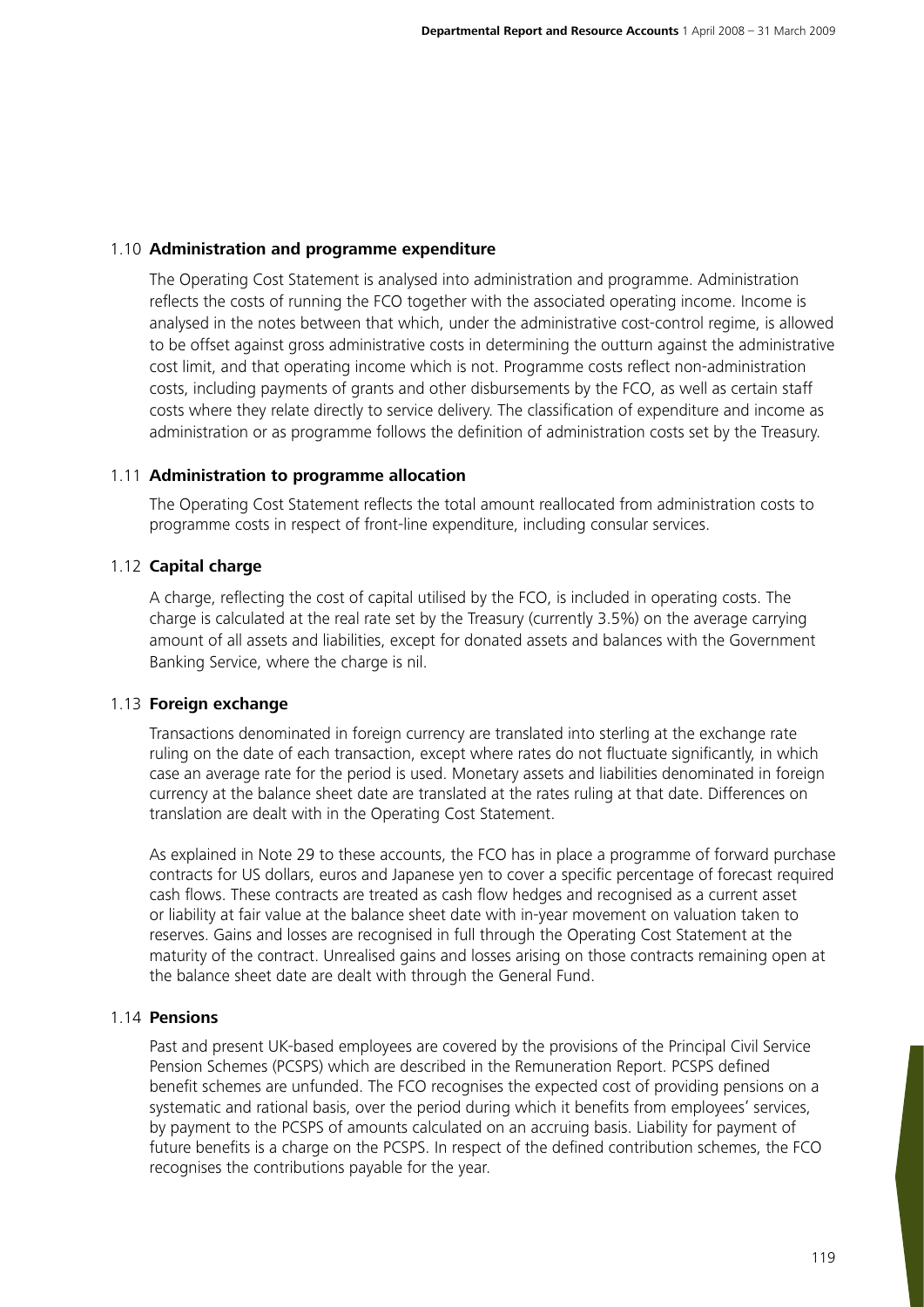### 1.15 **Early departure costs**

The FCO meets the additional costs of benefits beyond the normal PCSPS benefits in respect of employees who retire early, by paying the required amounts annually to the PCSPS over the period between early retirement and normal retirement date. The FCO provides for this in full when the early retirement programme becomes binding on the Department by establishing a provision for the estimated payments discounted by the Treasury discount rate of 2.2% in real terms (2007–08: 2.2%).

### 1.16 **Terminal benefits for locally engaged staff**

The FCO is required to observe local employment laws regarding the payment of pensions, gratuities and terminal benefits at its overseas posts. Where state or other trustee schemes exist, the FCO discharges its obligation in-year by the payment of accrued contributions. Where the final gratuity or terminal benefit has to be met by the FCO, the full cost has been provided for in the accounts. The FCO has adopted the requirements of FRS 17, "Retirement Benefits", in respect of its overseas pension schemes.

#### 1.17 **Leases**

Where substantially all risks and rewards of ownership of a leased asset are borne by the FCO, the asset is recorded as a tangible fixed asset and a liability to the lessor is recorded as the minimum lease payments discounted by the interest rate implicit in the lease. The interest element of the finance lease payment is charged to the Operating Cost Statement over the period of the lease at a constant rate in relation to the balance outstanding. Other leases are regarded as operating leases and the rentals are charged to the Operating Cost Statement over the term of the lease.

#### 1.18 **Grants payable**

Grants payable are recorded as expenditure in the period that the underlying event or activity giving entitlement to the grant occurs. Where the period for which peacekeeping payments are to be applied is clearly defined, the appropriate resource adjustments are made.

#### 1.19 **Provisions**

The FCO provides for legal and constructive obligations, which are of uncertain timing or amount at the balance sheet date, on the basis of best estimate of the expenditure required to settle the obligation. Where the effect of the time value of money is significant, the estimated risk-adjusted cash flows are discounted using the Treasury discount rate of 2.2% in real terms.

#### 1.20 **Value Added Tax**

Most of the activities of the FCO are outside the scope of VAT and, in general, output tax does not apply and input tax is not recoverable. Irrecoverable VAT is charged to the relevant expenditure category or included in the capitalised purchase cost of fixed assets. Where output tax is charged, or input VAT is recoverable, the amounts are stated net of VAT.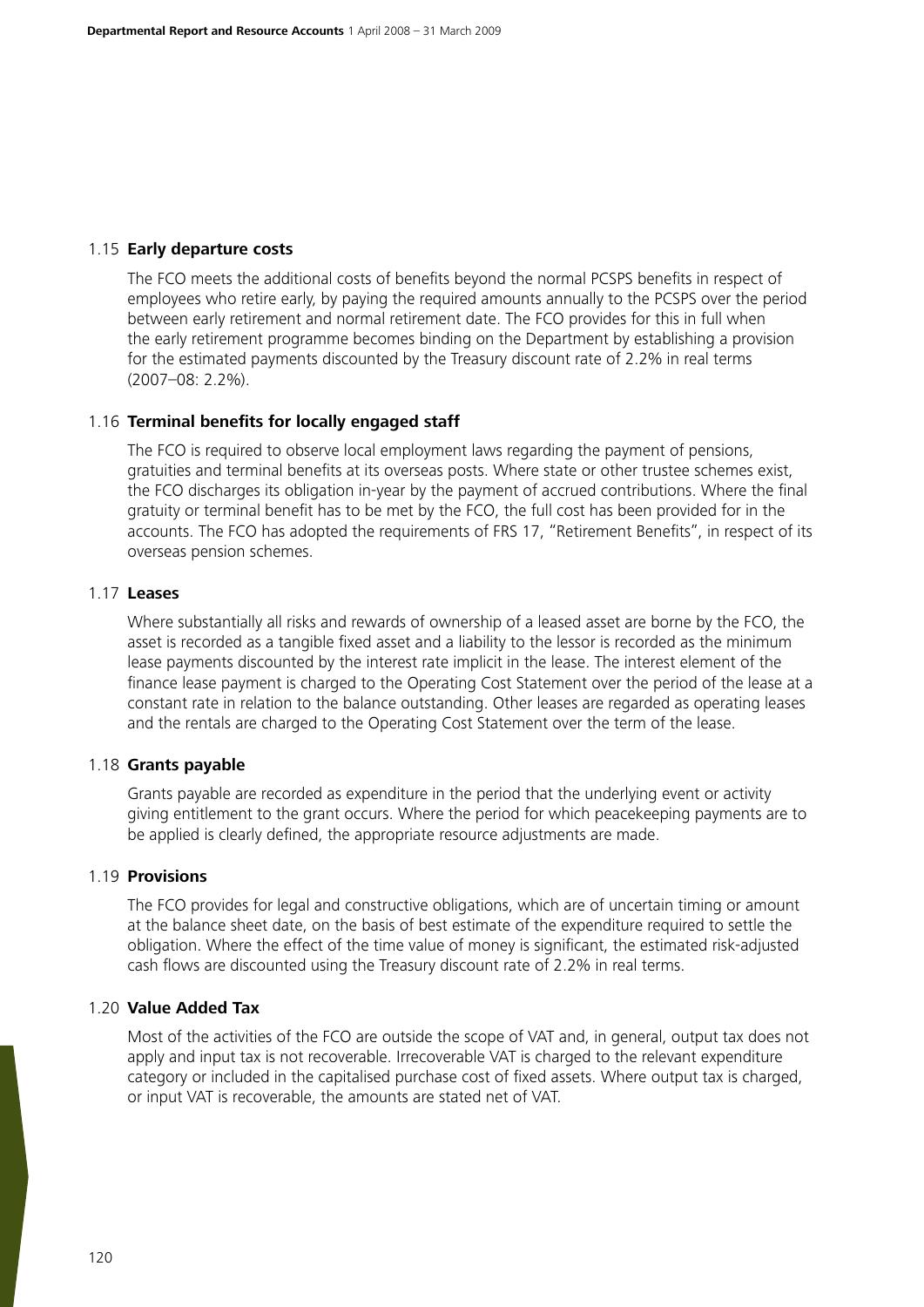### 1.21 **Third party assets**

The FCO holds monies for disbursement on behalf of the United Nations Compensation Commission. These are not recognised in the accounts, since neither the Department nor the government more generally has a direct beneficial interest in them. These monies are immaterial and are therefore not shown separately in the Notes to the accounts.

### 1.22 **Contingent liabilities**

In addition to contingent liabilities disclosed in accordance with FRS 12, the Department discloses for parliamentary reporting and accountability purposes certain statutory and non-statutory contingent liabilities where the likelihood of a transfer of economic benefit is remote, but which have been reported to Parliament in accordance with the requirements of *Managing Public Money*.

Where the time value of money is material, contingent liabilities that are required to be disclosed under FRS 12 are stated at discounted amounts and the amount reported to Parliament separately noted. Contingent liabilities that are not required to be disclosed by FRS 12 are stated at the amounts reported to Parliament.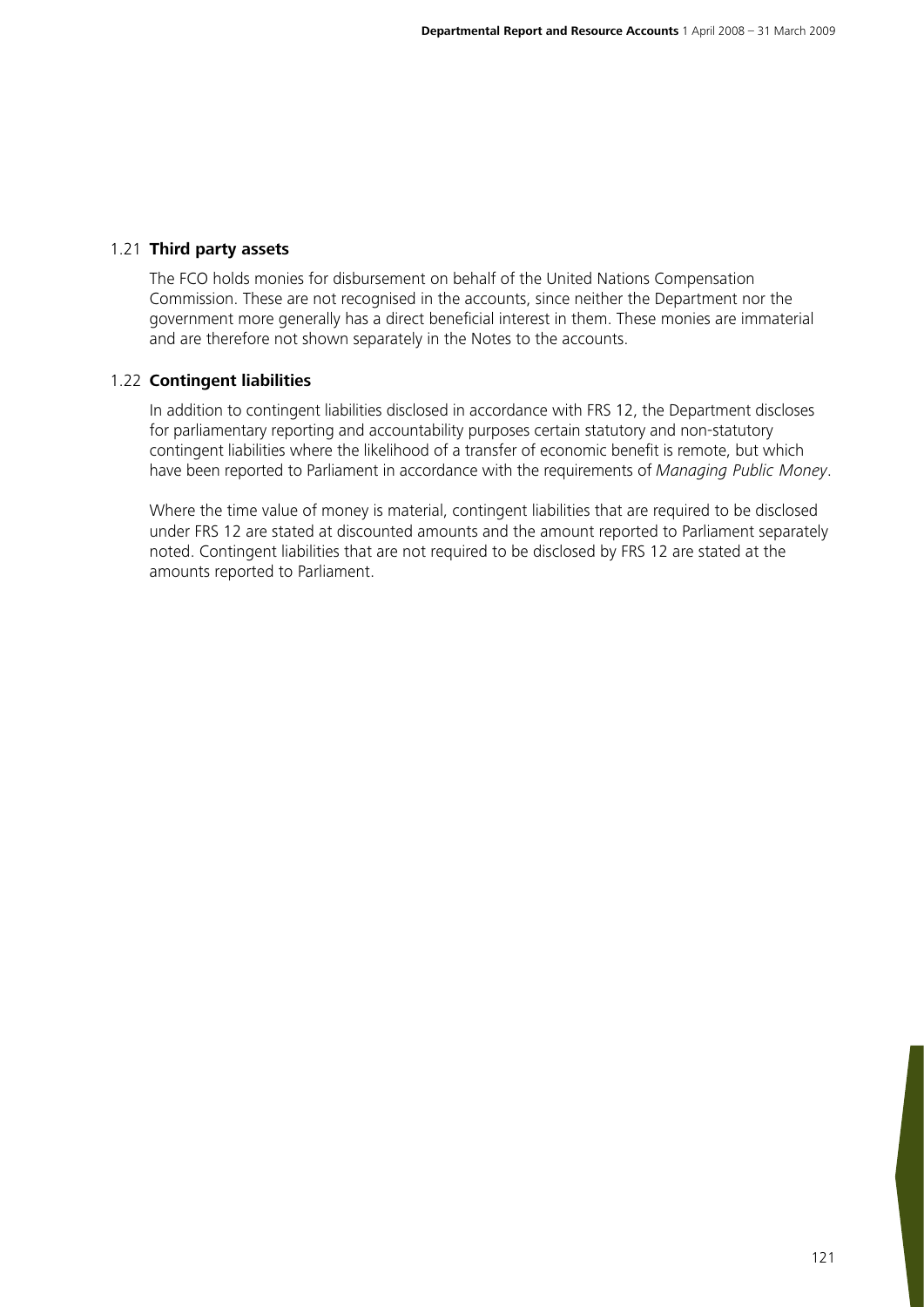# **2 Analysis of net resource outturn by section**

|                                                                                                                                                                                           | Admin                    | Other<br>current          | Grants      | Gross<br>resource<br>expenditure | A-in-A                   | Outturn<br>net<br>total                 | Estimate<br>net<br>total | 2008-09<br>Outturn<br>compared<br>with<br><b>Estimate</b> | 2007-08<br>Outturn<br>net<br>total |
|-------------------------------------------------------------------------------------------------------------------------------------------------------------------------------------------|--------------------------|---------------------------|-------------|----------------------------------|--------------------------|-----------------------------------------|--------------------------|-----------------------------------------------------------|------------------------------------|
|                                                                                                                                                                                           | <i>£000</i>              | £000                      | <i>£000</i> | £000                             | £000                     | £000                                    | £000                     | £000                                                      | £000                               |
| RfR 1: Promoting internationally the interests of the UK and contributing to a strong world community<br>Spending in Departmental Expenditure Limits (DEL)<br>Central government spending |                          |                           |             |                                  |                          |                                         |                          |                                                           |                                    |
| A Administration,<br>programmes<br>and international<br>organisations'<br>subscriptions                                                                                                   | 476,109                  | 983,676                   | 184,571     | 1,644,356                        | (427, 340)               | 1,217,016                               | 1,189,571                | (27, 445)                                                 | 1,129,358                          |
| <b>B</b> BBC World Service<br>broadcasting                                                                                                                                                |                          | 234,043                   |             | 234,043                          |                          | 234,043                                 | 234,043                  |                                                           | 222,043                            |
| <b>C</b> British Council                                                                                                                                                                  | $\overline{\phantom{0}}$ | 194,863                   |             | 194,863                          | -                        | 194,863                                 | 194,863                  |                                                           | 186,362                            |
| <b>D</b> BBC World Service -<br>Capital grant                                                                                                                                             |                          | $\overline{\phantom{0}}$  | 31,000      | 31,000                           |                          | 31,000                                  | 31,000                   |                                                           | 33,000                             |
| <b>E</b> British Council $-$<br>Capital grant                                                                                                                                             |                          |                           | 6,100       | 6,100                            |                          | 6,100                                   | 7,800                    | 1,700                                                     | 3,100                              |
| <b>Spending in Annually Managed Expenditure (AME)</b><br>Central government spending                                                                                                      |                          |                           |             |                                  |                          |                                         |                          |                                                           |                                    |
| <b>F</b> Administration,<br>programmes<br>and international<br>organisations'<br>subscriptions                                                                                            |                          | (30,030)                  |             | (30,030)                         |                          | (30,030)                                | 50,000                   | 80,030                                                    | (3,920)                            |
| Non-budget                                                                                                                                                                                |                          |                           |             |                                  |                          |                                         |                          |                                                           |                                    |
| <b>G</b> Reimbursement of<br>certain duties, taxes and<br>licence fees                                                                                                                    |                          |                           | 18,230      | 18,230                           |                          | 18,230                                  | 18,000                   | (230)                                                     | 17,417                             |
| Total                                                                                                                                                                                     | 476,109                  | 1,382,551                 | 239,901     |                                  |                          | 2,098,562 (427,340) 1,671,222 1,725,277 |                          | 54,055                                                    | 1,587,360                          |
| <b>RfR 2: Conflict prevention</b><br>Spending in Departmental Expenditure Limits (DEL)<br>Central government spending                                                                     |                          |                           |             |                                  |                          |                                         |                          |                                                           |                                    |
| A Sub-Saharan<br>Africa - Programme<br>expenditure                                                                                                                                        |                          |                           | 10,916      | 10,916                           |                          | 10,916                                  | 11,420                   | 504                                                       | 7,642                              |
| <b>B</b> Global - Programme<br>expenditure                                                                                                                                                |                          |                           | 18,779      | 18,779                           | -                        | 18,779                                  | 20,793                   | 2,014                                                     | 46,798                             |
| C Sub-Saharan Africa -<br>Peacekeeping                                                                                                                                                    |                          |                           | 240,350     | 240,350                          |                          | 240,350                                 | 253,325                  | 12,975                                                    | 204,855                            |
| $D$ Global $-$<br>Peacekeeping                                                                                                                                                            |                          | $\qquad \qquad$           | 126,337     | 126,337                          |                          | 126,337                                 | 125,700                  | (637)                                                     | 111,083                            |
| <b>E</b> Stabilisation Aid Fund                                                                                                                                                           | $\qquad \qquad$          | $\qquad \qquad -$         | 57,166      | 57,166                           | $\overline{\phantom{m}}$ | 57,166                                  | 57,696                   | 530                                                       |                                    |
| Total                                                                                                                                                                                     | $\overline{\phantom{0}}$ | -                         | 453,548     | 453,548                          | -                        | 453,548                                 | 468,934                  | 15,386                                                    | 370,378                            |
| Resource outturn                                                                                                                                                                          |                          | 476,109 1,382,551 693,449 |             |                                  |                          | 2,552,110 (427,340) 2,124,770 2,194,211 |                          | 69,441                                                    | 1,957,738                          |

Explanations are given for variances between Outturn and Estimate in the Management Commentary in the Annual Report.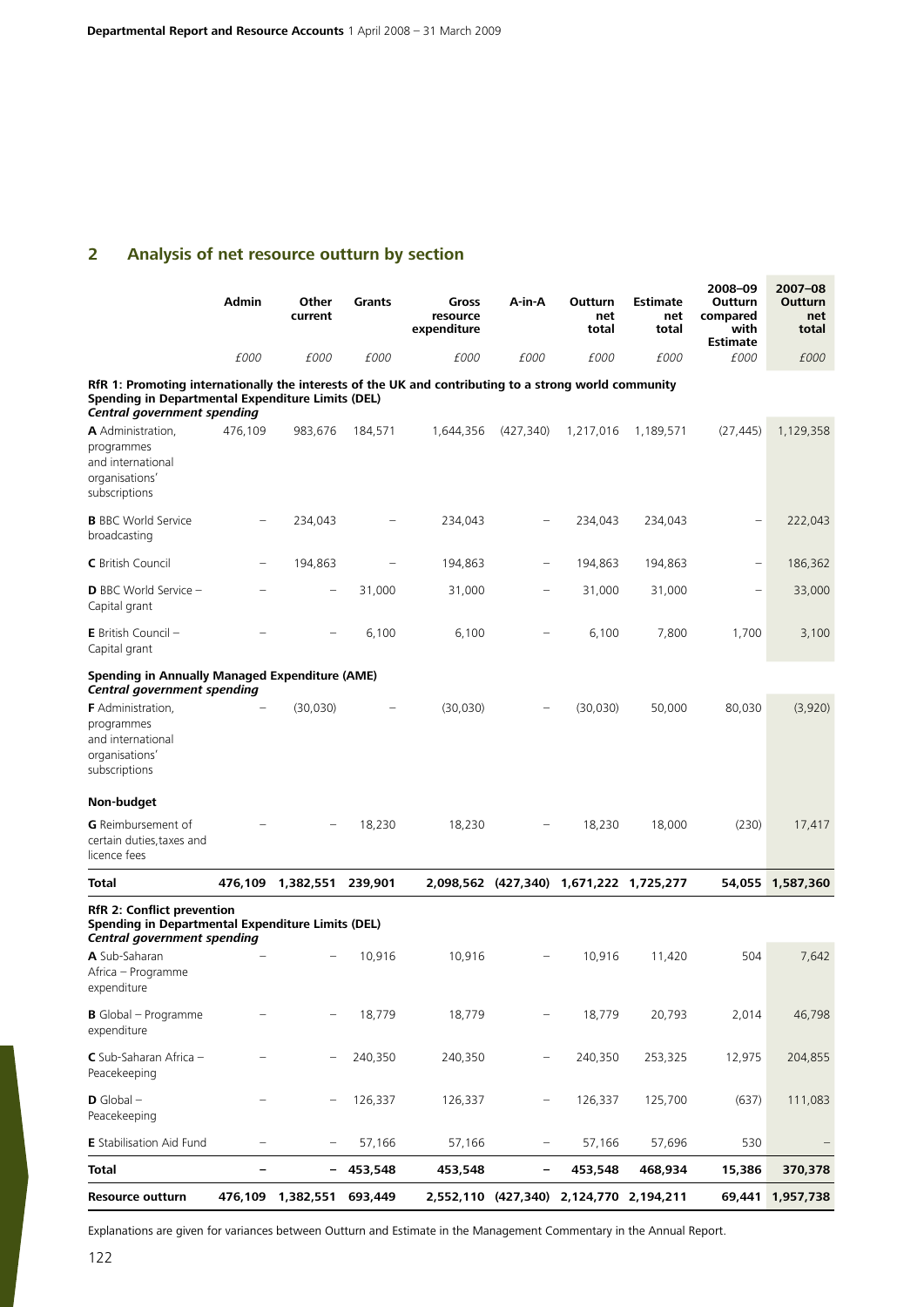# **3 Reconciliation of outturn to net operating cost and against Administration Budget**

### 3.1 **Reconciliation of net resource outturn to net operating cost**

|                                                         | <b>Note</b> | <b>Supply Estimate</b><br>£000 | Outturn<br>£000 | 2008-09<br><b>Outturn compared</b><br>with Estimate<br>£000 | $2007 - 08$<br><b>Restated</b><br><b>Outturn</b><br>£000 |
|---------------------------------------------------------|-------------|--------------------------------|-----------------|-------------------------------------------------------------|----------------------------------------------------------|
| Net resource outturn                                    |             | 2,194,211                      | 2,124,770       | 69,441                                                      | 1,957,738                                                |
| Non-supply income (CFERs)                               | 5           | -                              | (8, 566)        | 8,566                                                       | (14, 396)                                                |
| Prior year consolidation adjustment<br>for FCO Services |             | $\overline{\phantom{0}}$       |                 | —                                                           | 8,317                                                    |
| Machinery of Government changes                         | 34          |                                |                 |                                                             | (16, 145)                                                |
| Net operating cost                                      |             | 2,194,211                      | 2,116,204       | 78,007                                                      | 1,935,514                                                |

The prior year net operating cost is restated for the results of FCO Services, formerly consolidated in these accounts, and for the Machinery of Government changes.

## 3.2 **Outturn against final Administration Budget**

|                                                           |    | <b>Budget</b> | Outturn   | 2008-09<br><b>Outturn compared</b><br>with Budget | $2007 - 08$<br><b>Restated</b><br><b>Outturn</b> |
|-----------------------------------------------------------|----|---------------|-----------|---------------------------------------------------|--------------------------------------------------|
|                                                           |    | £000          | £000      | £000                                              | £000                                             |
| Gross Administration Budget                               |    | 531,117       | 470.123   | 60.994                                            | 829,344                                          |
| Income allowable against the<br>Administration Budget     | 10 | (100, 600)    | (57, 318) | (43, 282)                                         | (36, 676)                                        |
| Net outturn against final<br><b>Administration Budget</b> |    | 430,517       | 412,805   | 17,712                                            | 792,668                                          |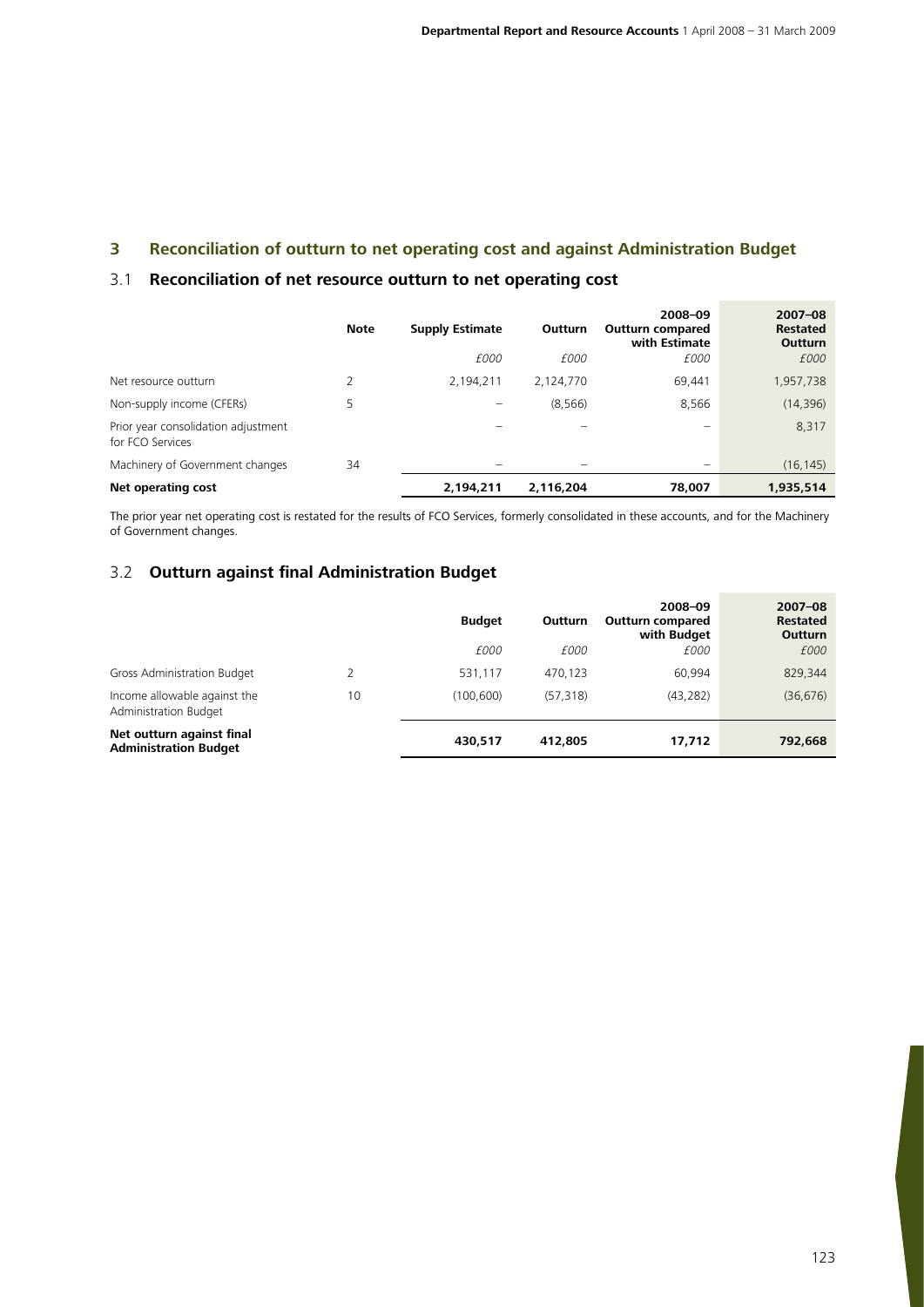## **4 Reconciliation of resources to cash requirement**

|                                                                | <b>Note</b> | Estimate   | Outturn    | 2008-09<br>Saving/<br>(excess) | <b>Restated</b><br>$2007 - 08$<br><b>Outturn</b> |
|----------------------------------------------------------------|-------------|------------|------------|--------------------------------|--------------------------------------------------|
|                                                                |             | £000       | £000       | £000                           | £000                                             |
| <b>Resource Outturn</b>                                        | 2           | 2,194,211  | 2,124,770  | 69,441                         | 1,957,738                                        |
| Capital                                                        |             |            |            |                                |                                                  |
| Acquisition of fixed assets                                    | 12          | 214,550    | 224,733    | (10, 183)                      | 191,574                                          |
| FCO Services Trading Fund                                      |             | 10,000     | 10,000     |                                |                                                  |
| <b>Non-operating A-in-A</b>                                    |             |            |            |                                |                                                  |
| Proceeds of fixed asset disposals                              | 6           | (60,000)   | (59, 456)  | (544)                          | (15, 481)                                        |
| <b>Accruals adjustments</b>                                    |             |            |            |                                |                                                  |
| Non-cash items                                                 | 8           | (201, 054) | (135, 400) | (65, 654)                      | (135, 952)                                       |
| Changes in working capital other than cash                     | 22          |            | (115, 174) | 115,174                        | 50,663                                           |
| Changes in creditors falling due after more<br>than one year   |             |            | 1,506      | (1,506)                        | (9, 227)                                         |
| Use of provisions                                              | 19          | 14,000     | 21,023     | (7,023)                        | 16,640                                           |
| Excess cash receipts surrenderable to the<br>Consolidated Fund | 5           |            |            |                                | 181                                              |
| Prior year outturn as previously<br>reported                   |             |            |            |                                | 2,056,138                                        |
| Prior year consolidation adjustment for FCO<br>Services        |             |            |            |                                | 3,087                                            |
| Net cash requirement                                           |             | 2,171,707  | 2,072,002  | 99,705                         | 2,059,225                                        |

## **5 Analysis of income payable to the Consolidated Fund**

In addition to Appropriations-in-Aid the following income and cash receipts relate to the Department and are payable to the Consolidated Fund:

|                                                                |             | <b>Forecast 2008-09</b> |                         | <b>Outturn 2008-09</b> |                         |
|----------------------------------------------------------------|-------------|-------------------------|-------------------------|------------------------|-------------------------|
|                                                                | <b>Note</b> | Income<br>£000          | <b>Receipts</b><br>£000 | Income<br>£000         | <b>Receipts</b><br>£000 |
| Other operating income and receipts – not classified as A-in-A | b           | 9.000                   | 9.000                   | 8.566                  | 8.566                   |
| Total income payable to the Consolidated Fund                  |             | 9,000                   | 9.000                   | 8,566                  | 8.566                   |

# **6 Reconciliation of income recorded within the Operating Cost Statement to operating income payable to the Consolidated Fund**

|                                                   | <b>Note</b> | 2008-09<br>£000 | $2007 - 08$<br>£000 |
|---------------------------------------------------|-------------|-----------------|---------------------|
| Operating income                                  | 10          | 435,906         | 141,418             |
| Income authorised to be appropriated-in-aid       |             | (427.340)       | (127, 022)          |
| Operating income payable to the Consolidated Fund |             | 8.566           | 14,396              |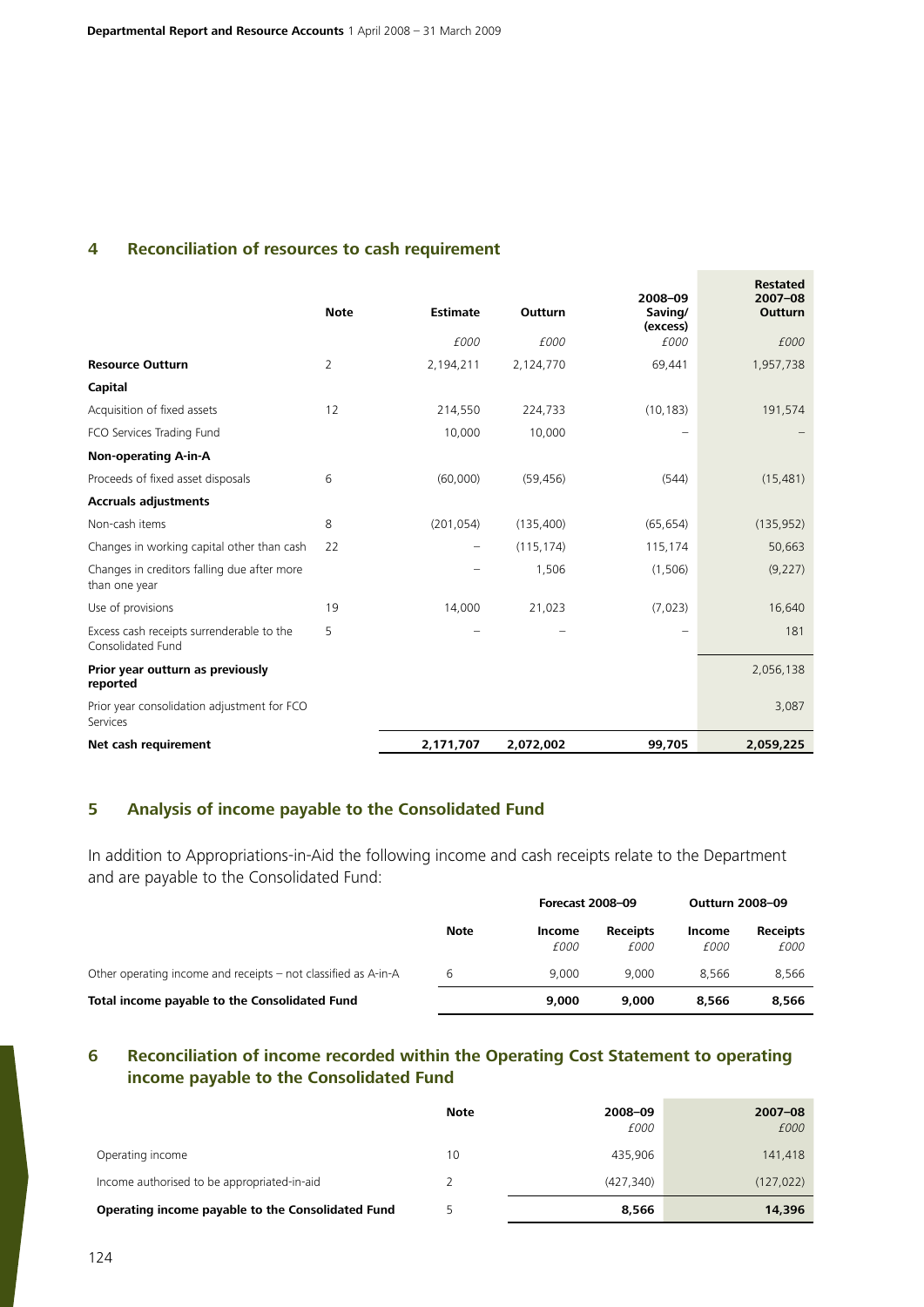# **7 Staff and related costs**

# 7.1 **Staff costs comprise:**

|                                                 |                        |                 |                          |                          |                |                | <b>Restated</b> |
|-------------------------------------------------|------------------------|-----------------|--------------------------|--------------------------|----------------|----------------|-----------------|
|                                                 |                        |                 |                          |                          | <b>Special</b> | 2008-09        | $2007 - 08$     |
|                                                 | <b>Permanent staff</b> |                 | <b>Others</b>            | <b>Ministers</b>         | advisers       | <b>Total</b>   | <b>Total</b>    |
|                                                 | <b>Local staff</b>     | <b>UK staff</b> |                          |                          |                |                |                 |
|                                                 | £000                   | £000            | £000                     | £000                     | £000           | £000           | £000            |
| Salaries                                        | 129,335                | 215,847         | 3,524                    | 386                      | 176            | 349,268        | 330,987         |
| Social security costs                           |                        | 10,149          |                          | 18                       | 16             | 10,183         | 11,519          |
| Other pension costs                             | 26,401                 | 32,207          |                          | $\qquad \qquad -$        | 10             | 58,618         | 53,028          |
| Sub total                                       | 155,736                | 258,203         | 3,524                    | 404                      | 202            | 418,069        | 395,534         |
| Recoveries in respect of<br>outward secondments |                        | (3, 103)        | $\overline{\phantom{0}}$ | $\overline{\phantom{0}}$ |                | (3, 103)       | (2, 349)        |
| <b>Total net costs</b>                          | 155,736                | 255,100         | 3,524                    | 404                      | 202            | 414,966        | 393,185         |
| Allocated to programme*                         |                        |                 |                          |                          |                |                |                 |
| RfR 1 Salaries                                  |                        | 40              |                          |                          |                | 40             |                 |
| RfR 1 Social security costs                     |                        | $\overline{2}$  |                          |                          |                | $\overline{2}$ |                 |
| RfR 2 Salaries                                  |                        | 3,799           | $\overline{\phantom{0}}$ | $\qquad \qquad -$        |                | 3,799          |                 |
| RfR 2 Social security costs                     |                        | 173             |                          |                          |                | 173            |                 |
|                                                 |                        | 4,014           |                          |                          |                | 4,014          |                 |

\* Note: From 2008–09, permitted staff costs are charged to specific programmes as shown under Note 9 – Programme costs.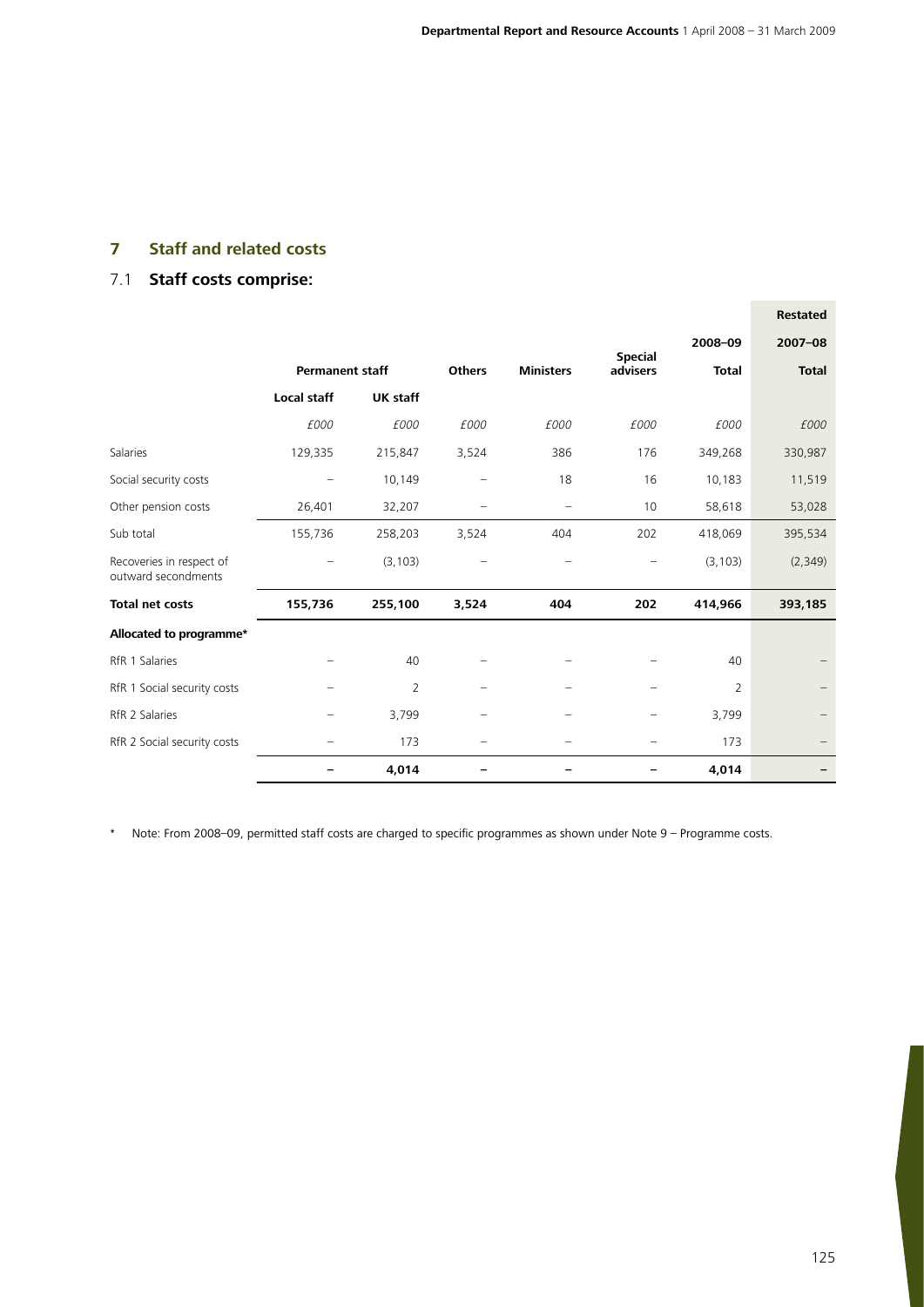# 7.2 **The average number of whole-time equivalent persons employed (including senior management and staff on secondment):**

|                                                                  | <b>Permanent staff</b> |          | <b>Others</b> | 2008-09<br><b>Total</b> | <b>Restated</b><br>2007-08<br><b>Total</b> |
|------------------------------------------------------------------|------------------------|----------|---------------|-------------------------|--------------------------------------------|
|                                                                  | <b>Local staff</b>     | UK staff |               |                         |                                            |
| <b>DSO 1</b> Flexible global network (excluding UKBA staff)*     | 3,613                  | 1,476    | 191           | 5,280                   | 3,969                                      |
| <b>DSO 2</b> Supporting the British economy                      | 2,548                  | 330      | 36            | 2,914                   | 2,998                                      |
| <b>DSO 3</b> Supporting British nationals abroad                 | 1,763                  | 465      | 51            | 2,279                   | 2,366                                      |
| <b>DSO 4</b> Supporting managed migration                        | 150                    | 108      | 12            | 270                     | 180                                        |
| <b>DSO 5</b> Countering terrorism and weapons proliferation      | 124                    | 583      | 64            | 771                     | 660                                        |
| <b>DSO 6</b> Preventing and resolving conflict                   | 223                    | 566      | 63            | 852                     | 1,145                                      |
| <b>DSO 7</b> Promoting a low-carbon, high-growth, global economy | 541                    | 328      | 36            | 905                     | 1,100                                      |
| <b>DSO 8</b> Developing effective international institutions     | 276                    | 489      | 54            | 819                     | 1,288                                      |
| <b>Total</b>                                                     | 9,238                  | 4,345    | 507           | 14,090                  | 13,706                                     |
| Representing                                                     |                        |          |               |                         |                                            |
| Core FCO                                                         | 9,238                  | 4,276    | 507           | 14,021                  | 13,636                                     |
| Executive Agencies                                               |                        | 69       | -             | 69                      | 70                                         |
| <b>Total</b>                                                     | 9,238                  | 4,345    | 507           | 14,090                  | 13,706                                     |

In addition to the above numbers there were five Ministers and five Special Advisers whose portfolios can cover all DSOs and therefore have not been allocated specifically in the table. "Others" includes contract and agency staff.

| * UK Border Agency staff | . .370 | 623<br>$\sim$ $\sim$ | 41 | 2,034 | 2,256 |
|--------------------------|--------|----------------------|----|-------|-------|
|                          |        |                      |    |       |       |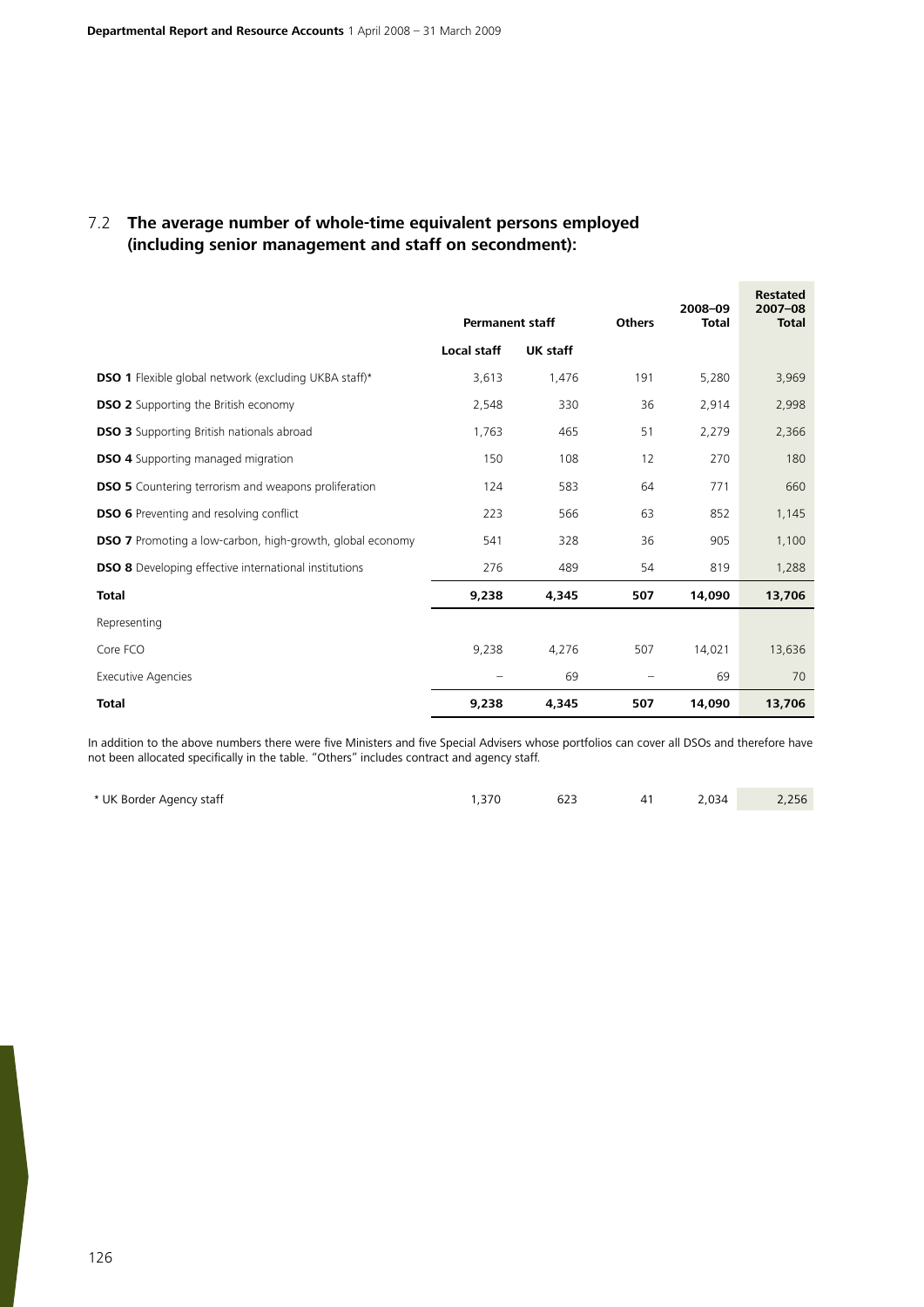## **8 Other administration costs**

|                                                                                                    | 2008-09<br>£000 | <b>Restated</b><br>2007-08<br>£000 |
|----------------------------------------------------------------------------------------------------|-----------------|------------------------------------|
| <b>Rentals under operating leases</b>                                                              |                 |                                    |
| Hire of plant and machinery                                                                        | 5,049           | 3,435                              |
| Property rentals                                                                                   | 73,791          | 68,742                             |
|                                                                                                    | 78,840          | 72,177                             |
| <b>Interest charges</b>                                                                            |                 |                                    |
| Finance leases                                                                                     | 55              | 88                                 |
| On-balance sheet PFI contracts                                                                     | 3,305           | 2,958                              |
|                                                                                                    | 3,360           | 3,046                              |
| PFI service charges                                                                                |                 |                                    |
| Off-balance sheet contracts                                                                        | 30,742          | 30,452                             |
| Service element of on-balance sheet contracts                                                      | 1,259           | 1,009                              |
|                                                                                                    | 32,001          | 31,461                             |
| Non-cash items                                                                                     |                 |                                    |
| Depreciation:<br>Tangible fixed assets                                                             | 80,124          | 61,807                             |
| Amortisation:<br>Intangible fixed assets                                                           | 1,560           | 838                                |
| Loss/(gain) on disposal of fixed assets                                                            | 2,277           | (109)                              |
| Impairments/(reversals)                                                                            | (30,030)        | (3,936)                            |
| Cost of capital charge at 3.5%                                                                     | 57,876          | 44,104                             |
| Auditors' remuneration and expenses                                                                | 288             | 270                                |
| Provisions:                                                                                        |                 |                                    |
| Provided in year                                                                                   | 22,829          | 14,315                             |
| Unwinding of discount on provisions                                                                | 476             | 98                                 |
|                                                                                                    | 135,400         | 117,387                            |
| <b>Other expenditure</b>                                                                           |                 |                                    |
| (Gain)/loss on exchange                                                                            | (40, 774)       | 9,350                              |
| Training, medical, travel and other allowances                                                     | 128,905         | 97,997                             |
| Estate, security and capital related costs                                                         | 189,840         | 158,191                            |
| IT and communications                                                                              | 127,511         | 69,298                             |
| Consular                                                                                           | 6,072           | 9,917                              |
| Information and commercial services                                                                | 17,536          | 11,613                             |
| Other                                                                                              | 21,615          | 17,755                             |
| FCO Services recharges to FCO*                                                                     |                 | 107,048                            |
| FCO recharges to UK Border Agency                                                                  | (127, 457)      | (147, 413)                         |
|                                                                                                    | 323,248         | 333,756                            |
|                                                                                                    |                 |                                    |
| Other administration costs                                                                         | 572,849         | 557,827                            |
| Administration cost of Consular operations worldwide allocated to programme as front-line services | 126,395         | 123,470                            |
| Other net administration costs allocated to programme reflecting front-line service delivery**     | 421,328         |                                    |

\* For 2008–09, costs incurred by the FCO with FCO Services are included in the appropriate headings above.

The programme costs transfer is agreed with HM Treasury for 2008–09 and subsequent years as part of the Comprehensive Spending Review, and is included in Estimates. This transfer was not included within Estimates for 2007–08.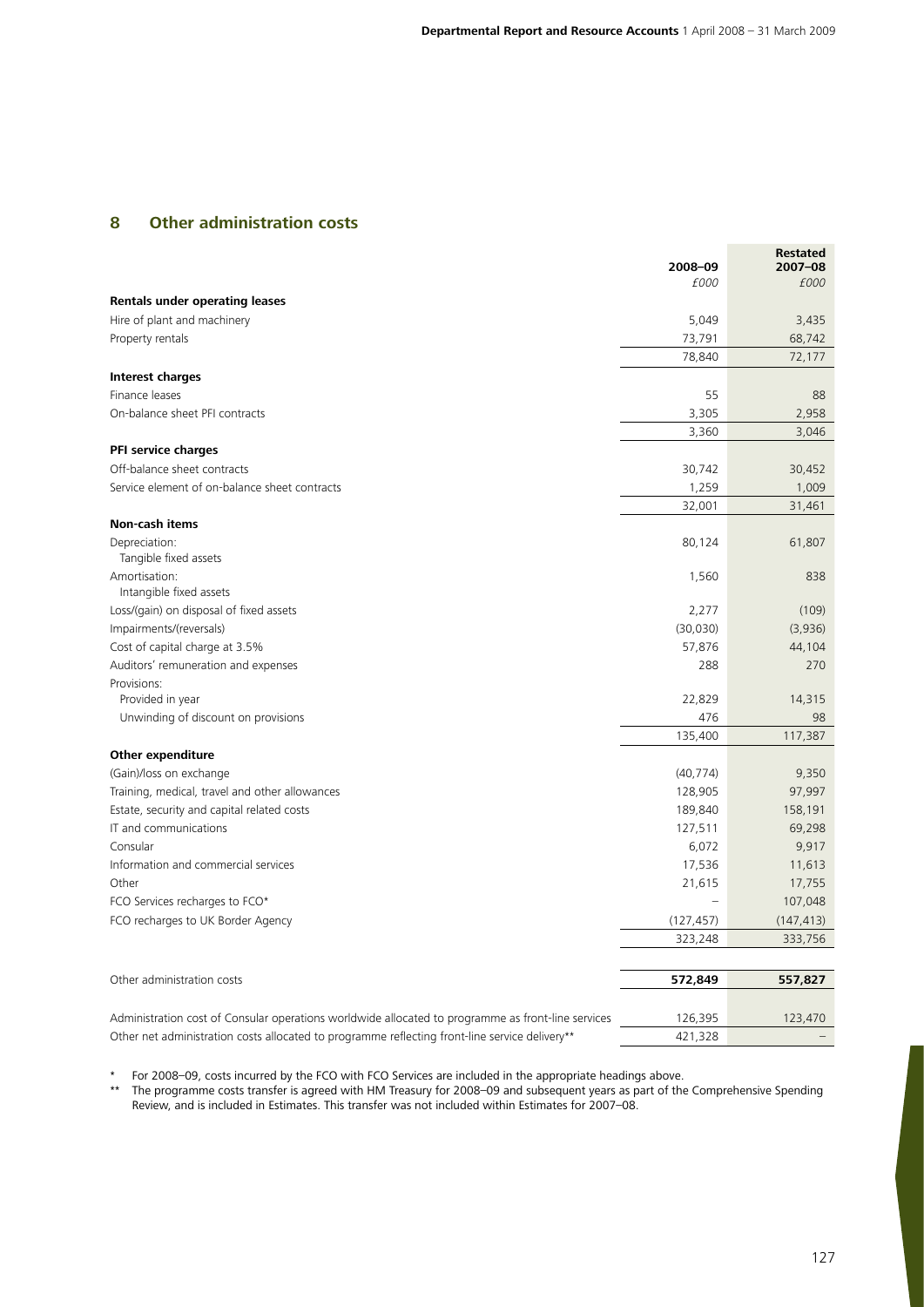# **9 Programme costs**

# **Current grants and other current expenditure:**

|                                                                                | 2008-09<br>£000 | <b>Restated</b><br>2007-08<br>£000 |
|--------------------------------------------------------------------------------|-----------------|------------------------------------|
| <b>Request for Resources 1:</b>                                                |                 |                                    |
| Subscriptions to international organisations                                   | 145,512         | 134,663                            |
| FCO programmes                                                                 | 177,580         | 138,948                            |
| Consular operations                                                            | 126,395         | 141,747                            |
| Front-line service delivery costs allocated from administration costs (Note 8) | 421,328         |                                    |
| UK Border Agency recharges*                                                    | 303,377         |                                    |
| Reimbursements of duties etc to other governments                              | 18,230          | 17,418                             |
| <b>BBC World Service</b>                                                       | 265,043         | 255,043                            |
| <b>British Council</b>                                                         | 200,963         | 189,462                            |
|                                                                                | 1,658,428       | 877,280                            |
| Staff costs allocated to FCO programmes                                        | 41              |                                    |
|                                                                                | 1,658,469       | 877,280                            |
| <b>Request for Resources 2:</b>                                                |                 |                                    |
| Staff costs                                                                    | 3,972           |                                    |
| Programme costs                                                                | 449,576         | 372,110                            |
|                                                                                | 453,548         | 372,110                            |
|                                                                                | 2,112,017       | 1,249,390                          |
| Less: Programme income (Note 10)                                               |                 |                                    |
| RfR 1 Programme income                                                         | (375, 759)      | (79, 421)                          |
| RfR 2 Programme income                                                         | (2,829)         | (9,979)                            |
|                                                                                | (378, 588)      | (89, 400)                          |
| Net programme costs (Note 23)                                                  | 1,733,429       | 1,159,990                          |
|                                                                                |                 |                                    |
| Subscriptions include the following over £1 million:                           |                 |                                    |
| UN Regular Budget                                                              | 74,351          | 70,061                             |
| <b>NATO</b>                                                                    | 21,530          | 20,962                             |
| Council of Europe                                                              | 23,947          | 19,620                             |
| OECD                                                                           | 15,169          | 12,826                             |
| Commonwealth Secretariat                                                       | 5,821           | 3,435                              |
| OSCE                                                                           | 2,319           | 3,223                              |
| Others                                                                         | 2,375           | 4,536                              |
|                                                                                | 145,512         | 134,663                            |

\* The UKBA recharge for 2008–09 is included in Estimates in 2008–09, but not included within Estimates for 2007–08. See Notes to the Accounts 1.2(b).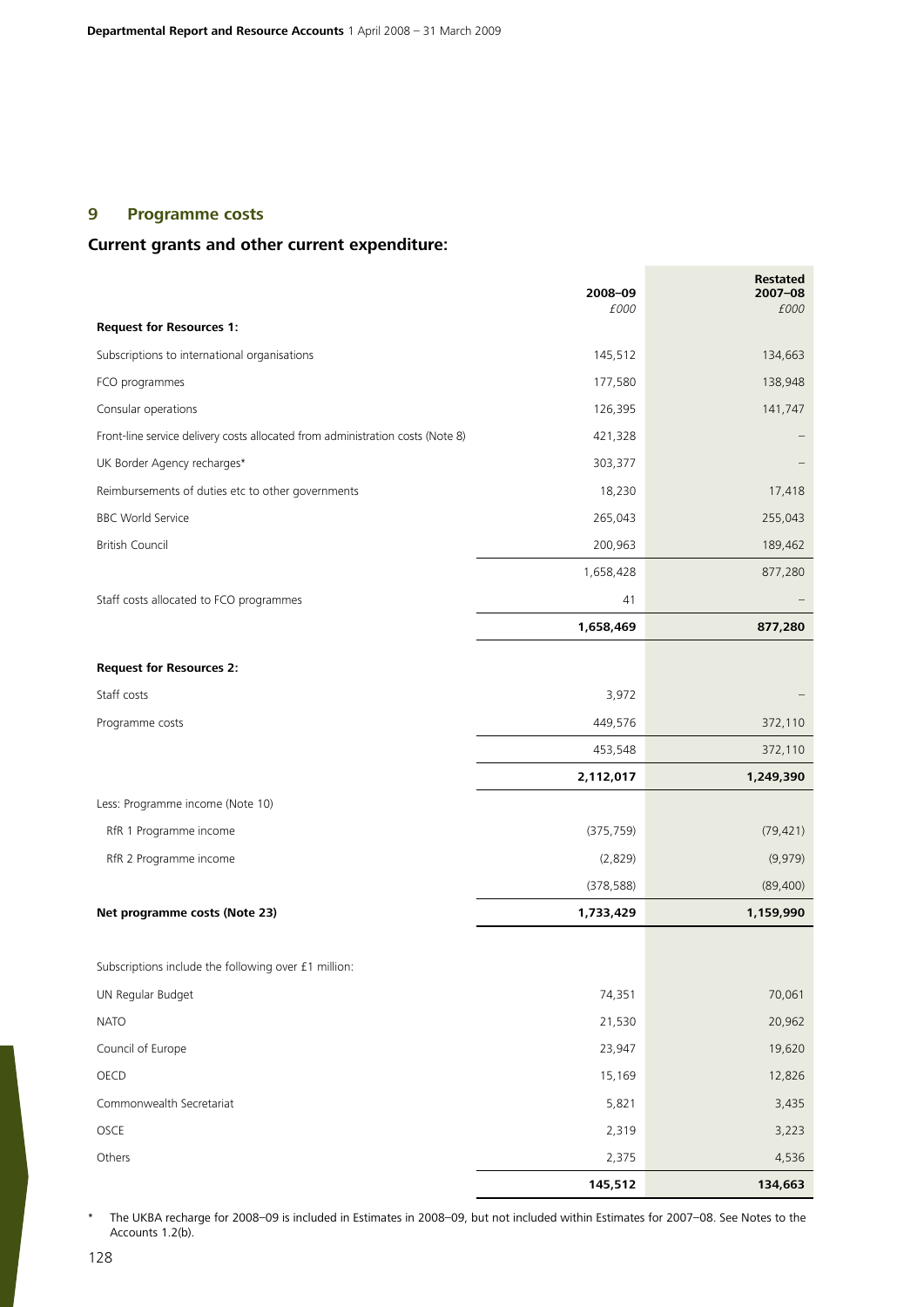## **10 Income**

### **Income recorded in the Operating Cost Statement is analysed as follows:**

|                                                                            |          | <b>Restated</b> |
|----------------------------------------------------------------------------|----------|-----------------|
|                                                                            | 2008-09  | $2007 - 08$     |
| <b>Request for Resources 1:</b>                                            | £000     | £000            |
| Administration income                                                      |          |                 |
| General                                                                    | 25,479   | 36,287          |
| Fees and charges to external customers                                     | 108      | 274             |
| Fees and charges to other departments                                      | 60,699   | 48,979          |
| Interest on loans to FCO Services                                          | 602      |                 |
| Dividend receivable on Public Dividend Capital                             | 508      |                 |
| Other external interest                                                    | 758      | 141             |
|                                                                            | 88,154   | 85,681          |
| Less                                                                       |          |                 |
| Allocated to UK Border Agency                                              | (17,900) | (18, 276)       |
| Allocated to Consular fees as programme income                             | (6,950)  | (15, 388)       |
| Allocated to programme income reflecting other front-line service delivery | (5,986)  |                 |
|                                                                            | 57,318   | 52,017          |
| Programme income                                                           |          |                 |
| Consular fees (programme income and allocated from administration)         | 66,384   | 78,532          |
| UK Border Agency recharges (Note 9)                                        | 303,377  |                 |
| Allocated from administration                                              | 5,986    |                 |
| Other programme income                                                     | 12       | 890             |
|                                                                            | 375,759  | 79,421          |
| Total for Request for Resources 1                                          | 433,077  | 131,438         |
| <b>Request for Resources 2:</b>                                            |          |                 |
| Programme income                                                           | 2,829    | 9,979           |
| Total                                                                      | 435,906  | 141,418         |

An analysis of income and fee-bearing costs from services provided to external customers, provided for fees and charges purposes only, not for SSAP25 purposes, is as follows. It excludes FCO migration income and consular income payable to the Consolidated Fund:

|                              | Income | <b>Full cost</b> | 2008-09<br>Surplus/<br>(deficit) | <b>Income</b> | <b>Full cost</b> | $2007 - 08$<br>Surplus/<br>(deficit) |
|------------------------------|--------|------------------|----------------------------------|---------------|------------------|--------------------------------------|
|                              | £000   | £000             | £000                             | £000          | £000             | £000                                 |
| Passport and consular income | 69,612 | (69.960)         | (348)                            | 69.112        | (69, 458)        | (346)                                |
|                              | 69,612 | (69,960)         | (348)                            | 69,112        | (69, 458)        | (346)                                |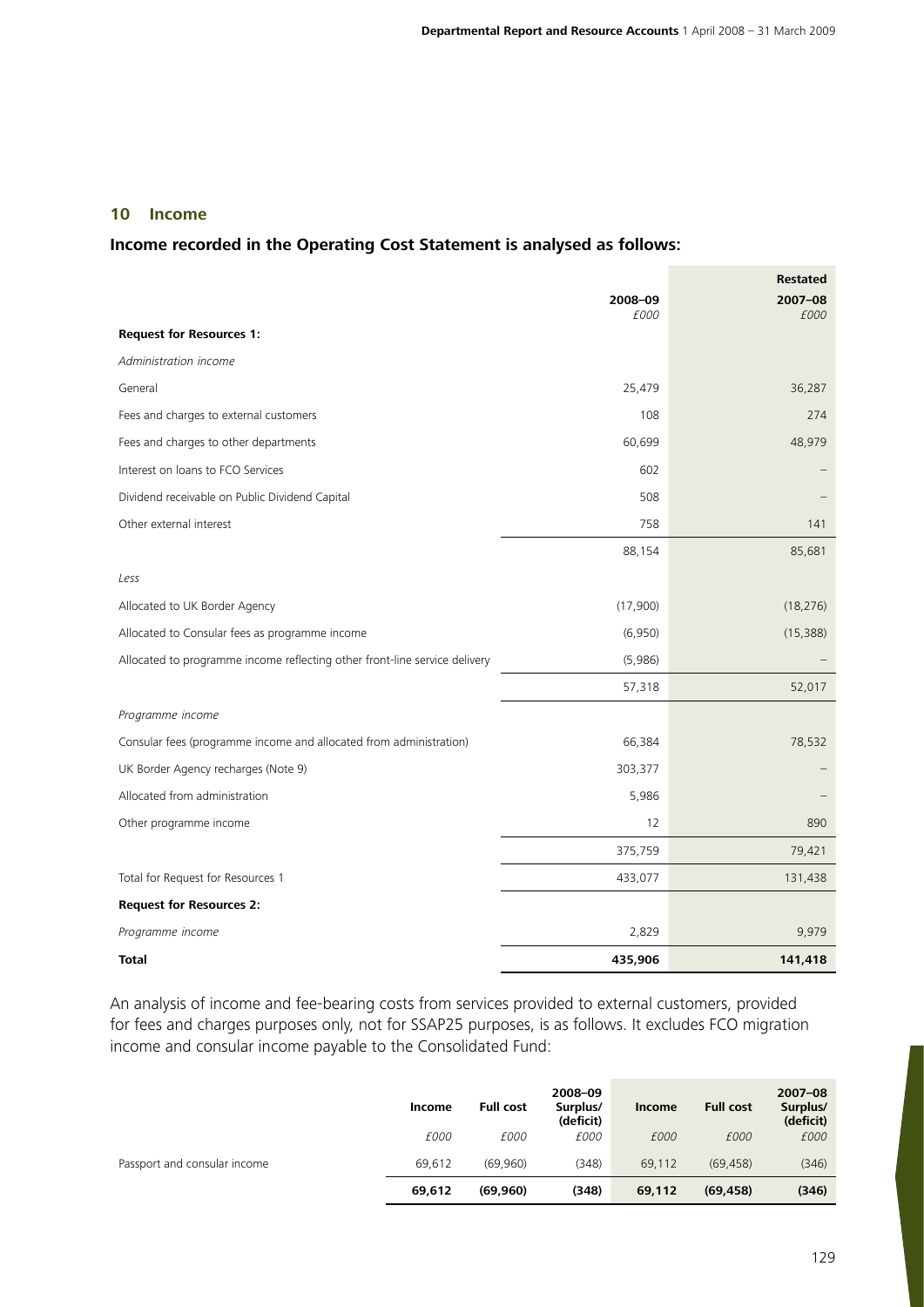# **11 Analysis of net operating cost by spending body**

|                                                                                     |                       | 2008-09                |                       | $2007 - 08$            |
|-------------------------------------------------------------------------------------|-----------------------|------------------------|-----------------------|------------------------|
|                                                                                     | <b>Budget</b><br>£000 | <b>Outturn</b><br>£000 | <b>Budget</b><br>£000 | <b>Outturn</b><br>£000 |
| Foreign and Commonwealth Office                                                     | 1,237,274             | 1,214,282              | 1,232,094             | 1,101,408              |
| <b>Wilton Park</b>                                                                  | 497                   | 512                    | 699                   | 666                    |
| Government Hospitality Fund                                                         | 1,800                 | 726                    | 3,290                 | 1,138                  |
| <b>BBC World Service</b>                                                            | 265,043               | 234,043                | 255,043               | 255,043                |
| <b>British Council</b>                                                              | 202,663               | 194,863                | 194,162               | 189,462                |
| Reimbursements                                                                      | 18,000                | 18,230                 | 18,000                | 17,418                 |
| Others (including international organisations in respect<br>of conflict prevention) | 468,934               | 453,548                | 372,462               | 370,379                |
|                                                                                     | 2,194,211             | 2,116,204              | 2,075,750             | 1,935,514              |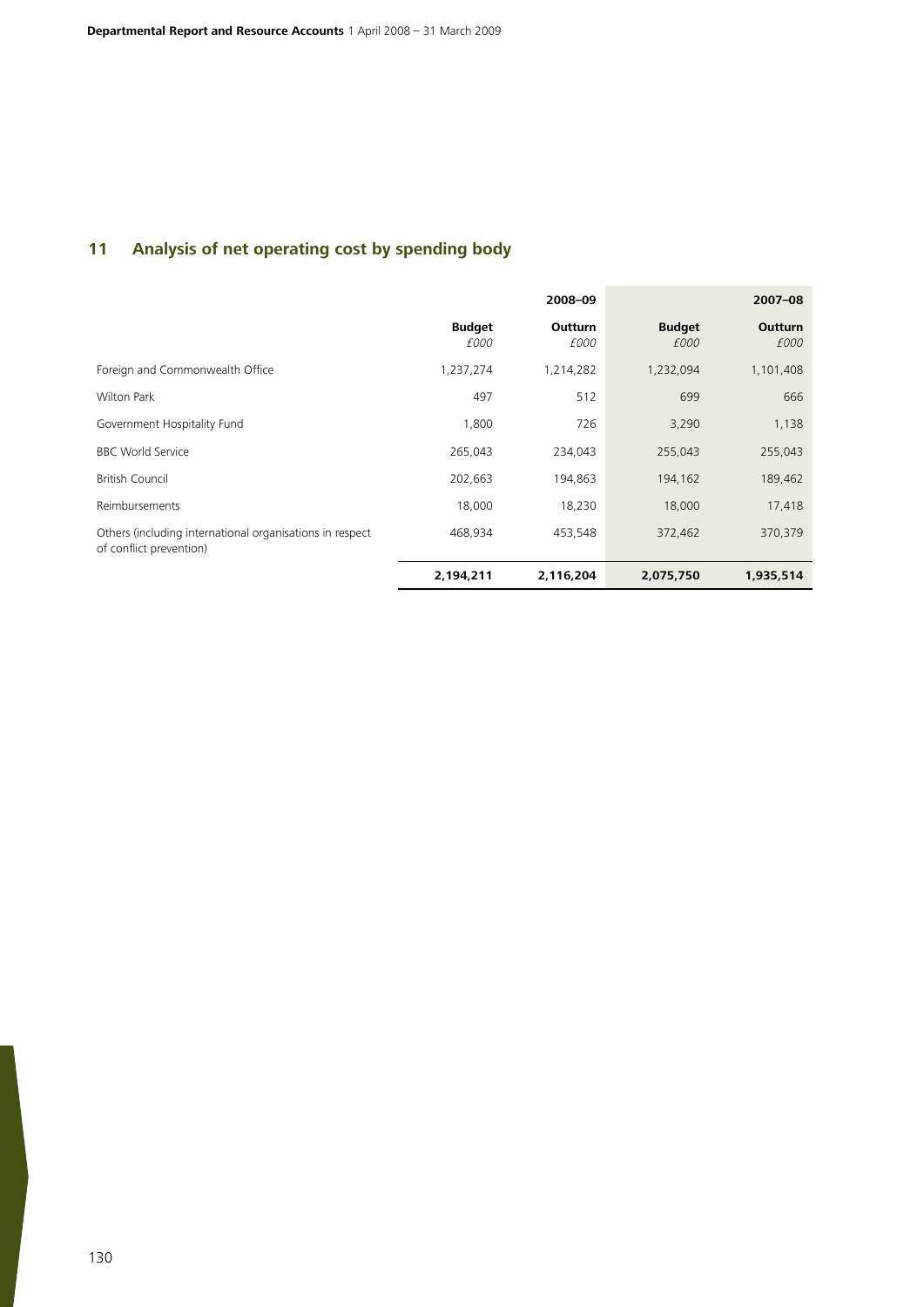# **12 Tangible fixed assets**

|                                           | Non-<br>residential<br>land and<br>buildings | land and<br>buildings | <b>Residential Information</b><br>technology | <b>Transport</b><br>equipment | <b>Plant and</b><br>machinery | <b>Antiques</b><br>and<br>of art | <b>Assets</b><br>under<br>works construction | <b>Total</b><br>tangible<br>assets |
|-------------------------------------------|----------------------------------------------|-----------------------|----------------------------------------------|-------------------------------|-------------------------------|----------------------------------|----------------------------------------------|------------------------------------|
| <b>Cost or valuation</b>                  | £000                                         | £000                  | £000                                         | £000                          | £000                          | £000                             | £000                                         | £000                               |
|                                           |                                              |                       |                                              |                               |                               |                                  |                                              |                                    |
| At 1 April 2008 -<br>Restated             | 760,947                                      | 733,723               | 70,251                                       | 60,145                        | 39,354                        | 20,281                           | 248,836                                      | 1,933,537                          |
| Additions                                 | 87                                           |                       | 13                                           |                               | 169                           | $\qquad \qquad -$                | 224,464                                      | 224,733                            |
| Disposals                                 | (42,010)                                     | (19, 502)             | (14, 350)                                    | (5,034)                       | (3,935)                       |                                  | $\overline{\phantom{0}}$                     | (84, 831)                          |
| Impairments                               | 28,785                                       | 5,763                 | (6, 408)                                     |                               |                               |                                  |                                              | 28,140                             |
| Revaluation                               | 448,625                                      | 196,009               |                                              | 3,617                         | 505                           | (51)                             |                                              | 648,705                            |
| Reclassification*                         | 104,421                                      | 576                   | 84,422                                       | 15,463                        | 12,384                        | $\overline{7}$                   | (222, 438)                                   | (5, 165)                           |
| At 31 March 2009                          | 1,300,855                                    | 916,569               | 133,928                                      | 74,191                        | 48,477                        | 20,237                           | 250,862                                      | 2,745,119                          |
| <b>Depreciation</b>                       |                                              |                       |                                              |                               |                               |                                  |                                              |                                    |
| At 1 April 2008 -<br>Restated             | 43,770                                       | 3,054                 | 49,222                                       | 34,001                        | 19,019                        |                                  |                                              | 149,066                            |
| Charge for the year                       | 24,400                                       | 23,194                | 18,268                                       | 9,797                         | 4,464                         |                                  |                                              | 80,124                             |
| Charge for the year $-$<br>donated assets | 97                                           | 991                   |                                              |                               |                               |                                  |                                              | 1,088                              |
| Disposals                                 | (440)                                        | (138)                 | (14, 335)                                    | (4, 332)                      | (3,853)                       |                                  |                                              | (23,098)                           |
| Impairments                               |                                              |                       | (2, 377)                                     |                               |                               |                                  |                                              | (2, 377)                           |
| Revaluation                               | (17, 768)                                    | (22, 475)             |                                              | 1,301                         | 218                           |                                  |                                              | (38, 724)                          |
| At 31 March 2009                          | 50,059                                       | 4,626                 | 50,778                                       | 40,767                        | 19,849                        | -                                | <sup>-</sup>                                 | 166,079                            |
| Net book value                            |                                              |                       |                                              |                               |                               |                                  |                                              |                                    |
| At 31 March 2009                          | 1,250,796                                    | 911,943               | 83,150                                       | 33,424                        | 28,628                        | 20,237                           | 250,862                                      | 2,579,040                          |
| At 31 March 2008 -<br>Restated            | 717,177                                      | 730,669               | 21,029                                       | 26,144                        | 20,335                        | 20,281                           | 248,836                                      | 1,784,470                          |
| <b>Asset financing:</b>                   |                                              |                       |                                              |                               |                               |                                  |                                              |                                    |
| Owned                                     | 877,146                                      | 648,370               | 83,150                                       | 33,424                        | 28,628                        | 20,237                           | 250,862                                      | 1,941,817                          |
| Leased                                    | 362,572                                      | 263,573               |                                              |                               |                               |                                  |                                              | 626,145                            |
| On-balance sheet PFI<br>contracts         | 11,078                                       |                       |                                              |                               |                               |                                  |                                              | 11,078                             |
| Net book value                            |                                              |                       |                                              |                               |                               |                                  |                                              |                                    |
| At 31 March 2009                          | 1,250,796                                    | 911,943               | 83,150                                       | 33,424                        | 28,628                        | 20,237                           | 250,862                                      | 2,579,040                          |

\* Some Information technology assets have been reclassified to intangible fixed assets (Note 13).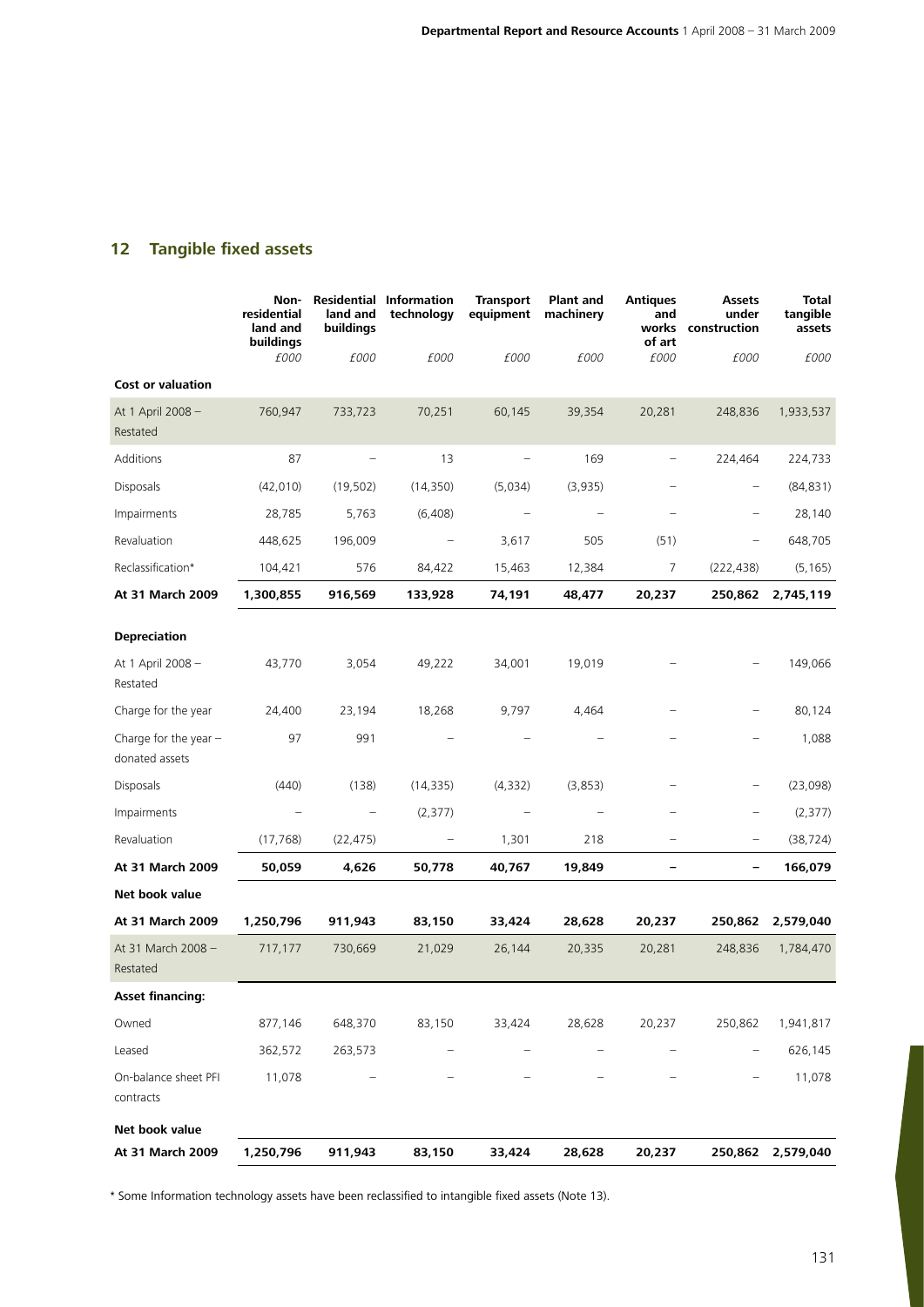### **Notes to tangible fixed assets**

#### Non-Specialised Properties

The valuations of the home estate and properties in the European Union, Wider Europe and Russia, Caucasus and Central Asia were carried out by Colliers CRE. The effective valuation date was 30 June 2008. Desk reviews for revaluation purposes were carried out by in-house valuers on 31 March 2009. The valuations of properties in the Americas were carried out by CB Richard Ellis. The effective valuation date was 30 June 2005. Desk reviews for revaluation purposes were carried out by in-house valuers on 31 March 2009. The valuations of properties in the Middle East and North Africa were carried out by Cluttons. The effective valuation date was 30 June 2008. Desk reviews for revaluation purposes were carried out by in-house valuers on 31 March 2009.

The valuations of properties in Sub-Saharan Africa were carried out by CB Richard Ellis. The effective valuation date was 30 June 2006, with an in-house desk review on 31 March 2009. The valuations of properties in South Asia and Asia Pacific were carried out by Cluttons. The effective valuation date was 30 June 2006 with an in-house desk review on 31 March 2009.

#### Specialised Properties

These valuations are undertaken on a rolling basis with properties valued as at either 31 March 2008 (with a desk review carried out by in-house valuers on 31 March 2009) or as at 31 March 2009. Market values of specialised properties were provided by Estates and Security Directorate chartered surveyors as at 31 March 2009. Specialised properties have been valued using Depreciated Replacement Cost (DRC) methodology on a Modern Equivalent Replacement basis ignoring listed status (where relevant). It should be noted that DRC valuations are only relevant subject to the continuing prospect of the property in question remaining viable and occupied. In the event the property is no longer required for service delivery then the achievable Market Value of the asset may be significantly less than the value now reported on a DRC basis. In cases where DRC valuations have been applied, Market Values are also supplied for comparison purposes.

All the valuations have been prepared in accordance with both International Valuation Application 1, published by the International Valuation Standards Committee, and the Royal Institute of Chartered Surveyors Valuation Standards 6th Edition. All valuers are experienced and qualified Chartered Valuation Surveyors with relevant knowledge, skill and understanding.

The valuations have been undertaken by way of an internal desk review of the valuations previously supplied by external Chartered Valuation Surveyors. Where possible, in arriving at an opinion of Market Value and/or Fair Value, observable prices and market data relating to actual transactions involving comparable properties have been utilised. For a number of properties, however, it has been necessary to rely on information obtained from market indices and benchmarks, informal advice received from local estate professionals and valuer judgement. These valuations are valid as at the date reported, 31 March 2009, and due to current global market volatility should not be relied upon beyond that date without referring to the valuers.

### Antiques and Works of Art

Antiques and works of art are grouped and valued on a market value basis by professional valuers, and are included where valuations equate to, or exceed, £5,000.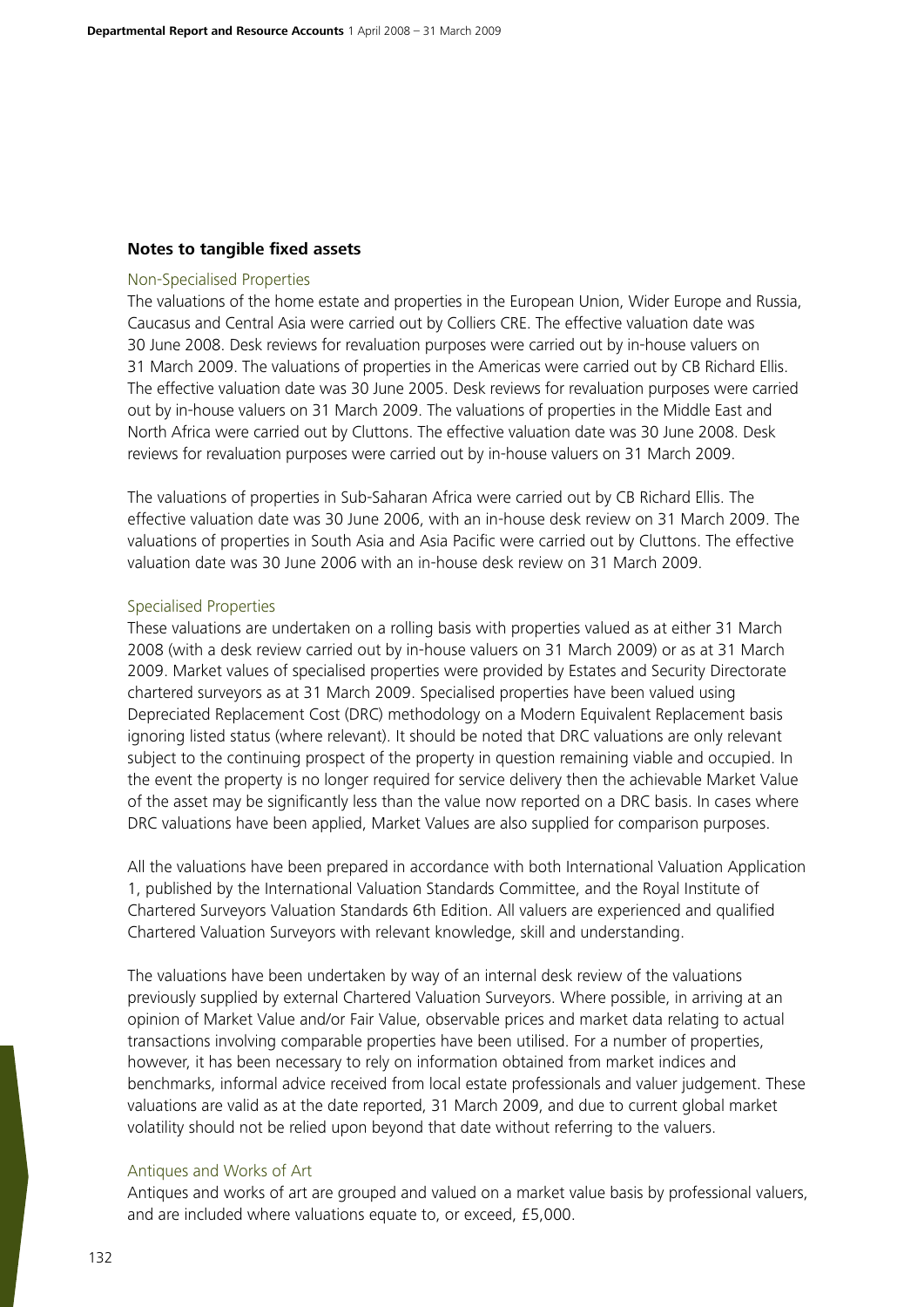# **13 Intangible fixed assets**

|                          | <b>Software licences</b><br>£000 |
|--------------------------|----------------------------------|
| <b>Cost or valuation</b> |                                  |
| At 1 April 2008          | 3,781                            |
| Impairments              | (689)                            |
| Reclassification*        | 5,165                            |
| At 31 March 2009         | 8,257                            |
| <b>Amortisation</b>      |                                  |
| At 1 April 2008          | 2,440                            |
| Charge for the year      | 1,560                            |
| Impairments              | (202)                            |
| At 31 March 2009         | 3,798                            |
| Net book value           |                                  |
| At 31 March 2009         | 4,459                            |
| At 31 March 2008         | 1,341                            |
| <b>Asset financing:</b>  |                                  |
| Owned                    |                                  |
| Leased                   | 4,459                            |
| Net book value           |                                  |
| At 31 March 2009         | 4,459                            |
|                          |                                  |

\* Some Information technology assets have been reclassified from tangible fixed assets (Note 12).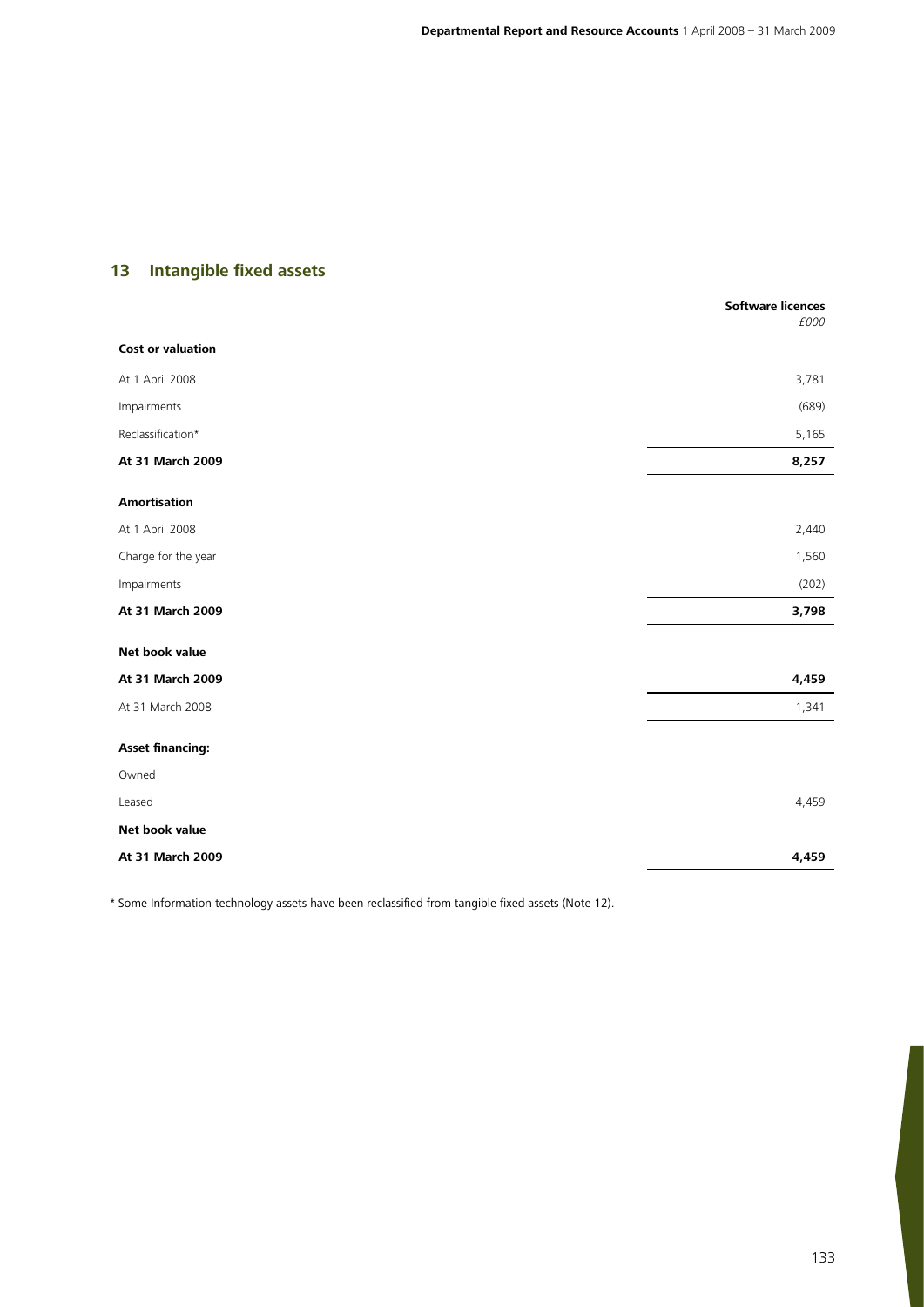### **14 Financial assets**

|                              | 17,961 |
|------------------------------|--------|
| Working capital loan         | 8,000  |
| Vesting day loan             | 4,980  |
| Pubic Dividend Capital       | 4,981  |
| FCO Services - Trading Fund: |        |
|                              | £000   |

The Public Dividend Capital (PDC) was set at £3,204,000 based on the draft accounts of FCO Services for 2007–08 when it was established as a trading fund on 1 April 2008 under the FCO Services Trading Fund Order 2008 (SI 2008 No. 590). FCO Services sought to increase the PDC to £4,981,000 by a variation of the Order on finalisation of their accounts by a corresponding reduction in the vesting day loan and this is reflected in the above table. This has been formalised in statute after the balance sheet date by the FCO Services Trading Fund Order 2009 (SI 2009 No. 1362) which comes into force in July 2009.

The loans to FCO Services Trading Fund are for five years from 1 April 2008 and attract interest of approximately 4%. The current tranche of the working capital loan repayable on 1 April 2009 (£2,000,000) is included in deposits and advances under debtors (Note 16).

### **15 Stocks and work in progress**

|        | 2008-09 | $2007 - 08$ |
|--------|---------|-------------|
|        | £000    | £000        |
| Stocks | 10,472  | 10,392      |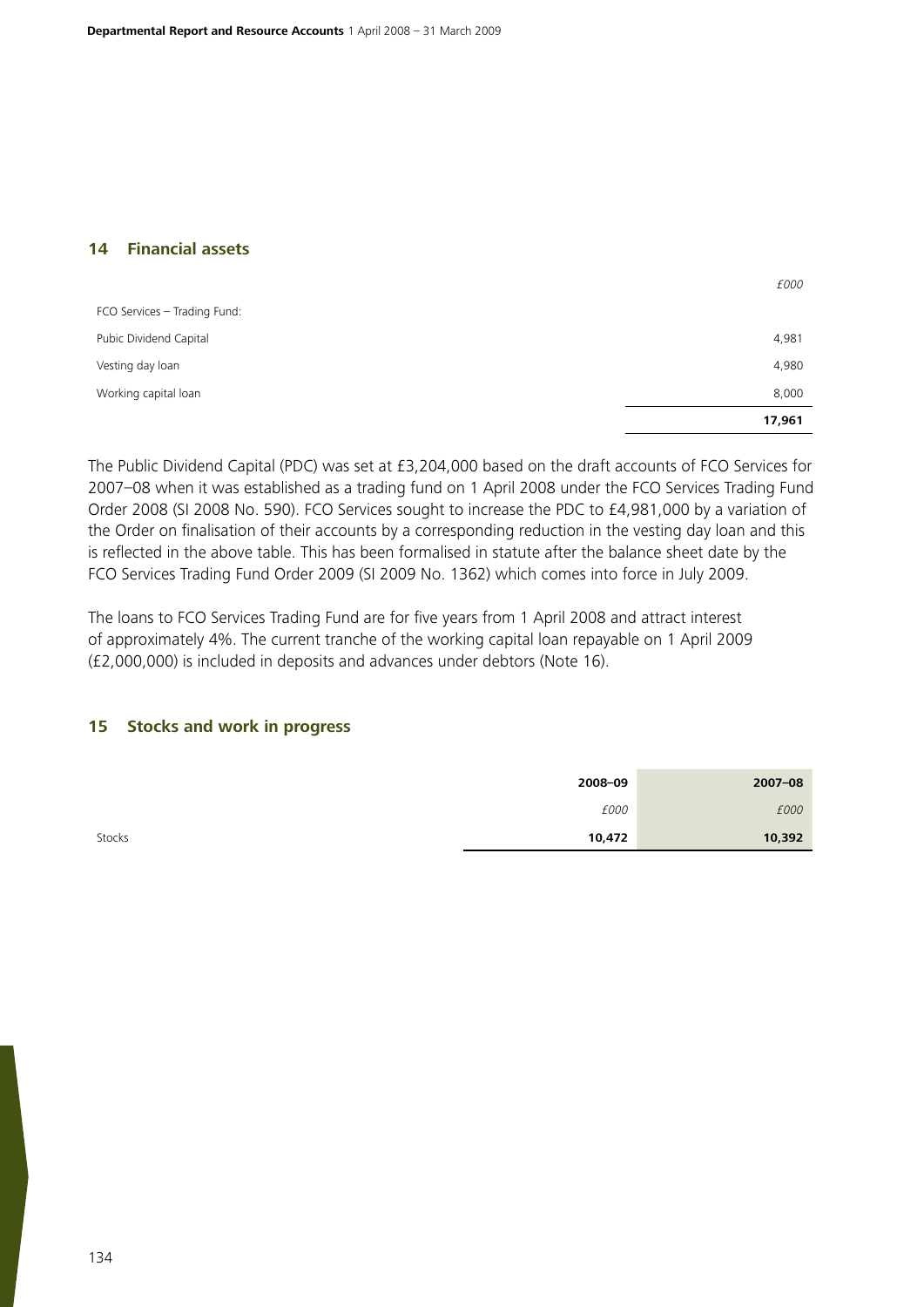**College** 

# **16 Debtors**

# 16.1 **Analysis by type**

|                                              | 2008-09 | <b>Restated</b><br>$2007 - 08$ |
|----------------------------------------------|---------|--------------------------------|
|                                              | £000    | £000                           |
| Amounts falling due within one year          |         |                                |
| Trade debtors                                | 92,360  | 49,727                         |
| Deposits and advances                        | 9,595   | 7,973                          |
| Other debtors                                | 2,911   | 10,459                         |
| Financial assets (see Note 29)               | 89,377  |                                |
| Prepayments and accrued income               | 105,486 | 190,713                        |
|                                              | 299,729 | 258,872                        |
| Amounts falling due after more than one year |         |                                |
| Other debtors                                | 8,860   | 7,530                          |
| <b>Total</b>                                 | 308,589 | 266,402                        |

# 16.2 **Intra-government balances – Consolidated**

|                                                     |                        | Amounts falling due within<br>one year |                            | Amounts falling due after<br>one year |  |
|-----------------------------------------------------|------------------------|----------------------------------------|----------------------------|---------------------------------------|--|
|                                                     | 2008-09<br><i>f000</i> | $2007 - 08$<br>£000                    | 2008-09<br><i>f000</i>     | $2007 - 08$<br>£000                   |  |
| Balances with other central government bodies       | 39,663                 | 48,869                                 | $\overline{\phantom{0}}$   |                                       |  |
| Balances with public corporations and trading funds | 22.246                 | 12,567                                 | $\qquad \qquad \  \  \, -$ |                                       |  |
| Total intra-government balances                     | 61,909                 | 61,436                                 |                            |                                       |  |
| Balances with bodies external to government         | 237,820                | 197,436                                | 8,860                      | 7,530                                 |  |
| <b>Total debtors at 31 March</b>                    | 299,729                | 258,872                                | 8,860                      | 7,530                                 |  |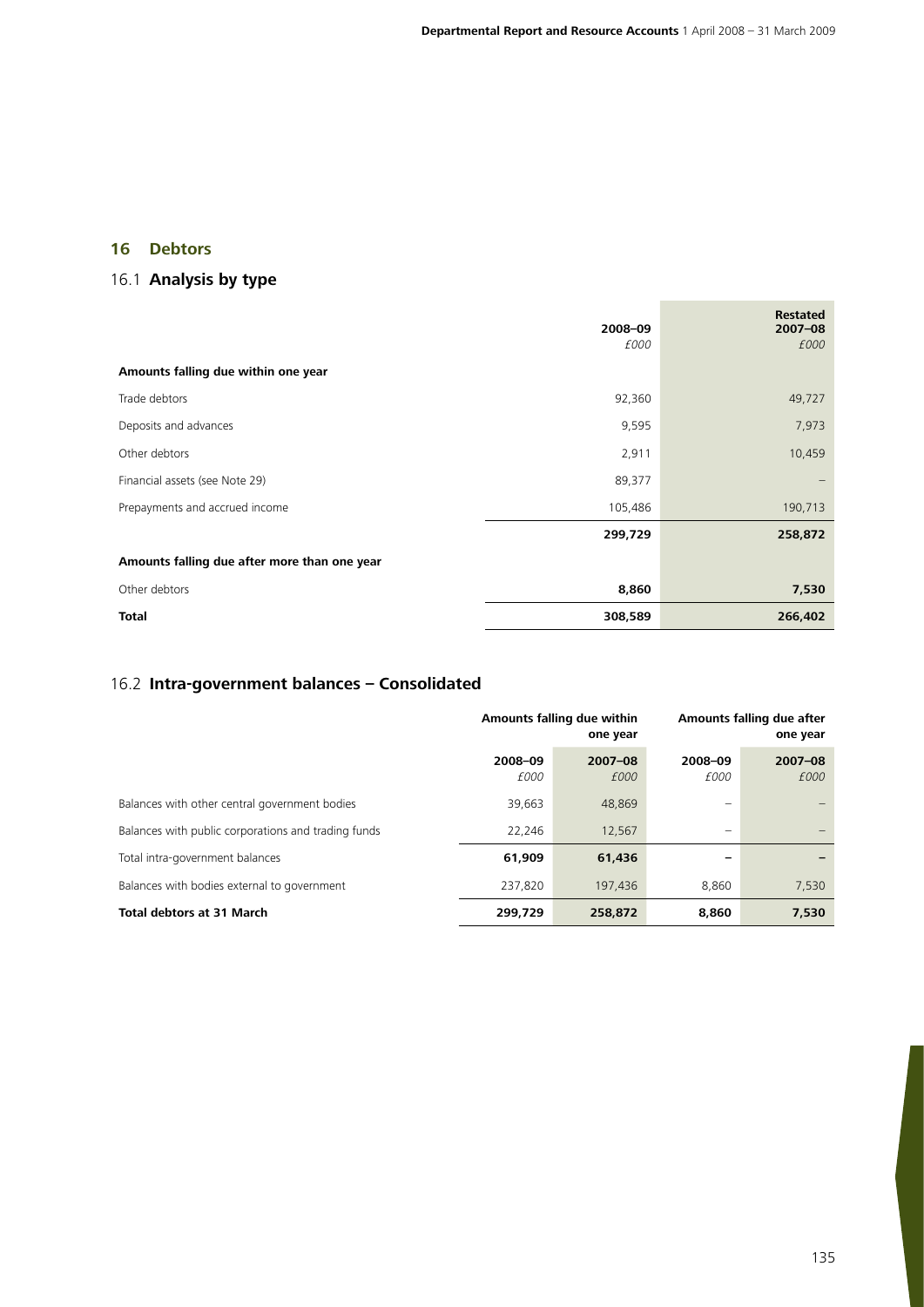# **17 Cash at bank and in hand**

|                             | 2008-09<br>£000 | <b>Restated</b><br>$2007 - 08$<br>£000 |
|-----------------------------|-----------------|----------------------------------------|
| Balance at 1 April 2008     | 3,050           | 82,964                                 |
| Net change in cash balances | 20.070          | (79, 914)                              |
| Balance at 31 March 2009    | 23,120          | 3,050                                  |

The following balances and overdrafts at 31 March are held at:

| <b>Balances</b>                                   |          |           |
|---------------------------------------------------|----------|-----------|
| Commercial banks and cash in hand UK and overseas | 35,776   | 30,064    |
|                                                   | 35,776   | 30,064    |
| Overdrafts (Note 18)                              |          |           |
| Government Banking Service                        | (11,898) | (25, 792) |
| Commercial banks overseas                         | (758)    | (1, 222)  |
|                                                   | 23,120   | 3,050     |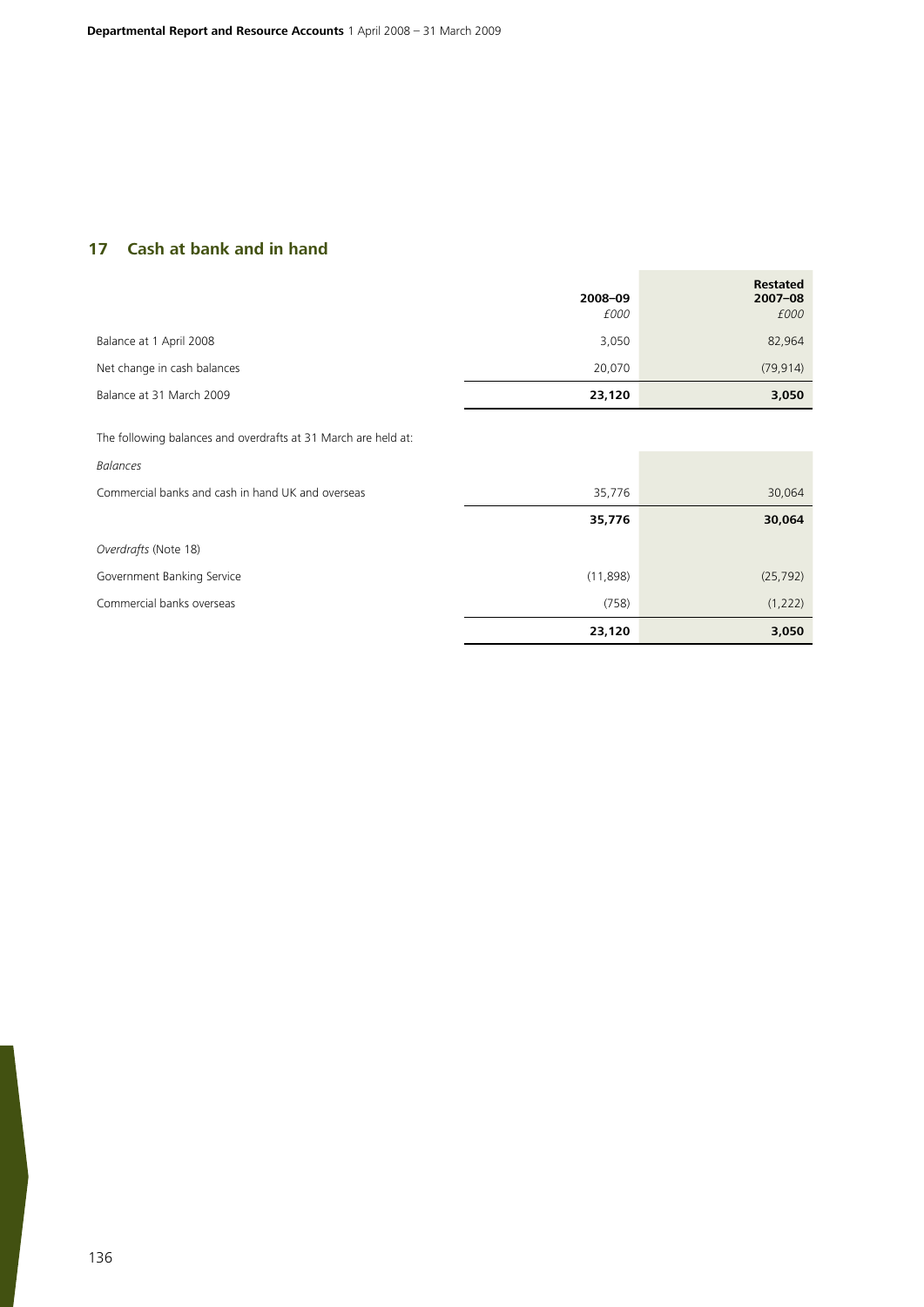# **18 Creditors**

# 18.1 **Analysis by type**

|                                                                                              | 2008-09<br>£000 | <b>Restated</b><br>2007-08<br>£000 |
|----------------------------------------------------------------------------------------------|-----------------|------------------------------------|
| Amounts falling due within one year                                                          |                 |                                    |
| Bank overdrafts (Note 17)                                                                    | 12,656          | 27,014                             |
| Other taxation and social security                                                           | 203             | 972                                |
| Payments on account                                                                          | 114             | 101                                |
| Trade creditors                                                                              | 24,286          | 40,578                             |
| Other creditors                                                                              | 36,596          | 18,509                             |
| Accruals and deferred income                                                                 | 182,484         | 127,450                            |
| Current part of finance leases (Note 25)                                                     | 804             | 792                                |
| Current part of imputed finance lease element of on-balance<br>sheet PFI contracts (Note 26) | 838             | 737                                |
| Total excluding amounts due to the Consolidated Fund                                         | 257,981         | 216,153                            |
| Amounts issued from the Consolidated Fund for supply but<br>not spent at year end            | 36,551          | 2,863                              |
| Consolidated Fund Extra Receipts due to be paid to the<br>Consolidated Fund                  | 803             | 188                                |
|                                                                                              | 295,335         | 219,204                            |
| Amounts falling due after more than one year                                                 |                 |                                    |
| Finance leases (Note 25)                                                                     | 81              | 881                                |
| Imputed finance lease element of on-balance sheet                                            |                 |                                    |
| PFI contracts (Note 26)                                                                      | 40,488          | 41,195                             |
|                                                                                              | 40,569          | 42,076                             |
| Total                                                                                        | 335,904         | 261,280                            |

# 18.2 **Intra-government balances – Consolidated**

|                                                     | Amounts falling due within one year |                     | Amounts falling due after one year |                     |  |
|-----------------------------------------------------|-------------------------------------|---------------------|------------------------------------|---------------------|--|
|                                                     | 2008-09<br>£000                     | $2007 - 08$<br>£000 | 2008-09<br>£000                    | $2007 - 08$<br>£000 |  |
| Balances with other central government bodies       | 46,466                              | 12,447              |                                    |                     |  |
| Balances with public corporations and trading funds | 14,394                              | 1.973               |                                    |                     |  |
| Total intra-government balances                     | 60,860                              | 14,420              |                                    |                     |  |
| Balances with bodies external to government         | 234,475                             | 204,784             | 40.569                             | 42.076              |  |
| <b>Total creditors at 31 March</b>                  | 295,335                             | 219,204             | 40,569                             | 42,076              |  |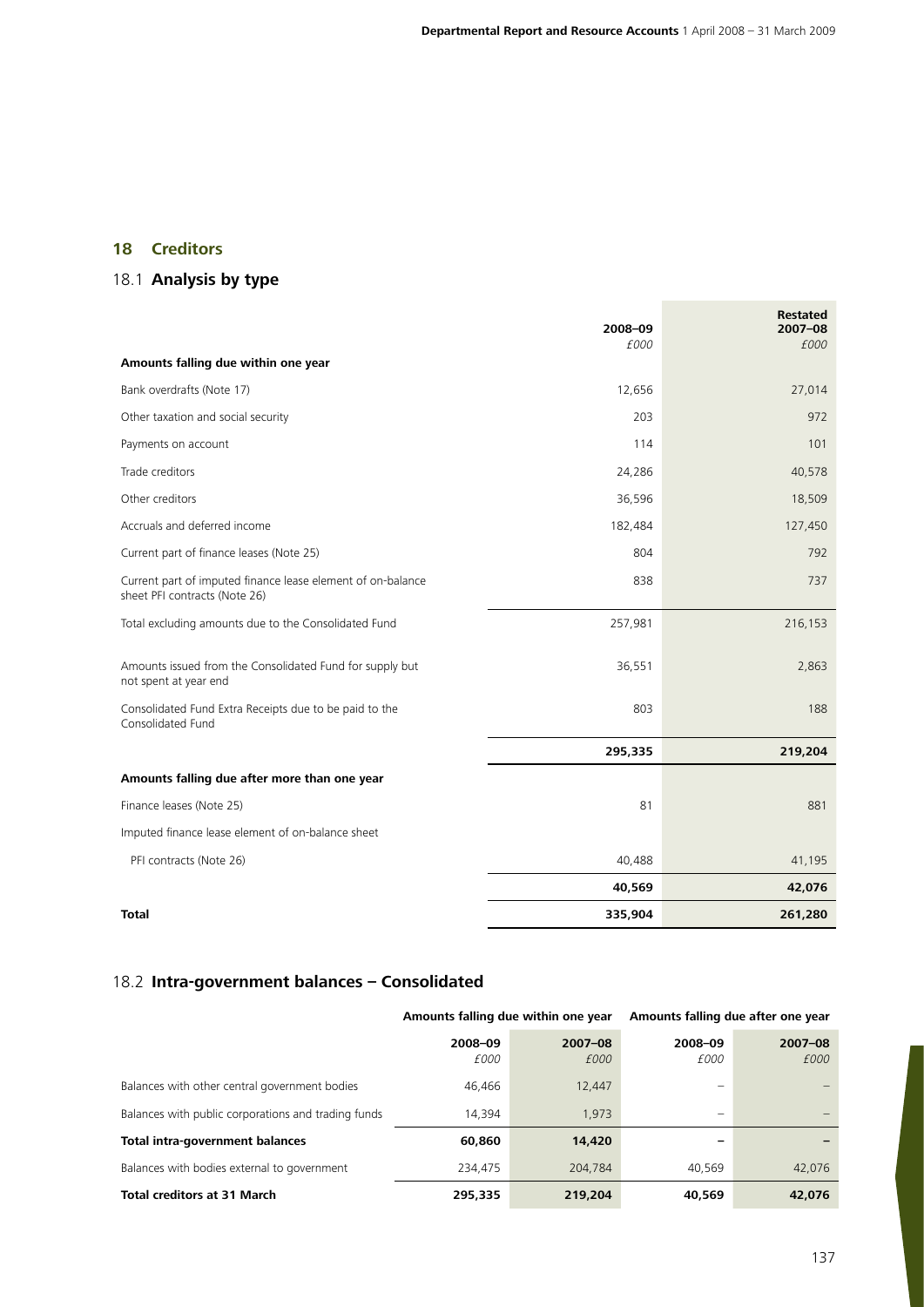## **19 Provisions for liabilities and charges**

|                                 | Early<br>departure<br>costs<br>£000 | LE staff<br>terminal<br>gratuities<br>£000 | Other<br>staff<br>provisions<br>£000 | Other<br>provisions<br>£000 | <b>Total</b><br>£000 |
|---------------------------------|-------------------------------------|--------------------------------------------|--------------------------------------|-----------------------------|----------------------|
|                                 |                                     |                                            |                                      |                             |                      |
| Balance at 1 April 2008         | 24,738                              | 32,501                                     | 1.452                                | 6,675                       | 65,366               |
| Provided in year                | 14,325                              | 5,455                                      | 49                                   | 3,000                       | 22,829               |
| Provisions utilised in the year | (13, 646)                           | (301)                                      | (1,501)                              | (5, 575)                    | (21, 023)            |
| Unwinding of discount           | 476                                 |                                            |                                      |                             | 476                  |
| Balance at 31 March 2009        | 25,893                              | 37,655                                     |                                      | 4,100                       | 67,648               |

The FCO provides for the estimated payments of additional costs of benefits in respect of UK-based employees who retire early (see Note 1.15) and for the estimated costs of pensions, gratuities and terminal benefits at its overseas posts where required to do so by local employment laws (see Note 1.16).

Other provisions relate to disputed rents on properties overseas and include an amount of £3,000,000 in respect of estimated de-mining costs in the Falkland Islands.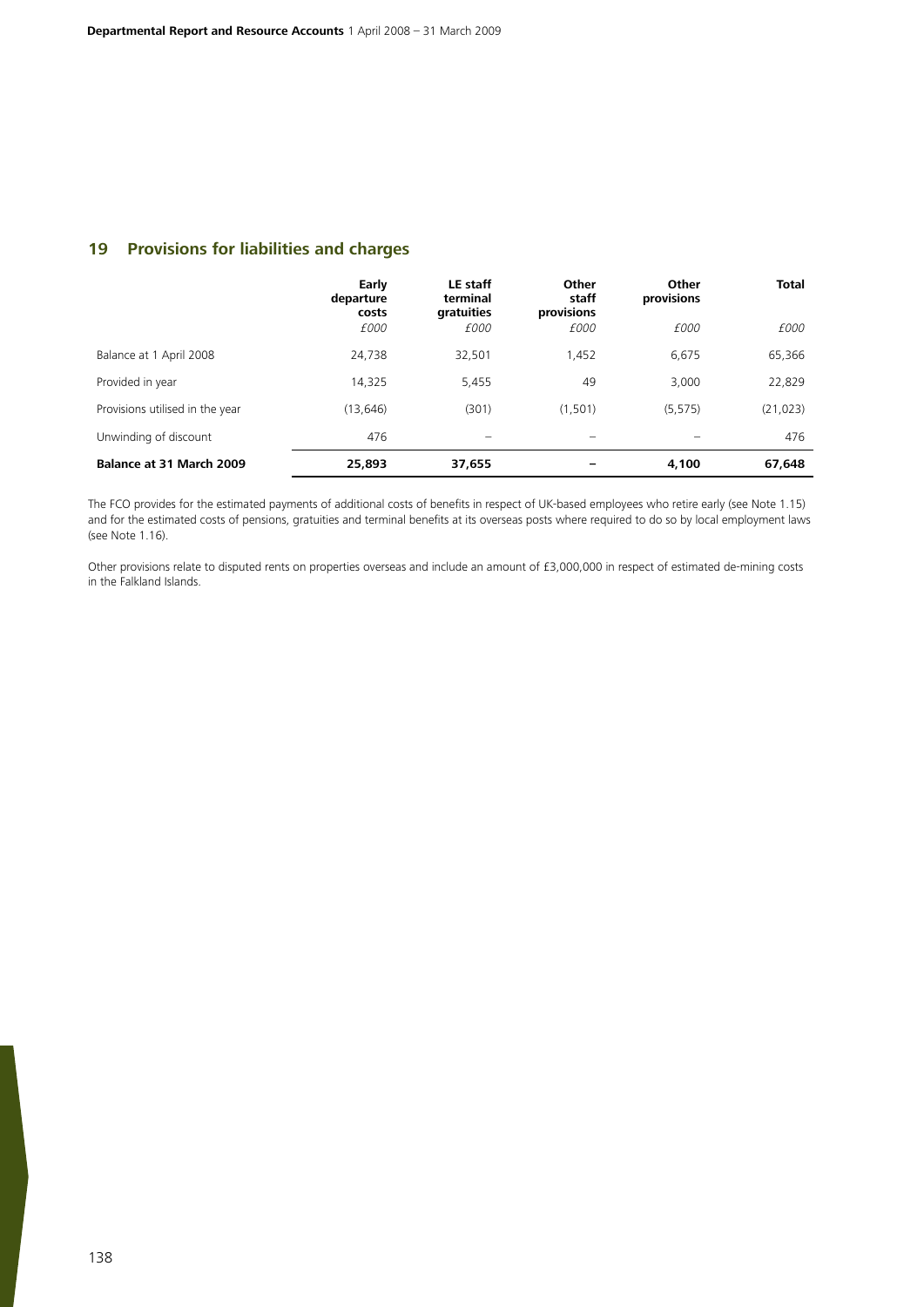# **20 General Fund**

The General Fund represents the total assets less liabilities of the FCO and Wilton Park to the extent that the total is not represented by other reserves and financing items.

|                                                                      | 2008-09       | <b>Restated</b><br>$2007 - 08$ |
|----------------------------------------------------------------------|---------------|--------------------------------|
|                                                                      | £000          | £000                           |
| General Fund at 1 April                                              | 988,770       | 865,994                        |
| Machinery of Government change                                       |               | (38, 775)                      |
| Adjusted opening balance at 1 April                                  | 988,770       | 827,219                        |
| Net Parliamentary funding - drawn down                               | 2,094,319     | 1,979,306                      |
| Year-end adjustment: supply creditor - current year                  | (36, 551)     | (2,863)                        |
| Prior year Consolidated Fund creditor                                | 2,863         | 77,699                         |
| Net transfer from operating activities:                              |               |                                |
| Net operating cost                                                   | (2, 116, 204) | (1,935,514)                    |
| Consolidated Fund Extra Receipts                                     | (803)         | (188)                          |
| Income not appropriated-in-aid paid<br>to Consolidated Fund          | (7, 763)      | (14, 208)                      |
| Non-cash charges:                                                    |               |                                |
| Cost of capital                                                      | 57,876        | 44,104                         |
| Auditors' remuneration                                               | 288           | 270                            |
| Unrealised gains/(losses) on forward purchases of currency           | 89,377        |                                |
| Other unrealised gain/(loss) on foreign exchange                     | 15,459        | (2,787)                        |
| Consolidation and other in-year adjustments                          | (10, 352)     | 19,692                         |
| Current asset revaluation adjustments                                |               | (10, 512)                      |
| Transfer from revaluation reserve for realised<br>element of reserve | 45,200        | 6,527                          |
| Transfer from revaluation reserve (Note 21.1)                        | 1,556         |                                |
| Transfer from donated asset reserve (Note 21.2)                      | (1, 538)      | 25                             |
|                                                                      | 133,727       | 161,551                        |
| General Fund at 31 March                                             | 1,122,497     | 988,770                        |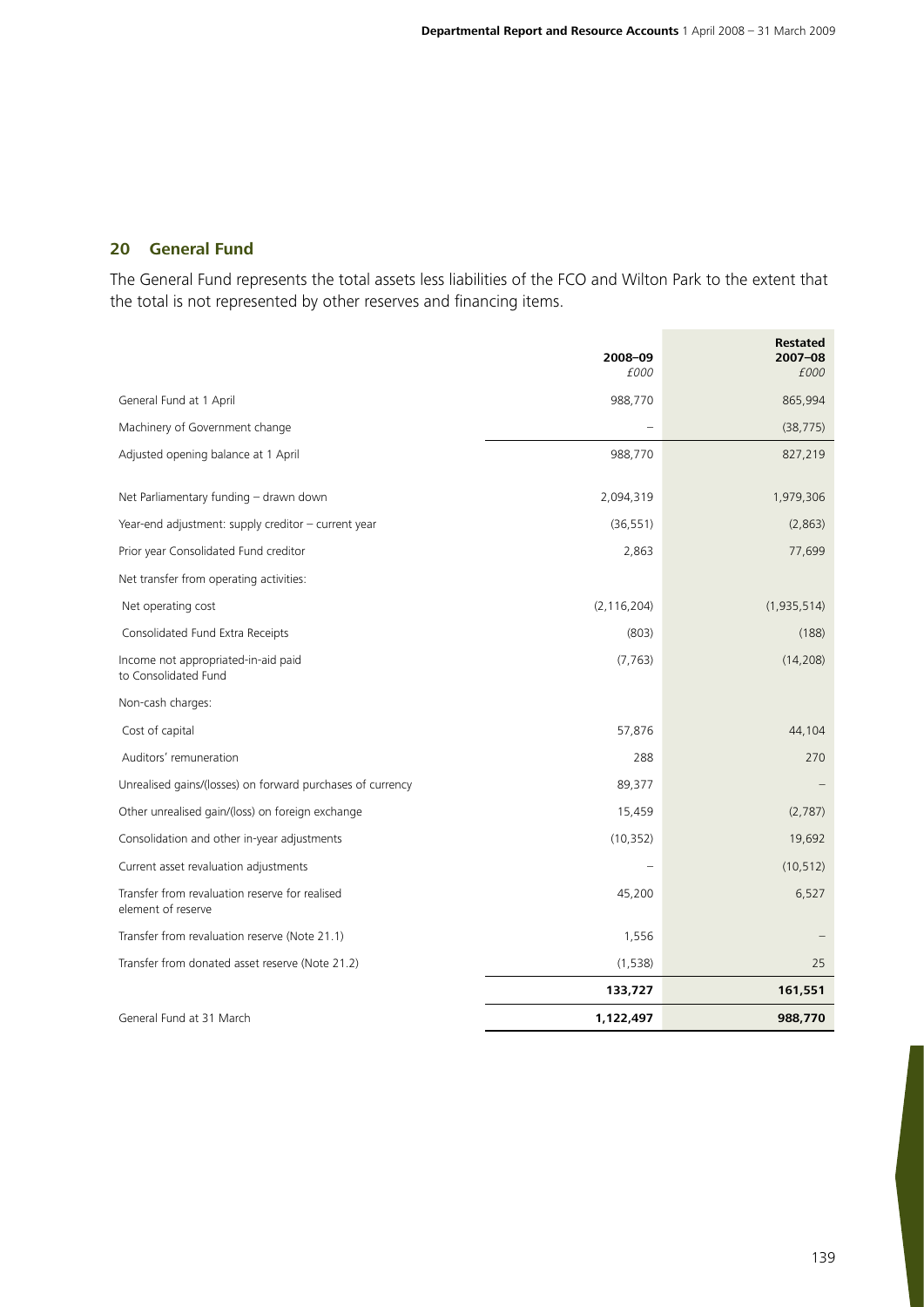## **21 Reserves**

## 21.1 **Revaluation reserve**

The revaluation reserve reflects the unrealised element of the cumulative balance of indexation and revaluation adjustments (excluding donated assets).

|                                                                     | 2008-09<br>£000 | <b>Restated</b><br>$2007 - 08$<br>£000 |
|---------------------------------------------------------------------|-----------------|----------------------------------------|
| Balance at 1 April                                                  | 703,493         | 538,240                                |
| Arising on revaluation during the year (net)                        | 669,632         | 171,944                                |
| Fixed asset revaluation adjustments through General Fund            | (1, 556)        | (153)                                  |
| Transfer to General Fund of realised element of revaluation reserve | (45, 200)       | (6, 527)                               |
| Machinery of Government change                                      | (15)            | (12)                                   |
| <b>Balance at 31 March</b>                                          | 1,326,354       | 703,493                                |

#### 21.2 **Donated assets reserve**

The donated asset reserve reflects the net book value of assets donated to the FCO.

|                                                             | 2008-09<br>£000 | $2007 - 08$<br>£000 |
|-------------------------------------------------------------|-----------------|---------------------|
| Balance at 1 April                                          | 73,097          | 64,337              |
| Arising on revaluation during the year (net)                | 17,797          | 9,682               |
| Fixed asset revaluation adjustments through<br>General Fund | 1,538           | 16                  |
| Transfer to General Fund of realised element of reserve     |                 | (25)                |
| Release to the operating cost statement                     | (1,088)         | (913)               |
| <b>Balance at 31 March</b>                                  | 91,344          | 73,097              |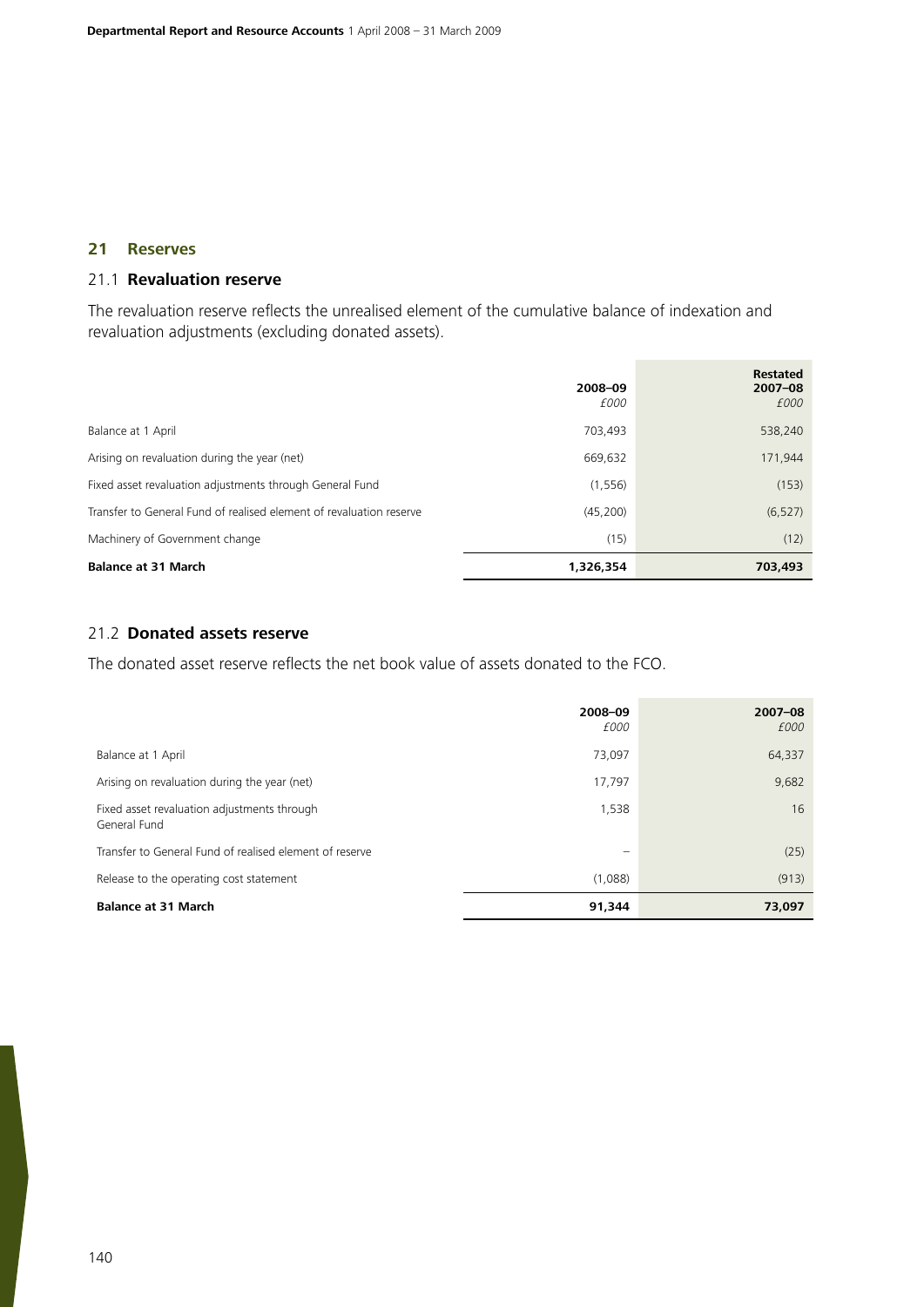# **22 Notes to the Consolidated Cash Flow Statement**

## 22.1 **Reconciliation of operating cost to operating cash flows**

|                                                                                        | 2008-09<br>£000 | <b>Restated</b><br>$2007 - 08$<br>£000 |
|----------------------------------------------------------------------------------------|-----------------|----------------------------------------|
| Net operating cost                                                                     | 2,116,204       | 1,935,514                              |
| Adjustments for non-cash transactions                                                  | (135,400)       | (135, 952)                             |
| Increase/(decrease) in stock                                                           | 80              | 980                                    |
| Increase/(decrease) in debtors                                                         | 42,187          | 38,008                                 |
| Adjustment for movements in debtors relating to items not passing<br>through the OCS   | (96,088)        | 10,512                                 |
| (Increase)/decrease in creditors                                                       | (88, 982)       | 87,366                                 |
| Adjustment for movements in creditors relating to items not passing<br>through the OCS | 36,139          | (77, 733)                              |
| Machinery of Government change                                                         | (3, 158)        | (2, 118)                               |
| Use of provisions                                                                      | 21,023          | 16,640                                 |
| Net cash outflow from operating activities                                             | 1,892,005       | 1,873,217                              |

# 22.2 **Analysis of capital expenditure and financial investment (all RfR 1)**

|                                                          |                        | 2008-09<br>£000     |           | <b>Restated</b><br>$2007 - 08$<br>£000 |
|----------------------------------------------------------|------------------------|---------------------|-----------|----------------------------------------|
| Tangible fixed asset additions                           |                        | 269                 |           | 404                                    |
| Additions to assets in the course of construction        |                        | 224,464             |           | 191,108                                |
| Proceeds from disposal of fixed assets                   |                        | (59, 456)           |           | (15, 481)                              |
| Investment in FCO Services                               |                        | 8,000               |           |                                        |
| Net cash outflow from investing activities               |                        | 173,277             |           | 176,031                                |
| Analysis of capital expenditure and financial investment |                        |                     |           |                                        |
| Request for Resources 1                                  | Capital<br>expenditure | <b>FCO Services</b> | A-in-A    | Net total                              |
|                                                          | £000                   | £000                | £000      | £000                                   |
| Total 2008-09                                            | 224,733                | 8,000               | (59, 456) | 173,277                                |
| Total 2007-08                                            | 191,512                |                     | (15, 481) | 176,031                                |

The 2007–08 figures have not been restated as these had previously been reported to Parliament.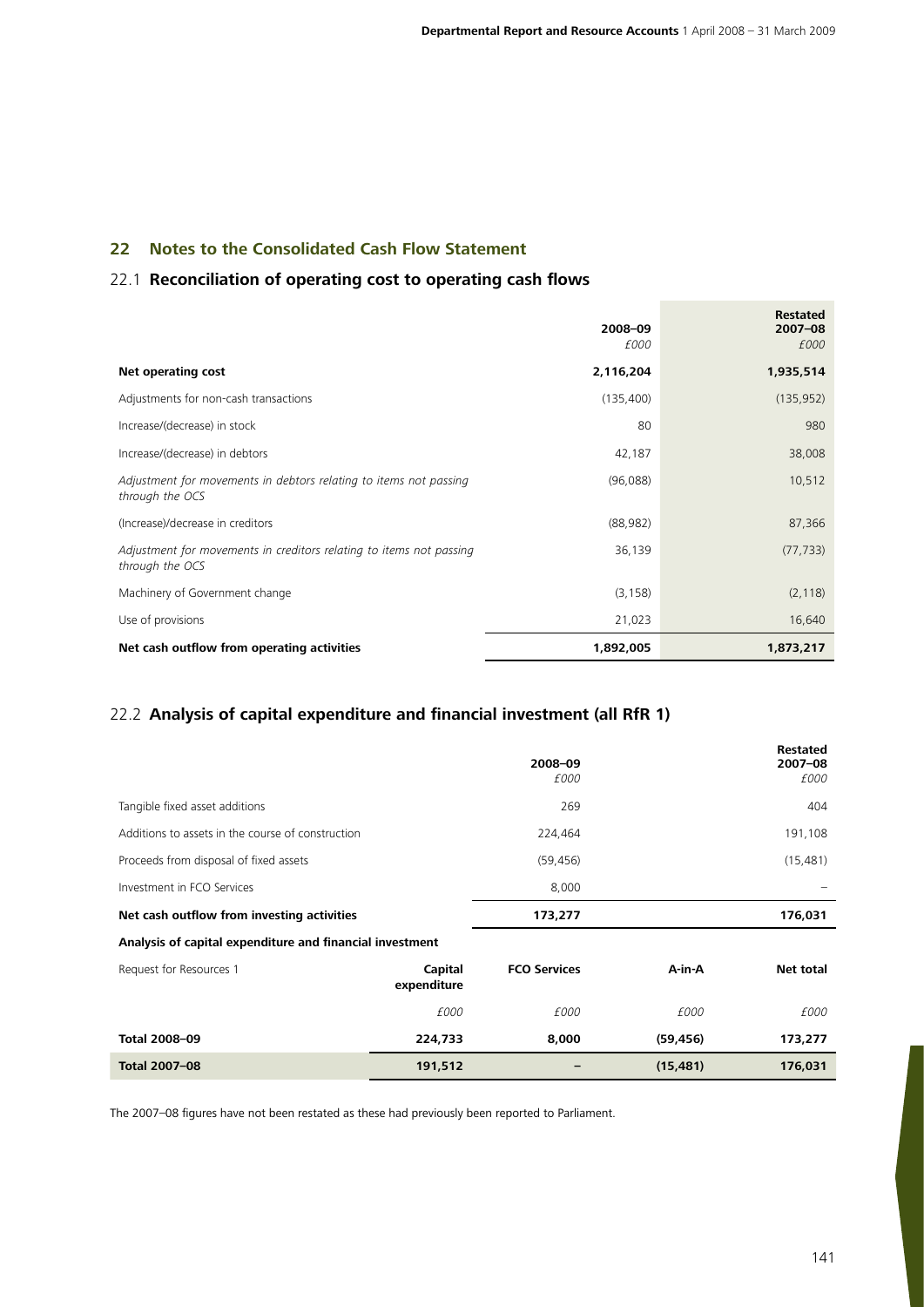# 22.3 **Payments of amounts due to the Consolidated Fund**

|                                                   | 2008-09<br>£000                         | $2007 - 08$<br>£000 |
|---------------------------------------------------|-----------------------------------------|---------------------|
| Consolidated Fund Extra Receipts paid in the year | 7,763                                   | 22,674              |
| Excess A-in-A in prior year                       | $\qquad \qquad \  \  \, -\qquad \qquad$ | (8, 466)            |
|                                                   | 7,763                                   | 14,208              |

# 22.4 **Analysis of financing**

|                                                                                   | 2008-09<br>£000                 | <b>Restated</b><br>$2007 - 08$<br>£000 |
|-----------------------------------------------------------------------------------|---------------------------------|----------------------------------------|
| From the Consolidated Fund (Supply) – current year                                | 2.094.319                       | 2,070,372                              |
| From the Consolidated Fund (Supply) – prior year                                  | (2,863)                         | (91,066)                               |
| Advances from the Contingency Fund                                                | $\hspace{0.1mm}-\hspace{0.1mm}$ | 125,000                                |
| Repayments to the Contingency Fund                                                |                                 | (125,000)                              |
| Adjustment for capital element of payments on finance leases<br>and PFI contracts | 1,659                           | 4,236                                  |
| Net financing                                                                     | 2,093,115                       | 1,983,542                              |

# 22.5 **Reconciliation of net cash requirement to net change in cash balances**

|                                                                                | 2008-09<br>£000 | <b>Restated</b><br>$2007 - 08$<br>£000 |
|--------------------------------------------------------------------------------|-----------------|----------------------------------------|
| <b>Net financing</b>                                                           |                 |                                        |
| Net cash requirement                                                           | (2,072,002)     | (2,059,225)                            |
| From the Consolidated Fund (Supply) – current year                             | 2,094,319       | 2,070,372                              |
| From the Consolidated Fund (Supply) – prior year                               | (2,863)         | (77, 970)                              |
| Amounts due to the Consolidated Fund received in a prior year<br>and paid over | (187)           | (13, 460)                              |
| Non-operating A-in-A - Excess cash receipts                                    |                 | 181                                    |
| Amounts due to the Consolidated Fund received and not paid over                | 803             | 188                                    |
| Net change in cash balances                                                    | 20,070          | (79, 914)                              |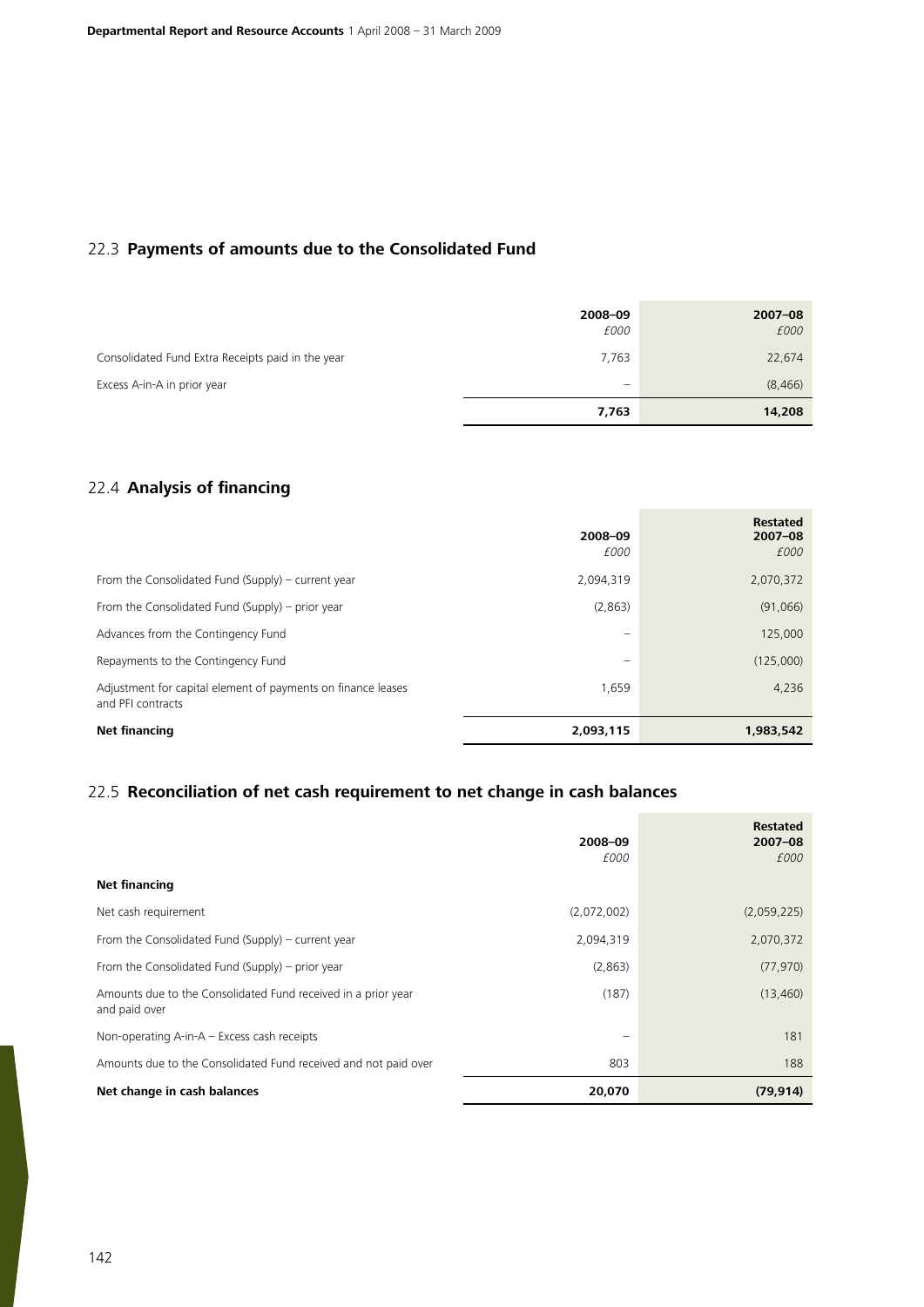# **23 Notes to the Statement of Net Operating Costs Departmental Strategic Objectives**

# 23.1 **Programme grants and other current expenditures as shown in Note 9 have been allocated as follows:**

|                                                                  | 2008-09   | <b>Restated</b><br>$2007 - 08$ |
|------------------------------------------------------------------|-----------|--------------------------------|
|                                                                  | £000      | £000                           |
| Departmental Strategic Objectives (DSO)):                        |           |                                |
| <b>DSO 1</b> Flexible global network                             | 655,995   | 562,785                        |
| <b>DSO 2</b> Supporting the British economy                      | 84,275    | 393                            |
| <b>DSO 3</b> Supporting British nationals abroad                 | 56,783    | 579                            |
| <b>DSO 4</b> Supporting managed migration                        | 17,747    | 2,944                          |
| <b>DSO 5</b> Countering terrorism and weapons proliferation      | 73,929    | 25,778                         |
| <b>DSO 6</b> Preventing and resolving conflict                   | 554,736   | 471,400                        |
| <b>DSO 7</b> Promoting a low-carbon, high-growth, global economy | 78,933    | 39,589                         |
| <b>DSO 8</b> Developing effective international institutions     | 211,031   | 56,522                         |
|                                                                  | 1,733,429 | 1,159,990                      |

Programme costs for 2008–09 include the reallocation of Administration to Programme Costs shown in Note 9. This does not apply to 2007–08.

## 23.2 **Capital employed by aim and objectives**

The FCO's capital is employed in the administration of the Department, including Consular and UKTI activity shown under programme expenditures. In practice, its distribution between Departmental Strategic Objectives is therefore not markedly different from the proportion of the related costs.

### **24 Capital commitments**

Contracted capital commitments at 31 March for which no provision has been made:

|                   | 127,764      | 203,552      |
|-------------------|--------------|--------------|
| IT infrastructure | 43,700       | 44,423       |
| Estates projects  | 84,064       | 159,129      |
|                   | 2009<br>£000 | 2008<br>£000 |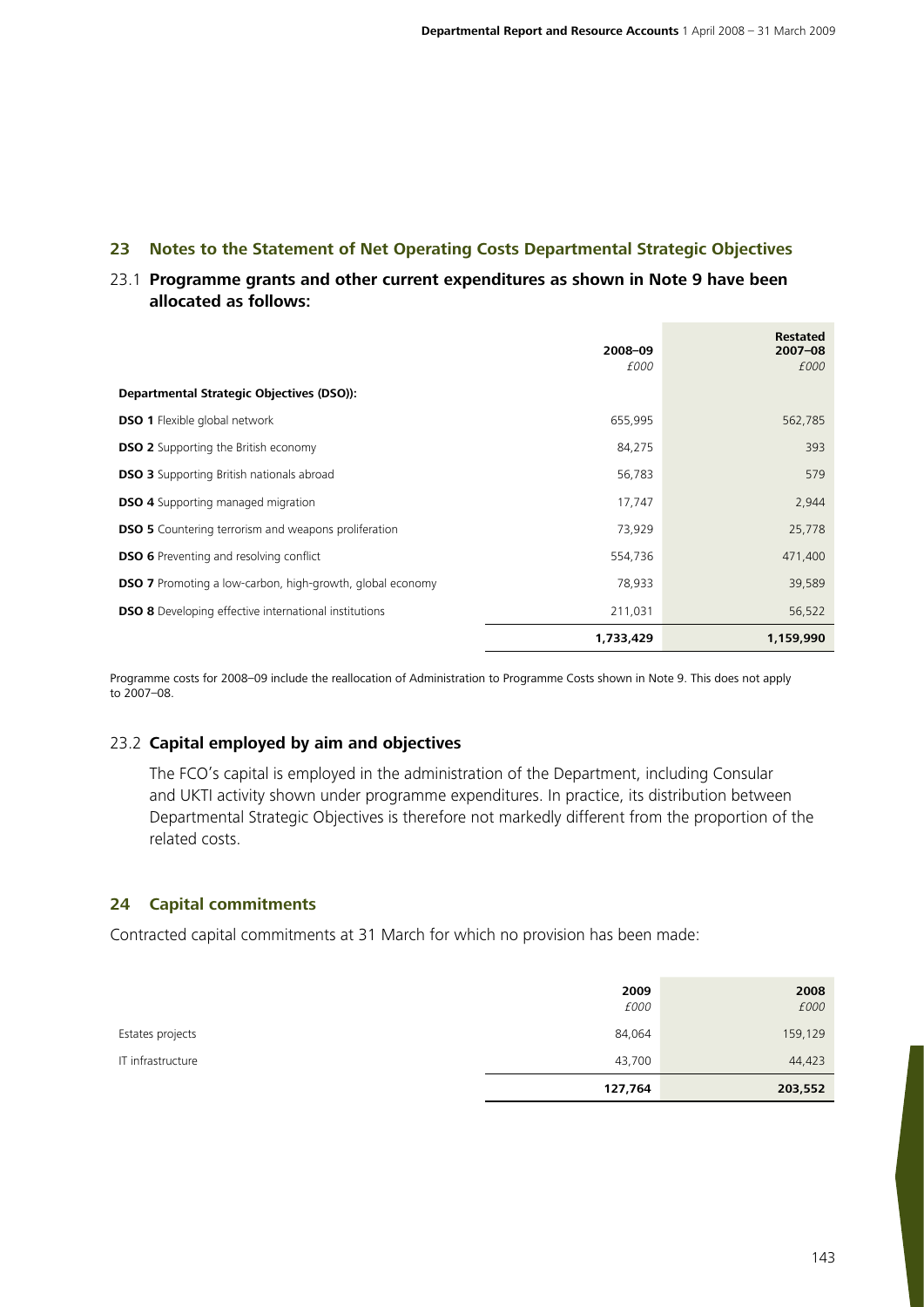# **25 Commitments under leases**

## 25.1 **Operating leases**

Commitments under leases to pay rentals during the year following the year of these accounts are given in the tables below, analysed according to the period in which the lease expires.

|                                                    | 2009<br>£000 | 2008<br>£000 |
|----------------------------------------------------|--------------|--------------|
| <b>Obligations under operating leases comprise</b> |              |              |
| Land and buildings:                                |              |              |
| Expiry within 1 year                               | 18,526       | 25,939       |
| Expiry after 1 year but not more than 5 years      | 28,661       | 47,345       |
| Expiry thereafter                                  | 15,394       | 19,548       |
|                                                    | 62,581       | 92,832       |
| Other:                                             |              |              |
| Expiry within 1 year                               | 73           | 227          |
| Expiry after 1 year but not more than 5 years      | 1,208        | 1,375        |
| Expiry thereafter                                  | 7            |              |
|                                                    | 1,288        | 1,602        |

## 25.2 **Finance leases**

|                                                                        | 2009<br>£000             | 2008<br>£000 |
|------------------------------------------------------------------------|--------------------------|--------------|
| <b>Obligations under finance leases comprise</b>                       |                          |              |
| Land and buildings: nil                                                |                          |              |
| Other:                                                                 |                          |              |
| Rentals due within 1 year                                              | 845                      | 826          |
| Rentals due after 1 year but within 5 years                            | 96                       | 896          |
| Rentals due thereafter                                                 | $\overline{\phantom{0}}$ |              |
|                                                                        | 940                      | 1,722        |
| Less: interest element                                                 | (55)                     | (49)         |
|                                                                        | 885                      | 1,673        |
|                                                                        |                          |              |
| The above liability is disclosed under Creditors (Note 18) as follows: |                          |              |
| Amounts falling due within 1 year                                      | 804                      | 792          |
| Amounts falling due after more than 1 year                             | 81                       | 881          |
|                                                                        | 885                      | 1,673        |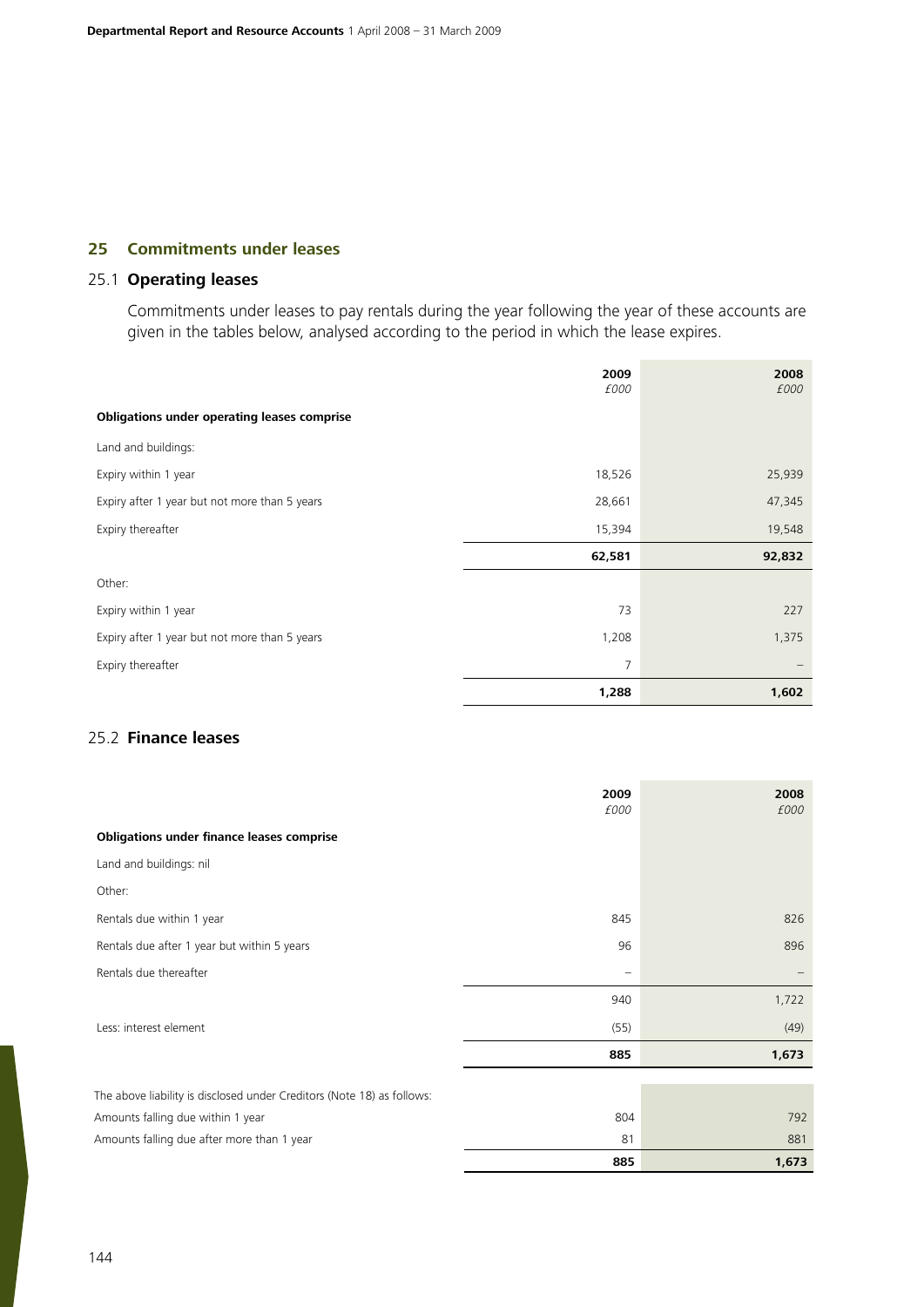### **26 Commitments under PFI contracts**

## 26.1 **Off-balance sheet**

#### Global Crossing

The contract is in respect of the provision of a worldwide telecommunications network for a term of ten years from 10 May 2000. The estimated capital value of the contract is £250m but it is considered by the Board that the equipment brought into use under the contract is not an asset of the Department. The present unitary payment charged to the Operating Cost Statement is £30.7m per annum.

### 26.2 **On-balance sheet**

#### Arteos

The contract is in respect of the building, operation and maintenance of the British Embassy Berlin for a term of 30 years from 23 June 2000 with an option to extend for a further 30 years. Overall, the balance of the risks and rewards of ownership of the property are borne by the Department, and, therefore, the embassy is included in these accounts as a tangible fixed asset. The initial capitalisation of the contract was reflected in the accounts for 2002–03. The unitary charge which covers the occupation of the building has been discounted over the remaining life of the contract and capitalised.

The service element of the contract remains an operating cost. In 2008–09 this amounted to £1,259,000 (2007–08: £1,009,000).

The liability to pay for the property is in substance a finance lease obligation. Contractual payments therefore comprise two elements: imputed finance lease charges and service charges. Following a review of current contract rates combined with a movement of the euro against sterling, there has been an increase in the lease obligation and net liability increased in the current year. The imputed finance lease obligation is as follows:

|                                                                                   | 41,326       | 41,932       |
|-----------------------------------------------------------------------------------|--------------|--------------|
| Amounts falling due after more than 1 year                                        | 40,488       | 41,195       |
| Amounts falling due within 1 year                                                 | 838          | 737          |
| The above liability is disclosed under Creditors (Note 18) as follows:            |              |              |
|                                                                                   |              |              |
|                                                                                   | 41,326       | 41,932       |
| Less: interest element                                                            | (44, 350)    | (46,906)     |
|                                                                                   | 85,676       | 88,838       |
| Rentals due thereafter                                                            | 65,277       | 68,688       |
| Rentals due within 2 to 5 years                                                   | 16,319       | 16,120       |
| Rentals due within 1 year                                                         | 4,080        | 4,030        |
| Imputed finance lease obligations under on-balance sheet PFI contracts comprises: |              |              |
|                                                                                   | 2009<br>£000 | 2008<br>£000 |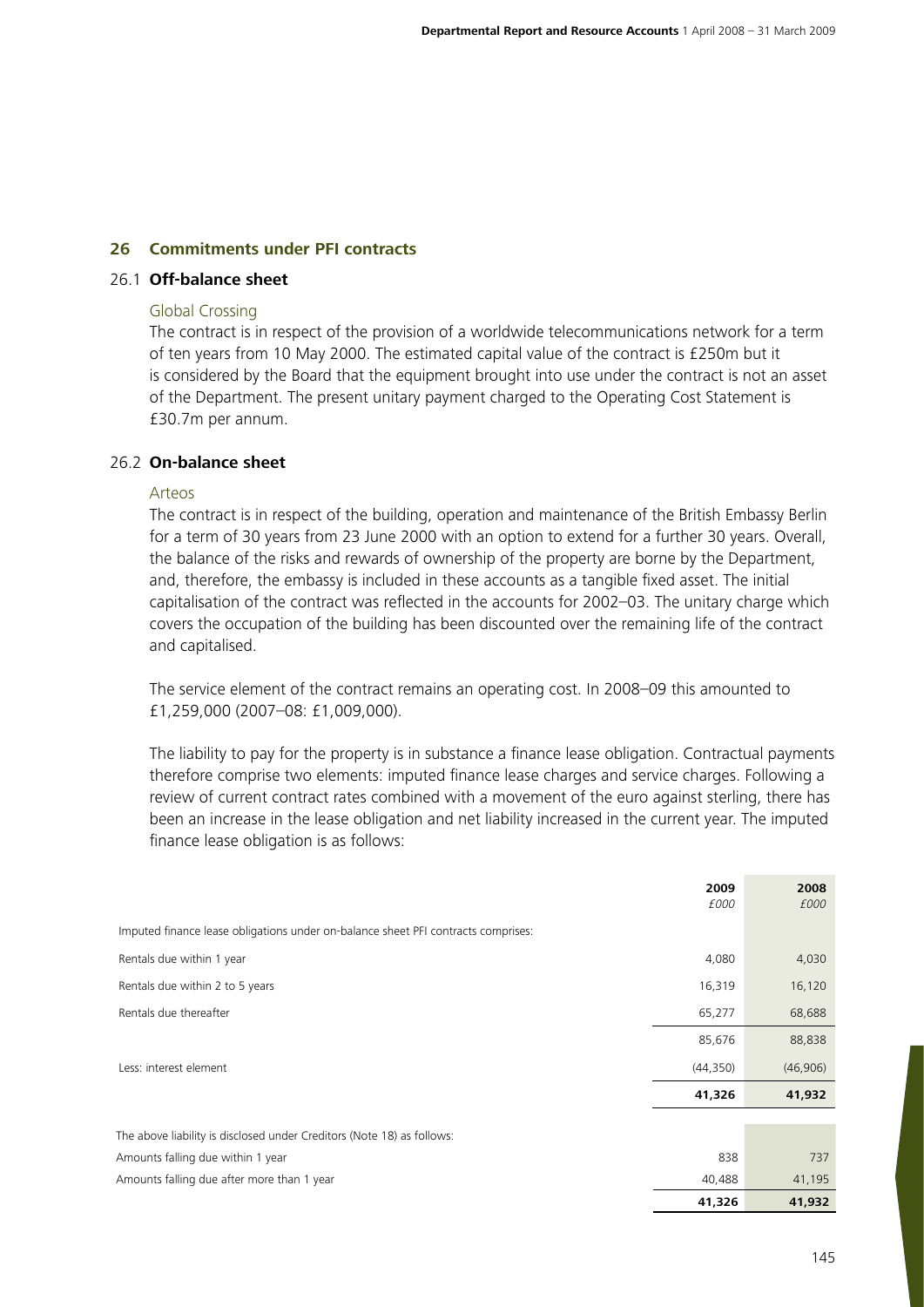### 26.3 **Charge to the Operating Cost Statement and future commitments**

The total amount charged in the Operating Cost Statement in respect of off-balance sheet PFI transactions and the service element of on-balance sheet PFI transactions was £32,001,000 (2007–08: £31,461,000).

The payments to which the Department is committed during 2009–10, analysed by the period during which the commitment expires, are as follows:

|                              | 2009<br>£000             | 2008<br>£000             |
|------------------------------|--------------------------|--------------------------|
| Expiry within 1 year         | 30,000                   |                          |
| Expiry within 2 to 5 years   | $\overline{\phantom{0}}$ | 30,000                   |
| Expiry within 6 to 10 years  | $\overline{\phantom{0}}$ |                          |
| Expiry within 11 to 15 years |                          | $\overline{\phantom{m}}$ |
| Expiry within 16 to 20 years |                          | $\overline{\phantom{m}}$ |
| Expiry within 21 to 25 years | 1,259                    | 1,386                    |
| Expiry within 26 to 30 years |                          |                          |
|                              | 31,259                   | 31,386                   |

### **27 Other financial commitments**

The Department has entered into non-cancellable contracts (which are not leases or PFI contracts) for facility management, logistics and computer services. The payments to which the FCO is committed during 2009–10, analysed by the period during which the commitment expires, are as follows:

|                            | 2009<br>£000 | 2008<br>£000                    |
|----------------------------|--------------|---------------------------------|
| Expiry within 1 year       | 31,250       | 39,599                          |
| Expiry within 2 to 5 years | 8,127        | 15,628                          |
| Expiry thereafter          | 8            | $\hspace{0.1mm}-\hspace{0.1mm}$ |
|                            | 39,385       | 55,227                          |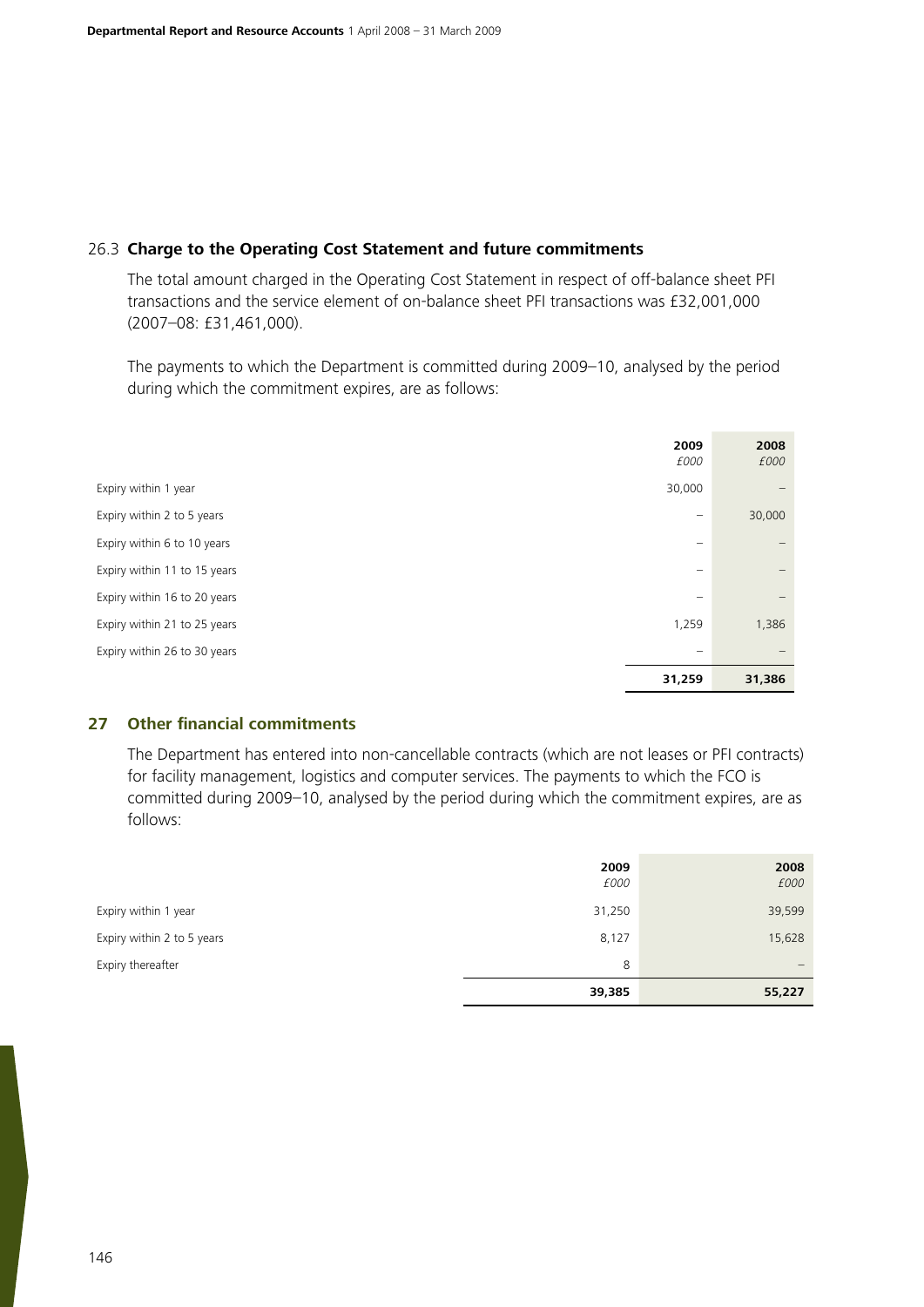### **28 Retirement benefit schemes**

As stated in Notes 1.14 to 1.16, UK-based employees are covered by the provisions of the Principal Civil Service Pension Scheme and for staff engaged overseas the FCO observes local employment laws regarding the payment of pensions and terminal gratuities. The information below has been reformatted this year in order to provide the basic information required under the FReM in a more compressed and readable layout.

#### Defined contribution schemes

The FCO operates defined contribution schemes in: Barbados, Denmark, New Zealand, Portugal, Trinidad and Tobago, and Zambia. Those in Portugal and Trinidad and Tobago have been converted from defined benefit and re-classified in the current year as defined contribution (DC) schemes. The schemes operated in Belgium and Holland are defined benefit but multi-user, where the individual insurers' assets cannot be identified; these are treated as direct contribution schemes. The value of contributions in 2008–09 was £697,064 (2007–08: £489,180).

| <b>Defined benefit schemes</b>             | <b>Fair value</b><br>of assets | 2009<br>Present<br>value of<br>future<br><b>liabilities</b> | 2009<br>Surplus/<br>(deficit) | <b>Fair value</b><br>of assets | 2008<br><b>Present</b><br>value of<br>future<br><b>liabilities</b> | 2008<br>Surplus/<br>(deficit) |
|--------------------------------------------|--------------------------------|-------------------------------------------------------------|-------------------------------|--------------------------------|--------------------------------------------------------------------|-------------------------------|
|                                            | £000                           | £000                                                        | £000                          | £000                           | £000                                                               | £000                          |
| Retirement benefit schemes - asset         |                                |                                                             |                               |                                |                                                                    |                               |
| Canada (2009 - net liability)              |                                |                                                             | $\overline{\phantom{0}}$      | 5,241                          | (4,991)                                                            | 250                           |
| Irish Republic (2009 - net liability)      |                                |                                                             | $\qquad \qquad -$             | 1,625                          | (1, 594)                                                           | 31                            |
| Jamaica                                    | 705                            | (541)                                                       | 164                           | 570                            | (430)                                                              | 140                           |
| South Africa                               | 4,193                          | (4,012)                                                     | 181                           | 3,549                          | (2,951)                                                            | 598                           |
| Trinidad and Tobago                        |                                |                                                             |                               | 304                            | (111)                                                              | 193                           |
| <b>Surplus</b>                             | 4,898                          | (4, 553)                                                    | 345                           | 11,289                         | (10, 077)                                                          | 1,212                         |
| Retirement benefit schemes - liability     |                                |                                                             |                               |                                |                                                                    |                               |
| Canada (2008 - net asset)                  | 5,284                          | (6,976)                                                     | (1,692)                       |                                |                                                                    |                               |
| Irish Republic (2008 - net asset)          | 1,282                          | (1,529)                                                     | (247)                         |                                |                                                                    |                               |
| Mauritius                                  | 133                            | (164)                                                       | (31)                          | 164                            | (173)                                                              | (9)                           |
| Portugal                                   |                                |                                                             |                               | 351                            | (358)                                                              | (7)                           |
| <b>USA</b>                                 | 19,949                         | (30, 874)                                                   | (10, 925)                     | 22,221                         | (24,080)                                                           | (1, 859)                      |
| <b>Deficit</b>                             | 26,648                         | (39, 543)                                                   | (12, 895)                     | 22,736                         | (24, 611)                                                          | (1, 875)                      |
| <b>Total FV/(PV future liabilities)</b>    | 31,546                         | (44,096)                                                    |                               | 34,025                         | (34, 688)                                                          |                               |
| Net surplus/(deficit)                      |                                |                                                             | (12, 550)                     |                                |                                                                    | (663)                         |
| Total FV of assets is analysed as follows: |                                |                                                             |                               |                                |                                                                    |                               |
| Equities                                   |                                |                                                             | 14,645                        |                                |                                                                    | 15,858                        |

|          | 31,546 | 34,025 |
|----------|--------|--------|
| Other    | 6,155  | 6,945  |
| Bonds    | 10,746 | 11,222 |
| Equities | 14,645 | 15,858 |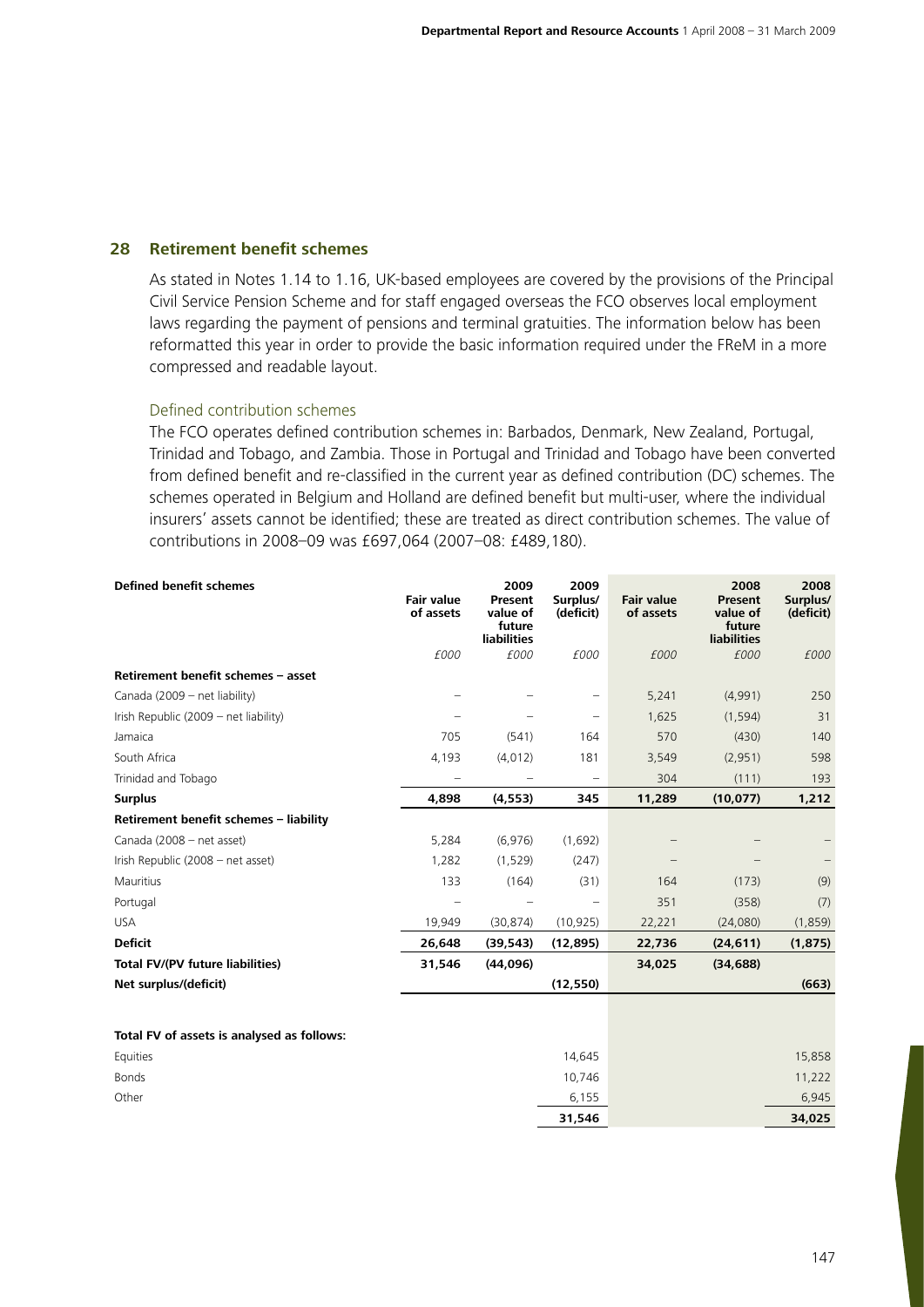| <b>Movement in year:</b>                                      |           |          |
|---------------------------------------------------------------|-----------|----------|
| Other finance income                                          |           |          |
| Expected return on scheme assets                              | 3,201     | 2,413    |
| Interest on scheme liabilities                                | (2,871)   | (2, 209) |
| Net return                                                    | 330       | 204      |
| Service costs:                                                |           |          |
| Current service cost                                          | (1, 478)  | (1, 349) |
| Actuarial gain/(loss) recognised:                             |           |          |
| Exchange and other adjustments on opening balances            | (781)     |          |
| Actual return less expected return on scheme assets           | (13, 633) | (3, 113) |
| Experience gains/(losses) arising on scheme liabilities       | 1,088     | 1,276    |
| Changes in assumptions underlying PV of scheme<br>liabilities | 318       | 3,730    |
| Amount shown in statement of recognised gains and<br>losses   | (13,008)  | 1,893    |
| <b>Contributions</b>                                          | 2,269     | 1,168    |
| Net movement in year                                          | (11, 887) | 1,916    |
|                                                               |           |          |
| Deficits in schemes at beginning of the year                  | (663)     | (2,579)  |
| Deficits in schemes at end of the year                        | (12, 550) | (663)    |

All of the FCO's known defined benefit schemes have been subject to actuarial valuation or review as at 31 March 2009. The schemes in Portugal and Trinidad and Tobago have been converted to defined contribution and reported as such.

In addition to the above, net pension liabilities in Colombia have been crystallised and an annuity contract agreed with a major insurance company; the full liability against this contract was discharged in March 2006. Residual liabilities of some £446,614 for long-serving members of staff remain; these are fully covered by insurance investments pending final unwinding and settlement of the net overall FCO liability.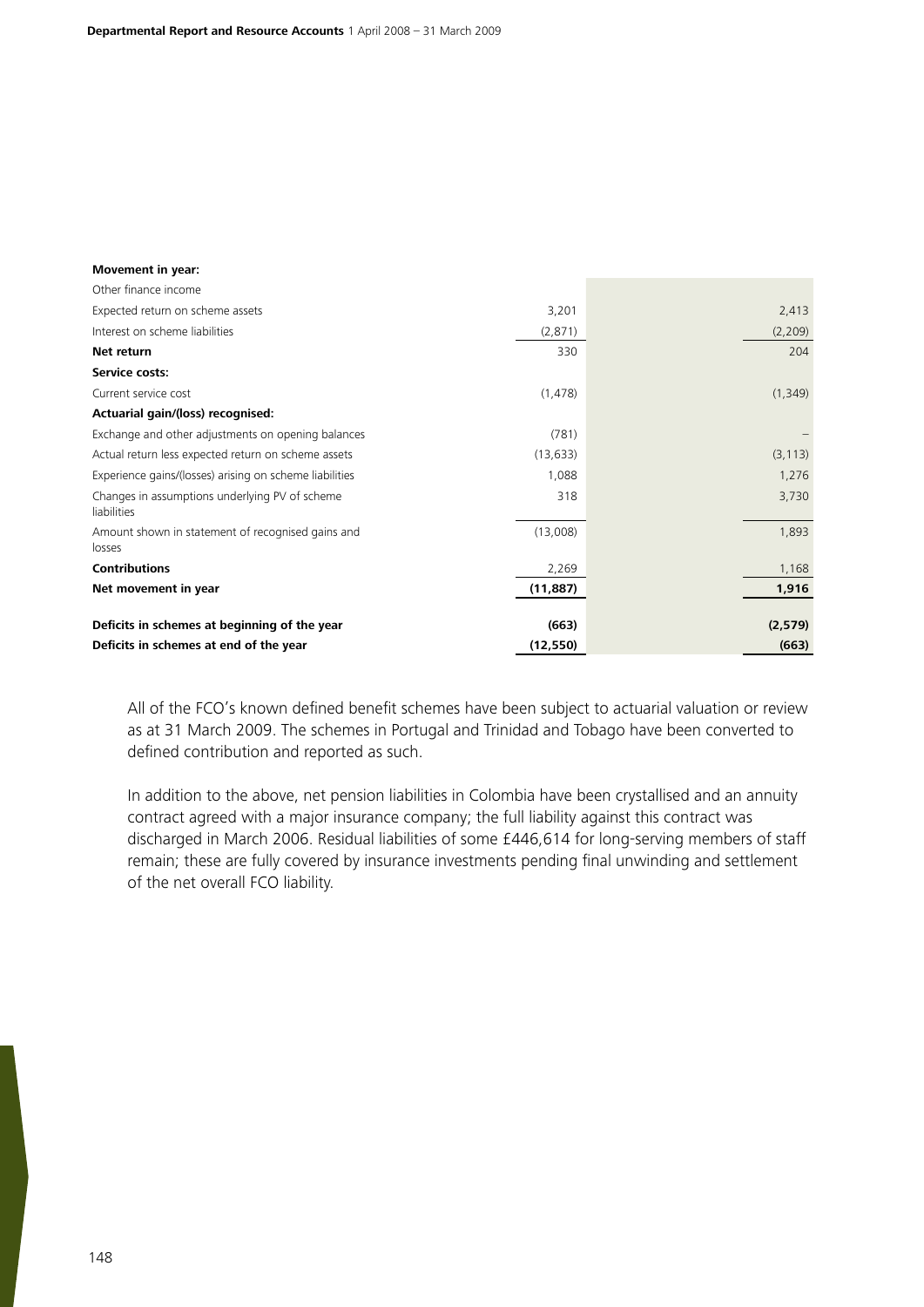### **29 Financial instruments**

As the cash requirements of the Department are principally met through the Estimates process, financial instruments play a more limited role in creating risk than would apply to a non-public sector body of a similar size. The majority of financial instruments relate to contracts to buy nonfinancial items in line with the Department's expected purchase and usage requirements and the Department is therefore exposed to little credit, liquidity or market risk.

The FCO is, however, exposed to a degree of foreign currency risk which can be significant because of the nature of its business and geographical presence. In previous financial years an Overseas Price Movements (OPM) mechanism was operated by the FCO in conjunction with the Treasury to manage this risk, designed to maintain purchasing power at a level equivalent to that of the home departments. However, with effect from 1 April 2008 the mechanism was withdrawn by the Treasury and the FCO has put in place a programme of forward purchase contracts for US dollars, euros and Japanese yen in order to give a measure of certainty over the cost of meeting its requirements for these currencies.

### **Forward purchases of US dollars, euros and Japanese yen**

The FCO currently covers of up to 90% of its forecast net exposure in US dollars, euros and (from 2009–10) Japanese yen by a programme of forward purchases.

During 2008–09, forward purchases of USD 559m and EUR 102m were secured and delivered at a cost of £367m. Due to the weakening of sterling over the course of the year, these purchases resulted in a realised net gain of £43.6m over the potential cost had the purchases been made at the FCO central rate of exchange on the date of delivery.

Forecast unrealised gains and losses on forward purchases maturing after the balance sheet date based on the actual rates of exchange at 31 March 2009 are included under current assets as financial assets (see Note 16) or creditors as financial liabilities (Note 18) on the balance sheet. This is analysed as follows: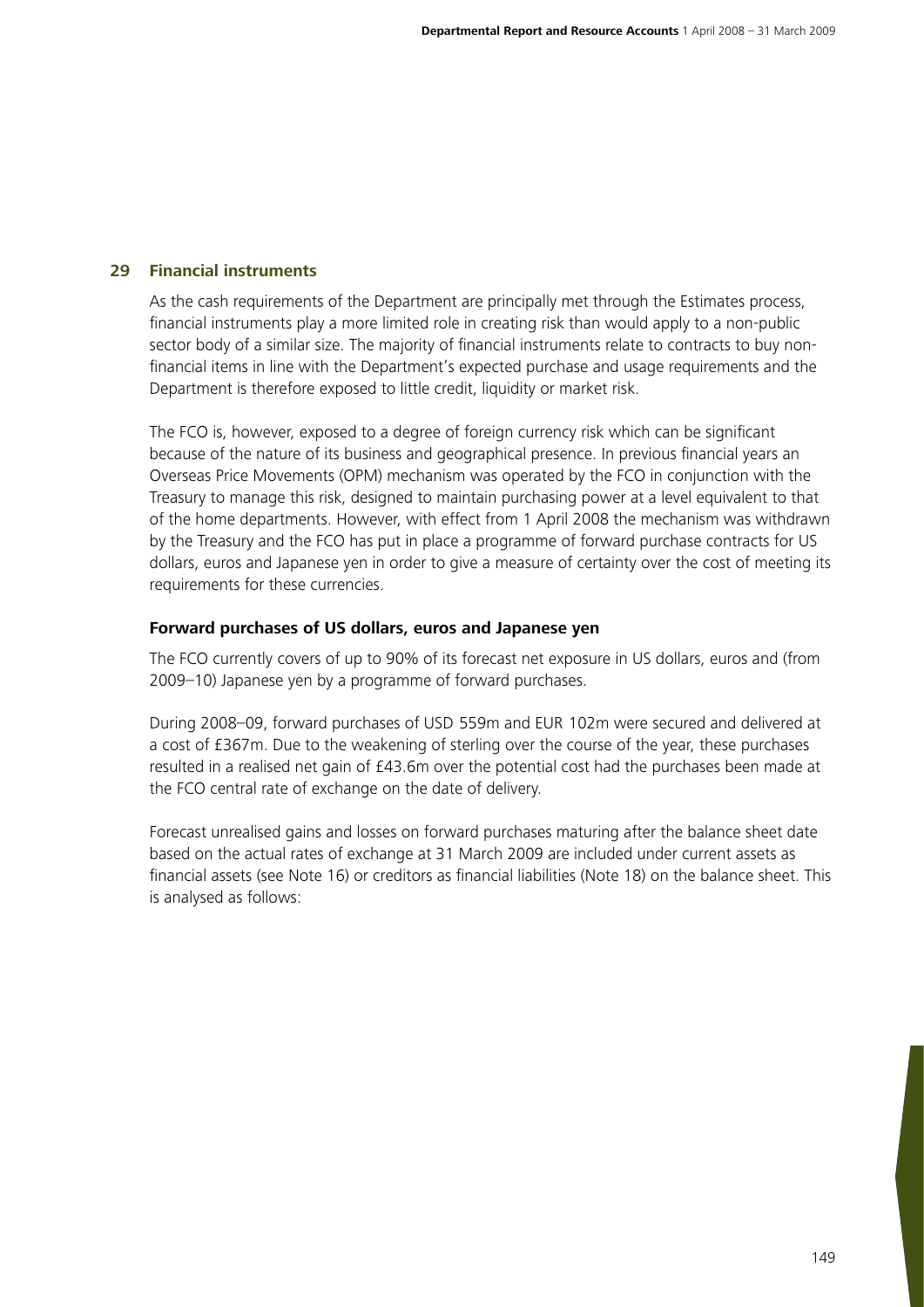|              | <b>Foreign currency</b><br>value<br>000 | <b>Sterling value</b><br>£000 | Unrealised gain/<br>(loss)<br>£000 | <b>Maturing in</b> |
|--------------|-----------------------------------------|-------------------------------|------------------------------------|--------------------|
| Euro         | 201,570                                 | 170,091                       | 16,367                             | 2009-10            |
| US Dollar    | 811,670                                 | 499,365                       | 66,860                             | 2009-10            |
|              |                                         | 669,456                       | 83,227                             |                    |
| Euro         | 113,000                                 | 101,867                       | 2,710                              | $2010 - 11$        |
| US Dollar    | 352,000                                 | 241,790                       | 3,430                              | $2010 - 11$        |
| Japanese Yen | 385,800                                 | 2,713                         | 21                                 | $2010 - 11$        |
|              |                                         | 346,370                       | 6,161                              |                    |
| US Dollar    | 3,000                                   | 2,105                         | (11)                               | $2011 - 12$        |
| <b>Total</b> |                                         | 1,017,931                     | 89,377                             |                    |

## **Fair values**

Set out below is a comparison by category of book values and fair values of the FCO's financial assets and liabilities as at 31 March.

|                                | <b>Book value</b><br>£000 | 2009<br><b>Fair value</b><br>£000 | <b>Book value</b><br>£000 | <b>Restated</b><br>2008<br><b>Fair value</b><br>£000 |
|--------------------------------|---------------------------|-----------------------------------|---------------------------|------------------------------------------------------|
| Primary financial instruments: |                           |                                   |                           |                                                      |
| Financial assets               |                           |                                   |                           |                                                      |
| Cash at bank and in hand       | 35,776                    | 35,776                            | 30,064                    | 30,064                                               |
| Financial liabilities          |                           |                                   |                           |                                                      |
| Bank overdrafts                | (12, 656)                 | (12, 656)                         | (27, 014)                 | (27, 014)                                            |
| Provisions                     | (67, 648)                 | (67, 648)                         | (65, 366)                 | (65, 366)                                            |
|                                | (80, 304)                 | (80, 304)                         | (92, 380)                 | (92, 380)                                            |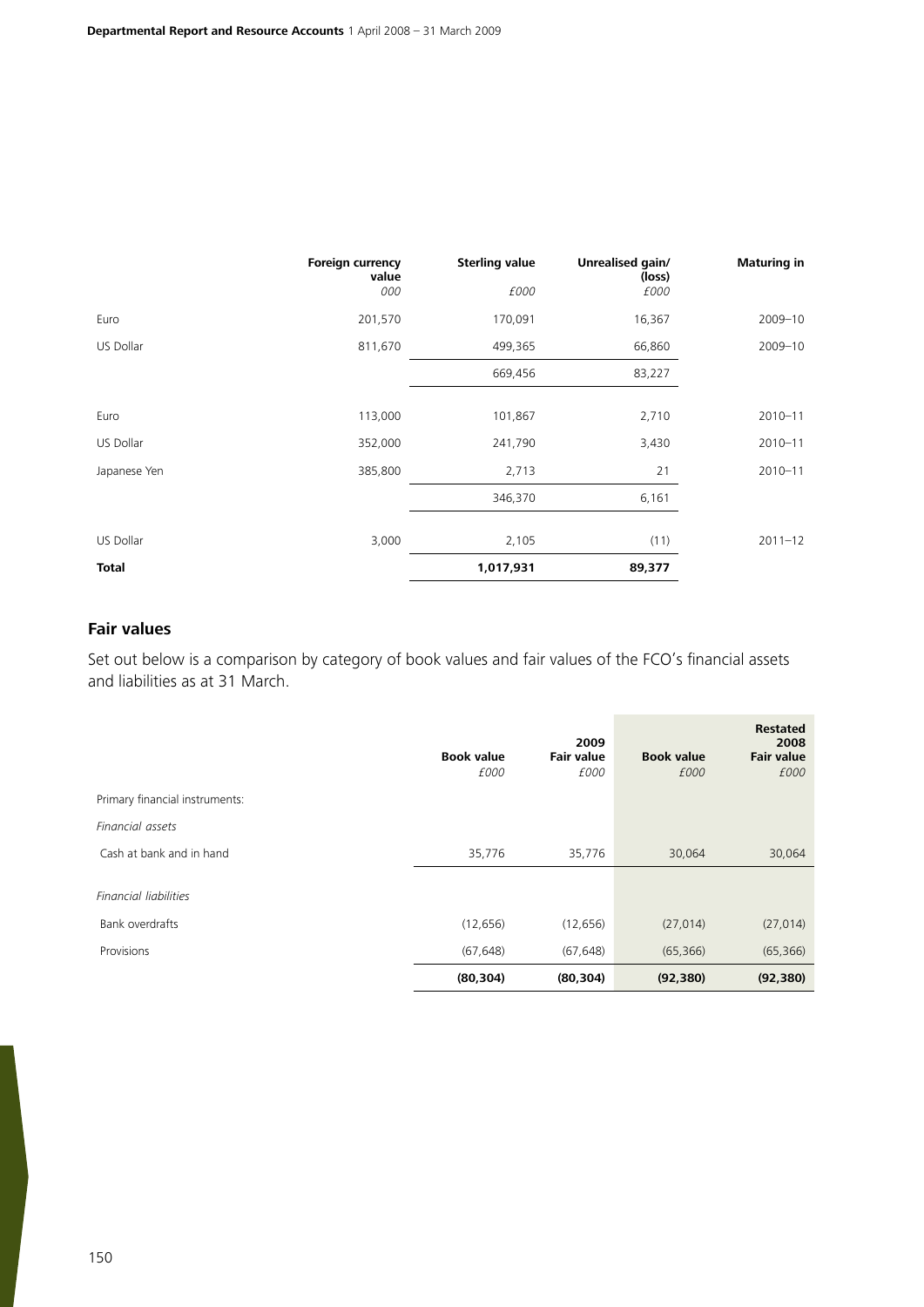An analysis of non-interest-bearing financial assets held overseas by currency is shown where the total held exceeds £1 million. The sterling figure includes sterling balances held in the UK.

| Currency                             | Non-interest-<br>bearing financial<br>assets<br>£000 | 2009<br>Non-interest-<br>bearing financial<br>liabilities<br>£000 | Non-interest-<br>bearing financial<br>assets<br>£000 | <b>Restated</b><br>2008<br>Non-interest-<br>bearing financial<br><b>liabilities</b><br>£000 |
|--------------------------------------|------------------------------------------------------|-------------------------------------------------------------------|------------------------------------------------------|---------------------------------------------------------------------------------------------|
| Sterling                             | 13,376                                               | (41,891)                                                          | 12,868                                               | (55, 543)                                                                                   |
| Bosnia and Herzegovinian Marka       | 1,808                                                |                                                                   | 1,526                                                |                                                                                             |
| Euro                                 | 5,025                                                | (5, 597)                                                          | 3,487                                                | (5,823)                                                                                     |
| South Africa Rand                    | 1,077                                                |                                                                   |                                                      |                                                                                             |
| US Dollar                            | 6,509                                                |                                                                   | 930                                                  |                                                                                             |
| Japanese Yen                         |                                                      | (4, 560)                                                          |                                                      | (3, 497)                                                                                    |
| Turkish New Lira                     |                                                      | (609)                                                             |                                                      | (1, 192)                                                                                    |
| Other                                | 7,981                                                | (27, 647)                                                         | 11,253                                               | (26, 325)                                                                                   |
| Gross financial assets/(liabilities) | 35,776                                               | (80, 304)                                                         | 30,064                                               | (92, 380)                                                                                   |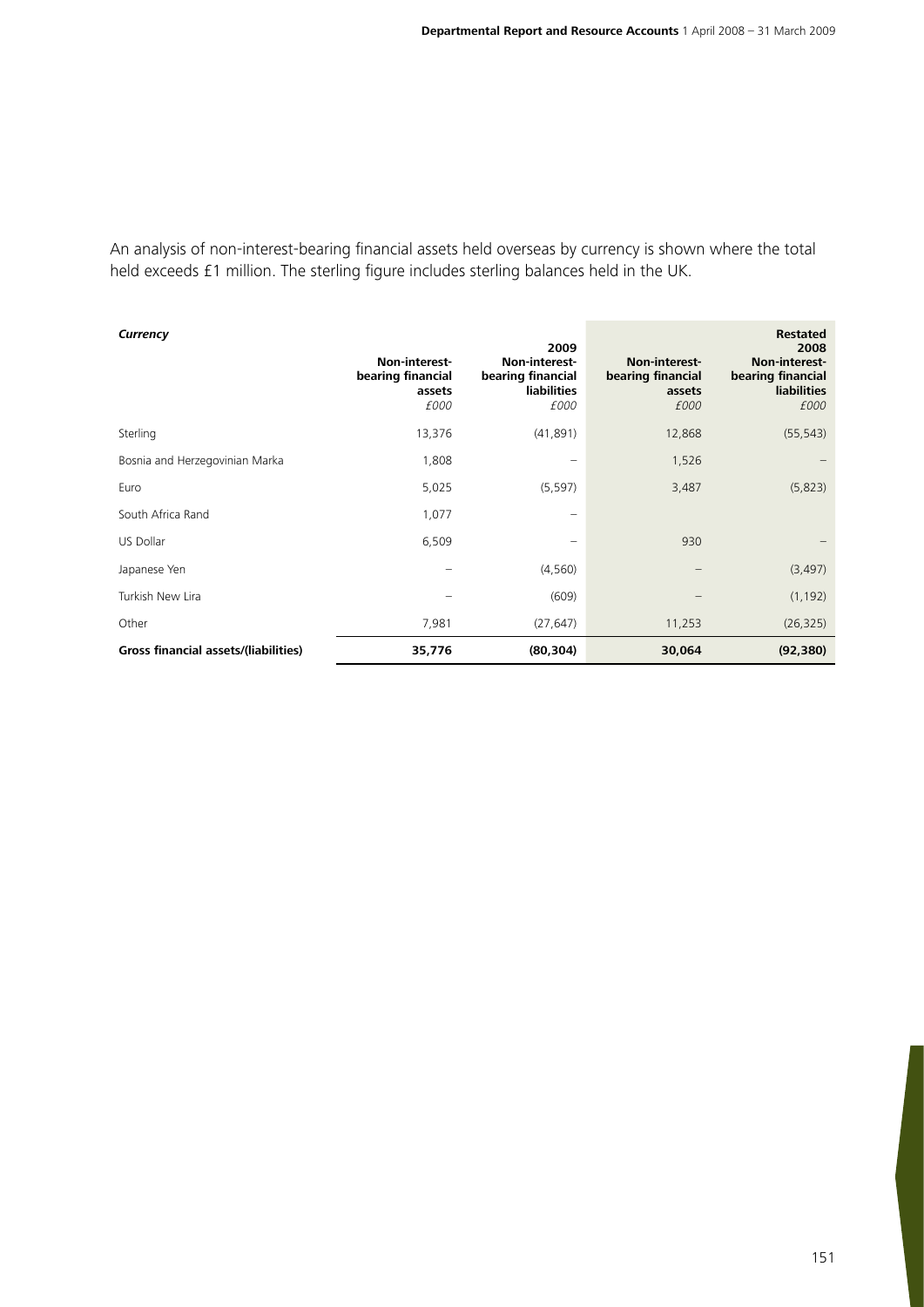# **30 Financial instruments: financial guarantees, indemnities and letters of comfort**

The FCO has entered into the following quantifiable contingent liabilities by offering indemnities. None of these is a contingent liability within the meaning of FRS 12 since the likelihood of a transfer of economic benefit in settlement is too remote.

|             | 1 April 2008 | Increase in year | 31 March 2009 | Amount reportable<br>to Parliament by<br><b>Departmental minute</b> |
|-------------|--------------|------------------|---------------|---------------------------------------------------------------------|
|             | £000         | £000             | £000          | £000                                                                |
| Indemnities | 10.773       | 564,739          | 575.512       | 575,512                                                             |
|             | 10,773       | 564,739          | 575,512       | 575,512                                                             |

These relate to guarantees given on behalf of the British Council art exhibitions overseas.

## **31 Contingent liabilities disclosed under FRS 12**

The nature of the FCO's activities gives rise to certain contingent financial risks. The main ones at the balance sheet date were as follows:

|                                                                                       | 8,760               | 5,777        |
|---------------------------------------------------------------------------------------|---------------------|--------------|
| Potential overseas national insurance liabilities and various other<br>related claims | 3,921               | 1,252        |
| Disputed claims for rents payable and other estate-related matters                    | 4,839               | 4,525        |
|                                                                                       | 2009<br><i>£000</i> | 2008<br>£000 |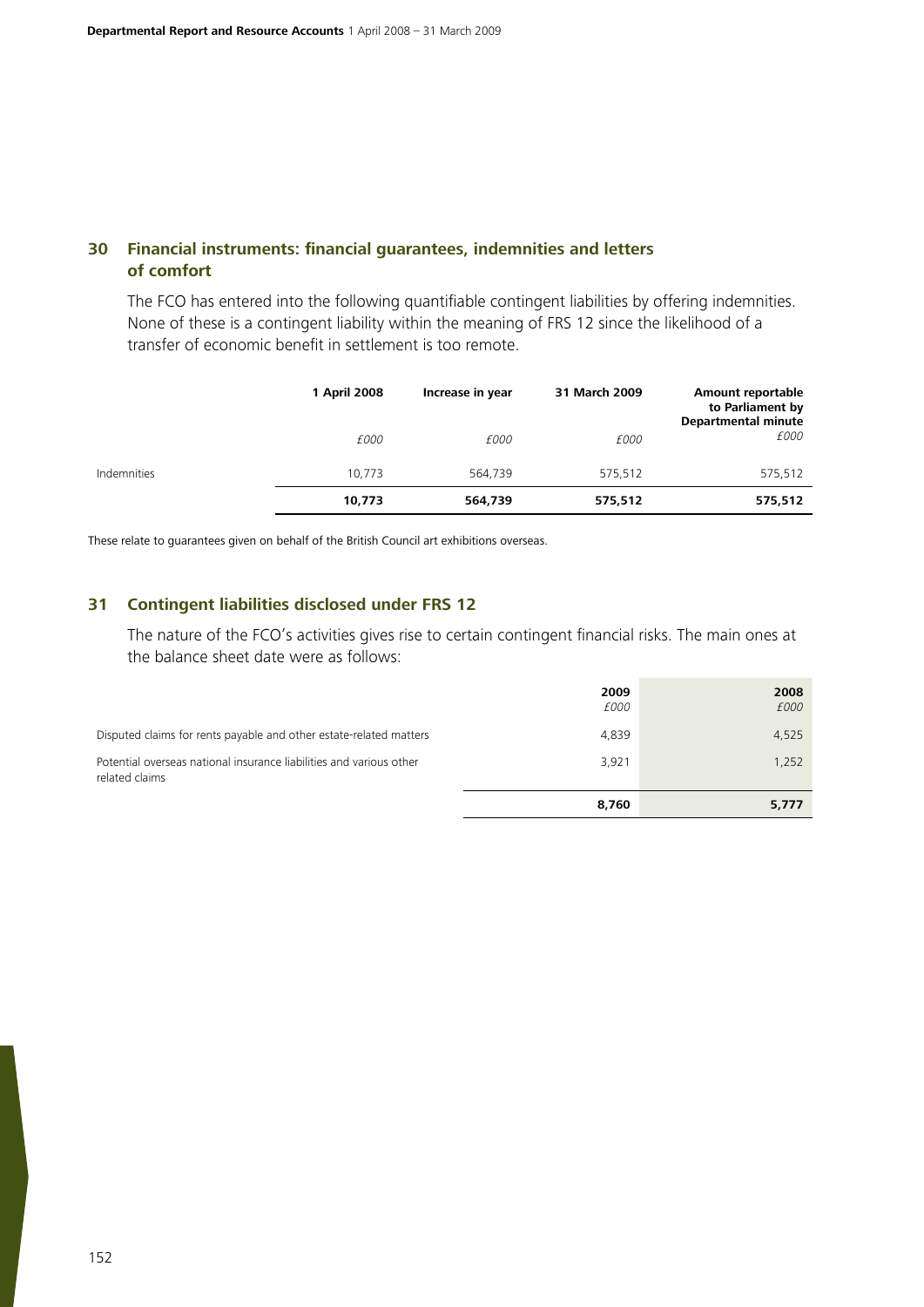# **32 Losses and special payments**

|                                            |        | 2008-09 |                | $2007 - 08$ |
|--------------------------------------------|--------|---------|----------------|-------------|
|                                            | Number | £000    | Number         | £000        |
| <b>Losses total</b>                        | 90     | 749     | 105            | 3,339       |
| Cash losses/(gains)                        | 28     | (2)     | 40             | (198)       |
| Claims abandoned                           | 6      | 73      | 6              | 2,238       |
| Administrative write-offs                  | 45     | 482     | 39             | 412         |
| Fruitless payments and constructive losses |        |         | $\overline{4}$ | 270         |
| Stores losses                              | 8      | 165     | 7              | 392         |
|                                            | 87     | 718     | 96             | 3,114       |
| Special payments total                     | з      | 31      | 9              | 225         |

### **33 Related party transactions**

The FCO is the parent department of Wilton Park Executive Agency and sponsors the BBC World Service and the British Council, as well as the:

- > Westminster Foundation for Democracy
- > Great Britain–China Centre and
- > Marshall Aid Commemoration Commission.

In addition, the FCO holds a financial and strategic investment in FCO Services Trading Fund (previously an executive agency of the FCO).

These bodies are regarded as related parties with which the FCO has had various material transactions during the year. In addition, the FCO has had regular transactions with government partners. None of the Ministers, Board members, key managerial staff or other related parties has undertaken any material transaction with the FCO during the year other than the following:

 $>$  KPMG

Alistair Johnston (non-executive Board member) is Vice-Chairman at KPMG. KPMG have provided consultancy services on various projects for the FCO in the UK at a cost of £1,778,680 (2007–08: £147,123) and overseas at a cost of £9,586 (2007–08: £27,444) (sterling equivalent). KPMG were also responsible for paying rent to various Belgian landlord bank accounts on behalf of the FCO in return for management fees of £10,481 (2007–08: £9,879) (sterling equivalent). In addition, KPMG are the external auditors of the BBC World Service. Mr Johnston had no role in the decision to engage KPMG, nor a role in the firm's proposal or provision of services to the FCO or to the BBC World Service.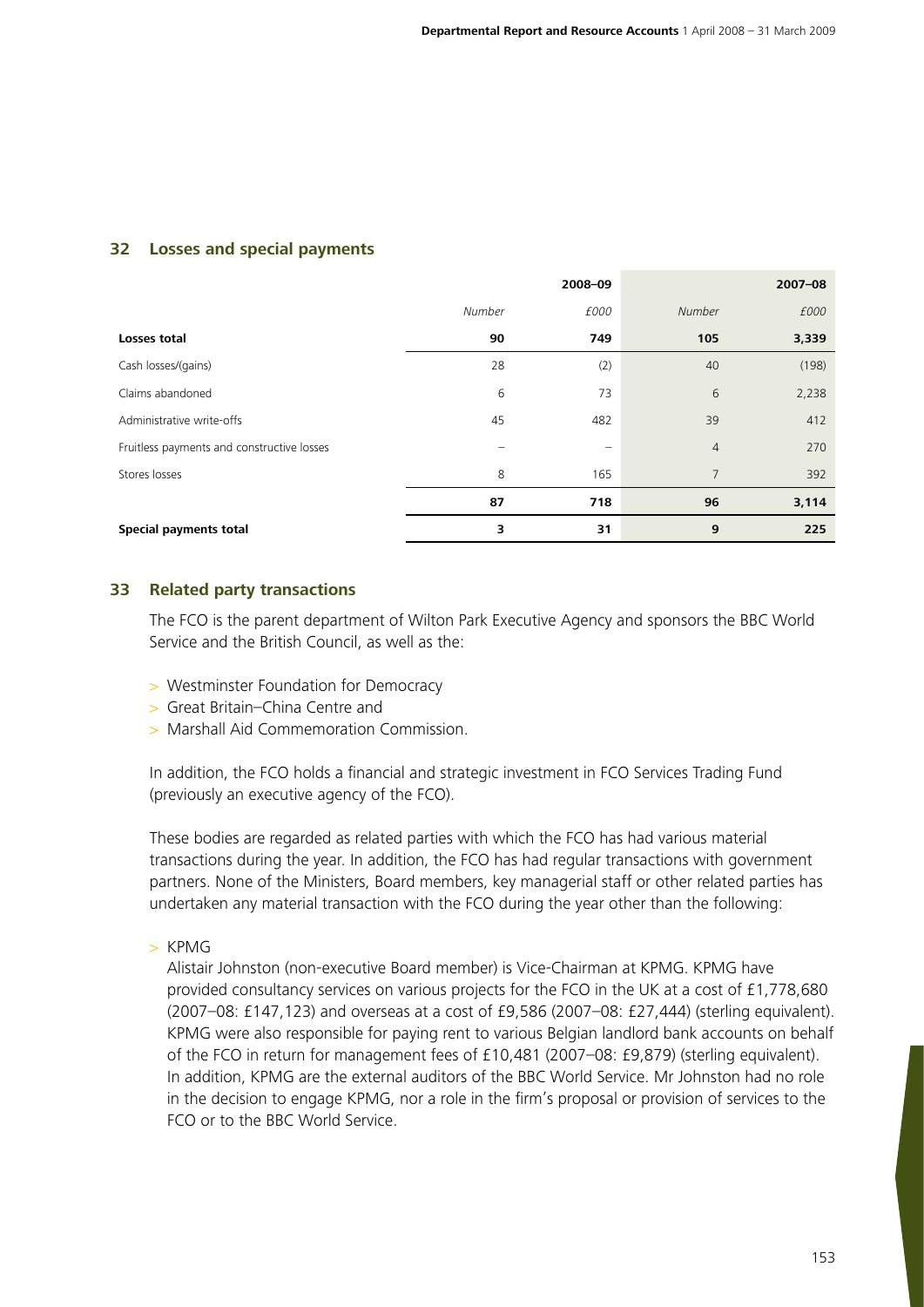## > Reed

Michelle Luck, wife of Keith Luck (Director-General Finance), works at Elsevier, which is a subsidiary of Reed Elsevier. Other subsidiaries include Reed Business Information and Lexis Nexis. These have provided various publications for FCO customers in the UK at a cost of £69,321 (2007–08: £13,334) and for FCO customers overseas at a cost of £10,718 (2007–08: £673) (sterling equivalent). Mr Luck had no role in the decision to purchase from any of the Reed Elsevier subsidiaries. Mrs Luck had no role in the group's provision of publications to the FCO.

> Bupa

Alison Platt (non-executive Board member) is the Group Development Director at Bupa. Bupa have provided healthcare to staff in Riyadh at a cost of £74,191 (2007–08: £51,036) (sterling equivalent) and medical insurance for UK-based staff amounting to £15,353 (2007–08: £13,579). Ms Platt had no role in the decision to engage Bupa, nor any role in the organisation's proposal or provision of services to the FCO.

## **34 Machinery of Government changes**

Under a Machinery of Government change, on 1 April 2008 the UK Border Agency (UKBA) was created to integrate the work of the Border and Immigration Agency (an agency of the Home Office), elements of HM Revenue and Customs, and UKvisas from the FCO. UKBA operated as a shadow agency of the Home Office for the 2008–09 year.

The Machinery of Government change resulted in an element of the FCO's operating functions transferring to UKBA. The FCO continues to provide administration and management services to UKBA including visa services throughout the overseas network. The Operating Cost Statement incorporates the expenditure reductions arising from the transfers and the income earned for the services provided by the FCO, together with the reduction for visa income.

These accounts reflect the removal of UKBA activities from the FCO as a Machinery of Government change. The table below outlines the impact of the UKBA figures as applied to the FCO Operating Cost Statement and Balance Sheet in these accounts. There is no cash impact of the changes on net Parliamentary funding for the FCO.

The figures below for 2008 have also been adjusted for a Machinery of Government change in respect of the UKTI Defence and Security Organisation amounting to net costs of £2,118,000.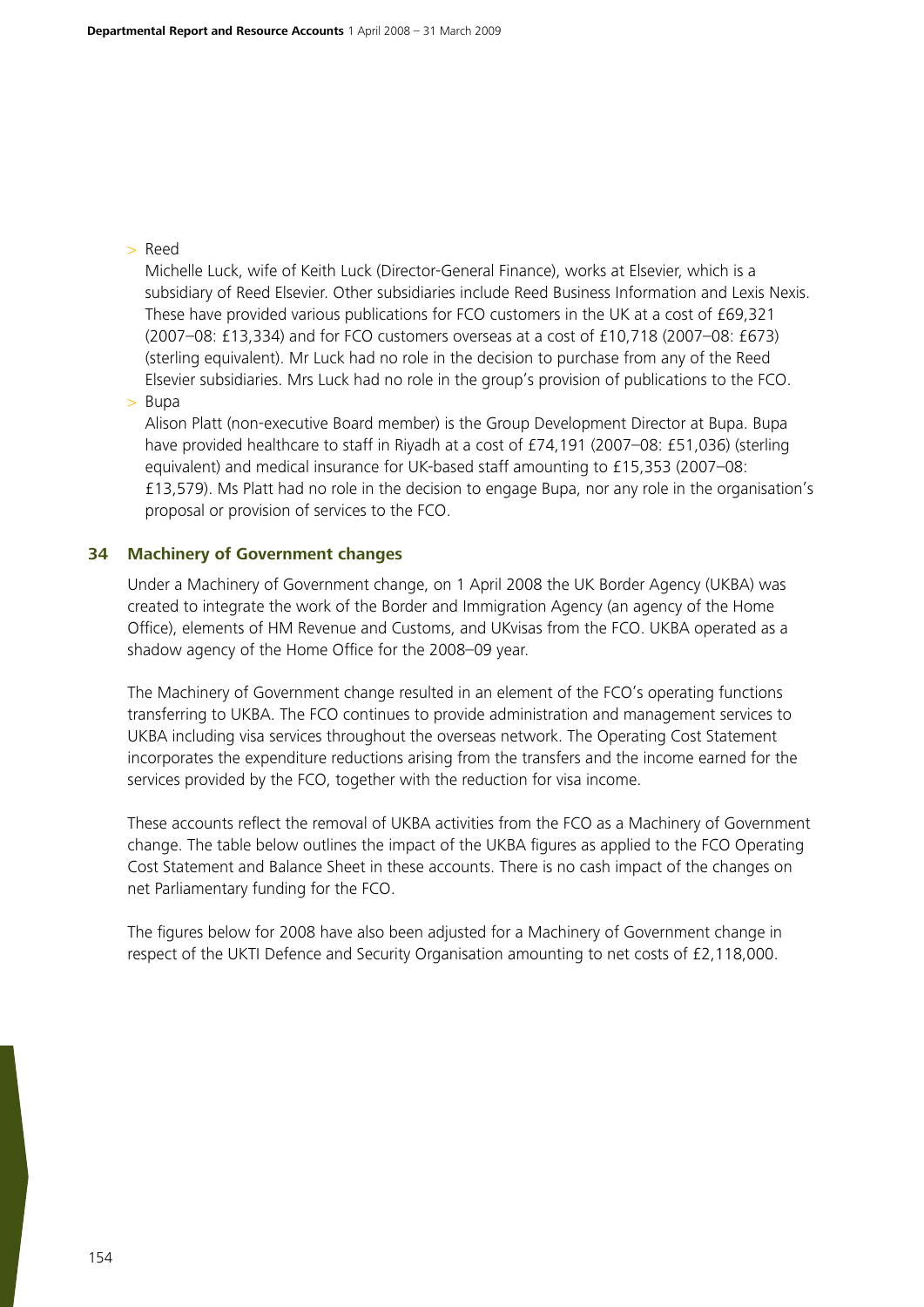|                                                | 2008-09<br>£000 | $2007 - 08$<br>£000 |
|------------------------------------------------|-----------------|---------------------|
|                                                |                 |                     |
| Administration                                 |                 |                     |
| Staff costs                                    | 52,803          | 52,431              |
| Other administration costs                     | 250,574         | 259,804             |
| Operating income                               | (313, 364)      | (291, 854)          |
| <b>Total administration costs</b>              | (9,987)         | 20,381              |
|                                                |                 |                     |
| Tangible assets                                | 34,257          | 37,369              |
| Stocks                                         | 1,319           | 1,448               |
| Debtors                                        | 548             | 917                 |
| Creditors: amounts falling due within one year | (21, 150)       | (17,092)            |
| General fund                                   | (4, 974)        | (43,009)            |
| Revaluation reserve                            | (15)            | (12)                |
| <b>Total balance sheet</b>                     | 9,987           | (20, 381)           |

# **35 Reconcilliation to Core Table 4 – Resource DEL net outturn**

|                                                                                             | 2008-09            |
|---------------------------------------------------------------------------------------------|--------------------|
|                                                                                             | £000               |
|                                                                                             | <b>Expenditure</b> |
| Net Resource Requirement (Note 2)                                                           | 2,124,770          |
| Add common Foreign and Security Policy attribution (not in Resource Accounts)               | 2,543              |
| Add Gains/losses from sale of capital assets (Note 8)                                       | (2, 277)           |
| Deduct expenditure on reimbursement of duties, taxes and licences – outside of DEL (Note 2) | (18, 230)          |
| Deduct Capital Grant classified as capital in budgets                                       | (51, 526)          |
| Deduct Impairments in Annually Managed Expenditure (Note 2)                                 | 30.030             |
| Table 4 2008-09 Resource Budget net outturn                                                 | 2,085,310          |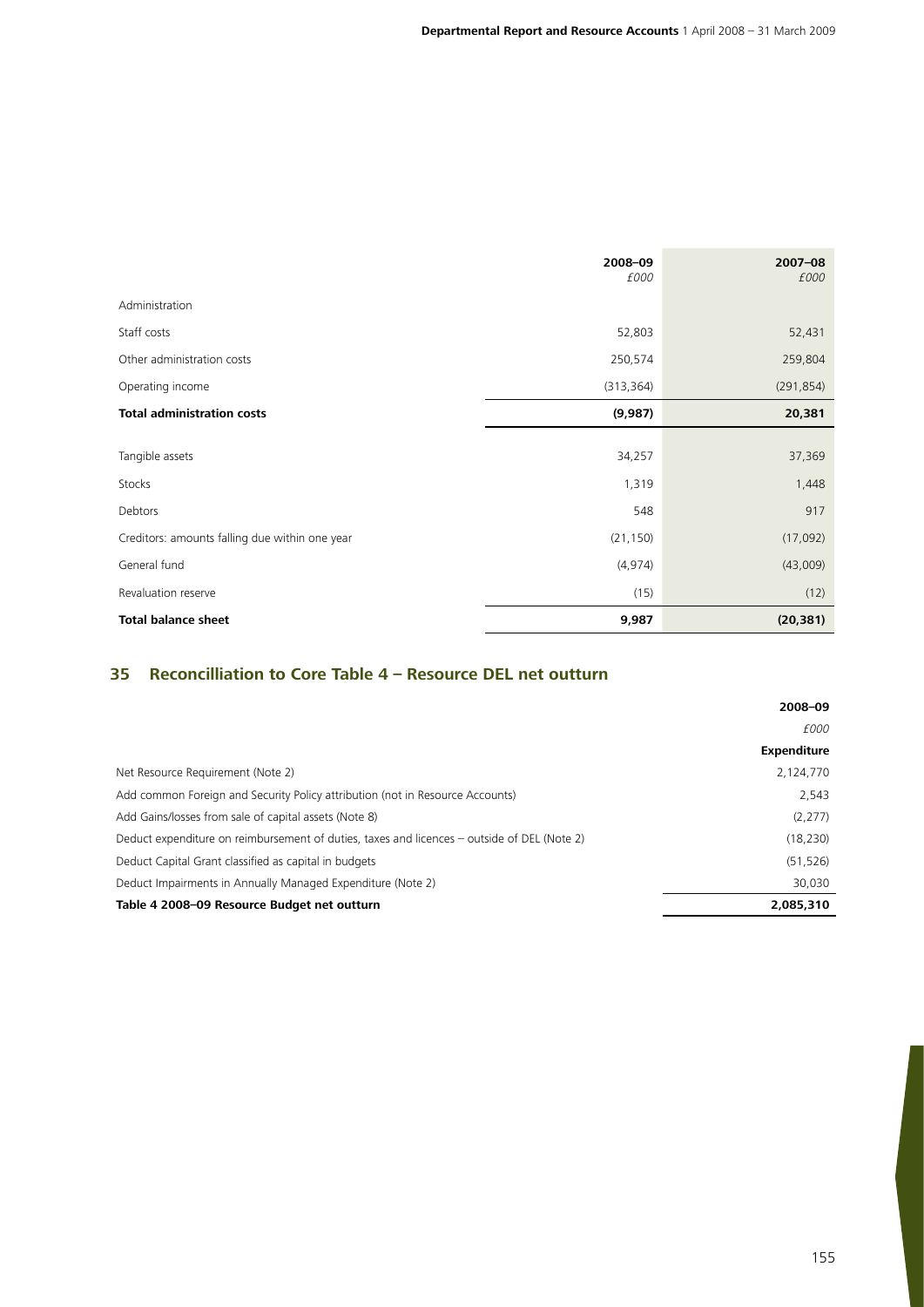# **List of common abbreviations/glossary**

| $A-in-A$          | Appropriations-in-Aid                                                                                      |
|-------------------|------------------------------------------------------------------------------------------------------------|
| <b>AME</b>        | Annually Managed Expenditure                                                                               |
| <b>APR</b>        | Autumn Performance Report                                                                                  |
| <b>AU</b>         | African Union                                                                                              |
| <b>CBRN</b>       | Chemical, biological, radiological and nuclear                                                             |
| <b>CETV</b>       | Cash Equivalent Transfer Value                                                                             |
| <b>CFE</b>        | Conventional Armed Forces in Europe                                                                        |
| <b>CFER</b>       | Consolidated Fund Extra Receipts                                                                           |
| <b>COI report</b> | Country of origin information report                                                                       |
| <b>CONTEST</b>    | Counter-Terrorism Strategy                                                                                 |
| <b>CPG</b>        | Corporate Procurement Group                                                                                |
| <b>CRM survey</b> | Customer Relationship Management survey                                                                    |
| <b>CS FTE</b>     | Civil Service full-time equivalent                                                                         |
| <b>CSR</b>        | Comprehensive Spending Review                                                                              |
| <b>DEL</b>        | Departmental Expenditure Limit                                                                             |
| <b>DfID</b>       | Department for International Development                                                                   |
| <b>DG</b>         | Director-General                                                                                           |
| <b>DG D&amp;I</b> | Director-General Defence and Intelligence                                                                  |
| <b>DG E&amp;G</b> | Director-General Europe and Globalisation                                                                  |
| <b>DG Pol</b>     | Director-General Political                                                                                 |
| <b>DIUS</b>       | Department for Innovation, Universities and Skills (now Department<br>for Business, Innovation and Skills) |
| <b>DSO</b>        | Departmental Strategic Objective                                                                           |
| <b>DWA</b>        | deportation with assurances                                                                                |
| $E3+3$            | the E3+3 countries are Britain, France, Germany, USA, Russia and China<br>plus the EU                      |
| EU                | European Union                                                                                             |
| <b>EYF</b>        | end-year flexibility                                                                                       |
| <b>FCO</b>        | Foreign and Commonwealth Office                                                                            |
| <b>FCOS</b>       | FCO Services (an independent trading agency)                                                               |
| <b>FNP</b>        | foreign national prisoner                                                                                  |
| <b>FRS</b>        | Financial Reporting Standard                                                                               |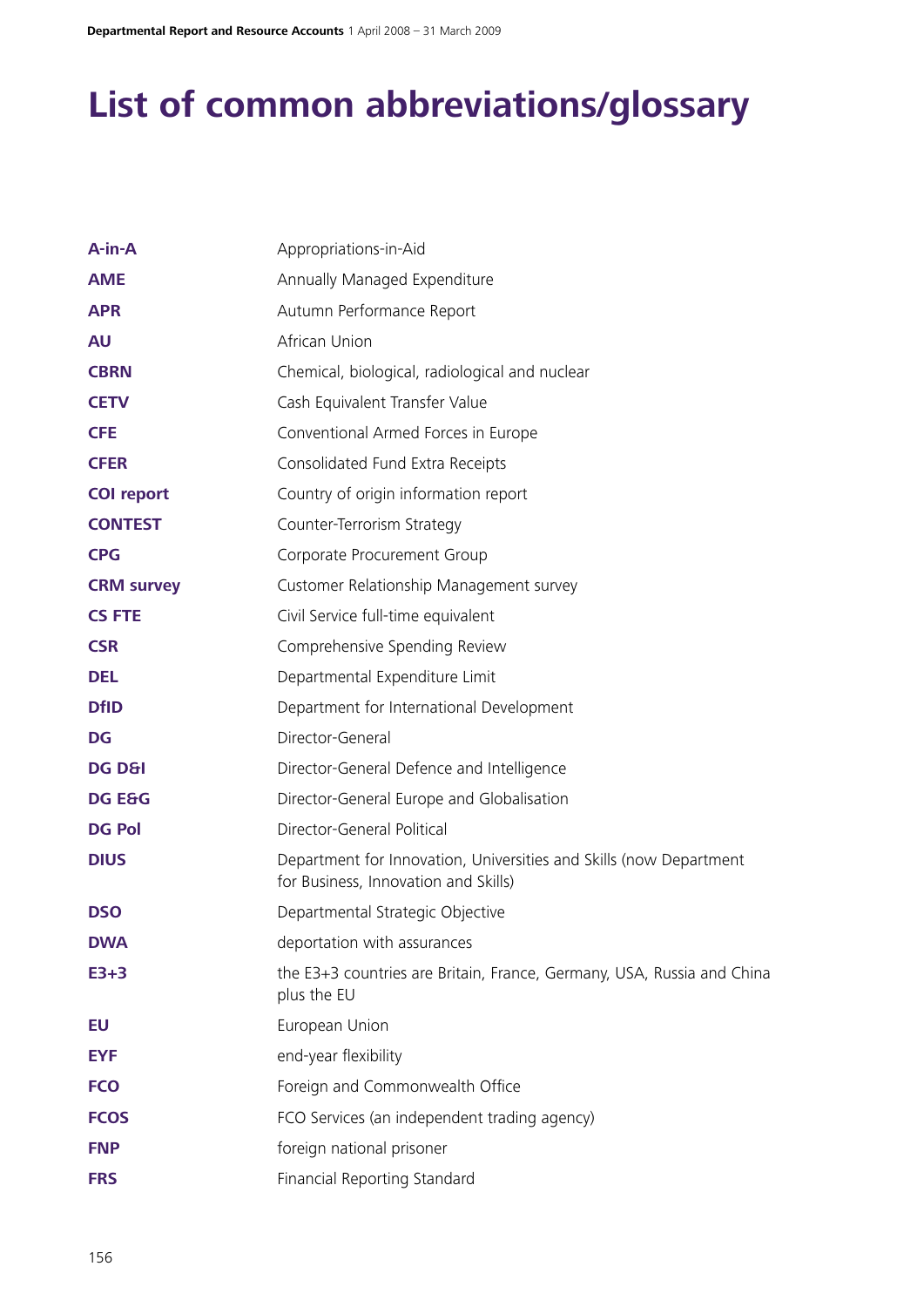| <b>FTE</b>       | full-time equivalent                                                                                                                                                                                                                                                                                                               |
|------------------|------------------------------------------------------------------------------------------------------------------------------------------------------------------------------------------------------------------------------------------------------------------------------------------------------------------------------------|
| <b>FTN</b>       | FCO Telecommunications Network                                                                                                                                                                                                                                                                                                     |
| G8               | the G8 countries are Britain, Canada, France, Germany, Italy, Japan, Russia<br>and the USA                                                                                                                                                                                                                                         |
| G20              | the Group of Twenty (G20) is made up of the finance ministers and central<br>bank governors of the following 19 countries plus the EU:<br>Argentina, Australia, Brazil, Britain, Canada, China, France, Germany, India,<br>Indonesia, Italy, Japan, Mexico, Russia, Saudi Arabia, South Africa, South<br>Korea, Turkey and the USA |
| <b>IAEA</b>      | International Atomic Energy Agency                                                                                                                                                                                                                                                                                                 |
| <b>ICT</b>       | information and communication technology                                                                                                                                                                                                                                                                                           |
| <b>IFRS</b>      | International Financial Reporting Standard                                                                                                                                                                                                                                                                                         |
| IT               | information technology                                                                                                                                                                                                                                                                                                             |
| <b>MDG</b>       | Millennium Development Goal                                                                                                                                                                                                                                                                                                        |
| <b>MENA</b>      | Middle East North Africa                                                                                                                                                                                                                                                                                                           |
| <b>MOD</b>       | Ministry of Defence                                                                                                                                                                                                                                                                                                                |
| <b>NAO</b>       | National Audit Office                                                                                                                                                                                                                                                                                                              |
| <b>NATO</b>      | North Atlantic Treaty Organisation                                                                                                                                                                                                                                                                                                 |
| <b>NDPB</b>      | Non-Departmental Public Body                                                                                                                                                                                                                                                                                                       |
| <b>NGO</b>       | non-governmental organisation                                                                                                                                                                                                                                                                                                      |
| <b>OECD</b>      | Organisation for Economic Cooperation and Development                                                                                                                                                                                                                                                                              |
| <b>OGC</b>       | Office of Government Commerce                                                                                                                                                                                                                                                                                                      |
| <b>OSCE</b>      | Organisation for Security and Cooperation in Europe                                                                                                                                                                                                                                                                                |
| <b>P5</b>        | Permanent five members of the UN Security Council: Britain, China, France,<br>Russia and the USA                                                                                                                                                                                                                                   |
| <b>PCSPS</b>     | Principal Civil Service Pension Scheme                                                                                                                                                                                                                                                                                             |
| <b>PES</b>       | Public Expenditure System                                                                                                                                                                                                                                                                                                          |
| <b>PFI</b>       | Private Finance Initiative                                                                                                                                                                                                                                                                                                         |
| <b>PIMS</b>      | Performance and Impact Monitoring Survey                                                                                                                                                                                                                                                                                           |
| <b>PRIO</b>      | Peace Research Institute, Oslo                                                                                                                                                                                                                                                                                                     |
| <b>PSA</b>       | Public Service Agreement                                                                                                                                                                                                                                                                                                           |
| <b>PUS</b>       | Permanent Under-Secretary                                                                                                                                                                                                                                                                                                          |
| R <sub>2</sub> P | Responsibility to Protect                                                                                                                                                                                                                                                                                                          |